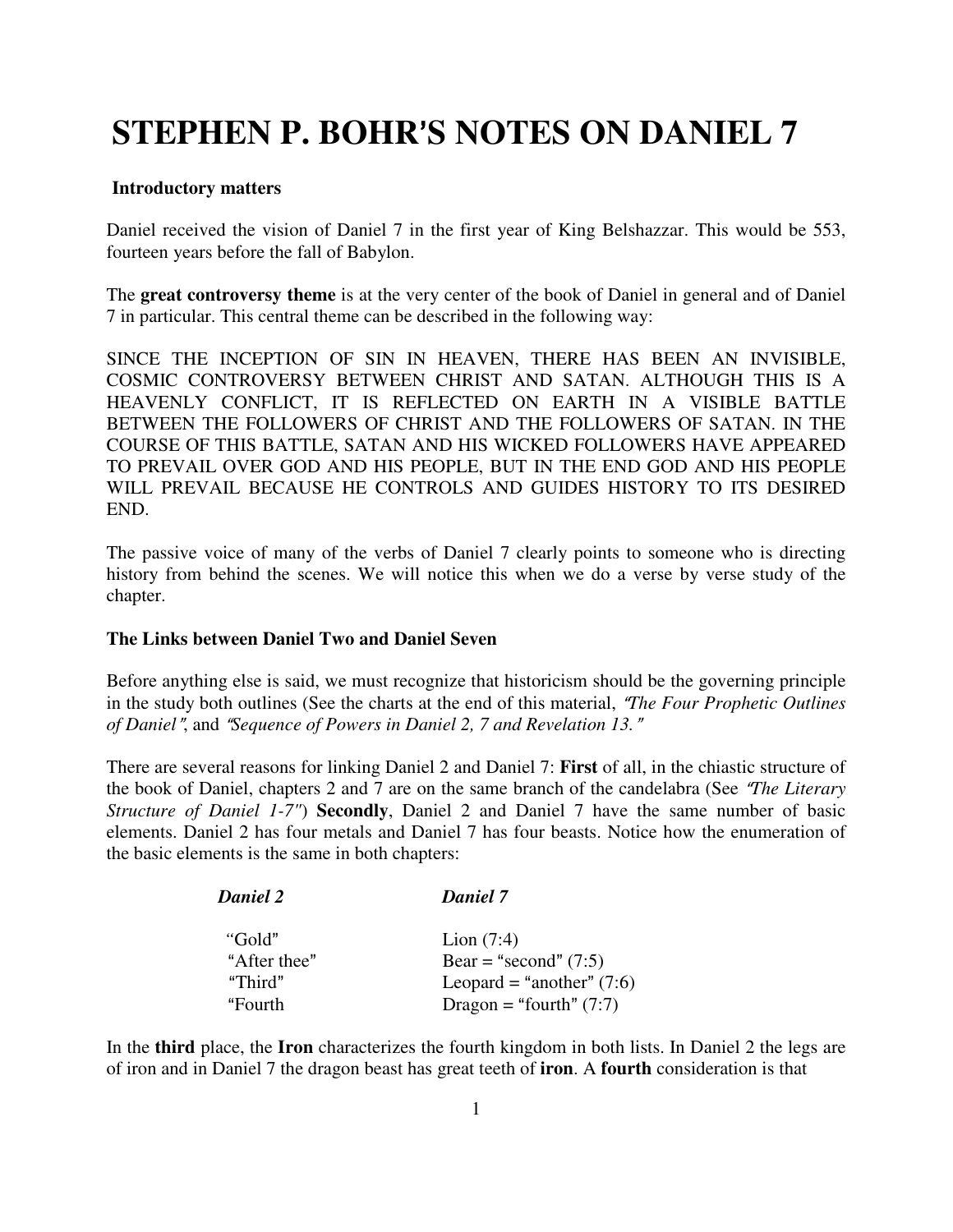Daniel 2:44, 45 and Daniel 7:14 describe the last kingdom-the everlasting kingdom-with very similar terminology. In both, the everlasting kingdom follows the fourth power in the sequence.

#### **A Look at the Literary Structure of Daniel Seven**

Without exception, earthly events in Daniel 7 are described in prose while heavenly events are described in poetry. In Hebrew thinking, extremely important events are frequently depicted in poetic language. We will see in our study of Daniel 7 that earthly events are not isolated from heavenly events. There is a close connection indeed between heavenly and earthly events:

| Verses 2-8          | Earth  | Prose  |
|---------------------|--------|--------|
| Verses 9-10         | Heaven | Poetry |
| Verses $11-12$      | Earth  | Prose  |
| Verses $13-14$      | Heaven | Poetry |
| Verses $15-22$      | Earth  | Prose  |
| <b>Verses 23-27</b> | Heaven | Poetry |

The vision of Daniel 7 is structurally divided into **four parts**, each concluding with the setting up of the everlasting kingdom:

| Vision:         | 7:1-14: The full vision in its chronological sequence.                                                                                                                   |
|-----------------|--------------------------------------------------------------------------------------------------------------------------------------------------------------------------|
|                 | <b>Explanation:</b> 7:15-18: Daniel wants to know the meaning of the vision. An angel<br>gives a brief explanation ending with the eternal kingdom                       |
| <b>Inquiry:</b> | 7:19-22: Daniel desires to know about the fourth beast, the ten<br>horns, the little horn and the everlasting kingdom.                                                   |
|                 | <b>Explanation:</b> 7:23-27: The angel provides the final and fullest explanation of the<br>fourth beast, the ten horns, the little horn and the everlasting<br>kingdom. |

Verses 9-10, 22, and 26 clearly reveal that the judgment occurs immediately after, and as a result of, the malignant work of the little horn in verses 8, 21, and 25. This means that the judgment could not have taken place at the cross or in apostolic times or even when a person dies. The judgment must have begun sometime after 1798.

Another important structural item of Daniel 7 is that the fourth beast has **three periods** of existence. First it rules for a period by itself. Then ten horns grow from its head. Finally, after the ten horns have governed for a period of time, a little horn arises among them to rule over them. This clearly shows that Rome would rule in three consecutive stages (see, Daniel 7:23-24). In Revelation we will find that Rome will have a fourth stage when the beast's deadly wound is healed.

It is also important to remember that the judgment in Daniel seven has three distinct stages: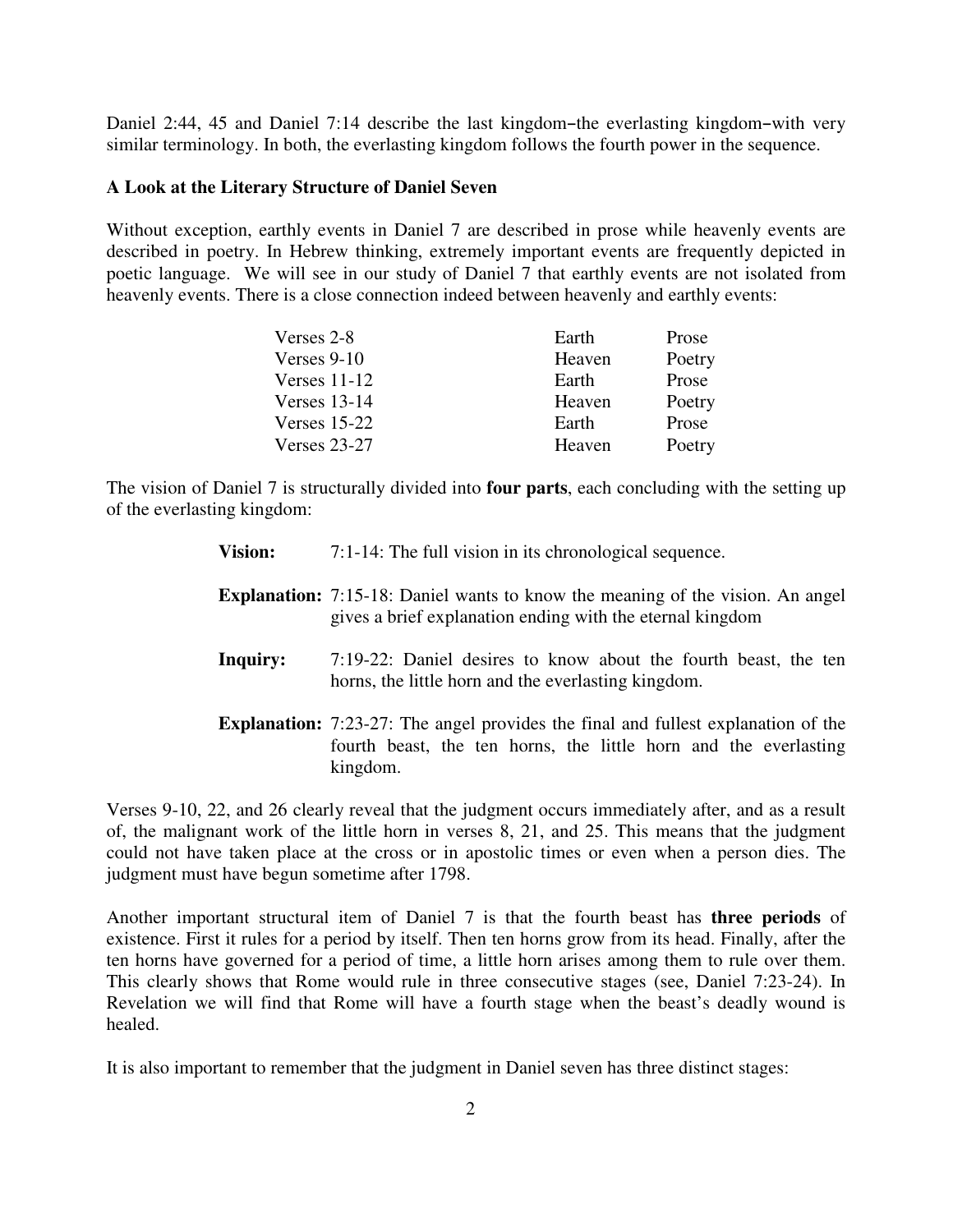- 1. *INVESTIGATIVE*: The books are opened (verses 9, 10).
- 2. *VERDICT OR SENTENCE*: Given in favor of the saints (verse 22)
- 3. The time came when the saints *POSSESSED* the kingdom. It is clear that the judgment has an **investigative** stage, a **sentencing** stage and an **execution** stage (verse 22, last part)

Not only does each outline of Daniel expand upon the previous outlines, but each outline also enlarges upon itself as the chapter progresses. For example, as we have already seen, Daniel 7 repeats the same events four times yet each time the final events of the outline are amplified and intensified. The interest of Daniel is clearly focused on the end-time. The first powers of the outline are brought to view primarily to give us a sequence and framework for end-time events. For an exemplification of this, see the chart at the end of this material, "A Synoptic View of the *Four Parts of Daniel 7"*

# **A Verse by Verse Study of Daniel Seven**

## *Verse 1:*

The date for this chapter, as we have already seen, is 553. The text clearly states that Daniel had a dream and visions of his head upon his bed. This is what we might call a "prophetic dream". Daniel also had "prophetic visions" while he was awake. It is remarkable that Ellen White also had both kinds of prophetic communications from the Lord.

# *Verse 2*:

"Winds" in prophetic language are symbolic of strife, war, bloodshed and destruction. Jeremiah, a contemporary of Daniel, makes this very clear in Jeremiah 25:31-33. Ezekiel, another of Daniel's contemporaries, also affirms the same (Ezekiel 7:1-2). In Revelation 7:1-4 when the four angels release the winds, the result is a universal conflagration and destruction (Revelation 6:12-17). Concerning the "winds", Ellen White remarks:

"Winds are a symbol of strife. The four winds of heaven striving upon the great sea represent the terrible scenes of conquest and revolution by which kingdoms have attained to power." (The Great Controversy, p. 440)

The "sea" symbolizes multitudes of unconverted peoples who are inimical to the people of God (see, Isaiah 17:12-13; 8:7-8; 60:5; Revelation 17:15). When symbolic winds and waters are placed together the meaning is, "nations which are warring for world dominion." It is of great importance that these four beasts arise from the sea, while the winds of strife are blowing. In contrast, Revelation 13:11depicts a beast which arises from the earth, where there are no waters and no winds!!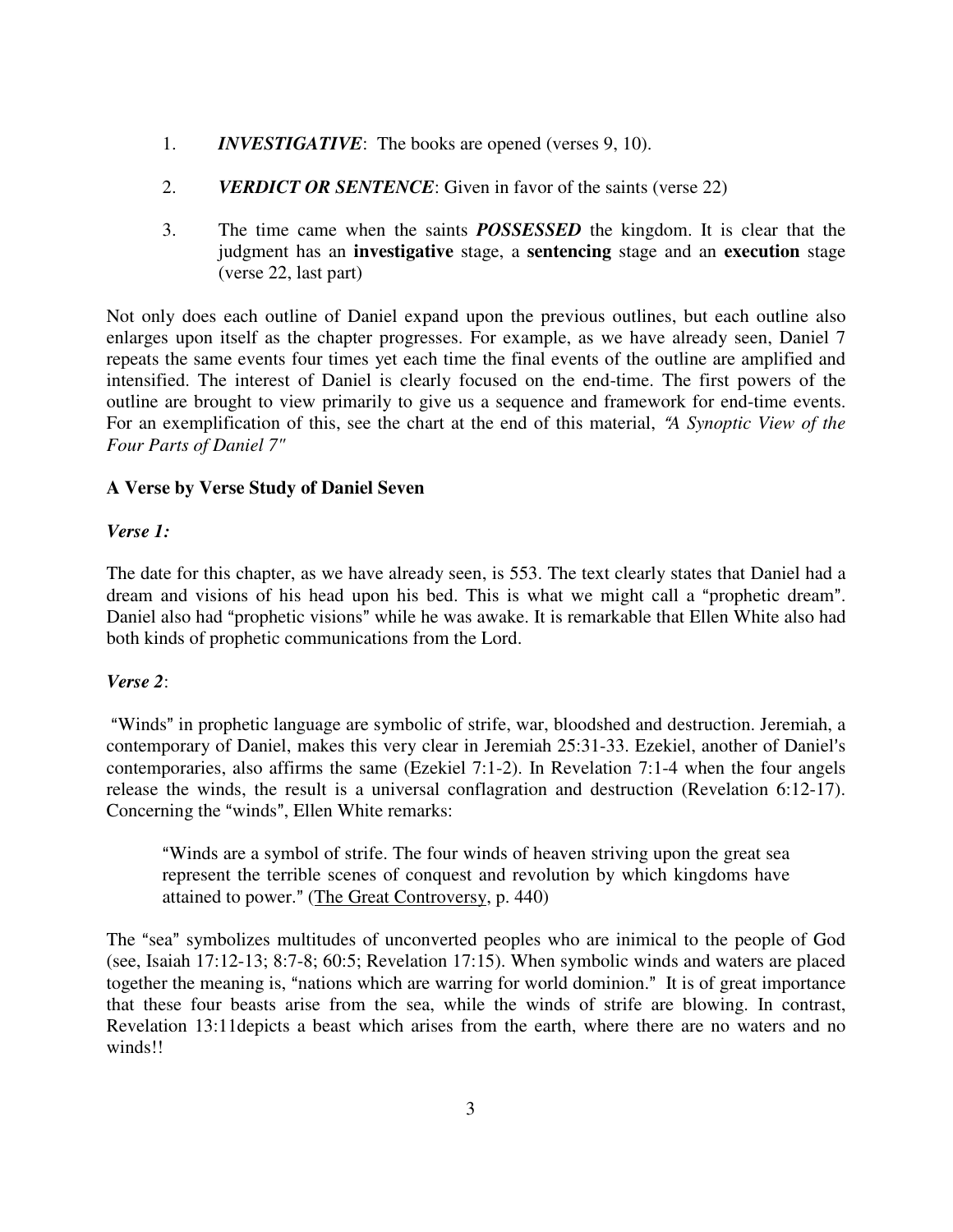## *Verse 3:*

Several things must be taken into account when we examine this verse.

**1)** Do the four beasts represent four **kings** or four **kingdoms**? The answer is simple. The four beasts represent four kingdoms which were ruled over by a succession of kings (study carefully, Daniel 2:37-39; 7:17, 23; 8:20-22; Revelation 17:12; 20:4-6; 1:5-6).

 **2)** Why are wild beasts employed as symbols? Notice the following inspired comment:

AEarthly governments prevail by physical force; they maintain their dominion by war; but the founder of the new kingdom is the Prince of Peace. The Holy Spirit represents worldly kingdoms under the symbol of fierce beasts of prey; but Christ is 'the Lamb of God, which taketh away the sin of the world." (Christ's Object Lessons, p. 77)

In this context it is significant that the two beasts of Daniel 8, in contrast to the four beasts of chapter seven, are domestic sanctuary animals (more on this when we study Daniel 8).

**3)** It is worthy of notice that the fulfillment of prophecy moves from east to west. The lion and bear are powers which bear sway in Asia. The leopard governs toward the eastern part of Western Europe and the dragon rules in the western portion of Western Europe. When we study Revelation, we will see that the second beast of Revelation 13 rules west of Europe (the United States of America). While Protestant eyes are fixed on the east as the place for the fulfillment of Bible prophecy, it is fulfilling in the west right before their eyes and they can't see it because they are looking in the wrong place!!

#### *Verse 4*:

The lion represents Babylon. Everything connected with Babylon is 'top of the line'. Gold is the most precious metal, the lion is the king of beasts, the eagle is the king of birds, etc. Archeological excavations have proven that lion sphinxes were very common in ancient Babylon. Jeremiah affirms that the lion represents Babylon (see, Jeremiah 4:7; 50:17).

"Wings" in Bible prophecy represent speed of conquest (see Ezekiel 17:3, 12; Lamentations 4:19; Habakkuk 1:6-8). The plucking of the wings symbolizes the reality that Babylon will no longer be swift to conquer the nations. A lion with a man's heart is cowardly (even though fictional, the story of the Wizard of Oz picks up on this. Richard the Lionhearted, king of England, was so called because of his great courage). Babylon's cowardice is clearly displayed by King Belshazzar when the kingdom fell to the Medes and Persians (see Daniel 5:6).

Notice the passive verbs in this verse: "wings **were** plucked", "it **was** lifted up," it "**was made** to stand," and "a man's heart **was given** to it". It is clear that someone else is guiding history!!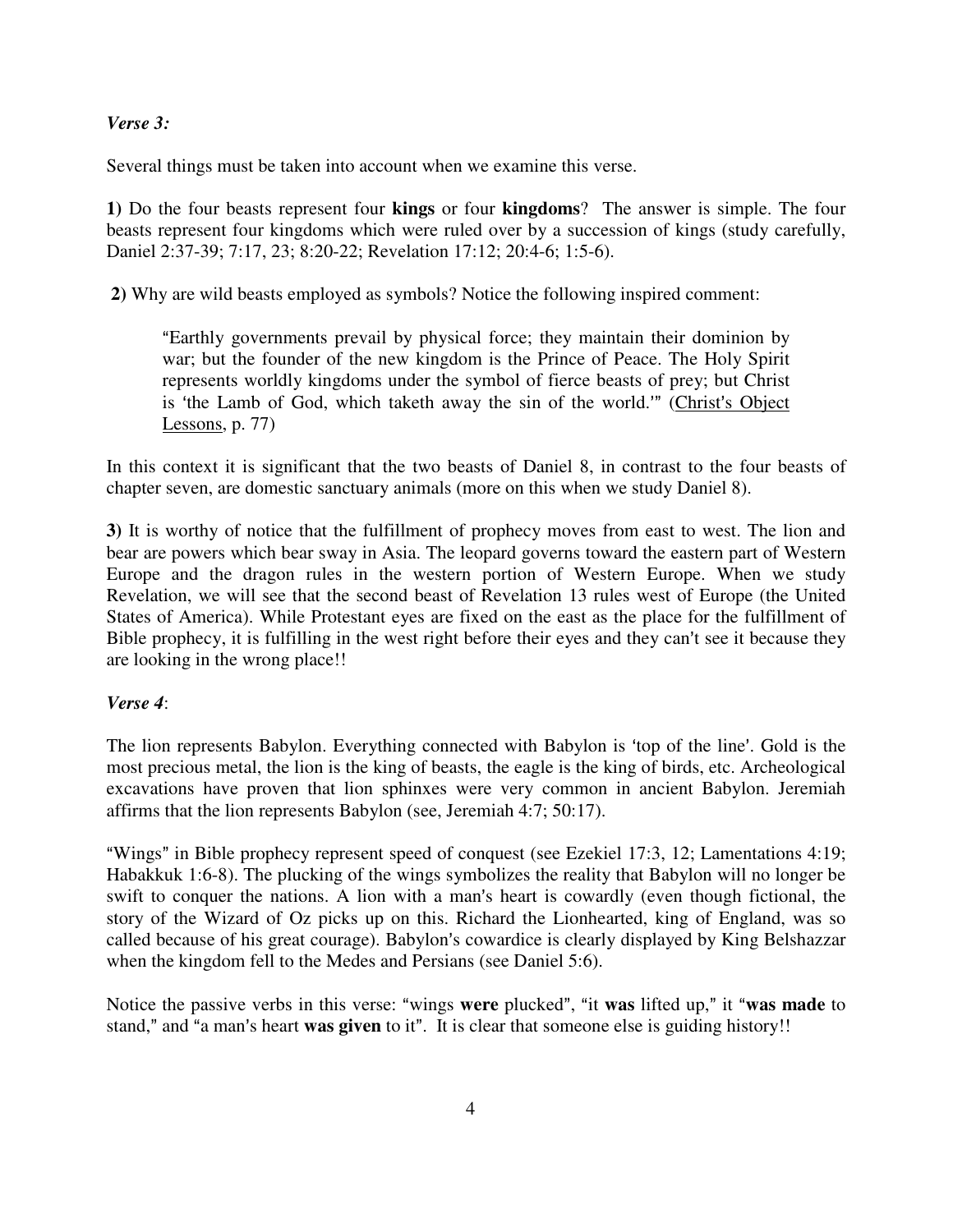#### *Verse 5*:

The bear symbolizes the kingdom of the Medes and Persians (Daniel 8:20). This is made clear in Daniel 5 where the Medes and Persians are described as the conquerors of Babylon. The fact that the bear was higher on one side than on the other indicates that one of these co-ruling kingdoms was to be more powerful than the other. This is made clear in Daniel 8:3 where we are told that the ram has two horns and the highest one comes out last. This is remarkably true to history. When the kingdom began, the Medes were dominant but at the end the kingdom was ruled exclusively by Persian kings and the Medes receded into the background (see the chart at the end of this material, *'The Dynastic Succession of the Medes and Persians''*).

The three ribs in the bear's mouth represent the three provinces which the Medes and Persians conquered in order to ascend to power: **1)** Lydia (ancient Turkey/Anatolia) was conquered in 547. **2)** Babylon, was overcome in 539 and, **3)** Egypt, was forced to submit in 525.

Notice, once again, that someone is active behind the scenes of history: "they said unto it, Arise, devour much flesh." It is obvious that someone is giving the Medes and Persians permission to conquer. "They" in this verse no doubt refers to the watchers or angels who are the emissaries of God in the guidance of human events (compare Ezekiel 1 where the angels carry on God's redemptive purpose on earth).

## *Verse 6*:

The leopard represents the kingdom of Greece. The leopard in itself is a swift animal, but this leopard has wings. This must mean that Greece would conquer the world in a swifter fashion than Babylon. And this is exactly what happened.

Alexander the Great conquered the whole Near East (from Egypt to the Indus Valley in India) in just 3 years. Nebuchadnezzar took 13 whole years to just reach a stalemate with Tyre. In contrast, Alexander conquered Tyre in just eight months..

It is important to underline that the leopard did not have the four heads when it began to rule. How do we know this? The answer is, by a comparison of Daniel 7 with Daniel 8. In Daniel 8 the he-goat (a symbol of Greece, 8:21) governed for a period with a notable horn on its head (Alexander the Great) Only after that great horn was broken, did four others come out to replace it. So, just as the he-goat governed for a period and then sprouted four horns, so, the leopard ruled for a period and then it grew four heads. It is clear that the four heads and the four horns came up after the leopard and he-goat had ruled for a period of time (see, Daniel 8:5-8).

In Daniel 7 the leopard was swift, but it was made even swifter by wings. In Daniel 8 the he-goat is so swift he does not even touch the ground. Once again we are told that a power outside history is guiding world affairs: "and dominion **was given** to it". Notice that the leopard did not take dominion. Rather, dominion was given to it!!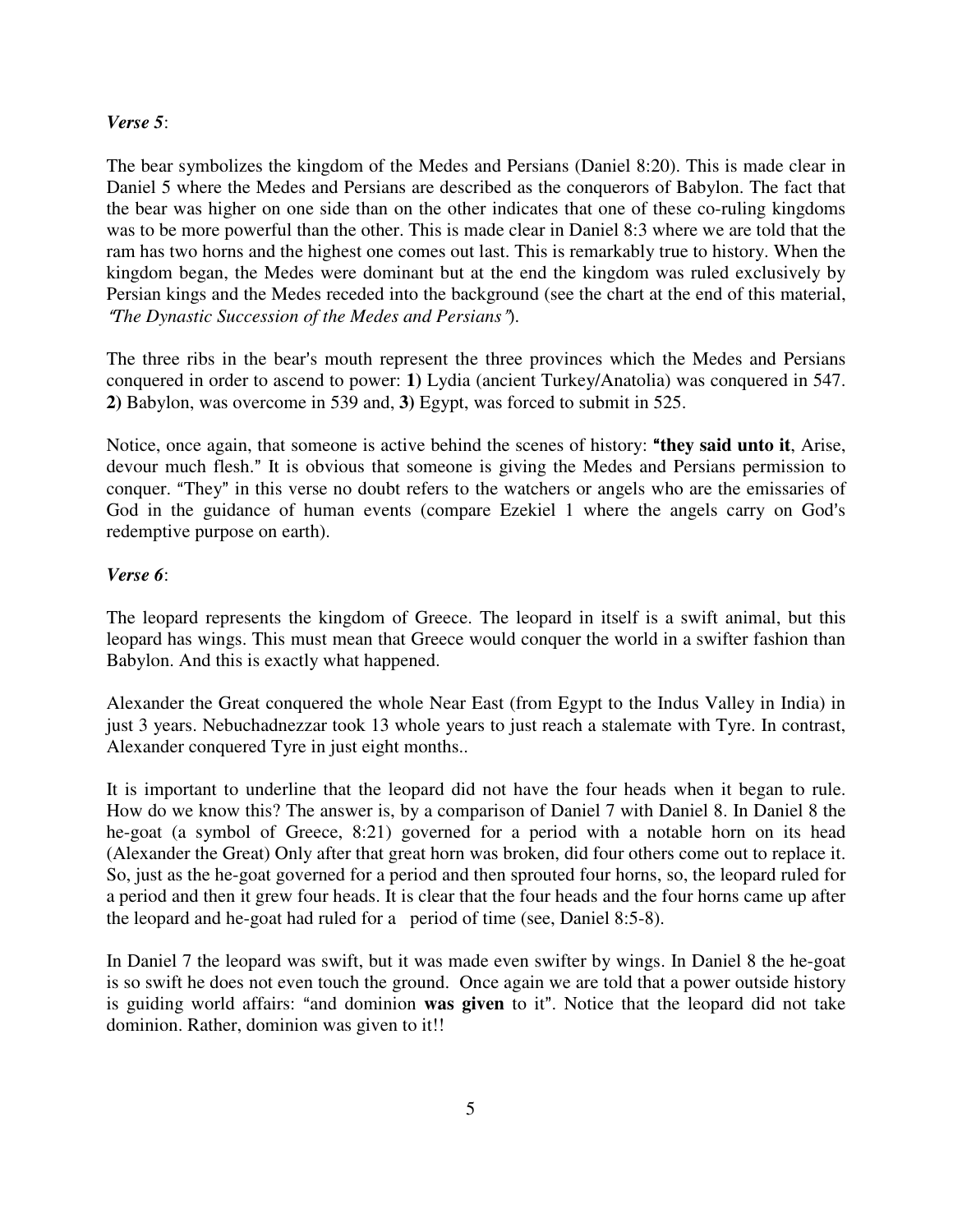*Verse 7*:

The dragon beast represents the Roman Empire (168 B. C. - 476 A. D.). This empire came to be known as the "iron monarchy of Rome" (Edward Gibbon, The History of the Decline and Fall of the Roman Empire, vol. 4, p. 161).

The ten horns represent the ten kingdoms into which the Roman Empire was divided when it fell apart. These ten kingdoms, according to Edward Gibbon, were: The Alemanni, the Franks, the Burgundians, the Vandals, the Suevi, the Visigoths, the Saxons, the Ostrogoths, the Lombards and the Heruli (see, M. H. Brown, The Sure Word of Prophecy, pp. 54, 55).

"The historian Machiavel, without the slightest reference to this prophecy, gives the following list of the nations which occupied the territory of the Western Empire at the time of the fall of Romulus Augustulus [476 A. D], the last emperor of Rome: The Lombards, the Franks, the Burgundians, the Ostrogoths, the Visigoths, the Vandals, the Heruli, the Sueves, the Huns, and the Saxons: ten in all." (H. Grattan Guinness, The Divine Program of the World's History, p. 318)

Already in the fourth century, Jerome had spoken of the fragmentation of the Roman Empire in the following terms:

"Moreover the fourth kingdom, which plainly pertains to the Romans, is the iron which breaks in pieces and subdues all things. But its feet and toes are partly of iron and partly of clay, which **at this time** [note that Jerome was living when this was happening] is most plainly attested. For just as in its beginning nothing was stronger and more unyielding than the Roman Empire, so at the end of its affairs nothing is weaker." (Jerome, Commentary on Daniel, comments on 2:40, column 504).

In the days when Jerome lived, the Roman Empire was falling apart. The barbarian tribes from the north had descended upon the empire with a vengeance and broke it up into the nations which today constitute Western Europe.

## *Verse 8*:

We must now take a closer look at the little horn. There are at least eleven identifying characteristics in chapter seven:

**1)** The little horn arises **from the fourth beast** (7:8). The fourth beast represents Rome, so the little horn must be a Roman power.

**2)** The little horn arises **among the ten horns**. The ten horns are the divisions of Western Europe, so the little horn must arise in Western Europe (7:8). Notice that these first two characteristics restrict the geographical location of the little horn to Western Europe.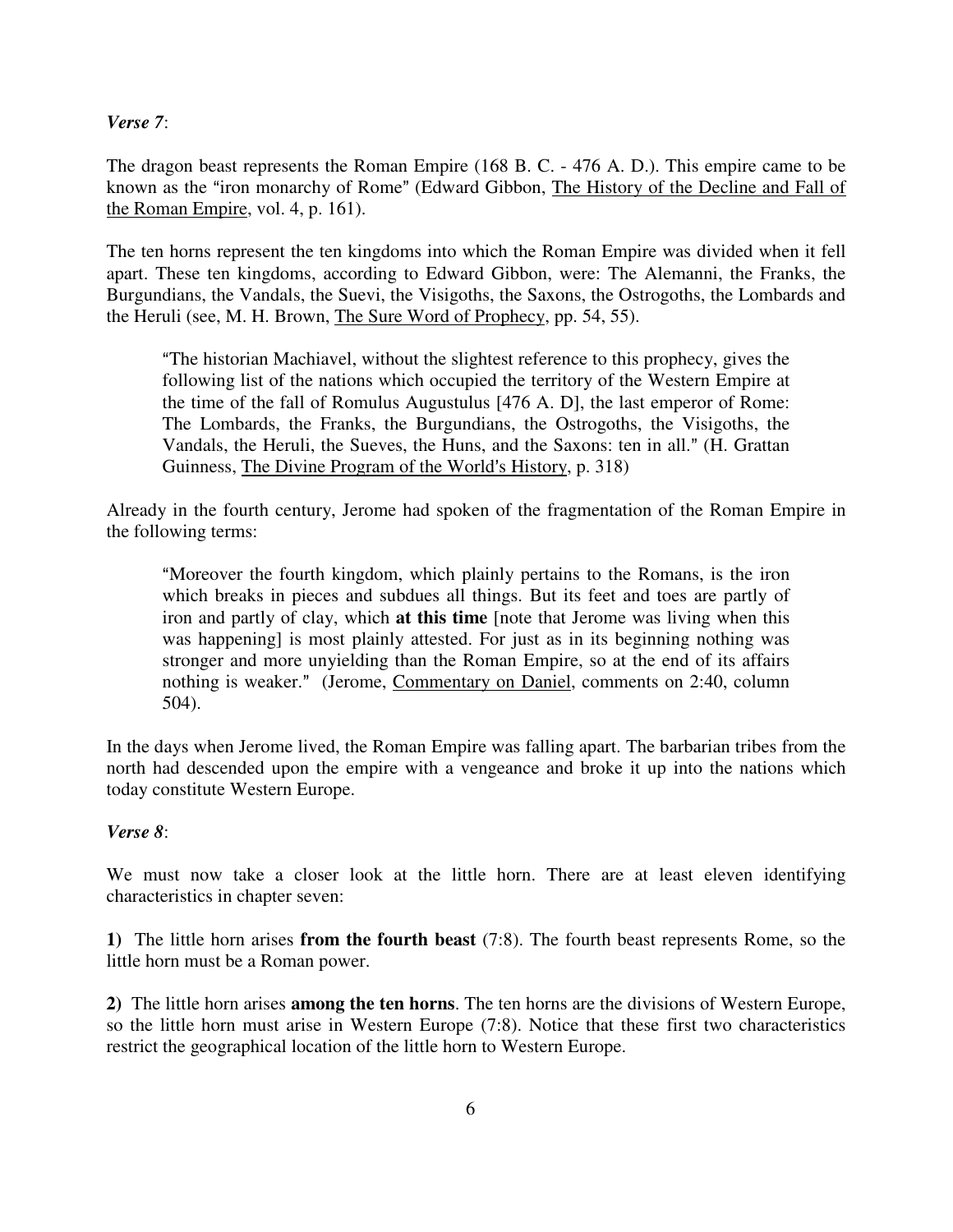**3)** The little horn rises **after the ten horns** (7:24). According to historians, the ten horns were complete in the year 476 A. D., so this must mean that the little horn was to arise to power sometime after 476 A. D.

**4)** The little horn was to **pluck up three of the first [ten] horns by the roots** (7:8). This means that these three nations would be uprooted from history. Daniel 7:20-21 explains that three of the first horns would **fall** before the little horn, and Daniel 7:24 tells us that the little horn would **subdue** three horns. In other words, three of the first ten nations would disappear from history!!

**5)** The little horn was to **speak great words against the Most High** (7:21, 25). Revelation 13:5 explains what these words would be, namely, **blasphemy**. And, what is blasphemy according to the Bible? It is when a merely human power claims to be God on earth and when it thinks it can exercise the prerogatives and functions of God (see, John 10:30-33; Mark 2:7).

**6)** The little horn was to be a **persecuting** power against God's people. This is stated in Daniel 7:21 and repeated in verse 25.

**7)** The little horn would think it could **change God's "times", that is to say, God's timetable of prophetic events.** (Daniel 2:21). We shall see that the little horn invented false systems of prophetic interpretation to rival historicism.

**8)** The little horn would even have the audacity to THINK **that it could change God's holy law**.  $(7:25)$ .

**9)** The little horn would be different from the ten horns. It would be an amalgamation of church and state (7:24)

**10)** This power would govern for **a time, times and half a time** (7:25). This comes out to 42 months or 1260 days (see, Revelation 13:5-6; 12:6, 13-15). In Bible prophecy, literal days are symbolic of years, so this power was to govern for 1260 years (we will study the year/day principle later on in this material).

**11)** The little horn had **eyes like a man**. In Bible Prophecy, eyes are symbolic of wisdom (see, Ephesians 1:18; Revelation 5:6). Even today, an owl is a symbol of wisdom because of its large eyes. In other words, this power was to depend on human wisdom.

## **THE ROMAN CATHOLIC PAPACY AS THE FULFILLMENT OF THE LITTLE HORN PROPHECY:**

*Characteristic # 1:* The Papacy is **Roman** in all its dimensions. Notice the following:

.

**1)** The clay in the feet of the image of Daniel 2 represents the church. But notice that the feet also have the iron of the legs. This must mean that the religious system which succeeds the Roman Empire will continue to be Roman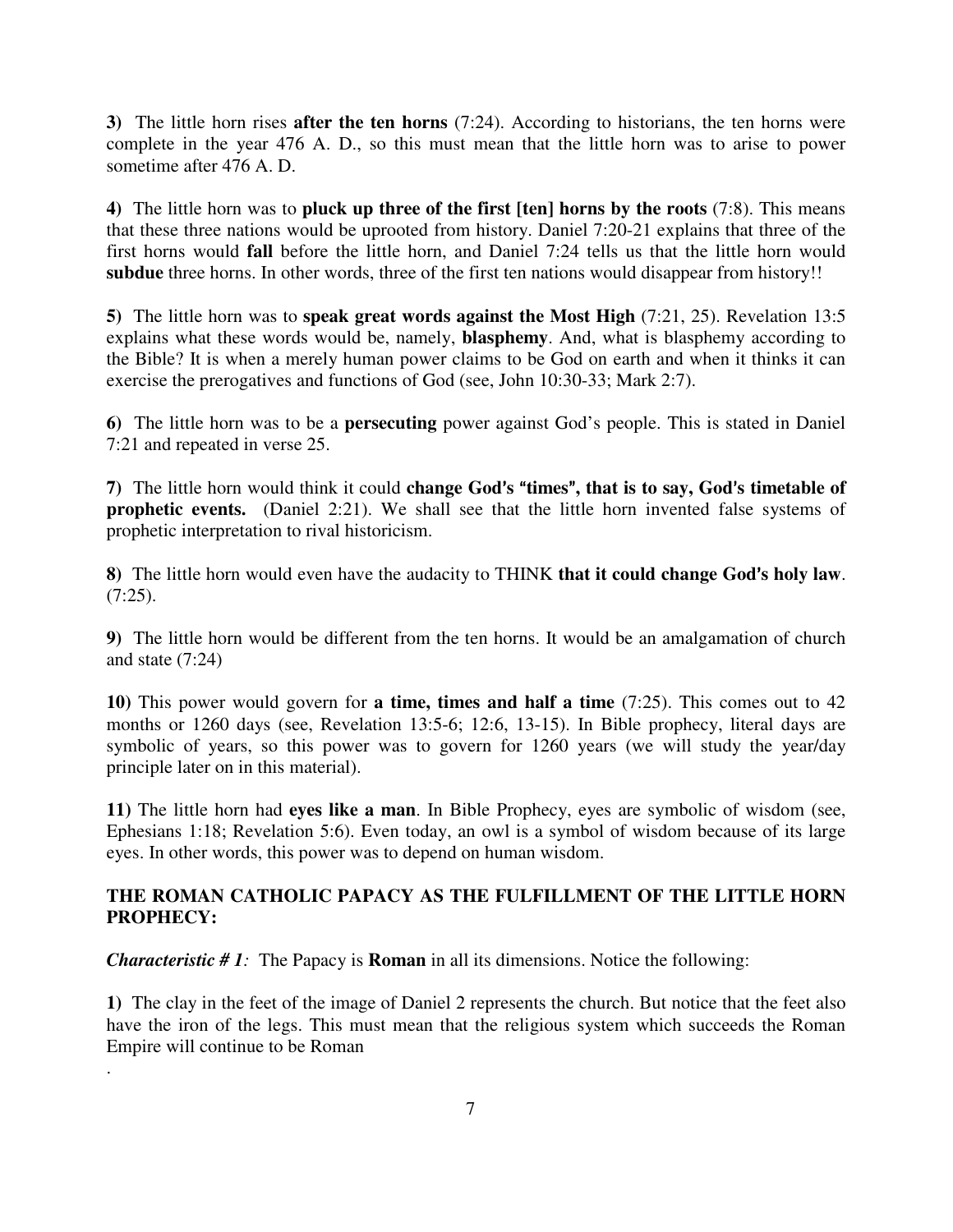**2)** The religion of the Roman Catholic Papacy was inherited from Rome. It is well known that Constantine the Great brought all sorts of pagan practices into the church. This is recognized by both secular and church historians. In fact, the name "Supreme Pontiff" (*Pontifex Maximus*) was used by the pagan Roman emperors. After the Edict of Milan was signed in the year 312 A. D., Christians were restored as *bona fide* citizens of the Roman Empire. The result of this is described by Dave Hunt:

"Freedom at last from persecution seemed like a gift from God. Unfortunately, it set the stage for an apostasy that would envelop Christendom for more than a millennium. Christ's bride had been wedded to paganism." (Dave Hunt, A Woman Rides the Beast, pp. 202-203)

Constantine, emperor of the Roman Empire, was the architect of this Edict of Milan (313 A. D.). Regarding Constantine, Hunt remarks:

"A brilliant military commander, Constantine also understood that there could be no political stability without religious unity. Yet to accomplish that feat would require a union between paganism and Christianity. How could it be accomplished? The Empire needed an **ecumenical religion** that would appeal to every citizen in a multi-cultural society. Giving Christianity official status was not enough to bring internal peace to the Empire: Christianity had to undergo a transformation so that pagans could 'convert' without giving up their old beliefs and rituals.

"Constantine himself exemplified this expediency. He adopted Christ as the new god that had given him victory in the crucial battle at Milvian Bridge in 312 A. D., and brought him into Rome as its conqueror. Yet, as Caesar, he continued to function as the *Pontifex Maximus* of the Empire's pagan priesthood, known as the Pontifical College. . . As a 'Christian' Emperor, he automatically became the *de facto* civil head of the Christian church and seduced her with promises of power. Thus began the destruction of Christianity and the process that created Roman Catholicism as it is today." (Dave Hunt, Global Peace, pp. 106-107)

"It was 'Christianity', in fact, which gave the Empire a unity and continuity that held it together culturally and religiously. When the Empire later disintegrated *politically* under the onslaught of the Barbarians, it was held together *religiously* by the all-pervasive presence of the Roman Catholic Church with its ingenious ecumenical **blend of paganism and Christianity** still headquartered in Rome." (Dave Hunt, Global Peace, p. 110)

The great historian, Will Durant, remarks:

"When Christianity conquered Rome, the ecclesiastical structure of the pagan church, the title and vestments of the *pontifex maximus*, the worship of the Great Mother and a multitude of comforting divinities, the sense of super-sensible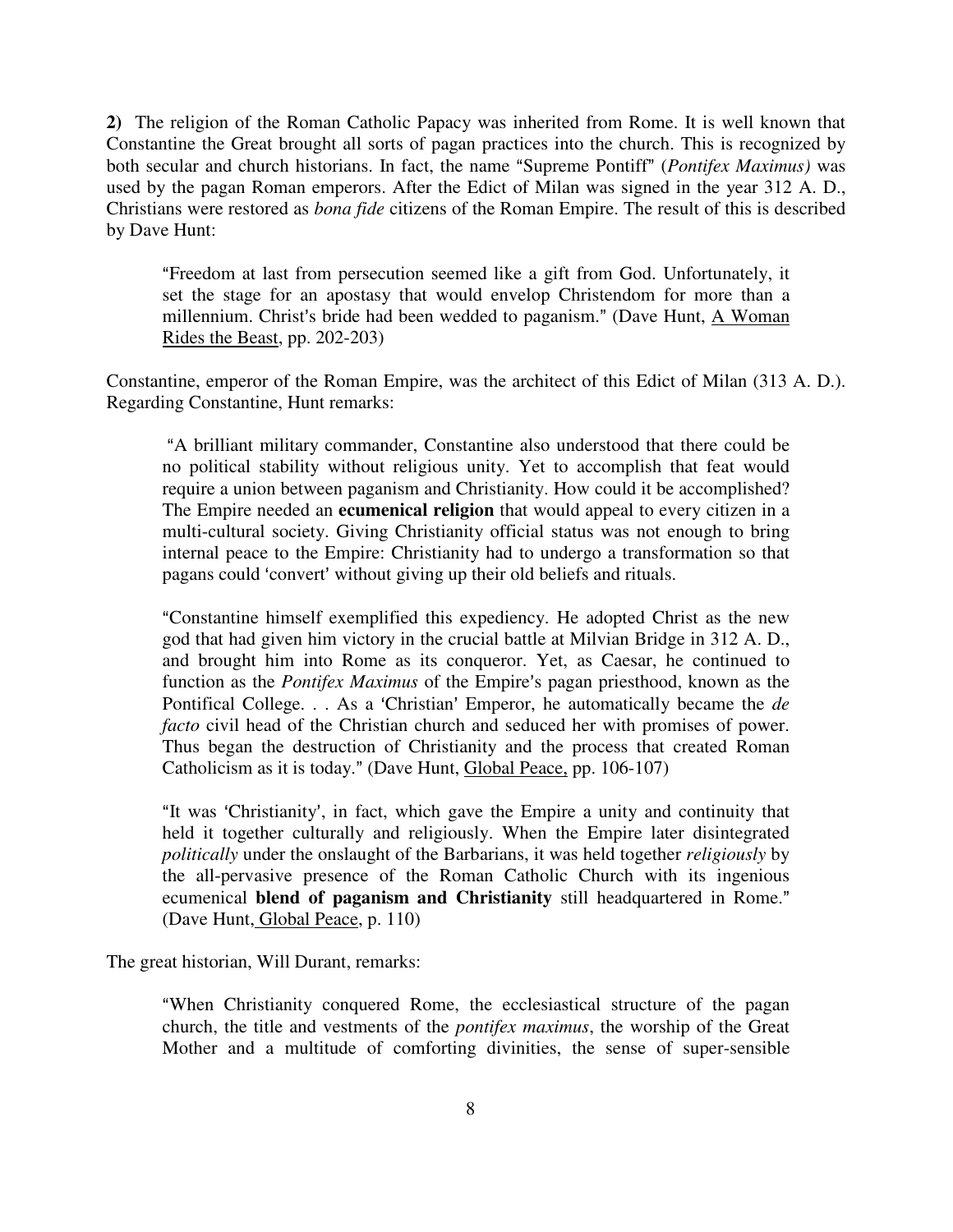presences everywhere, the joy or solemnity of old festivals, and the pageantry of immemorial ceremony, passed like maternal blood into the new religion, and **captive Rome captured her conqueror**. While Christianity converted the world, the world converted Christianity. . ." (Will Durant, Civilization: Caesar and Christ, Volume 3, p. 657.

John Henry Cardinal Newman makes this admission:

"We are told in various ways by Eusebius, that Constantine, in order to recommend the new religion to the heathen, transferred into it the outward ornaments to which they had been accustomed in their own. It is not necessary to go into a subject which the diligence of Protestant writers has made familiar to most of us. The use of temples, and these dedicated to particular saints, and ornamented on occasions with branches of trees, incense, lamps, and candles; votive offerings on recovery from illness, holy water; asylums; holy days and seasons, use of calendars, processions, blessings on the fields; sacerdotal vestments; the tonsure, the ring in marriage, turning East, images at a later date, perhaps the ecclesiastical chant, and the Kyrie Eleisen, are all of pagan origin, and sanctified by their adoption into the church. (Henry Cardinal Newman, An Essay on the Development of Christian Doctrine, p. 373)

Philip Schaff, one of the greatest church historians ever to wield a pen, wrote the following:

But the elevation of Christianity as the religion of the state presents also an opposite aspect to our contemplation. It involved great risk of degeneracy to the church. The Roman state, with its laws, institutions, and usages, was still deeply rooted in heathenism, and could not be transformed by a magical stroke. The christianizing of the state amounted therefore in great measure to a paganizing and secularizing of the church. The world overcame the church, as much as the church overcame the world, and the temporal gain of Christianity was in many respects cancelled by spiritual loss. The mass of the Roman Empire was baptized only with water, not with the Spirit of the gospel, and it smuggled heathen manners and practices into the sanctuary under a new name. The very **combination** of the cross with the military ensign by Constantine was the most doubtful omen, portending an unhappy **mixture** of the temporal and the spiritual powers." (Philip Schaff, History of the Christian Church, vol. 3, p. 93, bold is mine).

**3)** The **architecture** at the Vatican is Roman. Recently, I made a visit to the ruins of the old city of Rome and then on the same day visited Vatican City. The architecture is virtually identical. Also, the old city of Rome was filled with statues of gods and heroes as is Vatican City.

**4)** The Papal church is called the **Roman** Catholic Church.

.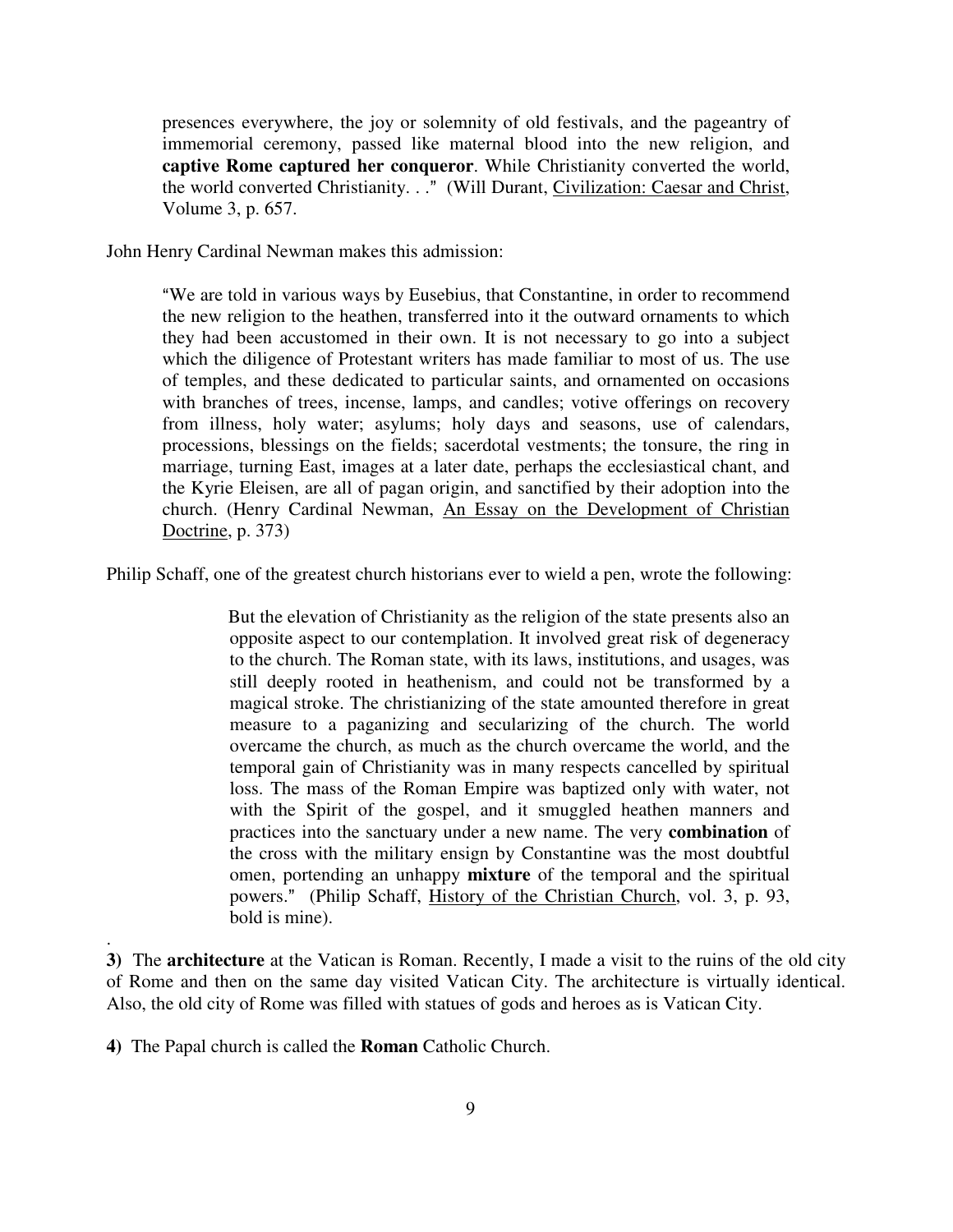**5)** The official language of the Vatican is **Latin**, the language of ancient Rome.

**6)** In official documents, the Vatican employs **Roman numerals**.

**7)** The headquarters of the Papacy is **Vatican City**, which is located in the geographical location of ancient Rome. Says the Catholic Encyclopedia:

"It [Vatican City] is within the city of Rome, called the city of seven hills, that the entire area of Vatican State proper is now confined". (The Catholic Encyclopedia, Tomas Nelson Publishers, 1976. Article: "Rome")

**8)** Historians and theologians consistently emphasize that Papal Rome inherited and perpetuated the Roman Empire but in a different way: It was a **religious-political** system. Notice the following quotations from church historians and theologians:

"Within three centuries, the Roman Church had transformed the administrative organization of the Roman Empire into an ecclesiastical system of bishoprics, dioceses, monasteries, colonies, garrisons, schools, libraries, administrative centers, envoys, representatives, courts of justice, and a criminal system of intricate laws all under the direct control of the pope. His Roman Palace, the Lateran, became the new Senate. The new senators were the cardinals. The bishops who lived in Rome and the priests and deacons helped the pope to administer this **new imperium**." (Malachi Martin, The Decline and Fall of the Roman Church, p. 105, italics mine)

<sup>a</sup>The Roman Church in this way privily pushed itself into the place of the Roman *World-Empire, of which it is the actual continuation*; the empire has not perished, but has only undergone a transformation. . . That is no mere 'clever remark,' but the recognition of the true state of the matter historically, and the most appropriate and fruitful way of describing the character of this Church. It still governs the nations. . . It is a political creation, and as imposing as a World-Empire, because [it is] the continuation of the Roman Empire. The Pope, who calls himself 'King' and 'Pontifex Maximus,' is Caesar's successor." (Adolph Harnack, What is Christianity? pp. 269-270)

"The Empire was falling into decay. The Barbarians knew that its life was failing, that the old organism was worn out, and they hastened to take possession of the remains. From every direction they came for the spoils. The Saxons and the Angles settled in Great Britain; the Franks invaded Northern Gaul; the Visigoths made Spain and the region south of the Loire their own; the Burgundians took possession of the upper valley of the Rhone; the Vandals made conquests in Africa. The Ostrogoths and Lombards were waiting for their turn to come. Among these new invaders, some were heretics, others were pagans. What is to become of the Church? Are its days numbered, and is the Empire to bring it down as its companion into an open tomb?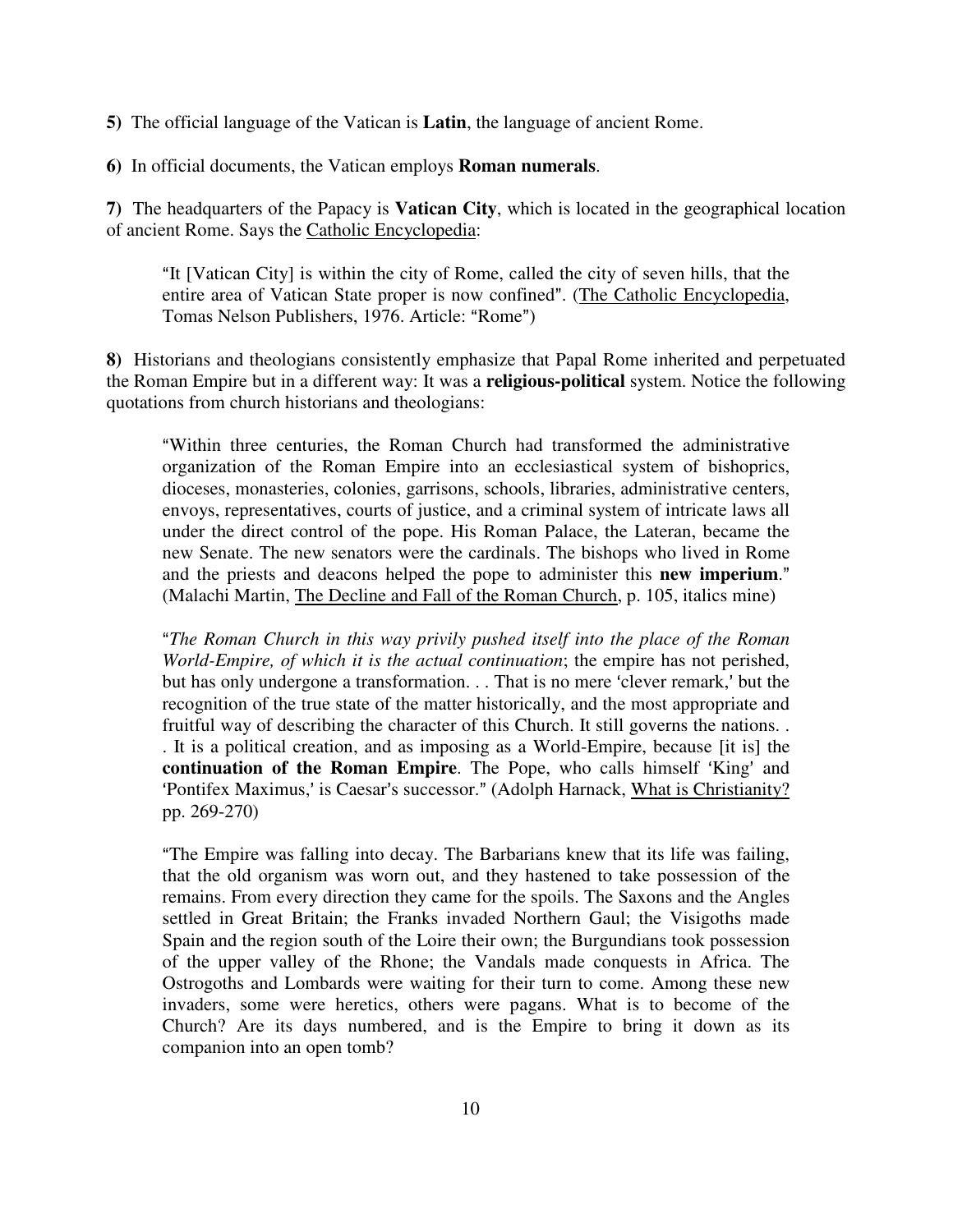"No, the Church will not descend into the tomb. It will survive the Empire. It will have to pass through days of distress. It will witness calamity after calamity, ruins heaped upon ruins. But in the midst of the greatest sadness, it will receive precious consolations. One after another, these barbarian peoples will submit to its laws, and will count it a glory to be the Church's children. The frontiers of the Church will be extended; its institutions, for a moment shaken by the Barbarians, will be consolidated, developed, and will adapt themselves to their surroundings. The papacy, most sorely tried of all, will make a new advance. At length a **second empire** will arise, and of this empire the Pope will be the master-more than this, he will be the master of Europe. He will dictate his orders to kings who will obey them." (Joseph Turmel, The Latin Church in the Middle Ages, p. v, vi. Bold is mine)

"The all-conquering barbarians were storming the gates of Augustine's city when the saint died in 430. The North African town of Hippo was one of the last imperial outposts to be attacked. Rome had already gone under. Only four years before, St. Augustine's *City of God* had laid the theological groundwork for the church to **step into the void** left by the collapsing Roman Empire." (Douglas Auchincloss, *City of God and Man*, Time, 76 (December 12, 1960), p. 64, bold is mine.

AThe removal of the capital of the Empire from Rome to Constantinople in 330 left the Western Church, practically free from imperial power, to develop its own form of organization. The Bishop of Rome, **in the seat of the Caesars**, was now the greatest man in the West, and was soon forced to become the political as well as the spiritual head. To the Western world Rome was still the political capital-hence the whole habit of mind, all ambition, pride, and sense of glory, and every social prejudice favoured the **evolution** of the great city into the ecclesiastical capital. Civil as well as religious disputes were referred to the successor of Peter for settlement. Again and again, when barbarians attacked Rome, he was compelled to actually assume military leadership. Eastern Emperors frequently recognized the high claims of the Popes in order to gain their assistance. It is not difficult to understand, how, under these responsibilities, the primacy of the Bishop of Rome, established in the pre-Constantine period, was emphasized and magnified after 313 [Edict of Milan]. The importance of this fact must not be overlooked. The organization of the Church was thus put on the same divine basis as the revelation of Christianity. This idea once accepted led inevitably to the medieval Papacy." (Alexander Clarence Flick, The Rise of the Mediaeval Church), pp. 168, 169), bold is mine.

ADuring the whole medieval period there was **in Rome a single spiritual and temporal authority** [the papacy] exercising powers which in the end exceeded those that had ever lain within the grasp of the Roman emperor." (R. W. Southern, Western Society and the Church in the Middle Ages, vol 2), pp. 24-25 Bold is mine.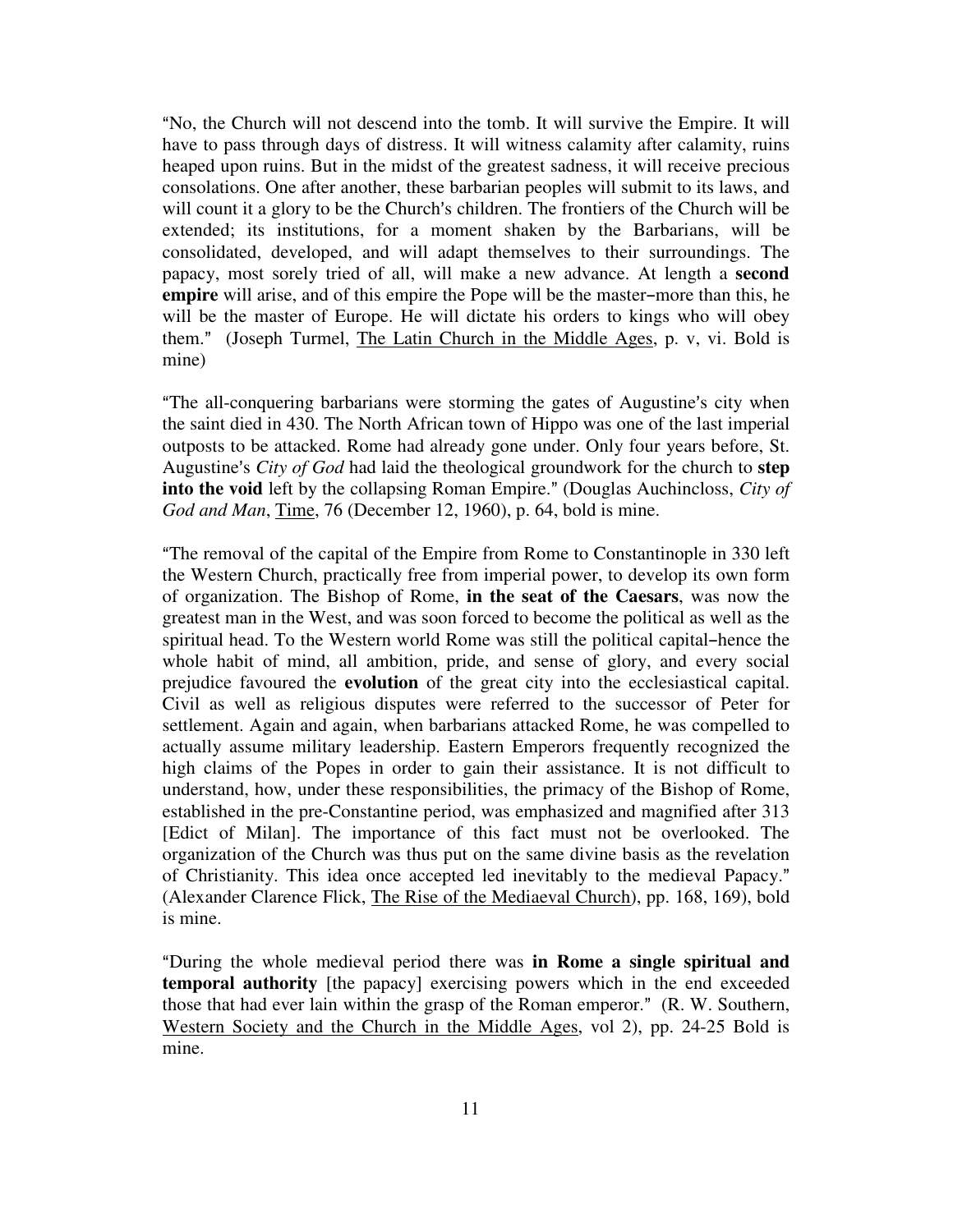AThe papacy is no other than **the ghost of the deceased Roman Empire**, sitting crowned upon the grave thereof." (Thomas Hobbes, as quoted in, Dave Hunt, A Woman Rides the Beast, p. 95) Bold is mine.

"Christian Rome was the **legitimate successor of pagan Rome....** Christ had triumphed [and] Rome was ready to extend its sway to the heavens themselves." (W. H. C. Frend, The Rise of Christianity, p. 773) Bold is mine.

"The Roman Christian Church was a church of world-wide importance and power, and her bishop the most influential. Out of the ruins of **political Rome** arose the great **moral empire** in the 'giant form' of the Roman Church. In the marvelous rise of the Roman Church is seen in strong relief the majestic office of the Bishop of Rome." (Alexander Clarence Flick, The Rise of the Mediaeval Church, p. 150) Bold is mine

"When the Western empire fell into the hands of the barbarians, the Roman bishop was the only surviving **heir of this imperial past**, or, in the well-know dictum of Hobbes, 'the ghost of the deceased Roman empire, sitting crowned upon the grave thereof." (Philip Schaff, History of the Christian Church, vol. 3, p. 287) Bold is mine

"Long before the fall of Rome, there had begun to grow up within the Roman Empire an **ecclesiastical state**, which was **shaping itself upon the imperial model**. This **spiritual empire,** like the secular empire, possessed a hierarchy of officers, of which deacons, priests or presbyters, and bishops were the most important. . . . Another consequence of the fall of the Roman power in the west was the development of the Papacy. In the absence of an Emperor in the west, the popes rapidly gained influence and power and soon built up an **ecclesiastical empire** that in some respects took the place of the old empire." (Myers, General History for Colleges, pp. 348, 316) Bold is mine

"St. Thomas. . . says that **the Roman Empire has not ceased,** but is changed from the temporal into the spiritual. . . It was, then, the Apostolic Church, which, spreading throughout the nations, already combined together by the power of the heathen empire of Rome, quickened them with a new life. . . the temporal power in the old heathen empire of Rome, and the spiritual power in the supernatural kingdom of God met together. . . these two powers were **blended and fused together;** they became one authority, the emperor ruling from his throne within the sphere of his earthly jurisdiction, and the Supreme Pontiff ruling likewise from a throne of a higher sovereignty over the nations. . . the material power which once reigned in Rome [was] consecrated and sanctified by the investiture of the Vicar of Jesus Christ with temporal sovereignty over the city where he dwelt. And now for these twelve hundred years the peace, the perpetuity and faithfulness of the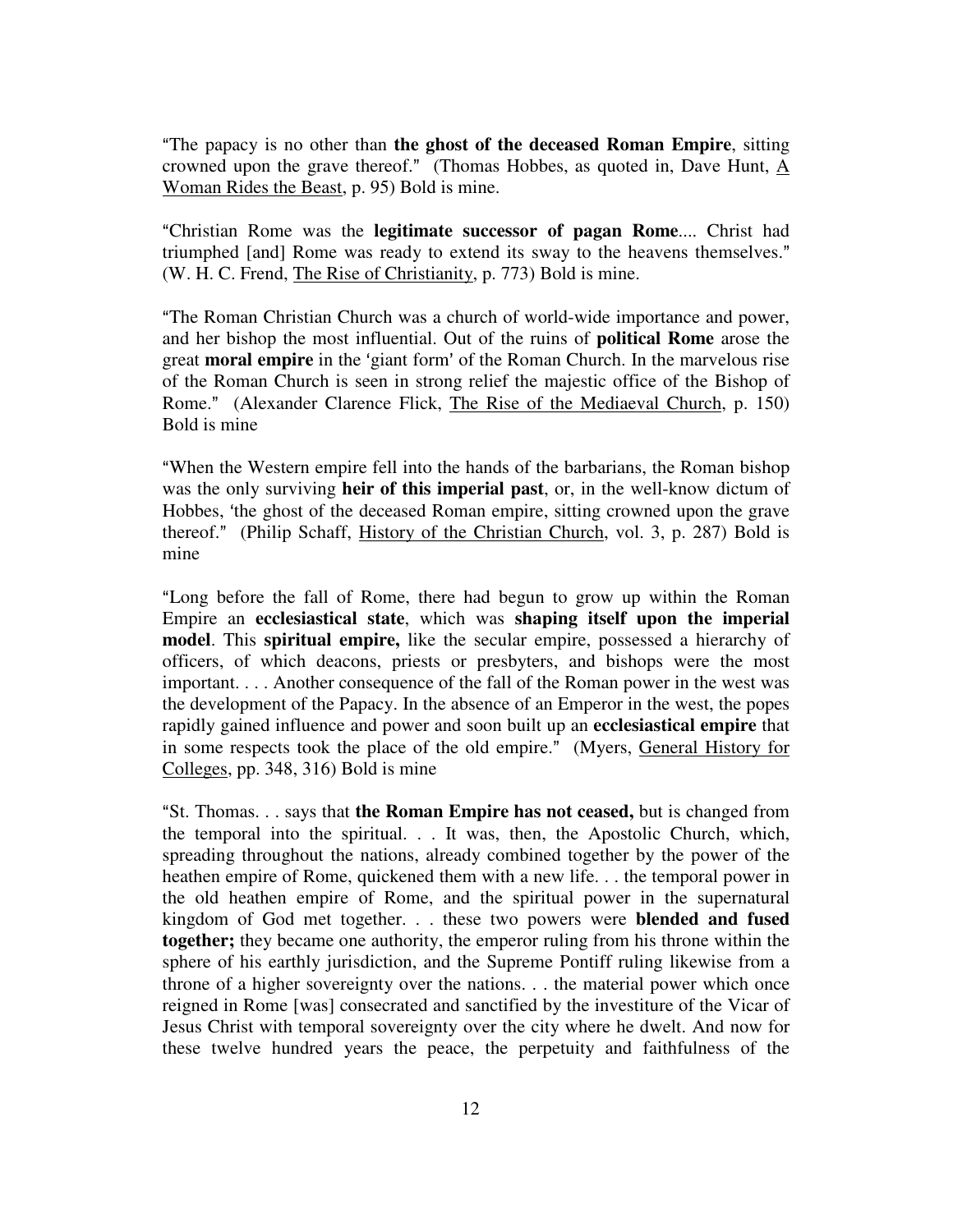Christian civilization of Europe, has been owing solely in its principle to this consecration of the power and authority of **the great empire of Rome**, taken up of old, perpetuated, preserved, as I have said, by the salt which had been sprinkled from heaven, and continued in the person of the Supreme Pontiff, and in that order of Christian civilization of which he has been the creator." (Cardinal Manning, The Temporal Power of the Vicar of Jesus Christ, pp. 123-128) Bold is mine

**If we extend our view over the ruins of the Western Empire, such is the spectacle** that meets us on every side. . . . the Pax Romana has ceased; it is universal confusion. But wherever a bishop holds his court, religion protects all that is left of the ancient order. **A new Rome ascends slowly above the horizon**. It is the heir of the religion which it has overthrown; it assumes the outward splendours of the Caesars. . . . The emperor is no more. . . . But the Pontifex Maximus abides; he is now the Vicar of Christ, offering the old civilization to the tribes of the north. He converts them to his creed, and they serve him as their Father and Judge supreme. This is the Papal Monarchy, which in its power and its decline overshadows the history of Europe for a thousand years." (W. F. Barry, The Papal Monarchy, pp. 45, 46) Bold is mine

"As Rome's role in pagan history came to an end, she was destined to play another, a sacred one, in Christian history. . . . Rome's part in ecclesiastical history had begun. . . Thus a Christian Rome, destined, like its pagan predecessor on the Palatine, to conquer a large part of the earth, gradually arose on Vatican Hill. . . . While today the Palatine [the hill of the Roman Emperors' palaces] is in ruins, St. Peter's still draws worshipers from all parts of the world." (Walter Woodburn Hyde, Paganism to Christianity in the Roman Empire, pp. 6-7)

Notice the following amazing declaration by Cardinal Manning:

ANow the abandonment of Rome was the **liberation** of the pontiffs. Whatsoever claims to obedience the emperors may have made, and whatsoever compliance the Pontiff may have yielded, the whole previous relation, anomalous, and annulled again and again by the vices and outrages of the emperors, was finally dissolved by a higher power. The providence of God permitted a succession of **irruptions**, Gothic, Lombard, and Hungarian, to desolate Italy, and to **efface from it every remnant of the empire** [remember this fact of history. Later on in this paper we will see that Protestant futurists rewrite history and deny that the Roman Empire was ever divided]. The pontiffs found themselves alone, the sole fountains of order, peace, law, and safety. And from the hour of this providential **liberation**, when, by a divine intervention, the **chains fell off** from the hands of the successor of St. Peter, as once before from his own, no sovereign has ever reigned in Rome except the Vicar of Jesus Christ." (Henry Edward Manning, The Temporal Power of The Vicar of Jesus Christ, Preface, pp. xxviii, xxix. London: Burns and Lambert, 1862). Bold is mine.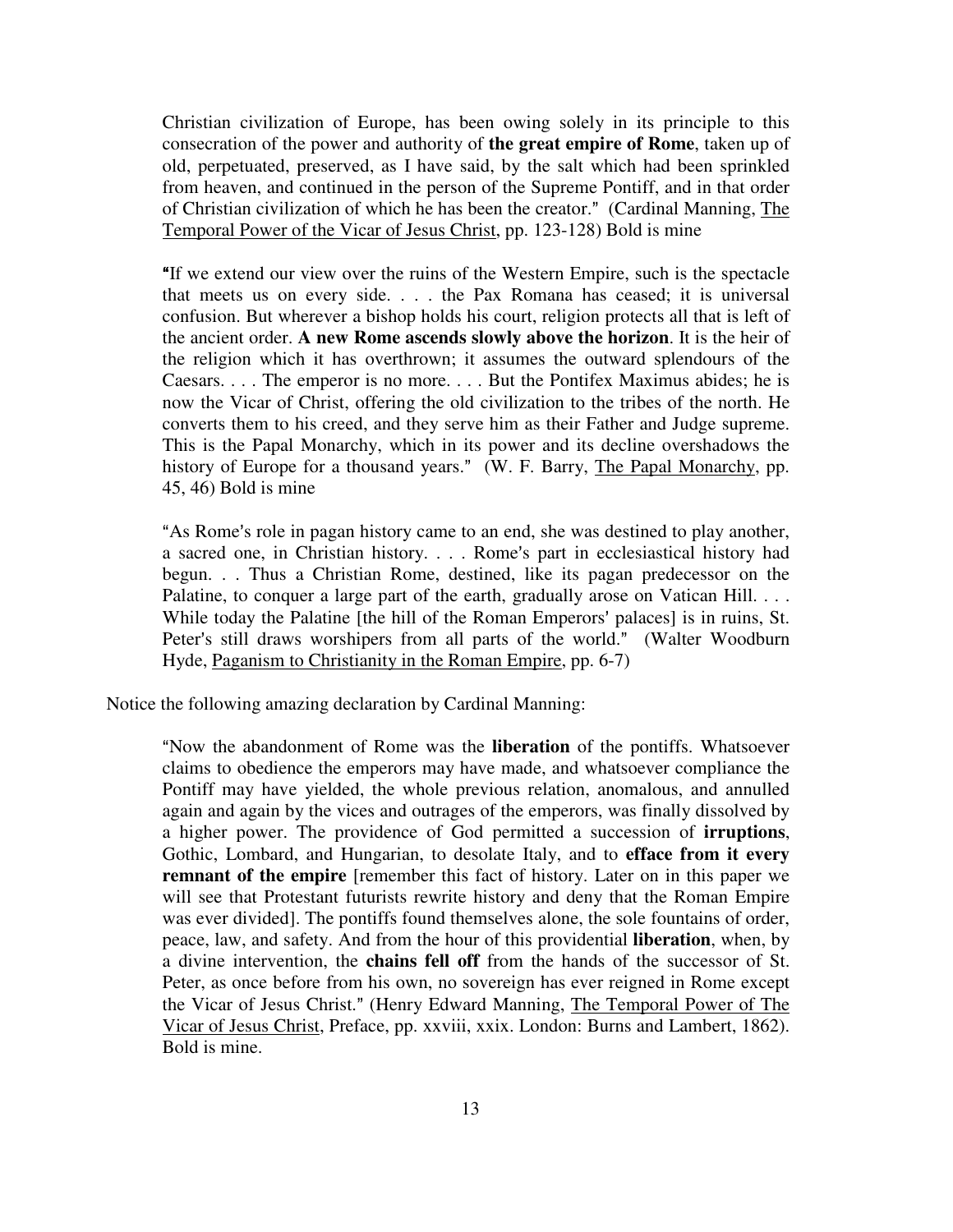This might well be the time to speak of the mysterious "restrainer" that the Apostle Paul refers to in II Thessalonians 2. The early church Fathers were practically unanimous in the opinion that the "restrainer" was a reference to the Roman empire in general and the emperors in particular. Paul indicates that the Church at Thessalonica knew who the restrainer was. And yet Paul speaks in veiled language. And why would this be? Paul could not speak openly about the Empire which was governing in his day. If he had publicly stated that the Roman Empire was going to be taken out of the way, the emperors would have had grounds to accuse Paul of sedition. So Paul had to be cautious in his comments. If the restrainer was the Holy Spirit, as many futurists believe, then why was Paul so cautious? It is clear that Paul could not define the "restrainer" openly. It was not necessary to do so because the Thessalonians knew what he was talking about.

You will notice in the comment by Manning that the fall of the Roman empire led to the "liberation" of the Roman Pontiff. You will also notice that the fall of the Roman empire is described as chains falling off the hands of the successor of St. Peter. The inevitable conclusion we reach from Manning's words is that the fall of the empire removed the restraint placed upon the Bishop of Rome. But now let us turn to the writings of the early church Fathers. Let us start with **Tertullian** (160-240 A. D.):

"For the mystery of iniquity doth already work; only he who now hinders must hinder, until he be taken out of the way.' What obstacle is there but the Roman state, the falling away of which, by being scattered into ten kingdoms, shall introduce Antichrist upon (its own ruins)? 'And then shall be revealed the wicked one." "On the Resurrection of the Flesh, "chapter 24; Ante-Nicene Fathers, vol. III, p. 563 [New York: Charles Scribner's Sons, 1908].

In yet another comment, **Tertullian** states

"The very end of all things threatening dreadful woes is only retarded by the continued existence of the Roman Empire." ("Apology," chapter 32; Ante-Nicene Fathers, Vol. III, p. 43)

Now notice the words of **Lactantius** (early fourth century):

 AThe subject itself declares that the fall and ruin of the world will shortly take place; except that while the city of Rome remains, it appears that nothing of this kind is to be feared. But when that capital of the world shall have fallen, and shall have begun to be a street, which the Sibyls say shall come to pass, who can doubt that the end has now arrived to the affairs of men and the whole world? It is that city, that only, which still sustains all things." ("The Divine Institutes," book 7, chapter 25; Ante-Nicene Fathers, vol. VII, p. 220)

#### Let's listen to **Cyril of Jerusalem** (318-386 A. D.):

"But this aforesaid Antichrist is to come when the times of the Roman Empire shall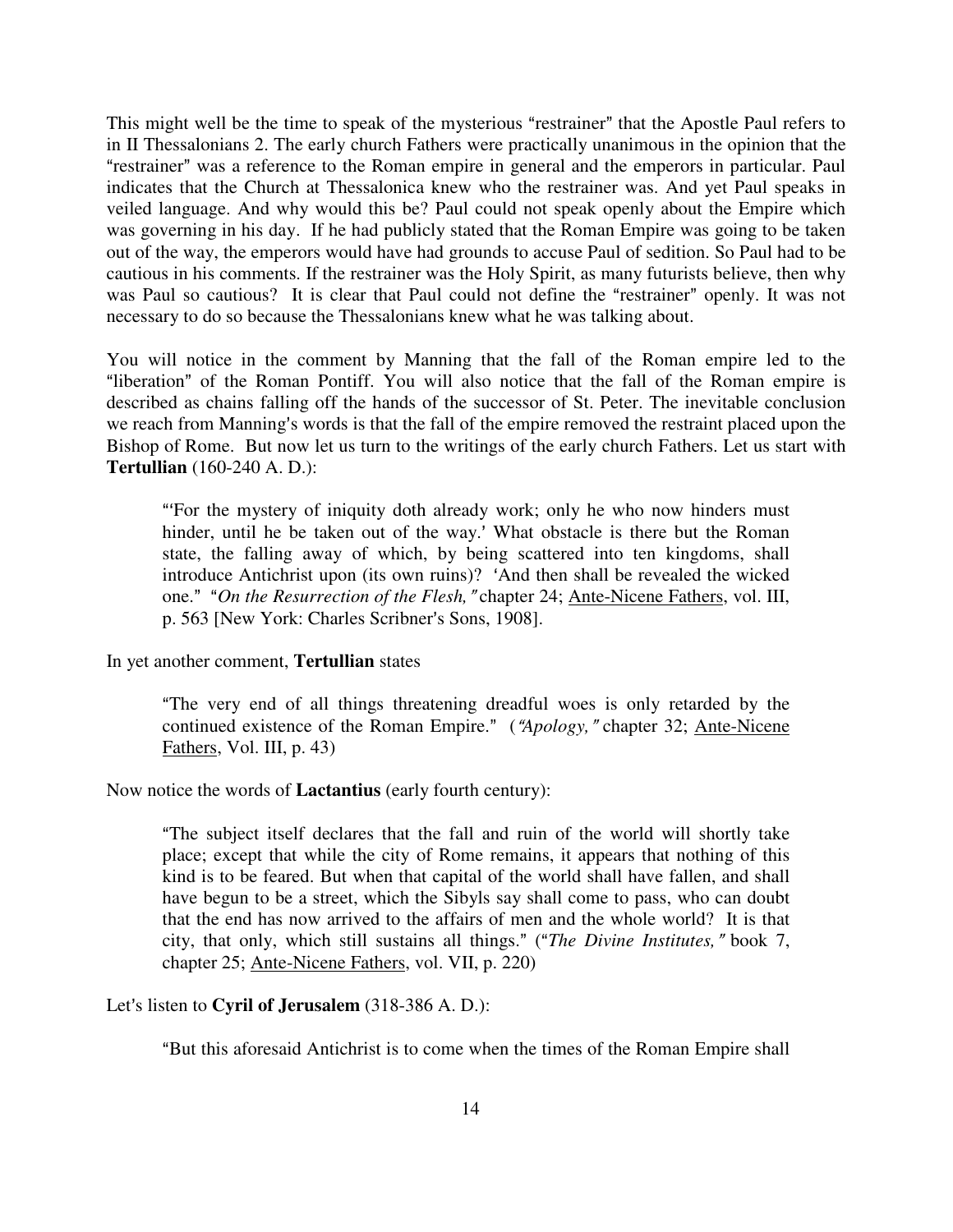have been fulfilled, and the end of the world is drawing near. There shall rise up together ten kings of the Romans, reigning in different parts perhaps, but all **about the same time**; and after those an eleventh, the Antichrist, who by his magical craft shall seize upon the Roman power; and of the kings who reigned before him, 'three he shall humble,' and the remaining seven he shall keep in subjection to himself." (Catechetical Lectures," section 15, on II Thessalonians 2:4; Nicene and Post-Nicene Fathers, vol. VII, p. 108 [New York: The Christian Literature Company, 1895]).

Next we present the testimony of **Ambrose** (died in 398):

"After the falling or decay of the Roman Empire, Antichrist shall appear." (Quoted in, Bishop Thomas Newton, Dissertations on the Prophecies, p. 463 [London: B. Blake, 1840])

Next in line is **Chrysostom** (died in 407):

"When the Roman Empire is taken out of the way, then he [the Antichrist] shall come. And naturally. For as long as the fear of this empire lasts, no one will willingly exalt himself, but when that is dissolved, he will attack the anarchy, and endeavor to seize upon the government both of man and of God." "*Homily IV on 2 Thessalonians 2:6-9,"* Nicene and Post-Nicene Fathers, vol. XIII, p. 389 [New York: Charles Scribner's and Sons, 1905].

Finally we will quote from **Jerome** (died 420):

"He that letteth is taken out of the way, and yet we do not realize that Antichrist is near." (Letter to Ageruchia, written about 409 A. D. Letter 123, section 16; Nicene and Post-Nicene Fathers, vol. VI, p. 236 [New York: Charles Scribner's Sons, 1912]).

Ellen G. White has some interesting statements regarding the restrainer both in history and in prophecy:

"The spirit of compromise and conformity [of the early Christian church] was **restrained** for a time by the fierce persecutions which the church endured under paganism. But as persecution ceased, and Christianity entered the courts and palaces of kings, she laid aside the humble simplicity of Christ and His apostles for the pomp and pride of pagan priests and rulers; and in place of the requirements of God, she substituted human theories and traditions." Ellen G. White, The Great Controversy, p. 49. Bold is mine.

ALet the **restraints** now imposed by **secular governments** be **removed** and Rome be reinstated in her former power, and there would speedily be a revival of her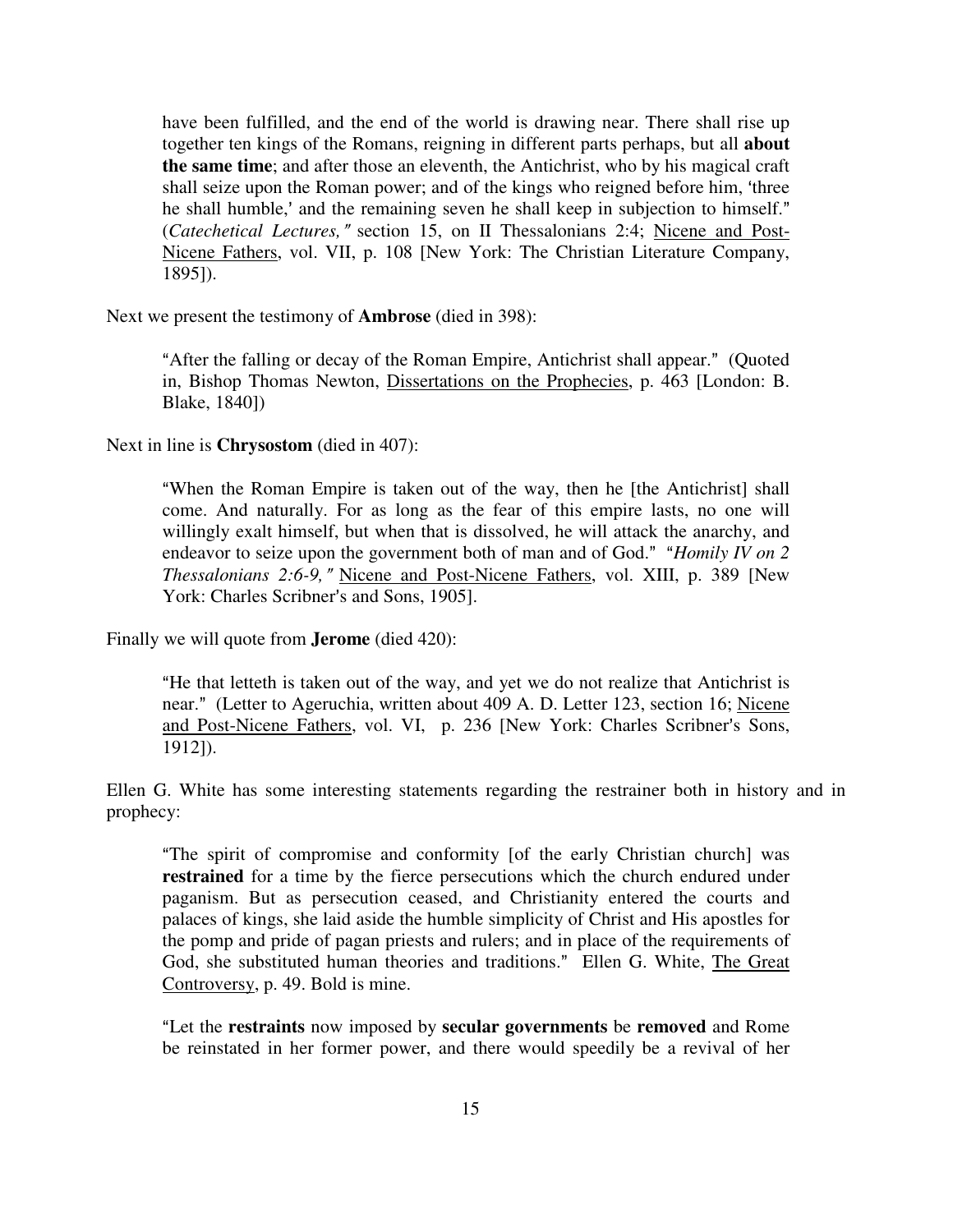tyranny and persecution." Ellen G. White, The Great Controversy, p. 564. Bold is mine.

"The vast empire of Rome crumbled to pieces, and from its ruins rose that mighty power, the Roman Catholic Church. This church boasts of her infallibility and her hereditary religion." (Ellen G. White, Manuscript Releases, volume l, p. 50)

*Characteristic # 2:* The Roman Catholic Church did arise among the ten kingdoms into which the Roman Empire was divided. Notice the following two quotations:

"Even the Romanists themselves admit that the Roman Empire was, by means of the incursions of the northern nations, dismembered into ten kingdoms (Calmet on Revelation 13:1; and he refers likewise to Berangaud, Bossuet, and DuPin. See Newton, p. 209); and Machiavelli ('History of Florence,' 1.i) with no design of furnishing an illustration of this prophecy, and probably with no recollection of it, has mentioned these names: 1. The **Ostrogoths** in Moesia; 2. The **Visigoths** in Pannonia; 3. The **Sueves** and Alans in Gascoign and Spain; 4. The **Vandals** in Africa; 5. The **Franks** in France; 6. The **Burgundians** in Burgundy; 7. The **Heruli** and Turingi in Italy; 8. The **Saxons and Angles** in Britain; 9. The **Huns** in Hungary; 10. The **Lombards** at first upon the Danube, afterwards in Italy." (Albert Barnes, Notes on the Book of Daniel, p. 322)

"Antichrist, then (as the Fathers delight to call him), or the little horn, is to be sought **among the ten kingdoms of the Western Roman Empire**. I say of the western Roman Empire, because that was properly the body of the fourth beast; Greece, and the countries which lay eastward of Italy belonged to the third beast; for the former beasts were still subsisting, though their dominion was taken away. As concerning the rest of the beasts,' saith Daniel, 'they had their dominion taken' away; yet their lives were prolonged for a season and a time.' Daniel 7:12. 'And therefore,' as Sir Isaac Newton rightly infers, 'all four beasts are still alive, though the dominion of the three first be taken away.

AThe nations of Chaldea and Assyria are still the first beast. Those of Media and Persia are still the second beast. Those of Macedon, Greece and Thrace, Asia Minor, Syria, and Egypt, are still the third. And those of Europe, on this side of Greece, are still the fourth. Seeing therefore the body of the third beast is confined to the nations on this side the river Euphrates, and the body of the fourth beast is confined to the nations on this side of Greece; we are to look for all the four heads of the third beast among the nations on this side the river Euphrates; and for **all the eleven horns of the fourth beast, among the nations on this side of Greece."** (Thomas Newton, Dissertations on the Prophecies, pp. 239, 240) Bold is mine

*Characteristic # 3:* The Roman Catholic Papacy did arise to **supremacy** after the year 476 A. D. The Papal power could not exercise absolute sovereignty until the ten kingdoms were subjected to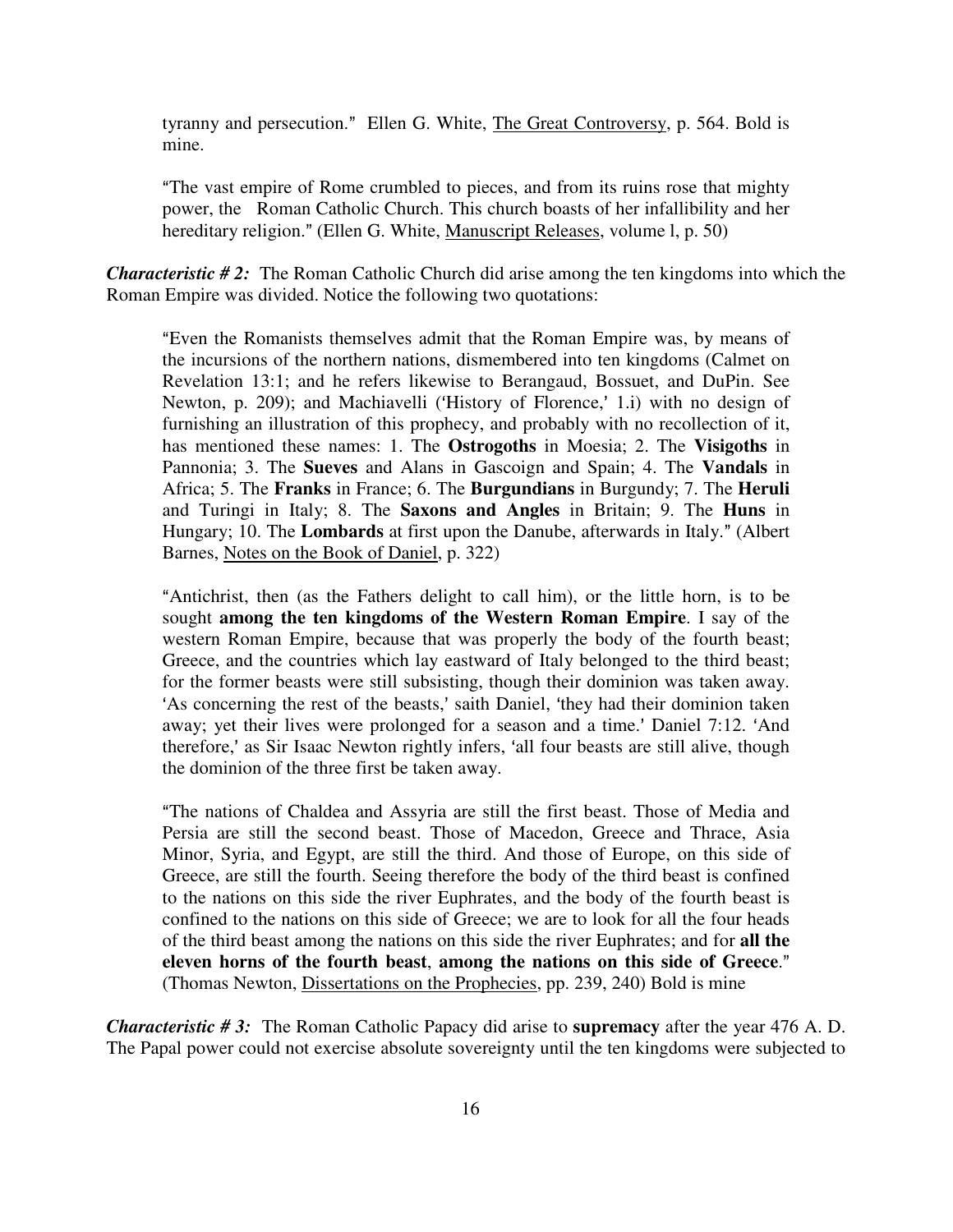its control. When Odoacer, king of the Heruli, deposed Romulus Agustulus in 476 A. D., the fragmentation of the Roman Empire was complete. Yet even though the ten divisions of the Roman Empire were complete by 476 A. D., there were three who were rebellious and refused to submit to the Bishop of Rome (the Vandals, the Heruli and the Ostrogoths).

*Characteristic # 4:* The little horn did uproot three of the ten kingdoms. The story goes like this: Seven of the ten Barbarian kingdoms were converted to Christianity and submitted to the authority of the Bishop of Rome. However, three of the kingdoms converted to Christianity but embraced the heretical teachings of Arius. Arius (who was presbyter in Alexandria around the year 320 A. D.) taught that 'Christ was created out of nothing as the first and greatest of all creatures' (Loraine Boettner, Baker's Dictionary of Theology, pp. 64-65).

The teachings of Arius were condemned in two great church councils, Nicea (325 A. D.) and Constantinople (381 A. D.). These three Arian kingdoms were a threat to the supremacy of the Bishop of Rome [later called the Pope]. To make a long story short, these three kingdoms eventually were uprooted by the imperial power acting under the influence of the Bishop of Rome. The Ostrogoths (originally from Yugoslavia), by order of the emperor, dealt the heretical Heruli a devastating defeat in 493.

It happened like this: The Pope requested the emperor to do something about the unorthodox Heruli. In response, the emperor sent Theodoric, king of the Ostrogoths to do battle with Odoacer, king of the Heruli. Odoacer was slain by Theodoric and the Heruli disappeared from history. Then the Vandals were crushed (in 534 A. D.) by Belisarius, general of emperor Justinian's armies.

But there was one remaining horn which needed to be uprooted, and it was the most formidable of all: the Ostrogoths. After the Ostrogoths conquered the Heruli, they became extremely powerful. They were also Arians, so the Bishop of Rome [the Pope] implored Justinian to uproot the Ostrogoths. Justinian, in turn, implored the Franks to help him in his holy enterprise:

"When Justinian first meditated the conquest of Italy, he sent ambassadors to the kings of the Franks, and adjured them, by the common ties of alliance and **religion**, to join in the holy enterprise against the Arians." Edward Gibbon, The History of the Decline and Fall of the Roman Empire, volume 4 [chapter 41, paragraph 32] (New York: Harper & Brothers), p. 175. Bold is mine.

There were several battles between Belisarius and the Ostrogoths. The decisive battle, however, was in February (remember the month, we will come back to it later) of the year 538. The armies of Justinian, as well as the ravages of disease, decimated the armies of the Ostrogoths, they were expelled from Rome and in short order, disappeared from the historical scene in Europe. The third horn had been uprooted once and for all!

It is of great significance that in 533 A. D. Justinian proclaimed a decree which recognized the Pope's headship over all the churches of east and west. This decree was actually a letter written by Justinian to Pope John. The letter was included in *The Code of Justinian* which is a collection of Justinian's laws. It must be remembered that this letter had the force of law. In effect, the Code of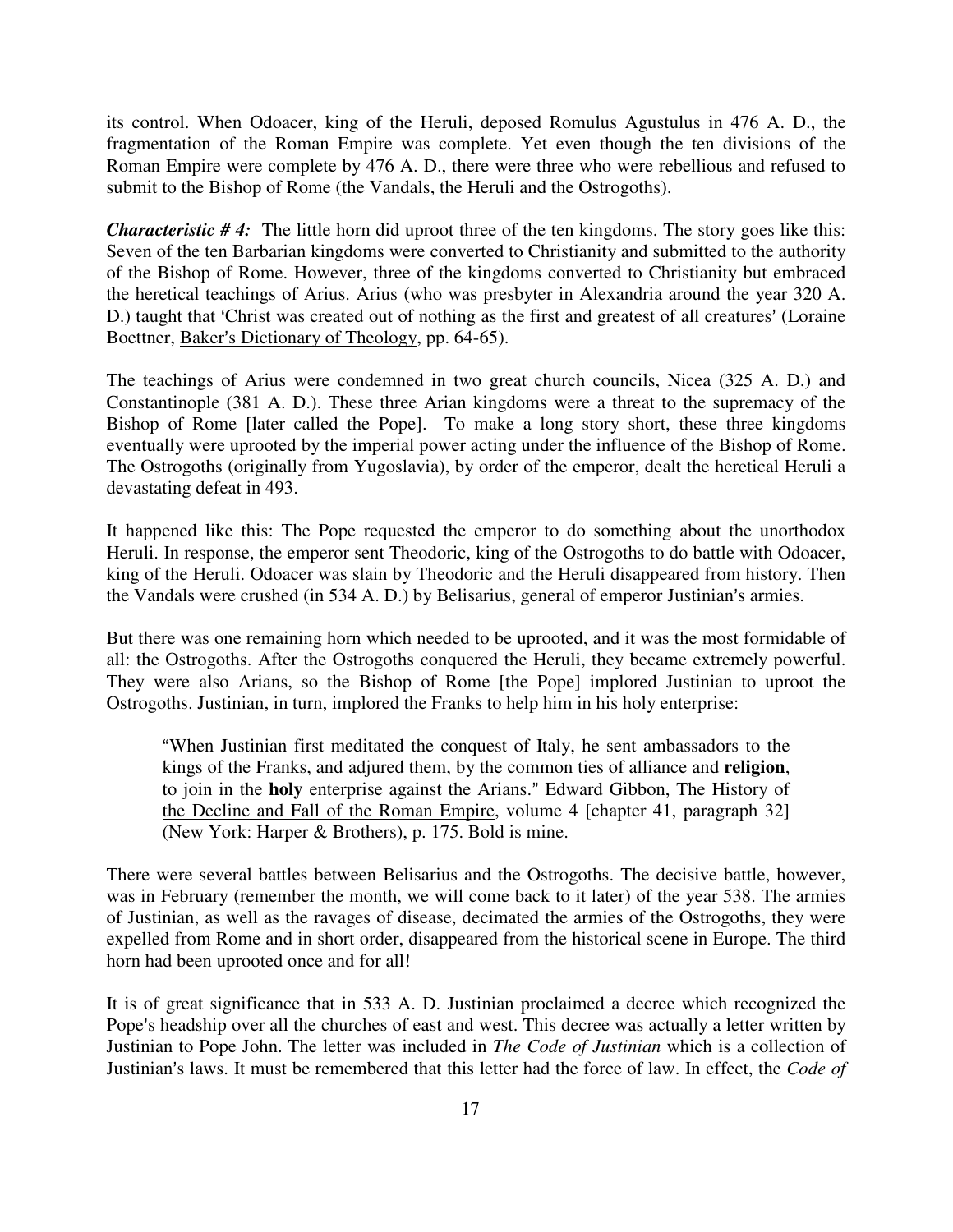*Justinian* was the standard law of all Europe for over one thousand years until it was replaced in the late 1700's by the *Code of Napoleon*. Part of Justinian's decree reads as follows:

ATherefore, **we have exerted ourselves** to unite all the priests of the East and **subject them** to the See of Your Holiness, and hence the questions which have at present arisen, although they are manifest and free from doubt, and, according to the doctrine of Your Apostolic See, are constantly firmly observed and preached by all priests. . . because you are the head of all the Holy Churches, for **We shall exert Ourselves in every way** (as has already been stated), to increase the honor and authority of your See..."  $(S. P. Scott, The Civil Law, vol. 12, pp. 11-13).$ 

The significance of this decree is that the Roman Emperor was legitimizing the spiritual authority of the Pope. The state was using its clout to proclaim that only the Pope was the authentic spokesman for orthodox Christianity. Though this decree was given in 533 A. D., it was not fully implemented until the rebel Ostrogoths were devastated in 538 A. D.

On the devastating defeat of the Ostrogoths in 538 A. D., Thomas Hodgkin remarks:

"Some of them [the retreating Goths] must have suspected the melancholy truth that they had dug one grave deeper and wider than all, the grave of the Gothic monarchy in Italy." (Thomas Hodgkin, Italy and Her Invaders, book 5, chap. 9, last par. [vol. 4, p. 285]).

Most historians agree that the decimation of the Ostrogoths in Italy marked the beginning of the Middle Ages. Notice the comment by George Finlay:

With the conquest of Rome by Belisarius, the history of the ancient city may be considered as terminating; and with his defense against Witiges [A. D. 538], commences the history of the Middle Ages." (George Finlay, Greece Under the Romans, p. 295)

It is important to remember also that historians mark 538 A. D. as the transition between old Imperial Rome and the Rome of the Middle Ages. Notice the words of C. F. Young:

"It was the last time [when Belisarius entered in 536] that Imperial Rome-the old imperial Rome of Italy as distinguished from the new imperial Rome by the Bosporus, the Rome created by Augustus, Tiberius, Caligula, Vespasian, Domitian, Trajan, Hadrian, Antoninus, Severus, and Caracalla-was to be seen by mankind. . . Rome when it was entered by Belisarius was the Rome that mankind had known for centuries. . . But this Rome was to be seen no more. When eighteen years later the Gothic war was ended, a battered ruin was all that remained; classical Rome had passed away forever, to be succeeded after a time by the squalid and miserable city which is the Rome of the middle Ages." (C. F. Young, East and West Through Fifteen Centuries, Vol. II, p. 222)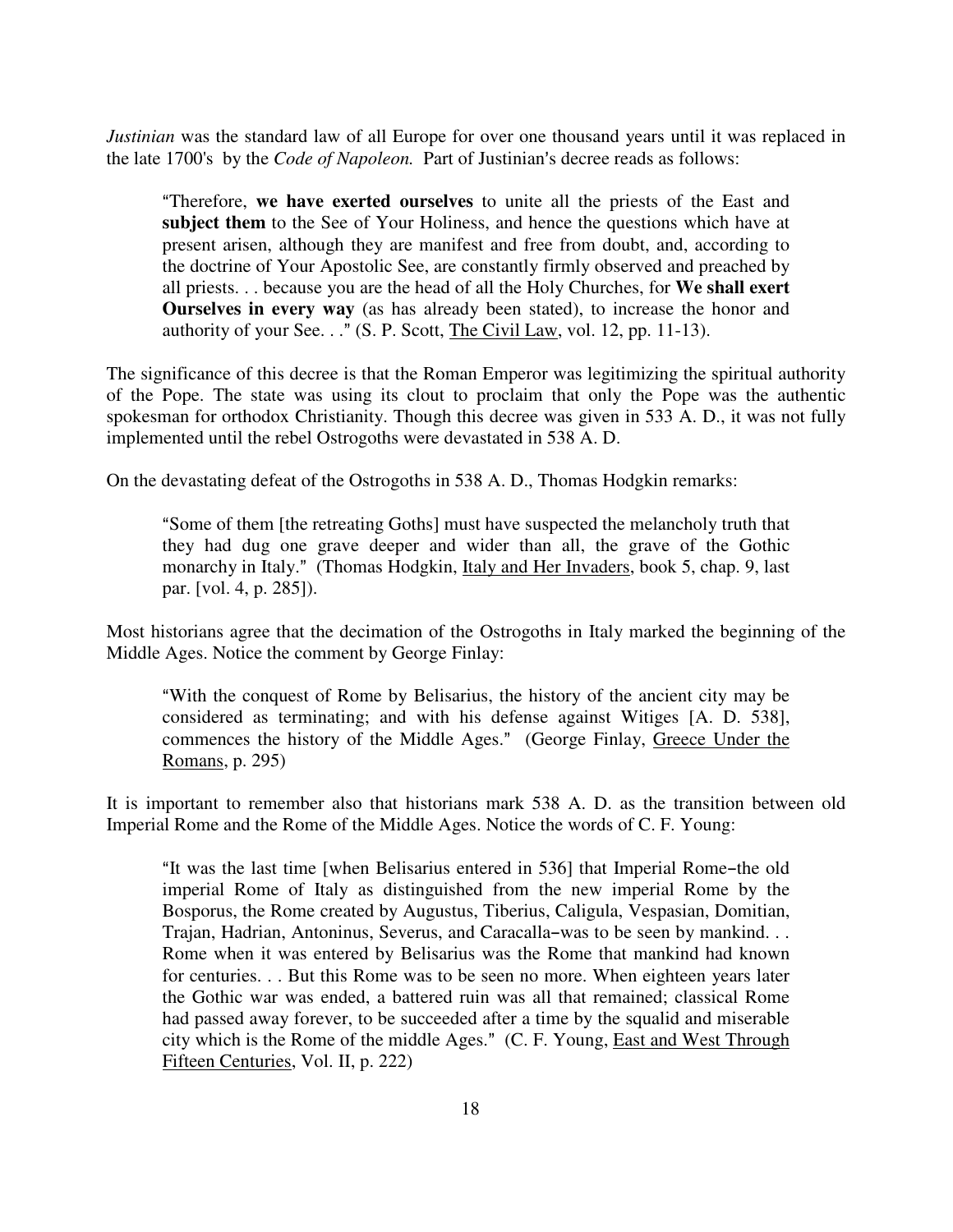The Ostrogoths did not disappear in 538 A. D., but the decisive battle had been won, the handwriting was on the wall. In 540 A. D. Witiges (king of the Ostrogoths) was dealt a further blow by Belisarius at Ravenna. And in 550 A. D.,what was left of the Ostrogoths was totally wiped out and the Ostrogoths were history. It is of great significance that today no trace can be found of the Heruli anywhere in Europe. There is no memory of the Vandals in North Africa. And all that remains of the Ostrogoths is King Theodoric's Mausoleum (built in the early  $6<sup>th</sup>$  century) in Ravenna. Theodoric was buried in this mausoleum in 526 A. D., but today his body is gone. When Belisarius conquered Ravenna in 540 A. D., Theodoric's body was removed from the casket and discarded. So it is literally true that the three horns were uprooted!!

*Characteristic # 5:* The Roman Catholic Papacy does claim to have the right to exercise the prerogatives of God. The Bible is clear that the Antichrist will sit in the Temple of God, showing himself to be God (II Thessalonians 2:3-4). Notice the following evidence which incriminates the Roman Catholic Papacy:

**1)** Roman Catholic Church historians and theologians have made some rather audacious statements regarding the dignity and power of the Pope. Let's notice a few of them:

In an oration offered to the Pope in the fourth session of the Fifth Lateran Council (1512) **Christopher Marcellus** stated:

AFor thou art the shepherd, thou art the physician, thou art the director, thou art the husbandman; finally, thou art **another God on earth**." (Labbe and Cossart, History of the Councils, Vol. XIV, col. 109). Bold is mine.

The **Catechism of the Council of Trent** states the following:

"Bishops and priests, being, as they are, God's interpreters and ambassadors, empowered in His name to teach mankind the divine law and the rules of conduct, and holding, as they do, **His place on earth**, it is evident that no nobler function than theirs can be imagined. Justly, therefore, are they called not only Angels, but even **gods**, because of the fact that they exercise in our midst **the power and prerogatives of the** *immortal God.*" (John A. McHugh and Charles J. Callan, Catechism of the Council of Trent for Parish Priests, p. 318) Bold is mine

Notice the following words of **Cardinal Robert Bellarmine**:

AAll names which in the Scriptures are applied to Christ, by virtue of which it is established that he is over the church, all the same names are applied to the Pope." (Robert Bellarmine, Disputationes de Controversiis, Tom. 2, "Controversia Prima", Book 2 ("De Conciliorum Auctoritate" [On the Authority of Councils]), chap. 17 (1628 ed., Vol. 1, p. 266), translated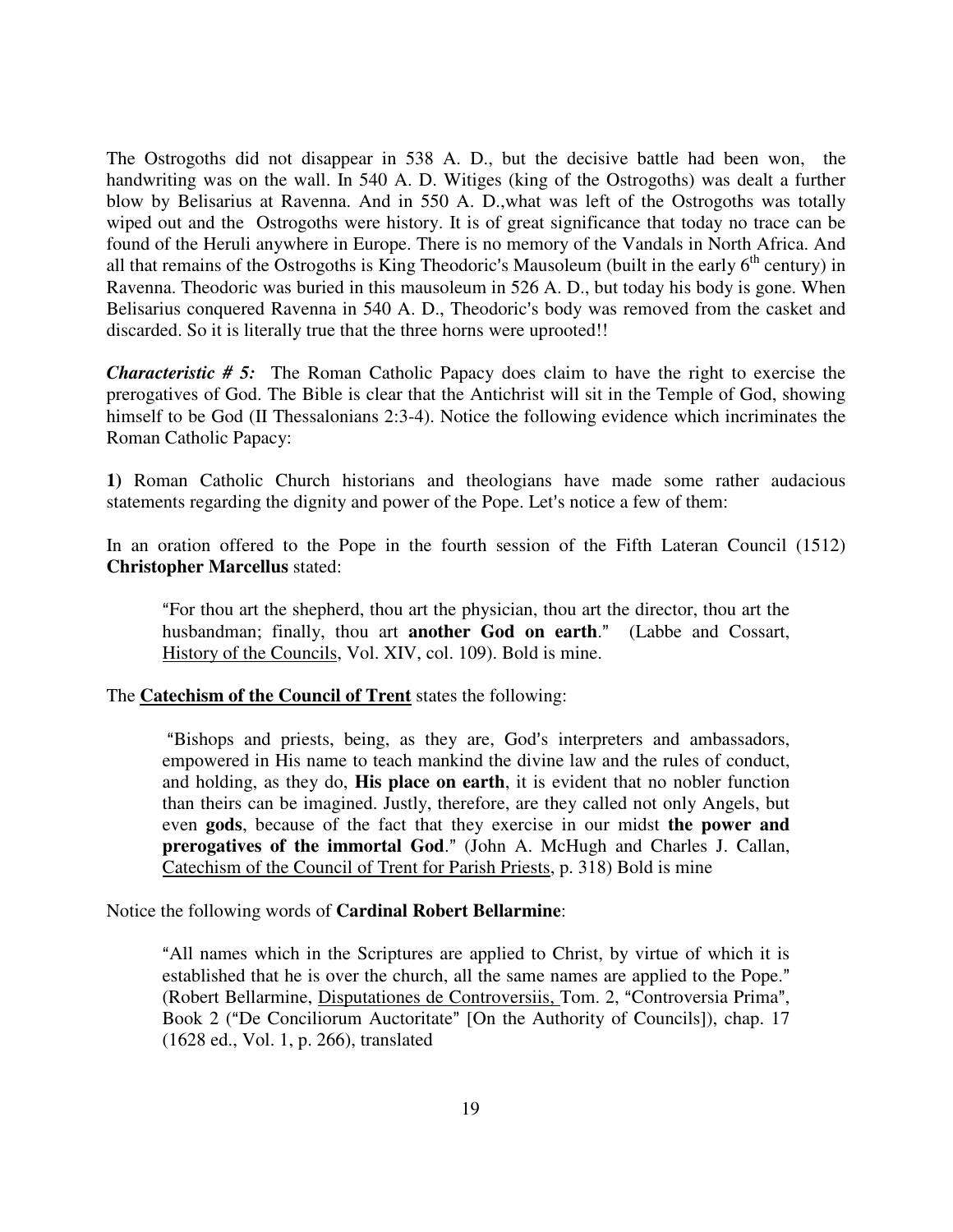#### The **New York Catechism** states:

"The pope **takes the place** of Jesus Christ on earth. . . By divine right the pope has supreme and full power in faith and morals over each and every pastor and his flock. He is the true Vicar of Christ, the head of the entire church, the father and teacher of all Christians. He is the **infallible ruler**, the founder of dogmas, the author of and the judge of councils; the universal ruler of truth, the arbiter of the world, the supreme judge of heaven and earth, the judge of all, being judged by no one, God himself on earth." (Quoted in Lorraine Boettner, Roman Catholicism, p. 127) Bold is mine

Notice the following words in the journal, *La Civilta Cattolica,*

"The pope is the supreme judge of the law of the land.  $\dots$ . He is the **viceregent of Christ**, who is not only a Priest forever, but also King of kings and Lord of lords." (*La Civilta Cattolica*, March 18, 1871, quoted in Leonard Woolsey Bacon, An Inside View of the Vatican Council (American Tract Society ed.), p. 229, n. Bold is mine.

**Pope Gregory IX** adds his testimony:

"For not man, but God separates those whom the Roman Pontiff (who exercises the functions, not of mere man, but of the true God), having weighed the necessity or benefit of the churches, dissolves, not by human but rather by divine authority." (The Decretals of Gregory IX, Book l, title 7, chap. 3, in Corpus Juris Canonici (1555-56 ed.), Vol 2, col. 203, translated).

**John XXIII** at his inauguration address said:

AInto this fold of Jesus Christ no one can enter if not under the guidance of the Sovereign Pontiff; and men can securely reach salvation only when they are united with him, since the **Roman Pontiff is the Vicar of Christ** and represents His person on this earth." (Quoted in Lorraine Boettner, Roman Catholicism, p. 408)

**Pope Leo XIII** stated in an Encyclical Letter dated June 20, 1894: "We hold upon this earth **the place of God Almighty**." (The Great Encyclical Letters of Leo XIII, p. 304)

Notice the following statement by a Roman Catholic scholar:

AThe priest is the man *of God*, the minister *of God*, the portion *of God*, the man *called of God, consecrated to God, wholly occupied with the interests of God; 'he* that despiseth him despiseth *God*; he that hears him hears *God*: he remits sins *as God*, and that which he calls his body at the altar is adored *as God* by himself and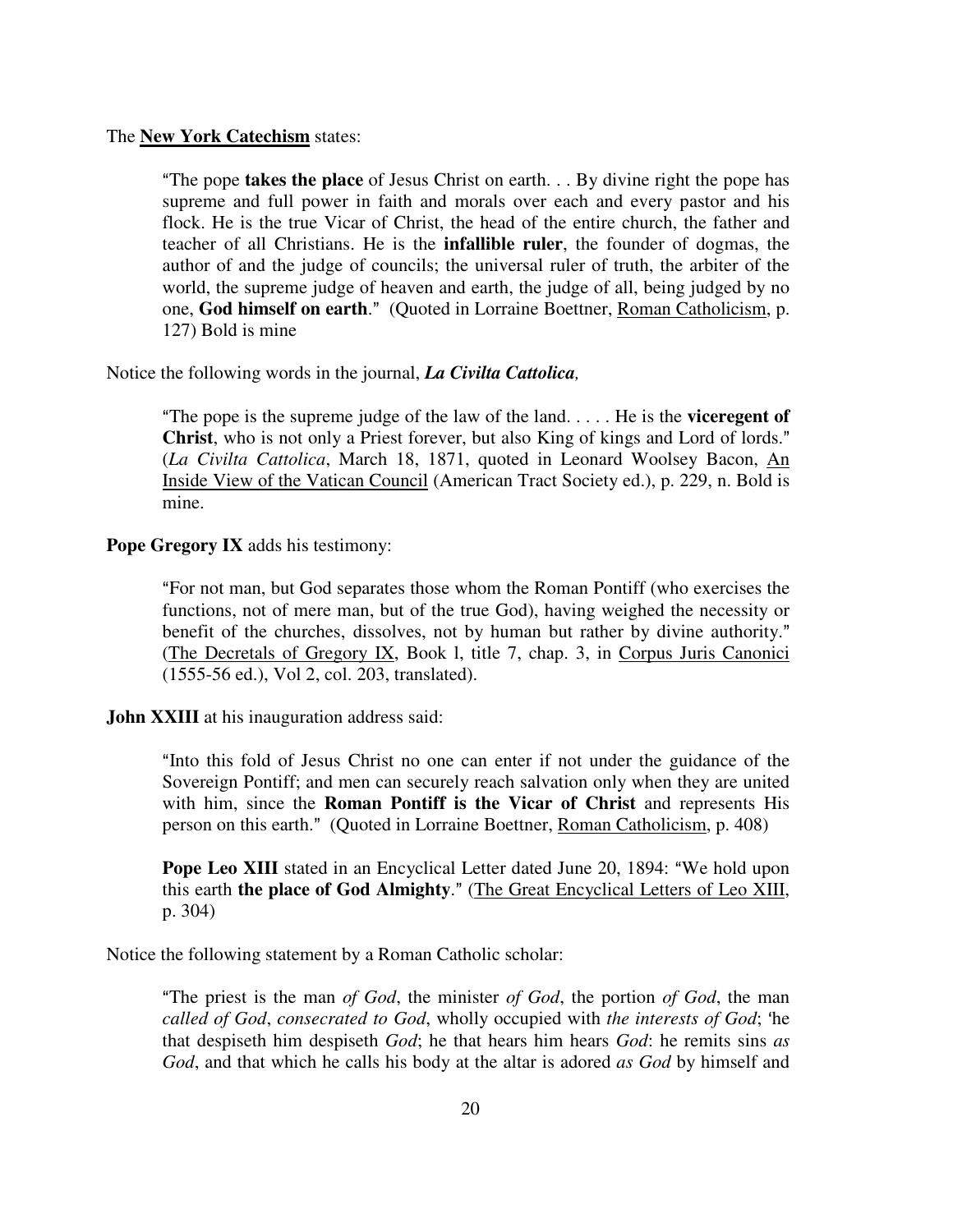by the congregation. . ." (A. Nampon, Catholic Doctrine as Defined by the Council of Trent, pp. 543, 544).

Another Roman Catholic scholar states:

AThe Pope is the Vicar of Christ, or the visible head of the church on earth. The claims of the Pope are the same as the claims of Christ. Christ wanted all souls saved. So does the Pope. Christ can forgive all sin. So can the Pope. The Pope is the only man who claims the **vicarage of Christ**. His claim is not seriously opposed, and this establishes his authority.

AThe powers given the Pope by Christ were given him not as a mere man, but as the **representative of Christ**. The Pope is more than the representative of Christ, for he is the fruit of his divinity and of the divine institution of the church." (Extract of a sermon by Rev. Jeremiah Prendegast, S. J., preached in the Church of St. John the Baptist, Syracuse, New York, on Wednesday evening, March 13, 1912, as reported in the *Syracuse Post Standard*, March 14, 1912).

The following words, in a recognized Roman Catholic encyclopedia, illustrate the blasphemous claims of the Papacy:

AThe Pope is of so great dignity and so exalted that he is not a mere man, but **as it were God**, and **the vicar of God**. The Pope is of such lofty and supreme dignity that, properly speaking, he has not been established in any rank of dignity, but rather has been placed upon the very summit of all ranks of dignities. The Pope is called **most holy** because he is rightfully presumed to be such. Nor can emperors and kings be called most holy; for although in civil laws the term 'most sacred' seems sometimes to have been usurped by emperors, yet never that of 'most holy.' The Pope alone is deservedly called by the name 'most holy', because he alone is the **vicar of Christ**, who is the fountain and source and fullness of all holiness.

"The Pope by reason of the excellence of his supreme dignity is called bishop of bishops. He is also called ordinary of ordinaries. He is likewise bishop of the universal church. He is likewise the divine monarch and supreme emperor, and king of kings. Hence the Pope is crowned with a triple crown, as king of heaven and of earth and of the lower regions.

AMoreover the superiority and the power of the Roman Pontiff by no means pertain only to the heavenly things, to the earthly things, and to the things under the earth, but are even over angels, than whom he is greater. So that if it were possible that the angels might err in the faith, or might think contrary to the faith, they could be **judged and excommunicated by the Pope**. For he is of so great dignity and power that he forms one and the same tribunal with Christ. So that whatever the Pope does, seems to proceed from the mouth of God, as according to most doctors, etc.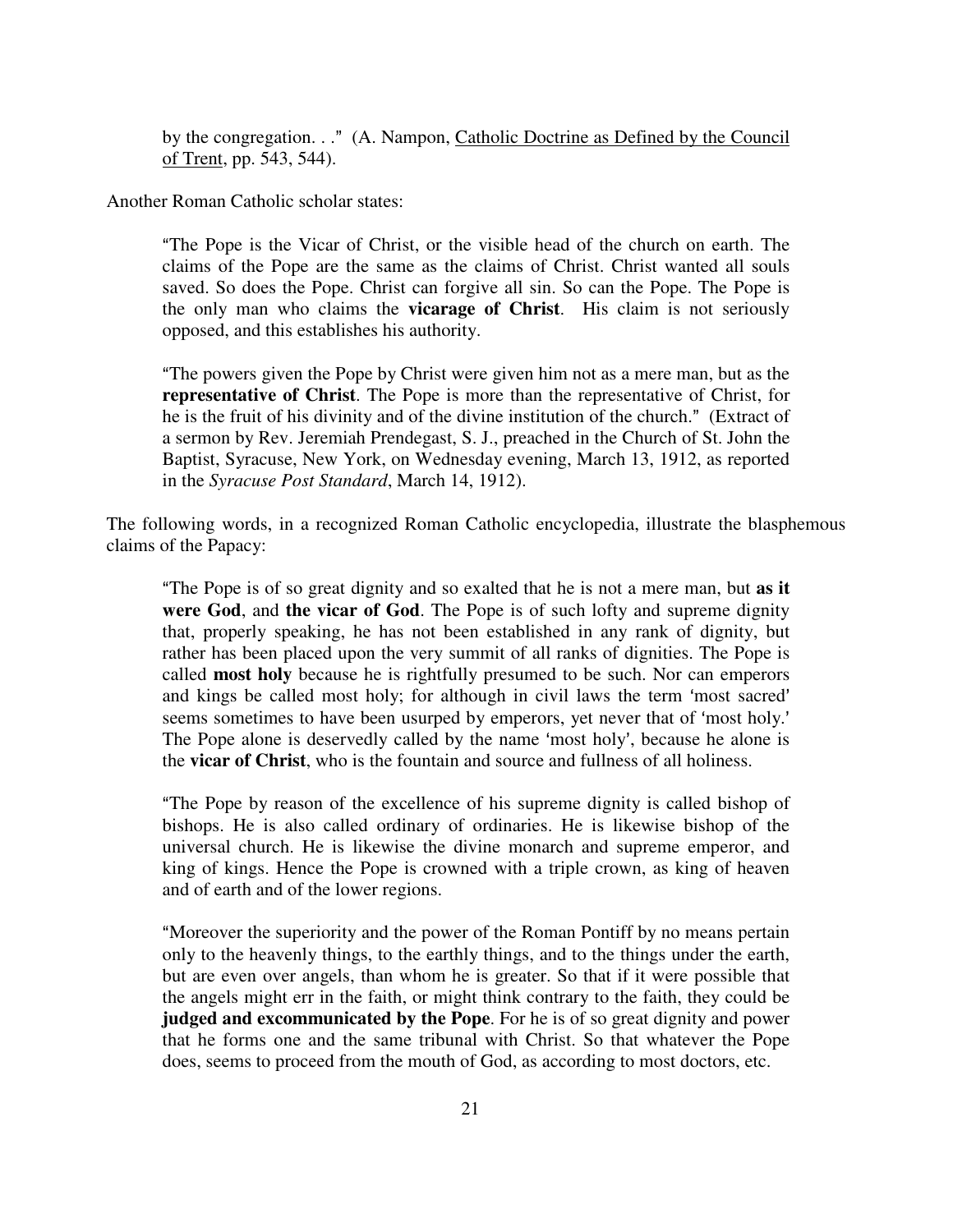AThe Pope is as it were **God on earth**, sole sovereign of the faithful of Christ, chief king of kings, having plenitude of power, to whom has been intrusted by the omnipotent God direction not only of the earthly but also of the heavenly kingdom.

AThe Pope is of so great authority and power that he can **modify**, **explain, or interpret even divine laws**. [In proof of this last proposition various quotations are made, among them these:] The Pope can modify divine law, since his power is **not of man but of God**, and he acts as **viceregent of God** upon earth with most ample power of binding and loosing his sheep. Whatever the Lord God himself, and the Redeemer, is said to do, that his vicar does, provided that he does nothing contrary to the faith." (Lucius Ferraris, Prompta Bibliotheca Canonica, Juridica, Moralis, Theologica nec non Ascetica, Polemica, Rubricistica, Historica, article, "Papa".) This encyclopedia is not some offshoot production. The Catholic Encyclopedia, volume VI, p. 48 in its article, "Ferraris" lauds the virtues of this encyclopedia with the following glowing words: It is "a veritable encyclopedia of religious knowledge" and "a precious mine of information."

Once again, **Pope Leo XIII** stated:

"But the supreme teacher in the Church is the Roman Pontiff. Union of minds, therefore, requires, together with a perfect accord in the one faith, **complete submission and obedience** of will to the Church and to the Roman Pontiff, **as to**  God Himself." (Pope Leo XIII, Encyclical Letter, 'On the Chief Duties of Christians as Citizens", dated January 10, 1890, trans. in The Great Encyclical Letters of Pope Leo XIII, p. 193. Bold is mine.

**Pope Nicholas I**, who ruled from 858 to 867 A. D. pronounced the following awesome words:

"It is evident that the popes can neither be bound nor unbound by any earthly power, nor even by that of the apostle [Peter], if he should return upon the earth; since Constantine the Great has recognized that the pontiffs **held the place of God upon earth**, **divinity not being able to be judged by any living man**. We are, then, infallible, and whatever may be our acts, we are not accountable for them but to ourselves." (Cormenin, History of the Popes, p. 243, as cited in R. W. Thompson, The Papacy and the Civil Power, p. 248).

Many other quotations could be added to prove that the Papacy claims to have the powers and prerogatives of God.

*2)* Not only do we have statements from Roman Catholic sources to the effect that the Papacy has the power of God, but the Pope also claims the right to be called "Holy Father". Jesus warned the Jewish leaders of His day: "And call no man your father upon the earth: for one is your Father which is in heaven" (Matthew 23:9). In the light of this clear statement of Jesus, How can the Pope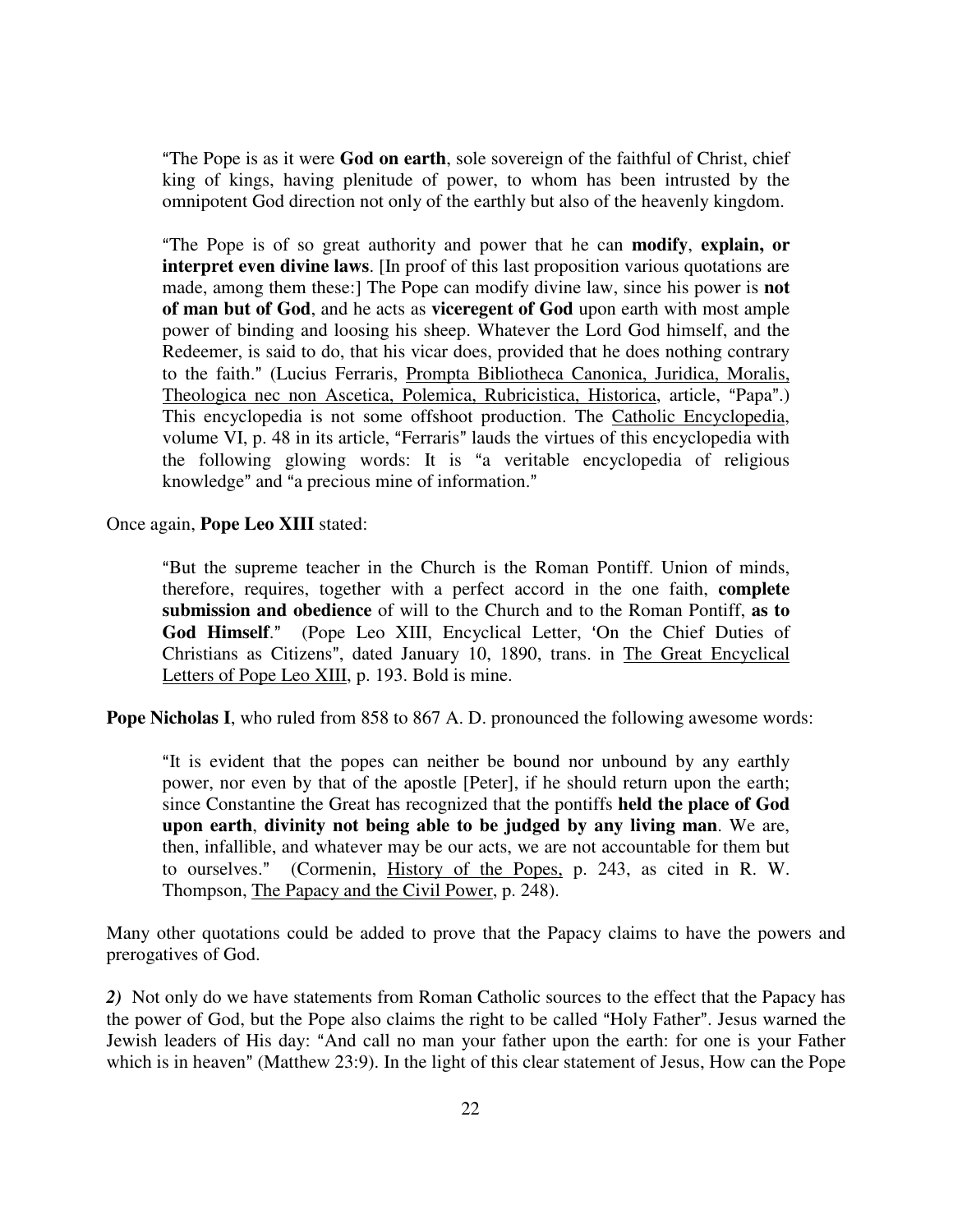demand that he be called "Holy Father"? The name, Pope comes from the Italian, "Papa" which is an abbreviation of *pater patruum* which means "father of fathers" or "principal father" (See, Malachi Martin, The Decline and Fall of the Roman Church, p. 19).

*3)* The Pope allows people to approach him and bow before him and kiss his ring. In fact, Gregory VII, in his famous *Dictatus Papae* (Dictates of Hildebrand), article #9 states: "That all princes should kiss his [the Pope's] feet only." (Cesare Baronius, Annales, year 1076, secs. 31-33, Vol 17 (1869 ed.), pp. 405, 406, translated)

*4)* Acts 10:25-26 explains that Peter refused to allow Cornelius to bow before him. And supposedly, Peter was the first Pope!!! Even the angel Gabriel refused to allow John the Apostle to bow before him (see Revelation 19:10; 22:8-9). Jesus said to Satan on the Mount of Temptation, "Thou shalt worship the Lord thy God, and him only shalt thou serve". How unlike Jesus is the Pope. Jesus washed the feet of His disciples but the Pope has encouraged people to bow before him and kiss his feet!!

*4)* The Papacy claims to possess the power to forgive sins. According to the Bible, only God can forgive sins (see Mark 2:7). If only God can forgive sins and the Pope claims to have power to forgive them, then the Pope must claim to be God! Not only does the Papacy claim that the Pope can forgive sins, but it also claims that its priesthood can forgive them. St. Alphonsus de Liguori wrote a book titled, Dignity and Duties of the Priest or Selva. Liguori lived in the mid 1700's. What makes his book especially significant is that it is a compendium of the Roman Catholic "wisdom" of the previous 1500 years. Thus it presents with clarity, the official position of the Roman Catholic Church on the subject of the power and duties of the priesthood.

Before we look at several blasphemous statements from this book, it is important to understand the Roman Catholic view of the Mass. In their view, **l)** the priest has the power to change the bread into the real flesh of Jesus and the wine into His real blood, **2)** Christ is contained in his totality (known as "ubiquity") in each host distributed by the priest, 3) because Christ is totally present in each host, the host is worshiped by the priest and the faithful. Obviously, for these concepts to be true, the priest would have to exercise the powers of Almighty God. And this is just what the Roman Catholic Church believes. Let's listen to the words of St. Alphonsus de Liguori:

"With regard to the power of the priests over the real body of Jesus Christ, it is of faith that when they pronounce the words of consecration the Incarnate Word has obliged himself to obey and to come into their hands under the sacramental species. We are struck with wonder when we hear that God obeyed the voice of Josue-The *Lord obeying the voice of man*-and made the sun stand when he said *move not, O sun, towards Gabaon. , . . . and the sun stood still.* 

"But our wonder should be far greater when we find that in obedience to the words of his priests-HOC EST CORPUS MEUM-God himself descends on the altar, that he comes wherever they call him, and as often as they call him, and places himself in their hands, even though they should be his enemies. And after having come, he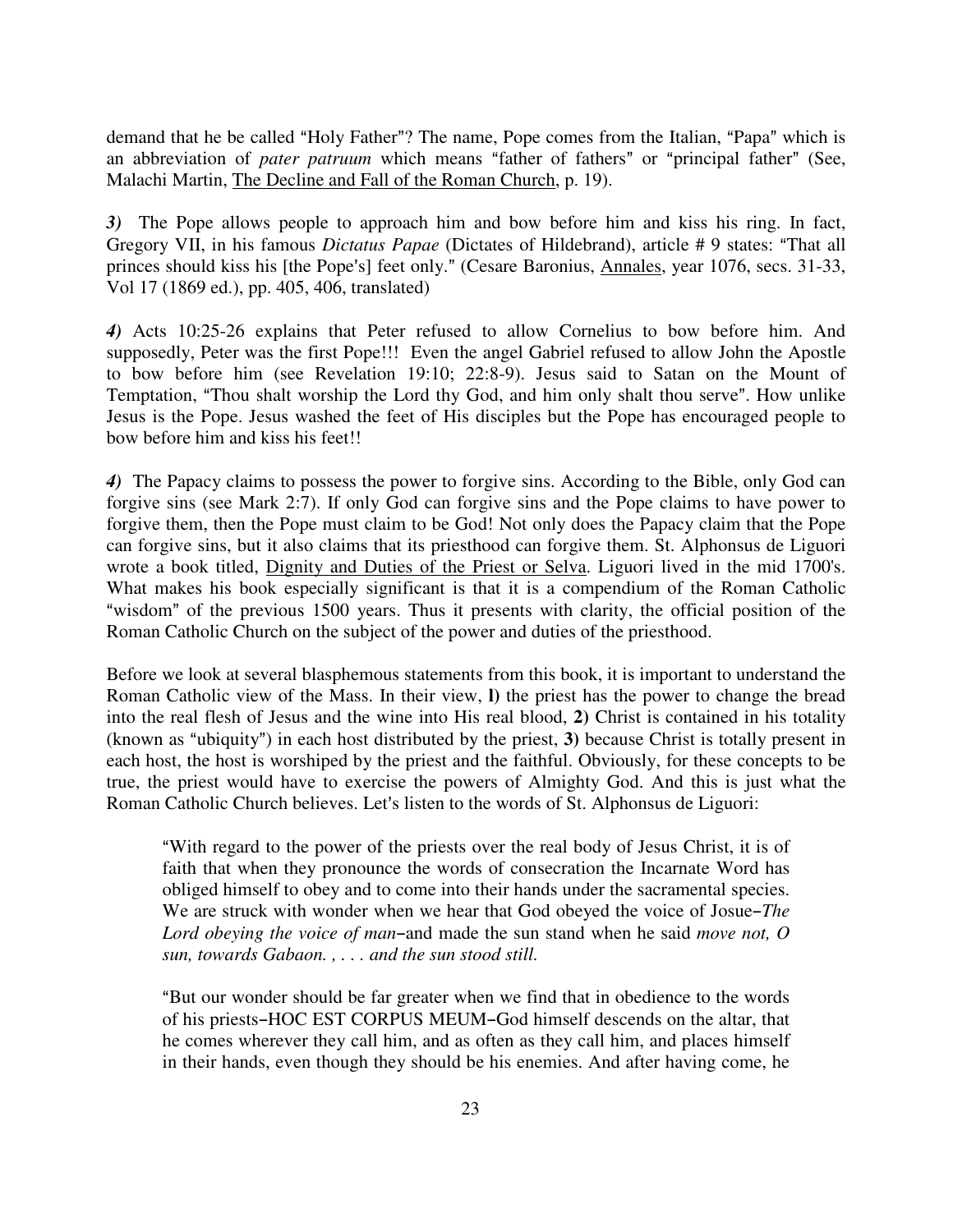remains, entirely at their disposal; they move him as they please, from one place to another; they may, if they wish, shut him up in the tabernacle, or expose him on the altar, or carry him outside the church; they may, if they choose, eat his flesh, and give him for the food of others." St. Alphonsus de Liguori, The Dignity and Duties of the Priest or Selva, pp. 26-27

AWith regard to the *mystic* body of Christ, that is, all the faithful, the priest has the power of the keys, or the power of delivering sinners from hell, of making them worthy of paradise, and of changing them from the slaves of Satan into the children of God. And God himself is obliged to abide by the judgment of his priests, and either not to pardon or to pardon, according as they refuse or give absolution provided the penitent is capable of it. 'Such is,' says St. Maximus of Turin, 'this judiciary power ascribed to Peter that its decision carries with it the decision of God.' The sentence of the priest precedes, and God subscribes to it,' writes St. Peter Damian."St. Alphonsus de Liguori, Dignity and Duties of the Priest or Selva, pp. 27-28.

"Were the Redeemer to descend into a church, and sit in a confessional to administer the sacrament of penance, and a priest to sit in another confessional, Jesus would say over each penitent, '*Ego te absolvo*,' the priest would likewise say over each of his penitents, *'Ego te absolvo*,' and the penitents of each would be equally absolved." St. Alphonsus de Liguori, Dignity and Duties of the Priest or Selva, p. 28.

AThus the priest may, in a certain manner, be called **the creator of his Creator**, since by saying the words of consecration, he creates, as it were, Jesus in the sacrament, by giving him a sacramental existence, and produces him as a victim to be offered to the eternal Father. As in creating the world it was sufficient for God to have said, Let it be made, and it was created-He spoke, and they were made-so it is sufficient for the priest to say, 'Hoc est corpus meum,' and behold the bread is no longer bread, but the body of Jesus Christ. The power of the priest,' says St. Bernardine of Sienna, 'is the power of the divine person; for the transubstantiation of the bread requires **as much power as the creation of the world**." St. Alphonsus de Liguori, Dignity and Duties of the Priest or Selva, pp. 33-34. Bold is mine.

"When he ascended into heaven, Jesus Christ left his priests after him to hold on earth his place of mediator between God and men, particularly on the altar. . . The Priest holds **the place of the Saviour himself**, when, by saying *'Ego te absolvo*,' he absolves from sin." St. Alphonsus de Liguori, Dignity and Duties of the Priest or Selva, p. 34.

Notice also the blasphemous words of the Baltimore Catechism:

AThe priest does not have to ask God to forgive your sins. The priest himself has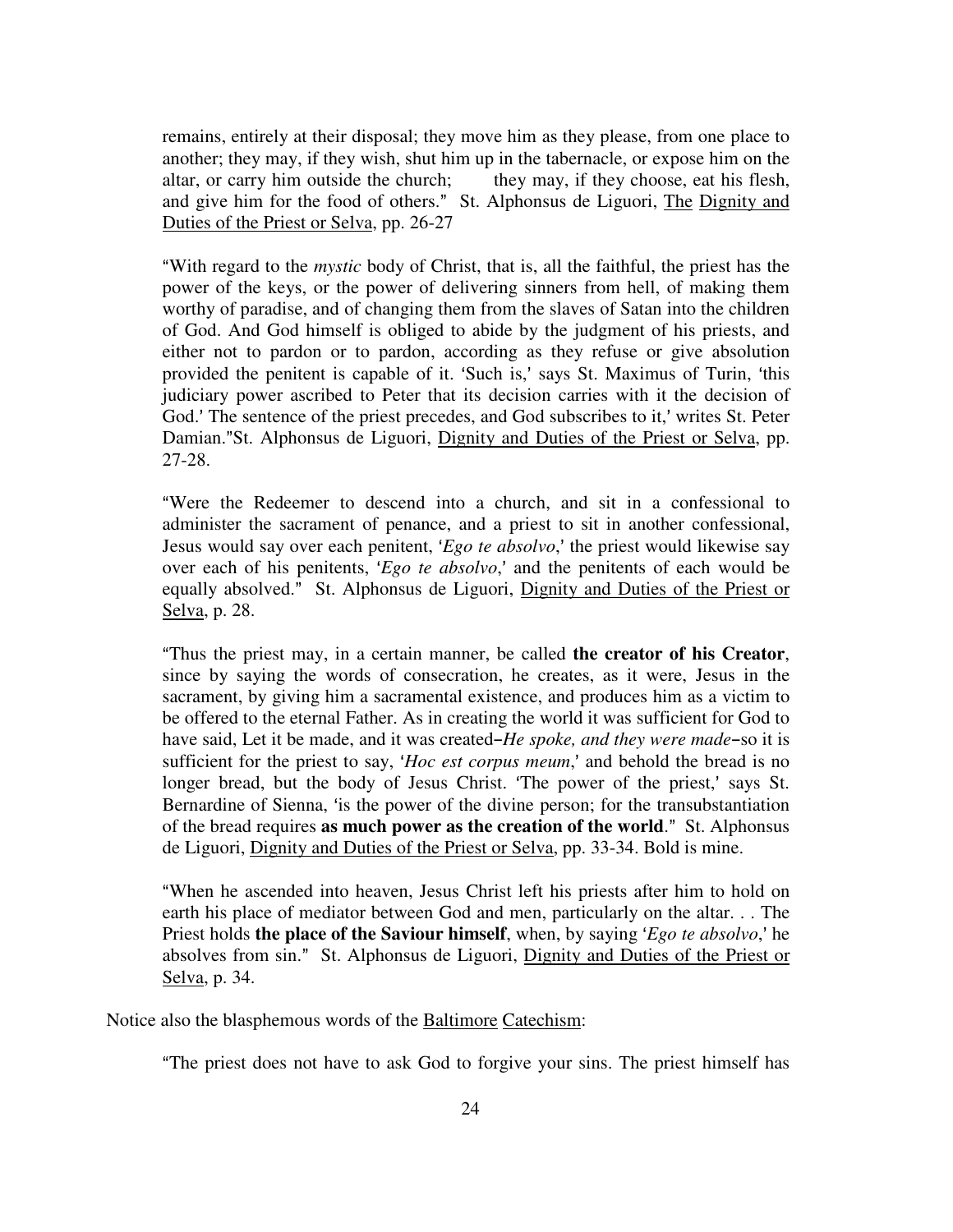the power to do so in Christ's name. Your sins are forgiven by the priest the same as if you knelt before Jesus Christ and told them to Christ Himself." Quoted in Lorraine Boettner, Roman Catholicism, p. 197.

The Council of Trent described the power of priest with the following words:

AThe priest is the man of God, the minister of God. . . He that despiseth the priest despiseth God; he that hears him hears God. The priest remits sins as God and that which he calls his body at the altar is adored as God by himself and by the congregation. . . It is clear that their function is such that none greater can be conceived. Wherefore they are justly called not only angels, but also God, holding as they do among us the power and authority of the immortal God" A. Nampon, Catholic Doctrine as Defined by the Council of Trent, pp. 543,544.

*5)* The Roman Catholic Papacy claims to have changed the law of God. Not even God can change the law He wrote with His own finger (see, Exodus 31:18). It is as eternal as He is. This means that the Papacy not only claims power equal to God's but actually claims a power greater than God's. Obviously this is blasphemy in its most odious form. Notice the following words from the Catholic Encyclopedia, vol. XII, art. "Pope," p. 265:

"Peter and his successors have power to impose laws both preceptive and prohibitive, power likewise to grant dispensation from these laws, and, when, needful, to annul them. It is theirs to judge offenses against the laws, to impose and to remit penalties. This judicial authority will even include the power to forgive sin. For sin is a breach of the laws of the supernatural kingdom, and falls under the cognizance of its constituted judges."

In characteristic  $# 8$  below, we will show how the Papacy claims to have changed God's law. Roman Catholic catechisms ignore the second commandment and split the tenth commandment into two. They also claim to have changed the fourth commandment.

*6)* The Papacy claims that it has infallibility in faith and morals. The Bible teaches clearly that only God is infallible and does not change (James 1:17; Malachi 3:6; Hebrews 13:8)). If the Pope, speaking *ex-cathedra*, claims to be infallible, then he must also be claiming to be God!! Notice the following evidence:

Gregory VII, in his famous *Dictatus Papae*, makes twenty seven propositions among which is: "That the Roman Church never erred, nor will it, according to the Scriptures, ever err." (Cesare Baronius, Annales, year 1076, secs. 31-33, vol 17 (1869 ed.), pp. 405, 406, translated).

The Roman Catholic Papacy has put itself on the record on this point by proclaiming, in 1870, the famous *Dogma of Papal Infallibility*. The events surrounding this event are described by Norskov Olsen:

<sup>"</sup>Viva Pio Nono Papa infallible!" These words echoed and re-echoed in the basilica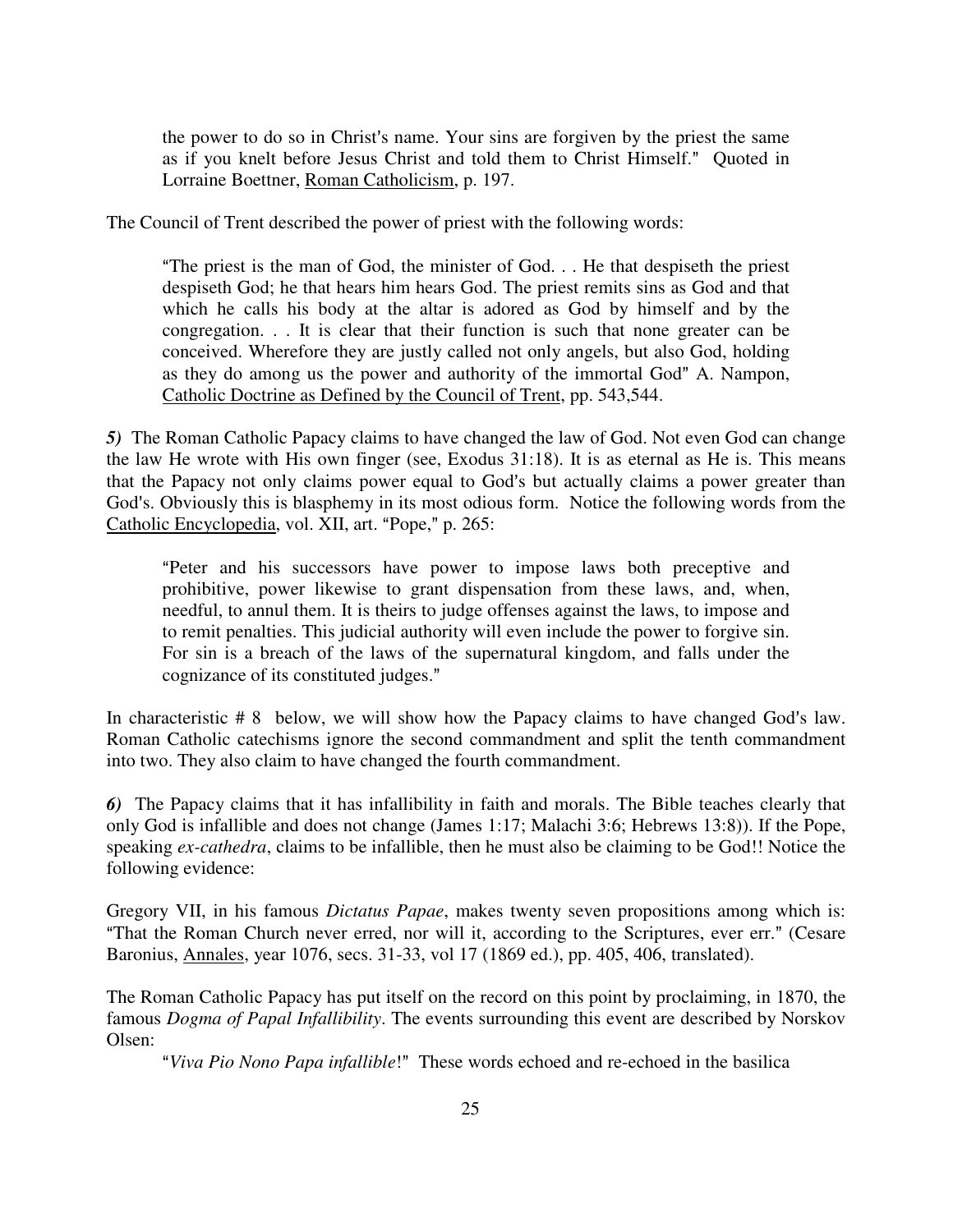of St. Peter in Rome on the eventful July 18, 1870 when the great crowd, having heard the message of papal infallibility, jubilantly expressed their applause. The the midst of one of the fiercest storms ever known to break across the city, accompanied by thunder and lightning, while rain poured in through the broken glass of the roof close to the spot where the Pope was standing, Pius IX read in the darkness, by the aid of a candle, the momentous affirmation of his own infallibility.'

AThe fierce storm and dense darkness, the thunder and lightning that accompanied the reading of this document, caused adherents of the papacy to compare the event to the lawgiving at Mount Sinai; on the other hand, opponents saw in the wrath of the elements a sign of God's anger. By both friend and critic the declaration of papal absolutism was considered to be the most momentous event in the long history of the papacy.

AOn that day the document entitled *Dogmatic Constitution on the Catholic Faith* was decreed. It contains three fundamental concepts which were made into dogma: the supremacy, the universal jurisdiction, and the infallibility of the pope."  $(V.$ Norskov Olsen, Papal Supremacy and American Democracy, p. 2).

The key portion of the *Dogmatic Constitution on the Catholic Faith* stated the following:

"We teach and define that it is a dogma divinely revealed: that the Roman Pontiff, when he speaks *ex cathedra*, that is, when in discharge of the office of pastor and doctor of all Christians, by virtue of his supreme Apostolic authority, he defines a doctrine regarding faith or morals to be held by the universal Church, by the divine assistance promised to him in blessed Peter, is possessed of that infallibility with which the divine Redeemer willed that his Church should be endowed for defining doctrine regarding faith or morals; and that therefore such definitions of the Roman Pontiff are irreformable of themselves, and not from the consent of the Church. But if any one-which may God avert-presume to contradict this our definition: let him be anathema." Philip Schaff, Creeds of Christendom, vol. 2, chapter 4, pp. 270-271).

The Roman Catholic theologian, Fritz Leist, coments on this dogma:

"The infallibility of the pope is the infallibility of Jesus Christ Himself.  $\ldots$  whenever the pope thinks, it is **God Himself**, who is thinking in him." (Fritz Leist, *Der Gefangene des Vatikanus*, p. 344. Quoted in Symposium on Revelation, pp. 340- 341).

The proclamation of this Papal Dogma was the most controversial in the history of the Roman Catholic Church. A significant number of the clergy who attended the Vatican Council I were ardently opposed to this dogma and yet in spite of protests, it was passed. If you would like to read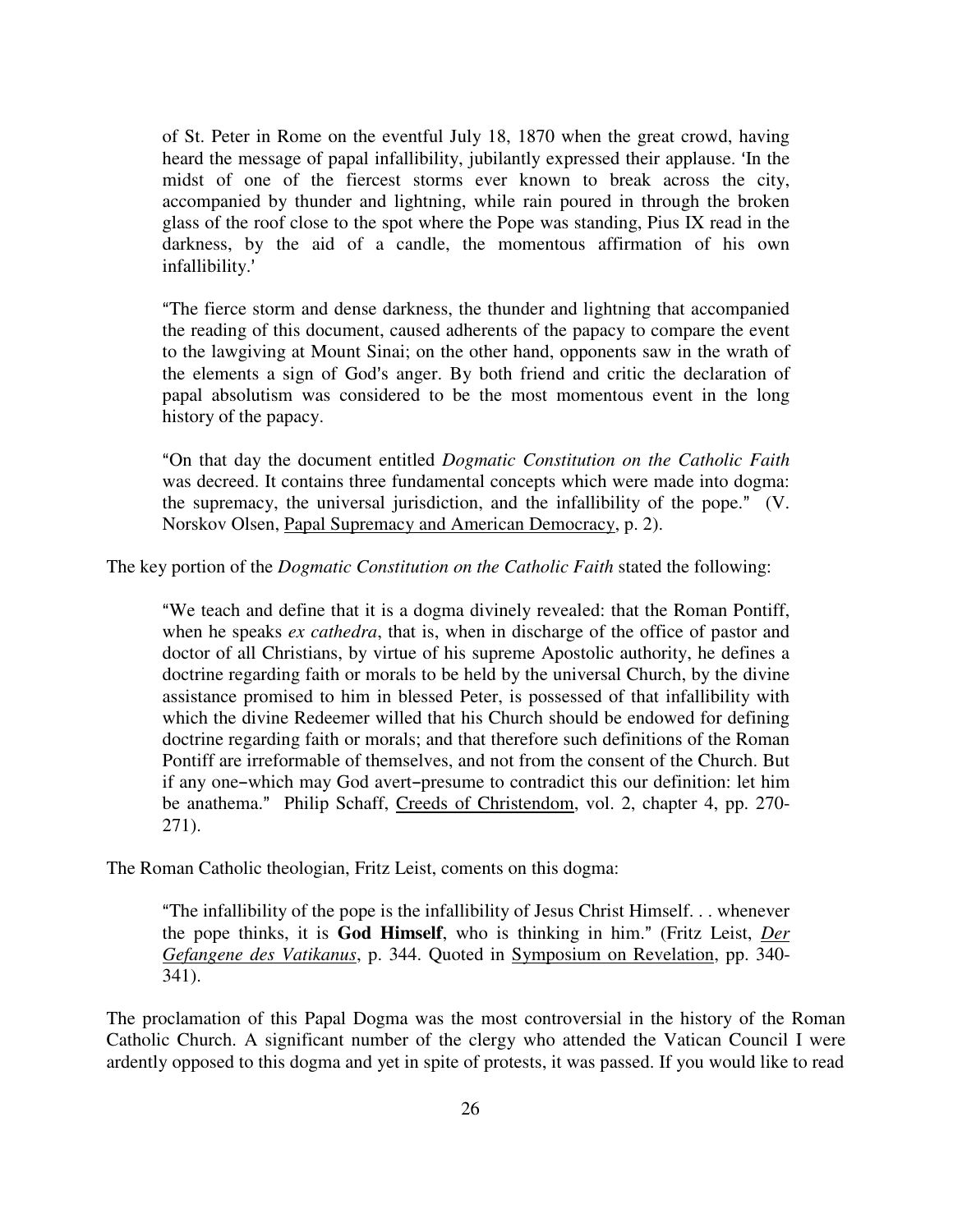more about how this controversial dogma was passed, despite the opposition, read the opening pages of V. Norskov Olsen's book, Papal Supremacy and American Democracy.

The famous Bible commentator, Adam Clarke, remarks:

AThey have assumed infallibility, which belongs only to God. They profess to forgive sins, which belongs only to God. They profess to open and shut heaven, which belongs only to God. They profess to be higher than all the kings of the earth, which belongs only to God. And they go beyond God in pretending to loose whole nations from their oath of allegiance to their kings, when such kings do not please them. And they *go against* God, when they give *indulgences for sin*. This is the *worst* of all blasphemies." (Adam Clarke, Commentary, on Daniel 7:25).

This dogma has created numerous problems for the Papacy in recent years. For example, Hans Kung, a leading theologian of the Catholic Church was defrocked from his chair at the University of Tubingen for writing a book titled Infallible?: An Inquiry. In this book, Kung shows that Pope Paul VI's encyclical, *Humane Vitae*, is not only based of bad history but also on bad science. This book provides a plethora of examples which show that popes have made gargantuan mistakes even when they speak *ex-cathedra* on faith and morals. So much for the Dogma of Papal Infallibility!!

*7)* According to the Bible, it is the prerogative of God alone to place kings on the throne and to depose them (Daniel 2:21) and yet the Papacy, throughout its history has boastfully claimed the right to install kings and depose them. The examples are numerous (under point # 10 we will furnish several of these) but for now, let us examine statements by Popes and theologians to this effect:

In the famous *Dictatus Papae* of Pope Gregory VII, article 12 states: "That it is lawful for him [the Pope] to depose emperors." Article 27 reads: "That he [the Pope] can absolve subjects from their allegiance to unrighteous rulers."

In the second sentence of excommunication which Gregory VII passed upon Henry the Fourth are these words:

"Come now, I beseech you, O most holy and blessed fathers and princes, Peter and Paul, that all the world may understand and know that if ye are able to bind and to loose in heaven, ye are likewise able on earth, according to the merits of each man, to give and to take away empires, kingdoms, princedoms, marquisates, duchies, countships, and the possessions of all men. For if ye judge spiritual things, what must we believe to be your power over worldly things? And if ye judge the angels who rule over all the proud princes, what can ye do to their slaves?" James Bryce, The Holy Roman Empire, p. 161.

The arrogance of the Papacy over the secular power is illustrated in the famous *Decree of Gratian*.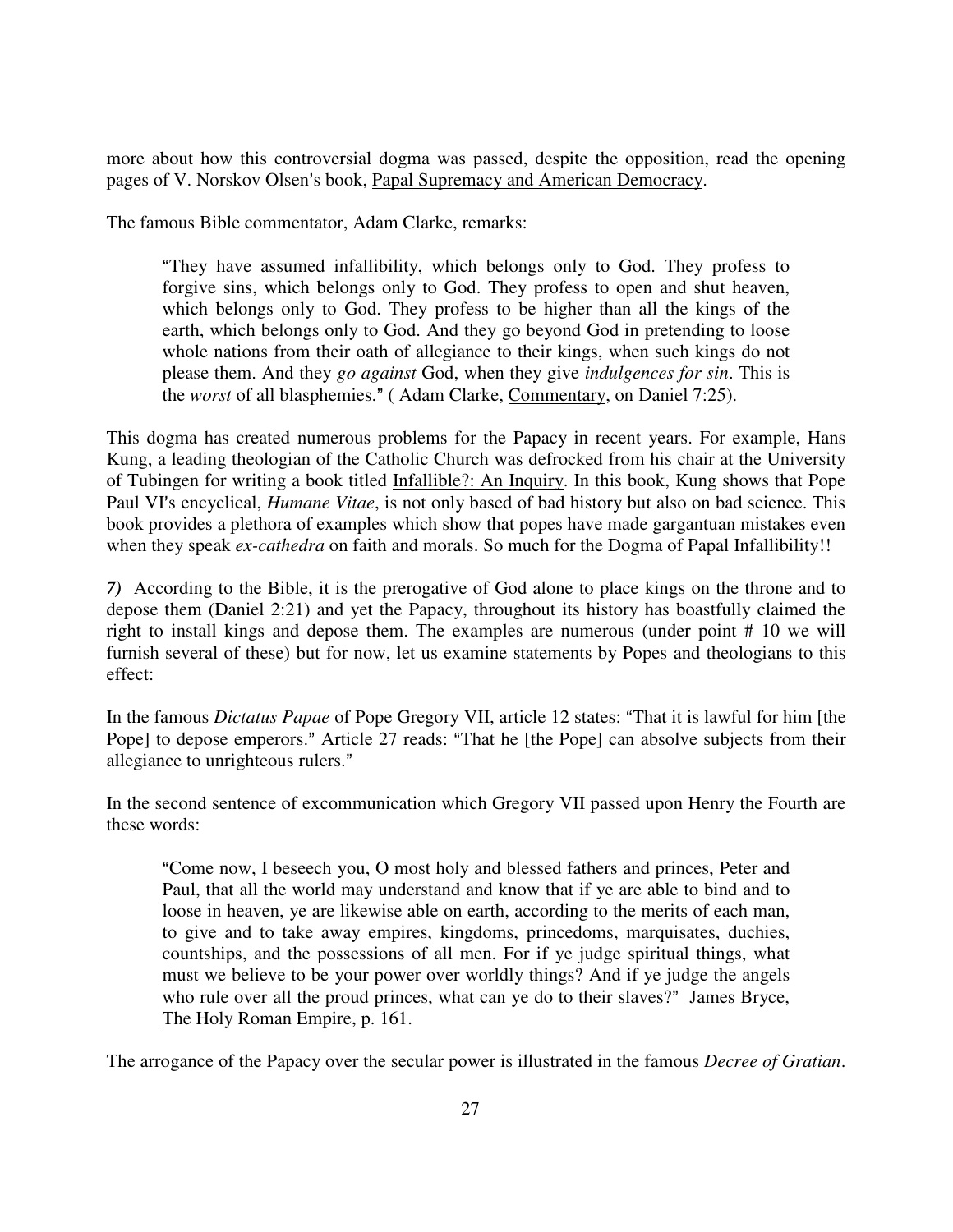Even though this Decree is a perversion of fact, it does show the boastful claims of the papacy:

"It is shown with sufficient clearness that by the secular power the Pope cannot in any way be bound or loosed, who it is certain was called God by the pious leader Constantine, and it is clear that God cannot be judged by man." (Decree of Gratian, part 1, div. 96, chap. 7).

Notice the words of the papal bull of Pius V deposing Queen Elizabeth of England in 1570:

"He that reigneth on high, to whom all power in heaven and earth is given, has with all fulness of power delivered the rule of the one holy catholic and apostolic church, outside of which there is no salvation, to one sole [ruler] upon earth, to wit, Peter, the prince of the apostles, and to the Roman Pontiff, the successor of Peter. Him alone he hath set as prince over all nations and all kingdoms, to pull up, to destroy, to overthrow, and to break down, to plant, and to build, that he may keep the people faithful, bound with the bond of mutual love, and in the unity of the Spirit, and present them unhurt and safe to his Saviour."

Pope Pius, in articles 4 and 5 of this Bull, states the following:

A*Article 4*. Moreover she herself is deprived of her pretended right to the aforesaid kingdom, and also of all dominion, dignity and privilege whatsoever. *Article 5*. And so we absolve the nobles, subjects, and peoples of the said kingdom, and all others who have taken any oath to her, from the obligation of their oath and besides from all duty of dominion, fidelity and obedience: and we deprive the said Elizabeth of her pretended right to the kingdom and of all other things as is aforesaid: and we charge and order all and every the nobles, subjects, and peoples, and others aforesaid, not to venture to obey her monitions, commands, and laws. And we attach the like sentence of anathema to those who shall act otherwise. . . Given at St. Peter's at Rome 25<sup>th</sup> February, 1570, in the fifth year of our pontificate." (Charles Stuteville, Our Brief Against Rome, p. 268.

*8)* The Bible makes it clear that God the Father has given Jesus Christ the right to judge because He is the Son of Man (John 5:22, 27). In fact, the Father has given Jesus ALL JUDGMENT!! But the Papacy claims that it has been given the right to serve as judge of mankind. In this way, the Papacy, once again, claims to possess the right to exercise the role which belongs to God alone. Notice the following evidence:

In Gregory VII's *Dictatus Papae*, article 18 reads:

"That his [the Pope's] sentence is not to be reviewed by any one; while he alone can review the decisions of all others." Article 19 states: "That he [the Pope] can be judged by no one".

Augustinus de Ancona, in a document preserved in the British Museum, states the following: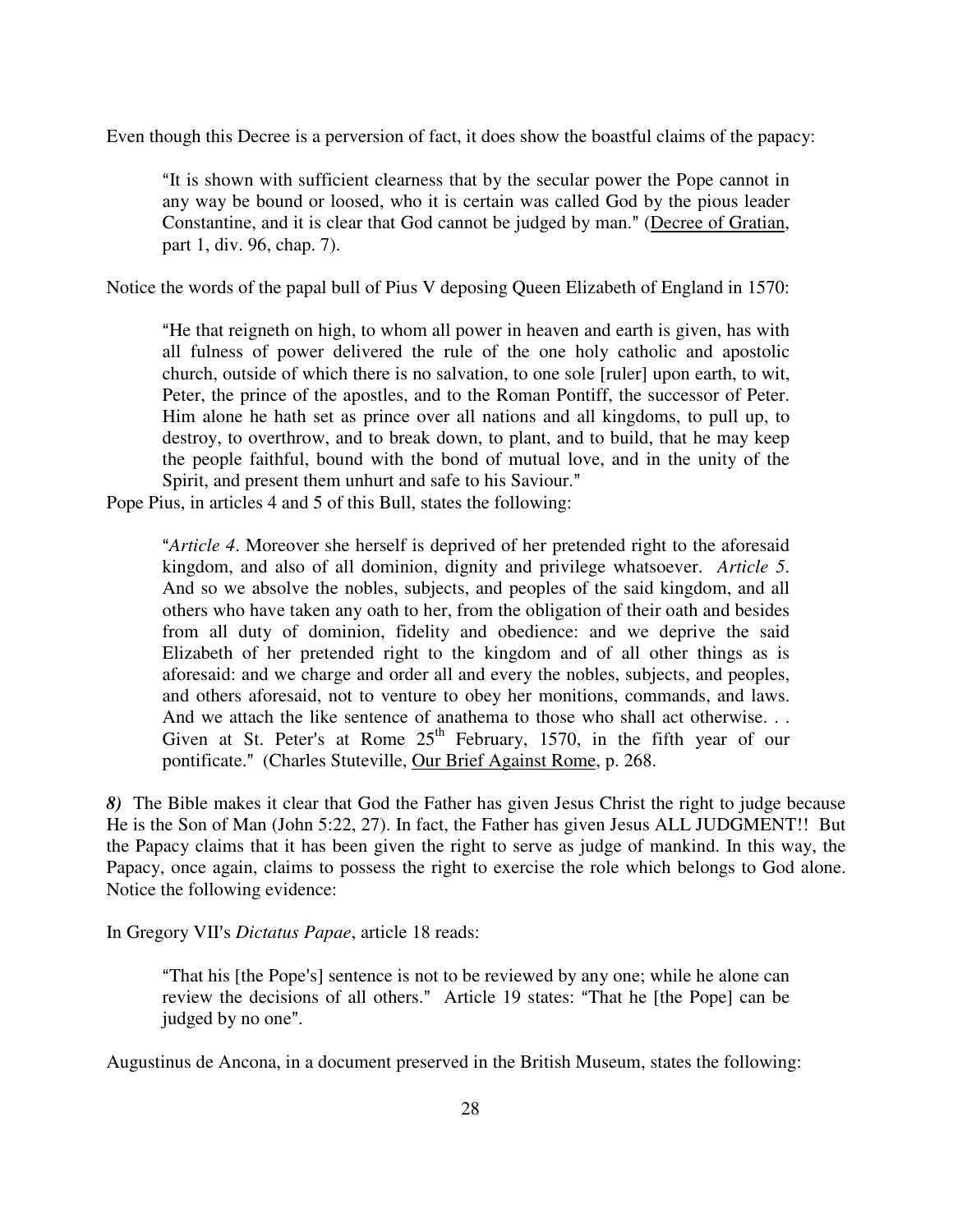ATherefore the decision of the Pope and the decision of God constitute one [i. e., the same] decision, just as the opinion of the Pope and of his disciple are the same. Since, therefore, an appeal is always taken from an inferior judge to a superior, as no one is greater than himself, so no appeal holds when made from the Pope to God, because there is one consistory of the Pope himself and of God himself, of which consistory the Pope himself is the key-bearer and the doorkeeper. Therefore no one can appeal from the Pope to God, as no one can enter into the consistory of God without the mediation of the Pope, who is the key-bearer and the doorkeeper of the consistory of eternal life; and as no one can appeal to himself, so no one can appeal from the Pope to God, because there is one decision and one court [curia] of God and the Pope." (From the writings of Augustinus de Ancona (R. C.), printed without title page or pagination, commencing, 'incipit summa Catholici doctoris *Augustini de Ancona potestate ecclesiastica*=*, Questio VI,* >*De Papalis Sententiae Appellatione*= *(On an Appeal from a Decision of the Pope).* 

We are also reminded of the words of Lucius Ferraris:

"So that if it were possible that the angels might err in the faith, or might think contrary to the faith, they could be judged and excommunicated by the Pope. For he is of so great dignity and power that he forms one and the same tribunal with Christ." (Lucius Ferraris, Prompto Bibliotheca, article, "Papa", II, vol. 6, pp. 26-29).

*Charactetistic # 6:* The Roman Catholic Church has been an ardent persecutor of dissenters throughout its history. It has a history stained in blood. The record is there for everyone who wishes to examine it. We will first make a few remarks about the Biblical view of freedom of conscience and then we will trace the historical record of how Roman Catholicism has trampled on this fundamental freedom.

Roman Catholic authors frequently employ two passages to defend the view that it has a right to use the sword to preserve the integrity of the faith: Matthew 10:34-37 and Matthew 16:16-18. In the first passage Jesus says He has not "come to bring peace but a sword". Many Catholic authors employ this to justify their church's use of the sword to punish dissenters. But a careful reading of this text shows that the sword is not used by believers against unbelievers but rather by unbelievers against believers. The keys in the second passage are interpreted as the right to exercise spiritual power and temporal power. In other words, the church not only has the right to rule in spiritual matters but also in civil affairs. According to Roman Catholic theology, this gives the church the right to employ the civil power to punish those who dissent from its theology and practice.

A close examination of the Bible indicates that Jesus intended the civil and religious powers to be separate. God is not a God of coercion but of persuasion. God does not violate the conscience of man. This means that God gives every man the right to believe according to the dictates of his own conscience when matters of religion are in play. In this realm, God even gives man the right to be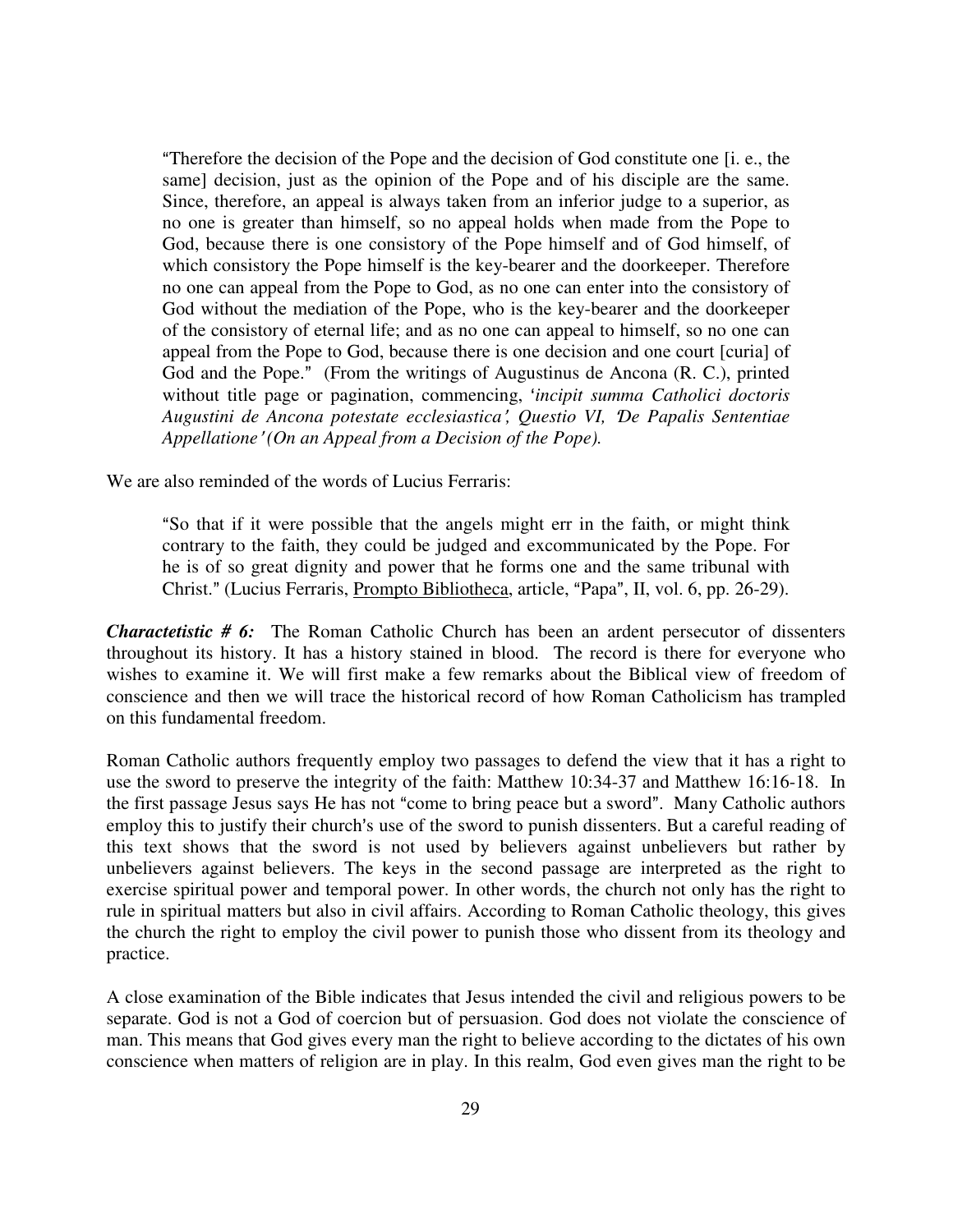wrong!! A few biblical texts will suffice to prove the above view:

Matthew 22:21 unequivocally states that we are to render unto Caesar that which is Caesar's and unto God that which belongs to God. A close examination of the text in the light of the totality of Scripture indicates that the realm of Caesar is in civil matters (the second table of the Ten Commandments) and the realm of God is in spiritual matters (the first table of the Ten Commandments).

When Jesus was dragged before Pilate He was asked if He was a king. Jesus assured Pilate that His kingdom was not of this world (John 19:36). He even told Pilate that if His kingdom were of this world, His disciples would fight to deliver Him from the Jews. This clearly shows that Jesus had no intention of establishing an earthly kingdom by employing force. The kingdom could only be established by implanting the Holy Spirit in the heart of His disciples.

It is a sobering fact that the trial and crucifixion of Jesus followed the same pattern as was later used by the Holy Office of the Inquisition. Notice the following points: 1) Jesus was arrested because He refused to accept the traditions and authority of the apostate church of His day, 2) Jesus was interrogated [inquisitioned?] by the religious power in a devious manner. 3) Though no fault was found in Him, He was delivered to the secular power of Rome to be killed.

This is the precise method which was used by the Inquisition. Those who did not agree with the hierarchy of the church and refused to accept tradition above Scripture, were brought before the inquisitor and grilled mercilessly. Then they were delivered to the civil power to be punished (later in this study we will review some of the specific methods which were used by the Inquisition). It is significant that Satan offered Jesus the kingdoms of this world and Jesus refused them. But Satan offered the Bishop of Rome these same kingdoms and he accepted them. This makes the Bishop of Rome the vice-regent of Satan. If Jesus had accepted, he would have become the viceregent of Satan.

When the mob came to arrest Jesus in the Garden of Gethsemane, Peter took out a sword and tried to defend the cause of Jesus by force. The words of Jesus are very telling: "Put up again thy sword into his place: for all they that take the sword shall perish with the sword" (Matthew 26:51-52).

In Luke 9:51-56 we are told the story of James and John who wanted to incinerate those who lived in certain Samaritan villages because they refused to accept Jesus. The words of Jesus to the 'sons of thunder' are very telling: "Ye know not what manner of spirit ye are of, for the Son of Man is not come to destroy men's lives, but to save them." Clearly Jesus refused to employ force to advance the cause of His kingdom.

The prophecies of Daniel and Revelation clearly reveal that God's people are always the **persecuted** not the **persecutors**. During the 1260 years the true church was in exile in the desert (see Revelation 12:6, 14). During this period the true church was **persecuted, it did not persecute**. But history reveals, indelibly, that the Roman Catholic Church during this period was the **persecutor**. This makes it crystal clear that the Roman Catholic system was performing the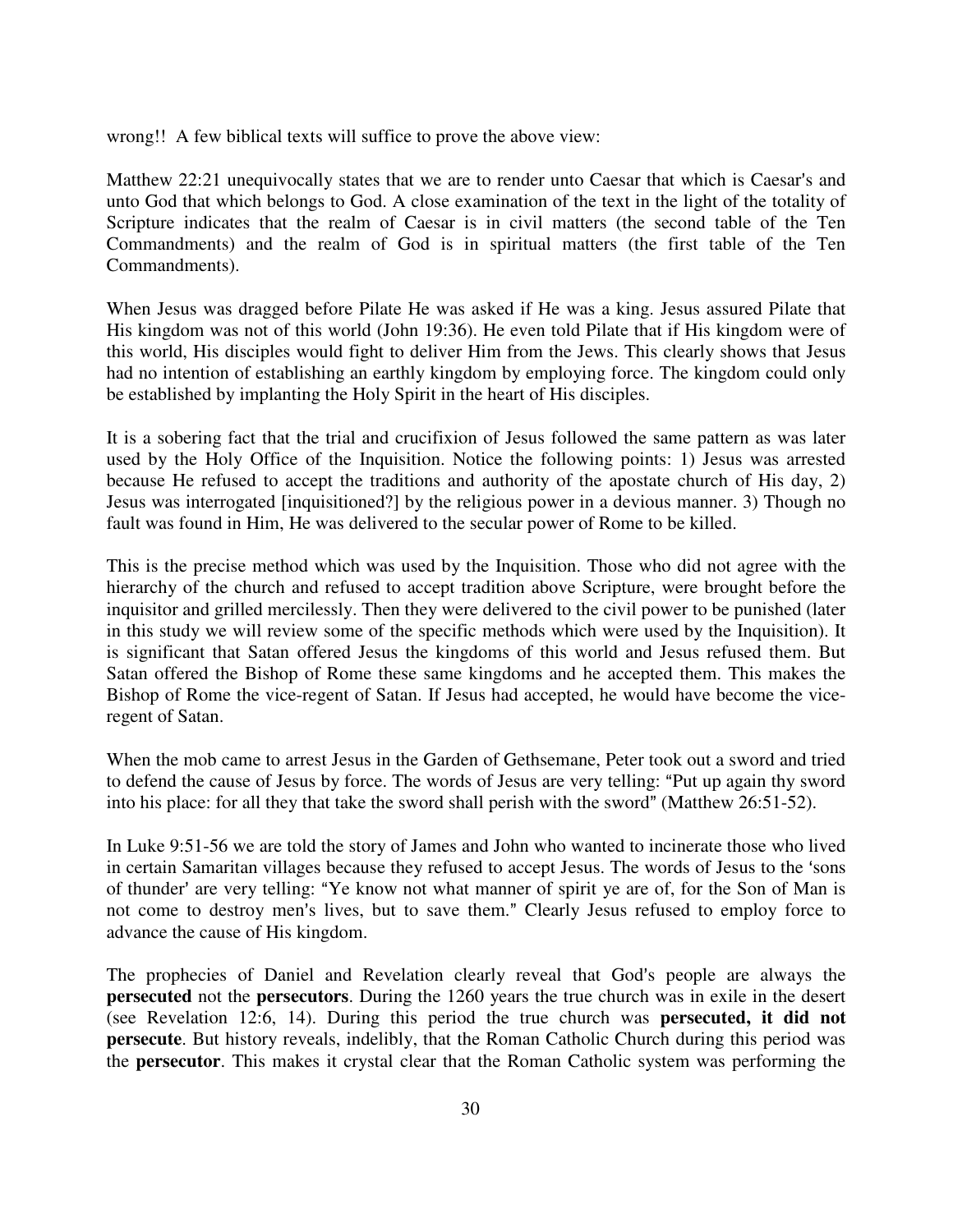work of the little horn in making war against and wearing out the saints of the Most High (Daniel  $7:21,$  25).

What is remarkable is that Daniel 7:21 states that this apostate power would actually prevail against the saints during this period and this is exactly what happened!! We have already seen in another context that the mixture of iron and clay in the feet of the image of Daniel 2 represents the mixture of church and state after the division of the Roman Empire. Revelation 17 reveals a time when the church (the harlot) and the state (the kings of the earth) will once again form an alliance to persecute dissenters.

Let's examine the Roman Catholic view of persecution. It was St. Augustine who laid the foundation for the persecutions of the middle ages. In his own words:

"Originally my opinion was that no one should be coerced into the unity of Christ, that we must act only by words, fight only by arguments, and prevail by force of reason, lest we should have those whom we knew as avowed heretics feigning themselves to be Catholics. **But this opinion of mine was overcome** not by the words of those who controverted it, but by the conclusive instances to which they could point. For, in the first place, there was set over against my opinion my own town [Hippo], which, although it was once wholly on the side of Donatus [a heretic who was leader of a group known as the Donatists], was brought over to the Catholic unity by fear of the *imperial edicts*." St. Augustine, Letter 93 (to Vincentius), chapter 5, section 17, translated in Nicene and Post-Nicene Fathers, first series, volume I, p. 388. Bold is mine.

In short, Augustine's monumental work The City of God, presented a radically unbiblical view of the kingdom. For him, the kingdom of God would be established when the church conquered the whole world for Christ. In other words, the kingdom would be established from within history rather than from without. Concerning this concept, Merrill C. Tenney remarks:

"In his famous work, *The City of God*, he [Augustine] advanced the doctrine that the city or commonwealth of the world was doomed to perish, whereas the 'city of God,' the church, was continuing and taking its place. He taught that the 'city of God' was identical with the church, and that as the latter grew in power and influence it would gradually bring all men under its sway and would introduce the reign of righteousness.

AThis doctrine of Augustine became the basis for the temporal claims of the Roman church. If the kingdom was to grow irresistibly until it dominated the earth, and if the visible church was identical with the kingdom, then the visible church could rightfully assume political power, and **could make its conquests by force.**" Merrill C. Tenney, Interpreting Revelation (Grand Rapids, Michigan: Eerdman's, 1957), pp. 147, 148.

But Daniel 2 makes it clear that the kingdom will be established supernaturally by God from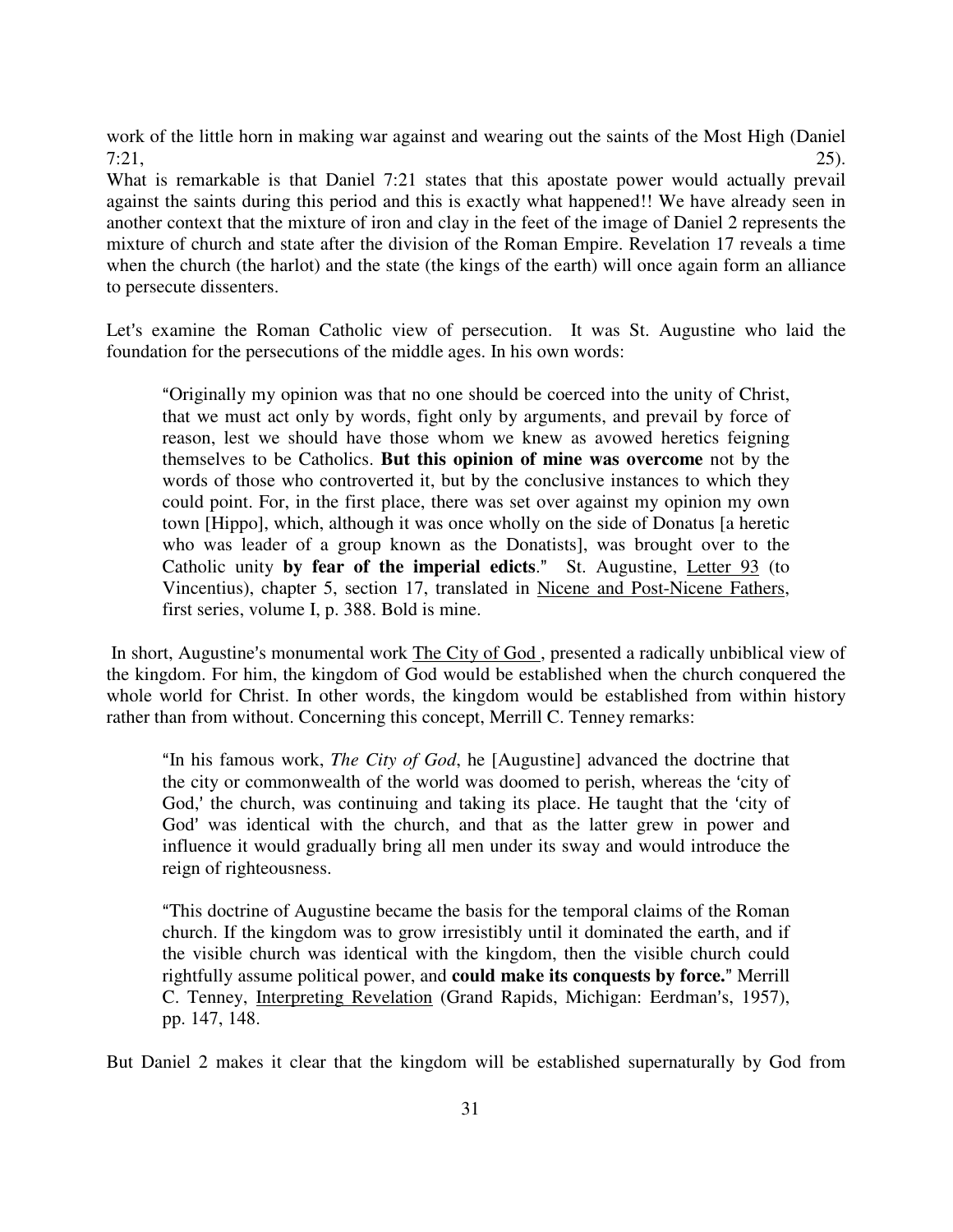**without** human history, **not from within**!! This view of St. Augustine provided the church with the excuse to persecute everyone who refused to become a member of this earthly spiritual kingdom.

Now we move to the sixth century. Notice the words of Emperor Justinian (the same Justinian who implemented the decree which began the 1260 years):

"We declare forever infamous, and deprived of their rights, and condemned to exile, all heretics of either sex, whatever be their name; their property shall be confiscated without hope of restoration, or of being transmitted to their children by hereditary succession, because crimes which attack the majesty of God are infinitely more grievous than those which attack the majesty of earthly princes. With regard to those who are strongly suspected of heresy, if, after having been ordered **by the church**, they do not demonstrate their innocence by suitable testimony, they also shall be declared infamous, and condemned to exile." (*Codex Justinianus, lib. 1, tit. 5, n. 19; cited in Library of Translations: The Power of the Pope During the Middle Ages, 'M. Gosselin (R. C.), Vol. I, pp. 83, 84. London: C. Dolman, 1853.)* 

Someone might object that it was the emperor who made this decree and not the church. However, a careful reading reveals that the emperor made this declaration because the church wished to extirpate heresy. The particular heresy which the church asked Justinian to extirpate was Arianism. The statement clearly reveals a cooperation of church and state to punish heretics!

We now move on to the pontificate of Pope Nicholas I (858-867). The attitude of the Roman Church is now much bolder! Pope Nicholas encouraged the King of Bulgaria, a new convert to "Christianity", to force the religion of his new church upon his subjects. Notice the words of Pope Nicholas:

AI glorify you for having maintained your authority by **putting to death** those wandering sheep who refuse to enter the fold; and. . . congratulate you upon having opened the kingdom of heaven to the people submitted to your rule.A king need not fear to command massacres, when these will retain his subjects in obedience, or **cause them** to submit to the faith of Christ; and God will reward him in this world, and in eternal life, for these **murders**." (Quoted in, R.W. Thompson, The Papacy and the Civil Power, p. 244).

We must now examine the origin and mechanism of the Holy Office of the Inquisition. The origins of this organism can be clearly traced to 1227-1233 A. D., during the pontificate of Gregory IX. In 1229 the church council of Tolouse condemned the Albigenses in France and gave orders to exterminate them. In 1231 Gregory IX in his bull, *Excommunicamus*, condemned all heretics and proclaimed specific laws on how to deal with them. Among the provisions were the following: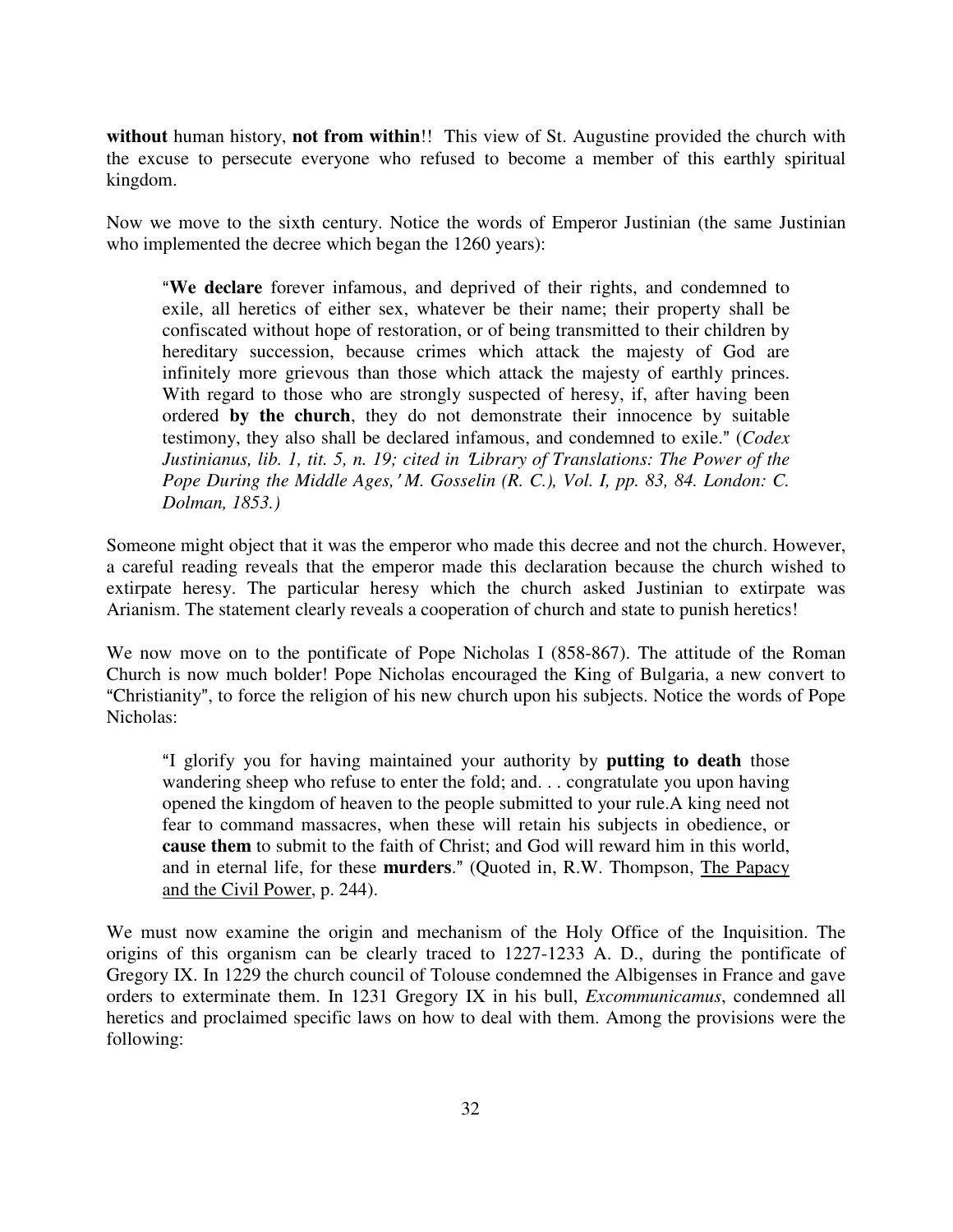1) Delivery of heretics to the civil power.

2) Excommunication of all heretics as well as their defenders, followers, friends, and even those who failed to turn them in.

3) Life imprisonment for all impenitent heretics.

4) Heretics were denied the right to appeal their sentence.

5) Those suspected of heresy had no right to be defended by counsel.

6) Children of heretics were disqualified from holding a church office until the second generation.

7) Heretics who had died without being punished were to be exhumed and their bodies burned.

8) The homes of convicted heretics were to be demolished. (See, G. Barraclough, The Medieval Papacy, London, 1968, edited by Thames and Hudson, p. 128; and R. I Moore, "The Origins of Medieval Heresy", in History, vol. 55 (1970), pp. 21-36).

In The Decretals of Gregory  $IX$  we find the following:

A**Temporal princes** shall be reminded and exhorted, and if need be, compelled by spiritual censures, to discharge every one of their functions; and that, as they desire to be reckoned and held faithful, so, for the defense of the faith, let them publicly make oath that they will endeavor, bona fide with all their might, to extirpate from their territories all heretics **marked by the church**; so that when any one is about to assume any authority, whether **spiritual** or **temporal**, he shall be held bound to confirm his title by this oath. And if a **temporal prince**, being required and admonished **by the church**, shall neglect to purge his kingdom from this heretical pravity, the metropolitan and other provincial bishops shall bind him in fetters of excommunication; and if he obstinately refuse to make satisfaction this shall be notified within a year to the Supreme Pontiff, that then he may declare his subjects absolved from their allegiance, and leave their lands to be occupied by Catholics, who, the heretics **being exterminated**, may possess them unchallenged, and preserve them in the purity of the faith." (The Decretals of Gregory IX, book 5, title 7, chapter 13).

During the pontificate of Innocent IV (1241-1253), the mechanism of the Inquisition was further developed. In the papal bull *Ad Extirpanda (1252)*, the following provisions were given the force of law:

1) Torture must be applied to heretics so as to secure confessions.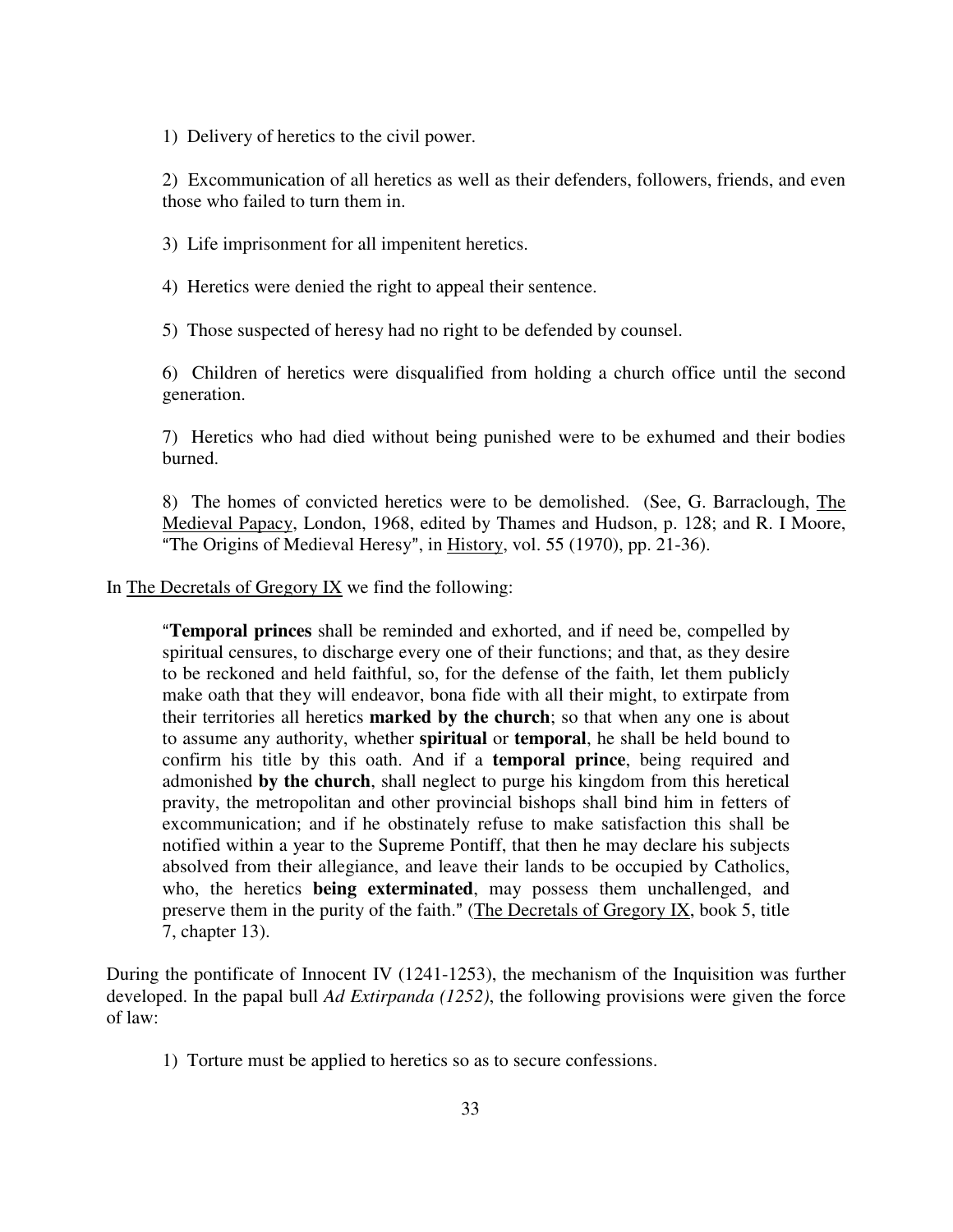2) Those found guilty must be burned at the stake.

3) A police force must be established to serve the needs of the Inquisition.

4) A proclamation of a crusade against all heretics in Italy. Those participating in this crusade were to be extended the same privileges and indulgences as those who went on crusades to the Holy Land.

5) The heirs of heretics were to have their goods confiscated as well.

The Catholic Encyclopedia explains:

"In the Bull 'Ad exstirpanda'  $(1252)$  Innocent IV says: 'When those adjudged guilty of heresy have been given up to the civil power by the bishop or his representative, or the Inquisition, the podesta or chief magistrate of the city shall take them at once, and shall, within five days at the most, execute the laws made against them'.. . Nor could any doubt remain as to what civil regulations were meant, for the passages which ordered the burning of the impenitent heretics were inserted in the papal decretals from the imperial constitutions *Commissis nobis'* and *Inconsutibilem tunicam*. The aforesaid Bull 'Ad exstirpanda' remained thenceforth a fundamental document of the Inquisition, renewed or re-enforced by several popes, Alexander IV (1254-61), Clement IV (1265-68), Nicholas IV (1288-92), Boniface VIII (1294-1303), and others. The **civil authorities**, therefore, were **enjoined by the popes**, under pain of excommunication to execute the legal sentences that condemned impenitent heretics to the stake". (Joseph Blotzer, article, 'Inquisition', vol. VIII, p. 34).

The savagery of Innocent the IV has led the Roman Catholic historian, Peter de Rosa, to state:

"In [Pope] Innocent's view, it was more wicked for Albigenses to call him the antichrist than for him **to prove it** by burning them-men, women, and children by the thousands." (Peter de Rosa, Vicars of Christ, p. 225).

Further, de Rosa makes this telling comment:

AOf eighty popes in a line from the thirteenth century on, not one of them disapproved of the theology and apparatus of the Inquisition. On the contrary, one after another added his own cruel touches to the workings of this deadly machine." (Peter de Rosa, Vicars of Christ, pp. 175-176).

It was during this same period that one of the greatest dogmatic theologians in the history of the Roman Catholic Church added his support to the idea of exterminating heretics. Let's allow St.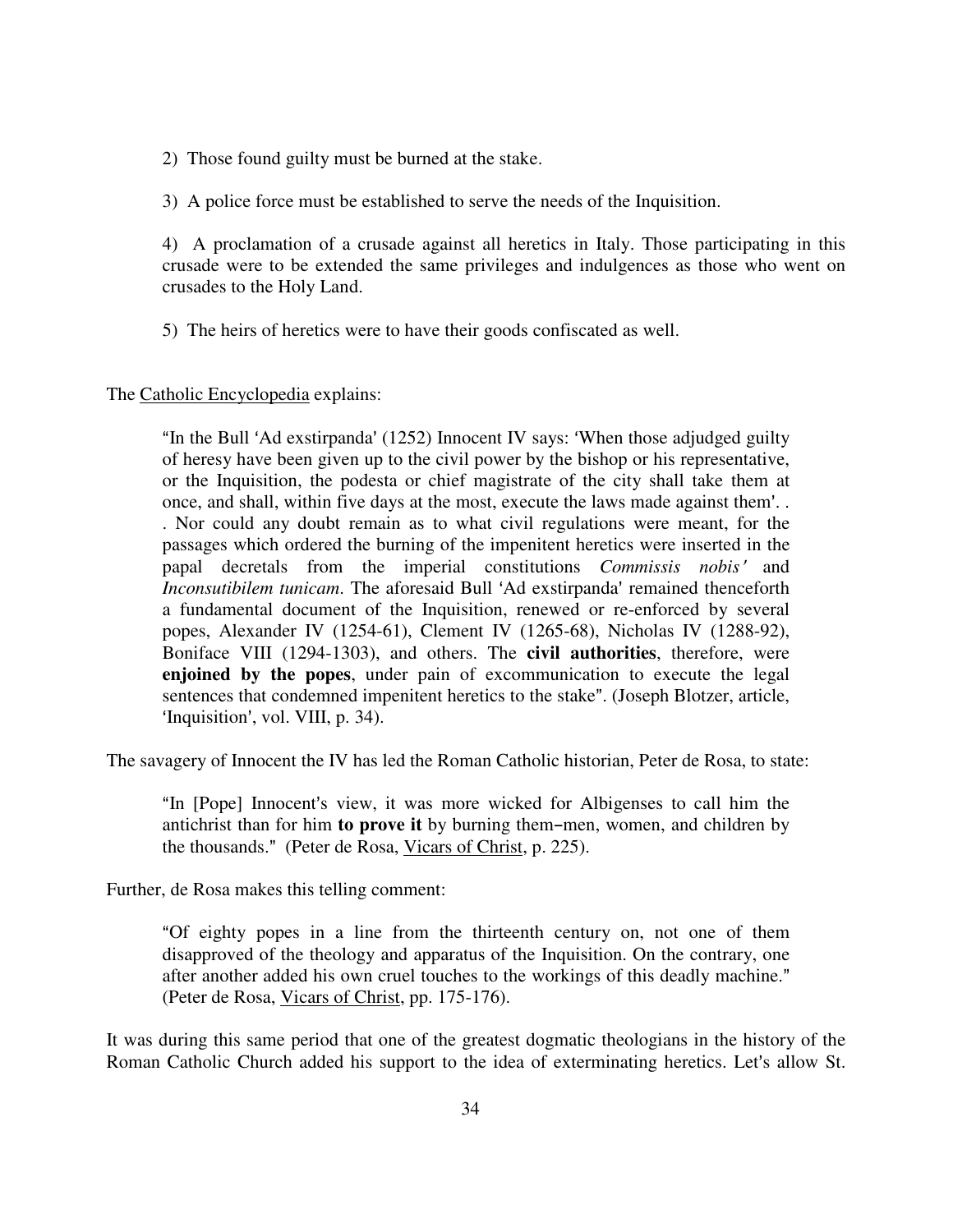Thomas Aquinas to speak for himself:

"With regard to heretics two elements are to be considered, one element on their side, and the other on the part of the church. On their side is the sin whereby they have deserved, not only to be separated from the church by excommunication, but also to be banished from the world by death. For it is a much heavier offense to corrupt the faith, whereby the life of the soul is sustained, than to tamper with the coinage, which is an aid to temporal life. Hence if coiners or other malefactors are at once handed over by the secular princes to a just death, much more may heretics, immediately they are convicted of heresy, be not only excommunicated, but also **justly done to die**.

"But on the part of the church is mercy in view of the conversion of them that err; and therefore she does not condemn at once, but 'after the first and second admonition,' as the apostle teaches. After that, however, if the man is still found pertinacious, the church, having no hope of his conversion, provides for the safety of others, cutting him off from the church by the sentence of excommunication; and further she leaves him to the secular tribunal to be **exterminated from the world by death.**" (Joseph Rickaby, S. J. (R. C.), Aquinas Ethicus; or, The Moral Teaching of St. Thomas, Vol. I, pp. 332, 333. London: Burns and Oates, 1892).

The fourteenth century inquisitor, Bernard Gui explained the purpose of the Inquisition:

" $\dots$  the objective of the Inquisition is to destroy heresy; it is not possible to destroy heresy unless you eradicate the heretics; and it is impossible to eradicate the heretics unless you also eradicate those who hide them, sympathize with them and protect them." (Salim Japas, Herejia, Colon y la Inquisicion (Siloam Springs, Arkansas: Creation Enterprises, 1992), p. 20; translation is mine).

One of the most corrupt popes in the history of the Roman Catholic Church was John XXII. A Catholic historian describes him as "full of avarice, more worldly than a pimp, and with a laugh that crackled with unimprovable malice." (Peter de Rosa, Vicars of Christ: The Dark Side of the Papacy, p. 212).

According to Peter de Rosa, one of John XXII's contemporaries stated:

 AThe blood he shed would have incarnadined the waters of Lake Constance, and the bodies of the slain would have bridged it from shore to shore." (Peter de Rosa, Vicars of Christ: The Dark Side of the Papacy, p. 212).

Though this is obviously hyperbole, the fact still remains that Pope John XXII was a formidable murderer. Can we imagine Jesus Christ murdering His enemies in cold blood ?

Moving on to the fifteenth century, we think of John Wycliffe. The Papacy would have been delighted to burn him at the stake during his life, but divine providence ruled otherwise. Forty years after his death, the Council of Constance (1413) ordered his body exhumed and burned. (see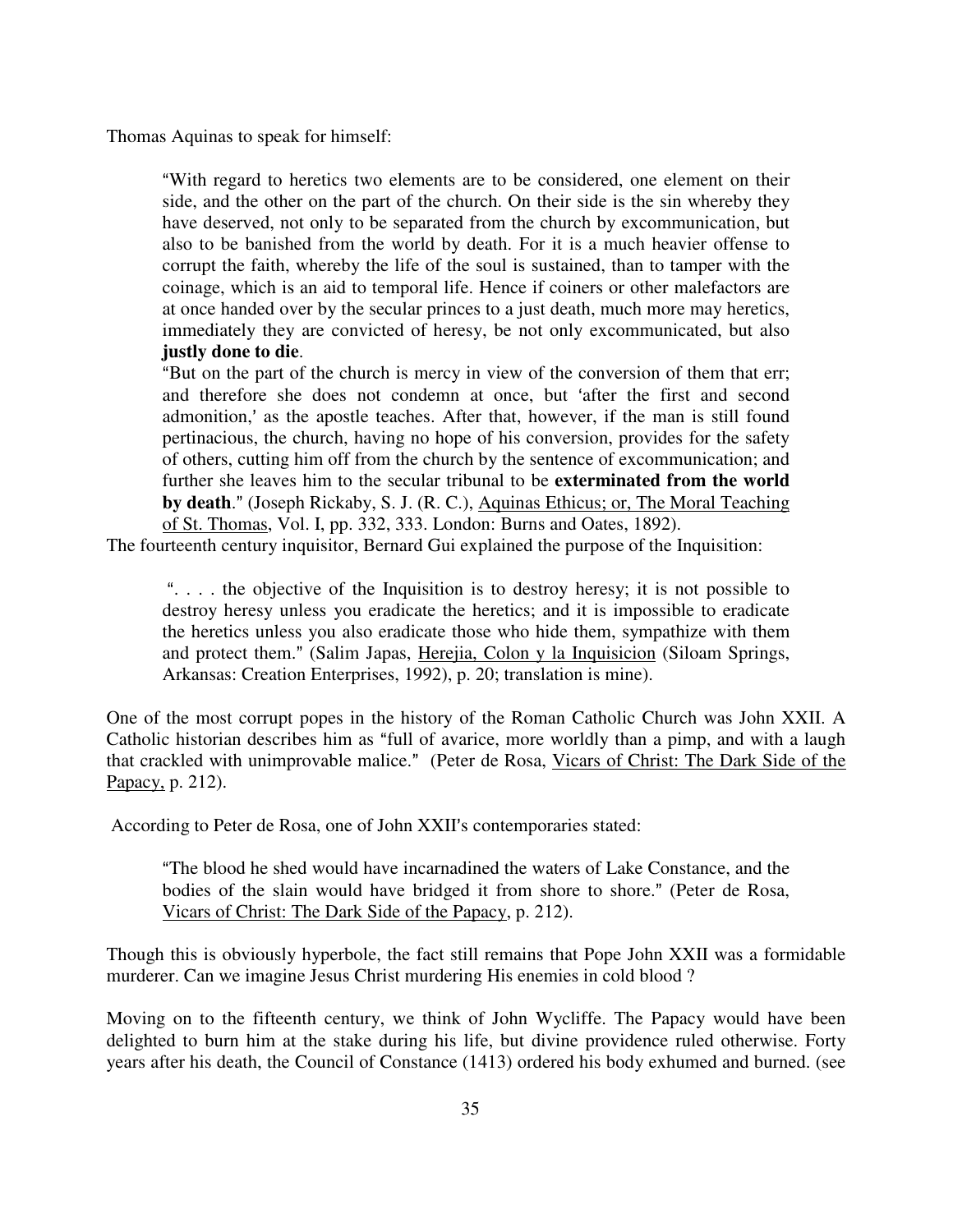more on this in Foxe's Book of Martyrs, pp. 7-8 and The Great Controversy, pp. 95-96).

Notice the words of Pope Martin V (1417-31), written in 1429 to the King of Poland commanding him to exterminate the Hussites:

"Know that the interests of the Holy See, and those of your crown, make it a duty to exterminate the Hussites. Remember that these impious persons dare proclaim principles of equality; they maintain that all Christians are brethren, and that God has not given to privileged men the right of ruling the nations; they hold that Christ came on earth to abolish slavery, they call the people to liberty, that is to the annihilation of kings and priests.

While there is still time, then, turn your forces against Bohemia; burn, massacre, make deserts everywhere, for nothing could be more agreeable to God, or more useful to the cause of kings, than the extermination of the Hussites." (Ouoted in, Dave Hunt, A Woman Rides the Beast, p. 247). These words were written by Martin V in 1429.

The story of John Hus is very well known. In 1415 he was burned at the stake even though King Sigismund had guaranteed him safe conduct to defend himself at the Council of Constance (1414- 1418). The remarkable fact is that Sigismund was encouraged to break his word by the Roman Catholic religious leaders. For a vivid description of the martyrdom of John Hus, read, The Great Controversy, pp. 109-110 and Foxe's Book of Martyrs, pp. 19-30.

A year later, Jerome was also burned at the stake. For the fascinating story of how Jerome recanted his faith and then recanted his recantation, see, The Great Controversy, pp. 112-115 and Foxe's Book of Martyrs, pp. 31-38. In both of these cases, the trial was held in the Roman Catholic Cathedral in Constance. After the trial, Hus and Jerome were delivered to the secular power to be exterminated.

Also in the fifteenth century, Pope Innocent VIII proclaimed a Bull against the Waldenses (1487). The original text of this Bull is found in the library of the University of Cambridge and an English translation can be found in John Dowling's History of Romanism (1871 edition), book 6, chapter 5, section 62. Ellen White, in The Great Controversy, p. 77 quotes a portion of this bull in the following words:

## **Therefore the pope ordered 'that malicious and abominable sect of malignants,'** if they 'refuse to abjure, to be crushed like venomous snakes.'"

Another notable martyr of the fifteenth century was Savonarola. He was martyred in the year 1499 for teaching doctrines such as: we are justified by faith in Christ, church members should be given both the bread and the wine, the wicked and filthy cardinals and clergy ought to clean up their act, auricular confession is not necessary, the keys had not been given to Peter alone but to the universal church, the Pope is not the Supreme Pontiff, etc.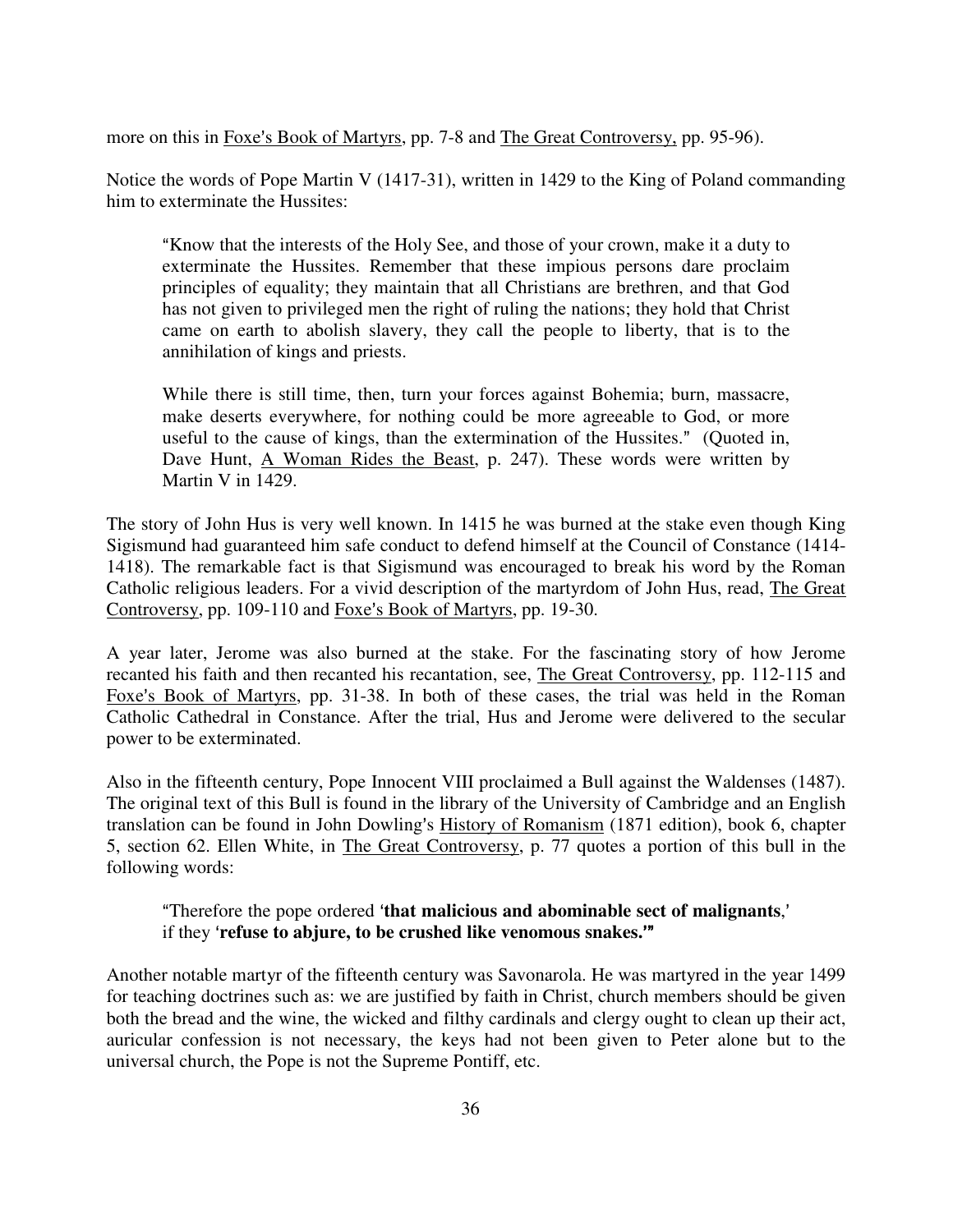It is reported that the bishop in charge of Savonarola's execution, stated:

"I sever you from the church militant and from the church triumphant", to which Savonarola replied: "Not from the church triumphant because it is not in your power to do so." (For more information on Savonarola, see, John Foxe, The Book of Martyrs (London: James Nisbet & Co., Limited, no date), pp. 43-45.

In 1492 Columbus discovered America. Shortly after this time, the Inquisition was planted on its shores. The atrocities committed by the Spanish Conquistadors are legendary. Indians were savagely murdered in order to force them to adopt the Roman Catholic religion. Many of these atrocities are well documented in the book by Salim Japas, Heresy, Columbus and the Inquisition.

In 1992, when Latin America was celebrating the 500<sup>th</sup> anniversary of the discovery of America, many countries refused to participate in the celebration because they remembered the atrocities which the Roman Catholic Church committed in its conquest of the continent For example, in 1992 John Paul II visited Santo Domingo to dedicate a monument in remembrance of the discovery of America. The visit was not without turmoil. There were heated protests by the populace and the trip was close to being cancelled. Heightened security was necessary to protect the Pope from the protesting crowds. Amazingly, in spite of the fact that the Dominican Republic is a overwhelmingly Catholic country, the attendance at the event was sparse. I have personally visited Palaces of the Inquisition in Cartagena, Colombia and Santo Domingo, Dominican Republic where thousands were tried, tortured and martyred.

When St. Ignatius of Loyola established the Society of Jesus (more commonly known as "the Jesuits") in 1534, it was his avowed purpose to lend his services to the pope in order to extirpate Protestantism. Till this day there is a statue in St. Peter's at the Vatican where Loyola is depicted trampling a Protestant under his feet. It is well known that Loyola was steeped in the occult. In fact, his *Spiritual Exercises* were a type of transcendental meditation. It is of more than academic interest to read the "Extreme Oath" which Jesuits take upon being inducted into the order:

"Now, in the presence of Almighty God, the Blessed virgin Mary, the Blessed Michael, the archangel, the Blessed St. John the Baptist, the Holy Apostles St. Peter and St. Paul and all the saints and sacred hosts of heaven, and to you, my ghostly father, the Superior General of the Society of Jesus, founded by St. Ignatius Loyola, in the pontificate of Paul the Third, and continued to the present, do by the womb of the Virgin, the matrix of God, and the rod of Jesus Christ, declare and swear, that his holiness the pope is Christ's Viceregent and is the true and only Head of the Catholic or Universal Church throughout the earth; and that by virtue of the keys of binding and loosing, given to his Holiness by my Saviour, Jesus Christ, he has power to depose heretical kings, princes, states, commonwealths and governments, all being illegal without his sacred confirmation and that they may safely be destroyed.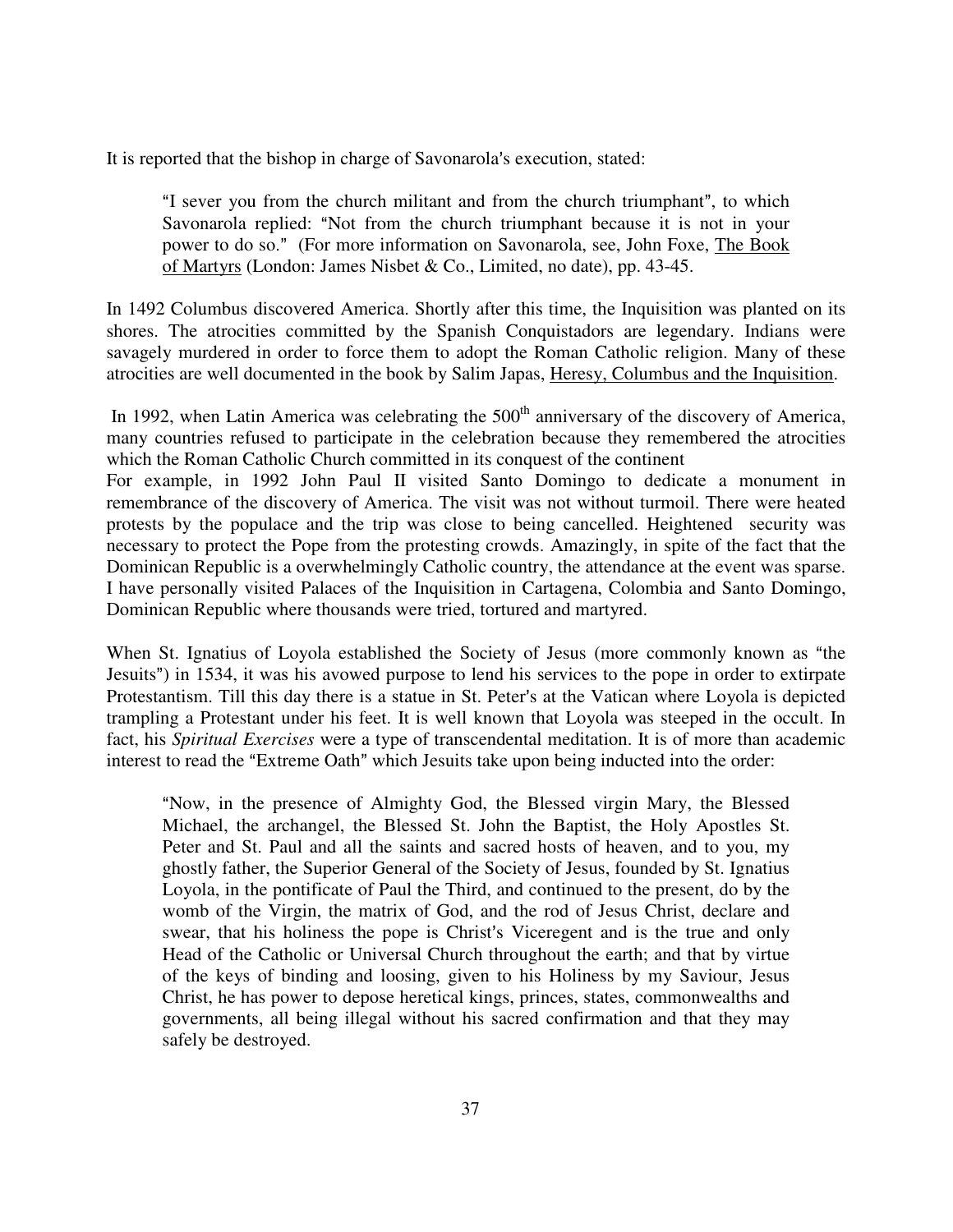"Therefore, to the utmost of my power, I shall and will defend this doctrine and his Holiness' right and custom against all usurpers of the heretical or protestant authority whatever, especially the Lutheran Church of Germany, Holland, Denmark, Sweden, Norway, and the now pretended authority and churches of England and Scotland, and branches of the same, now established in Ireland and on the continent of America and elsewhere; and all adherents in regard that they be usurped or heretical, opposing the sacred Mother church of Rome. I do now renounce and disown any allegiance as due to any heretical king, prince or state named Protestants or Liberals or obedience to any of their laws, magistrates or officers.

AI do further declare that the doctrines of the churches of England and Scotland, of the Calvinists, Huguenotes and others of the name Protestants or Liberals to be damnable, and they themselves damned and to be damned who will not forsake the same.

"I do further declare, that I will help, assist and advise all or any of his Holiness' agents in any place wherever I shall be, in Switzerland, Germany, Holland, Denmark, Sweden, Norway, England, Ireland or America, or in any other kingdom or territory I shall come to, and do my uttermost to extirpate the heretical Protestants or Liberals' doctrines and to destroy all their pretended powers, regal or otherwise.

AI do further promise and declare, that notwithstanding I am dispensed with, to assume any religion heretical for the propagating of the Mother Church's interest to keep secret and private all her agents' counsels from time to time, as they may entrust me, and not to divulge, directly or indirectly, by word, writing or circumstance whatever; but to execute all that shall be proposed, given in charge or discovered unto me, by you, my ghostly father, or by any of this sacred covenant.

AI do further promise and declare that I will have no opinion or will of my own, or any mental reservation whatever, even as a corpse or cadaver (*perinde al cadaver)*  but will unhesitatingly obey each and every command that I receive from my superiors in the Militia of the Pope and of Jesus Christ.

"That I will go to any part of the world withersoever I may be sent, to the frozen regions of the North, the burning sand of the desert of Africa, or the jungles of India, to the centres of civilizations of Europe, without murmuring or repining, and will be submissive in all things whatsoever communicated to me.

AI furthermore promise and declare that I will, when opportunity presents, make and wage relentless war, secretly or openly, against all heretics, Protestants and Liberals, as I am directed to do, to extirpate and exterminate them from the face of the whole earth; and that I will spare neither age, sex or condition; and that I will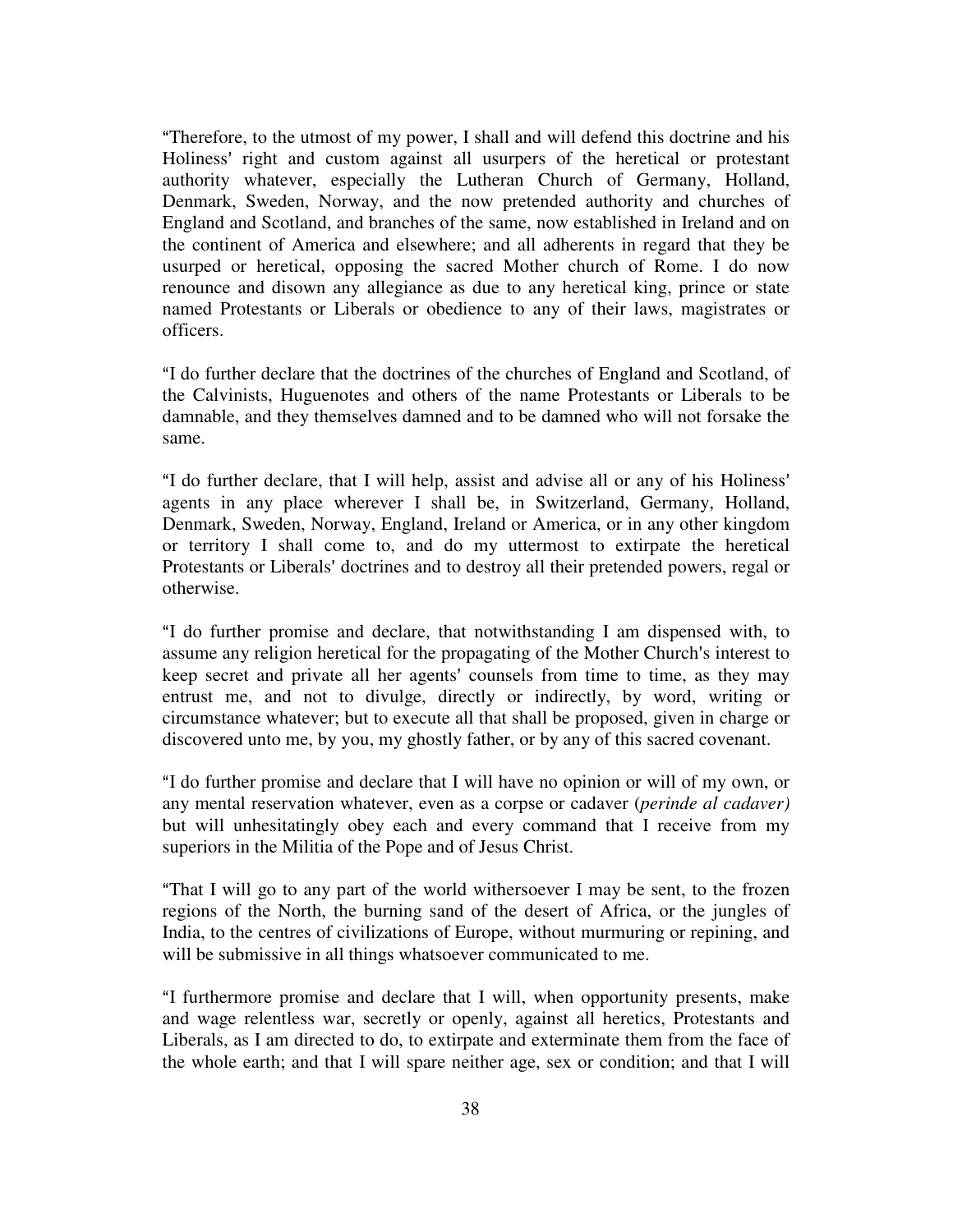hang, burn, waste, boil, flay, strangle and bury alive these infamous heretics, rip up the stomachs and wombs of their women and crush their infants' heads against the walls, in order to annihilate forever their execrable race. That when the same cannot be done openly, I will secretly use the poisoned cup, the strangulating cord, the steel of the poinard, or the leaden bullet, regardless of the honor, rank, dignity, or authority of the person or persons, whatever may be their condition in life, either public or private, as I at anytime may be directed so to do by any agent of the Pope or superior of the Brotherhood of the Holy Faith, of the Society of Jesus.

AIn confirmation of which, I hereby dedicate my life, my soul and all my corporeal powers, and with this dagger which I now receive, I will subscribe my name written in my own blood, in testimony thereof; and should I prove false or weaken in my determination, may my brethren and fellow soldiers of the Militia of the Pope cut off my hands and my feet, and my throat from ear to ear, my belly opened and sulphur burned therein, with all the punishment that can be inflicted upon me on earth and my soul be tortured by demons in an eternal hell forever!

"All of which I, M\_\_\_\_\_\_\_\_\_\_\_\_\_\_\_\_\_\_\_\_\_, do swear by the blessed Trinity and blessed Sacrament, which I am now to receive, to perform and on my part to keep inviolably; and do call all the heavenly and glorious host of heaven to witness these my real intentions to keep this my oath.

AIn testimony thereof I take this most holy and blessed Sacrament of the Eucharist and witness the same further, with my name written with the point of this dagger dipped in my own blood and sealed in the face of this holy covenant. [He receives the wafer from the superior and writes his name with the point of his dagger dipped in his own blood taken from over his heart].

(It was not easy to find this information. I personally researched this material in the rare books division of the Library of Congress. Because no photocopying is allowed, I transcribed this quotation by hand. It comes from the following source: Edwin Allen Sherman [a 32 degree Free Mason], The Engineer Corps of Hell, San Francisco, 1883, pp. 119-122. The book bears the following bibliographical information: Library of Congress copyright, Nov. 23, 1883. Card # 13653-01  $(Bx1765.556)$ . Rare book collection. The book reads on the front cover: "Sold by private subscription only, and under stipulated conditions."

Cardinal Robert Bellarmine (1542-1621) of Counter-Reformation fame, wrote the following about punishment due heretics:

"The only effective means against heretics is to convey them to that place provided for them as quickly as possible. In this way one is only doing them a favor as the longer they are allowed to live, the more heresies they will devise, and thus the more believers they will seduce, aggravating their own damnation." (Quoted in,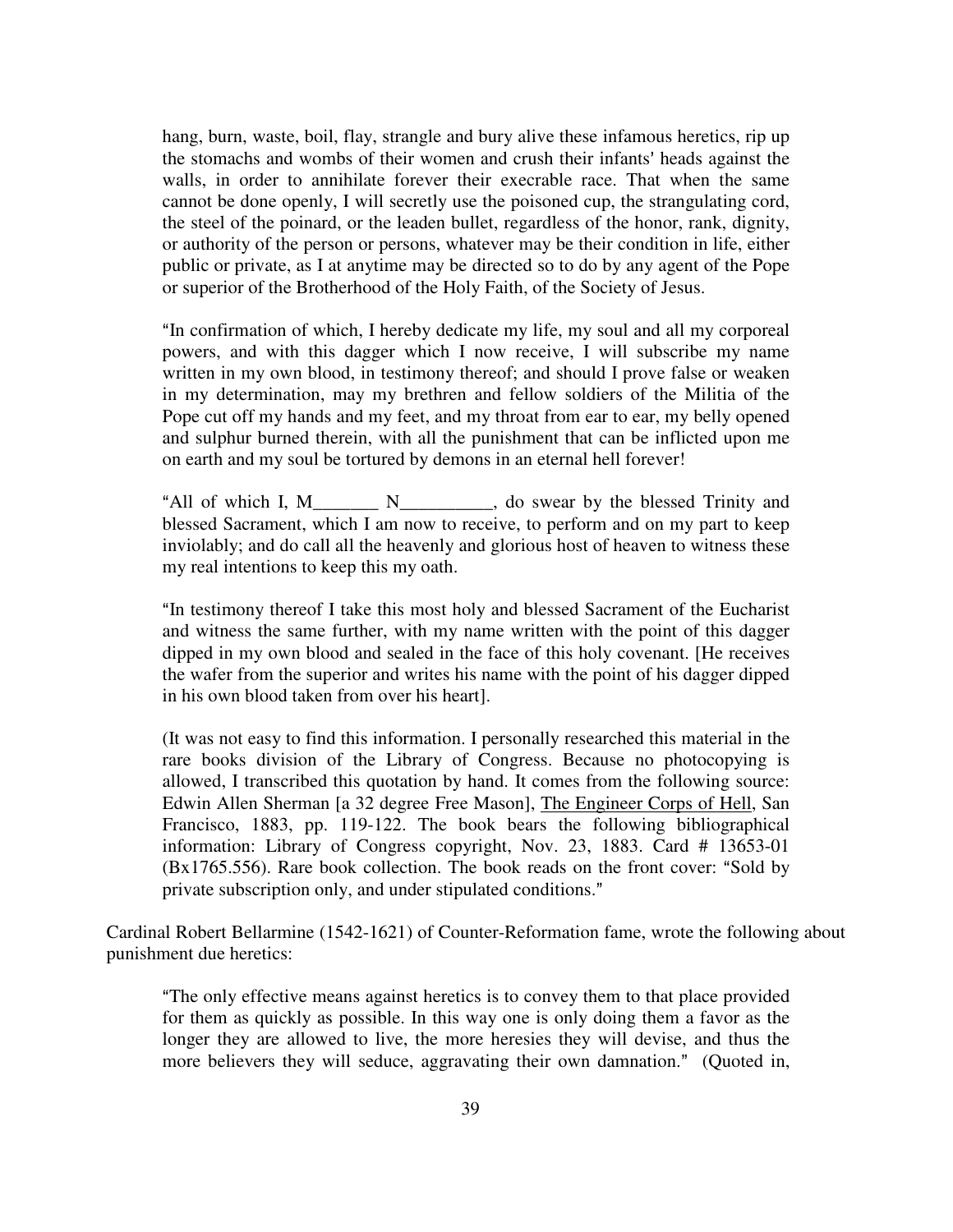## Symposium on Revelation, volume 2, p. 345).

The story of the martyrdom of William Tyndale is worthy of note. He was convicted of the "crime" of translating and distributing the Bible in the English language. For a description of his life, work and death, read The Great Controversy, pp. 245-247 and also, Foxe's Book of Martyrs, pp. 108-116.

One of the most infamous acts in the history of Roman Catholicism was the St. Bartholomew Massacre. It took place on August 24, 1572 with the gleeful approval of Pope Gregory XIII and the priesthood. Ellen White calls this the "blackest in the black catalog of crime, most horrible among the fiendish deeds of all the dreadful centuries" (The Great Controversy, p. 272). At the tolling of a bell, Protestants [they were called Huguenotes] were slaughtered without mercy, not only in Paris but also throughout the rest of France. In the course of two months, over 70,000 men, women and children perished. The Huguenotes were the "professionals" of the day. They were the "cream" of France. At the news of the massacre, Pope Gregory XIII, attended by his cardinals and other ecclesiastical dignitaries, went in a long procession to the church of St. Louis, where the cardinal of Lorraine chanted a *Te Deum* [an anthem of praise to God]. A medal was struck to commemorate the massacre. On one side of the medal was the face of Gregory XIII and on the other is the image of the destroying angel. (For more on this savage event, read, The Great Controversy, pp. 272-273).

How could one forget the Piedmont Massacre of the year 1655? On January 25 of this year, the Duke of Savoy gave an edict that the Waldenses must convert to the Catholic faith or leave the valleys and have their properties confiscated within a few days. If they did not leave, they were subject to a death decree. The edict was proclaimed in the middle of the winter. On April seventeenth, 15,000 soldiers invaded the valleys of the Piedmont. Thousands of Waldenses were murdered, tortured and enslaved. Hundreds who were able to escape to the most rugged areas of the mountains were caught and thrown off the jagged cliff of Mount Catelluzo near Torre Pellice. Salim Japas, Herejia, Colon y la Inquisicion (Siloam Springs, Arkansas: Creation Enterprises, 1992), pp. 62-63.

Jean Antoine Llorente was Secretary to the Spanish Inquisition from the year 1790 to 1792. Regarding this monstrous mechanism, Llorente says:

AI was secretary of the Inquisition in the court of Madrid in the years 1789, 1790 and 1791. I knew the establishment well enough to refute it. [It was] vicious in its origin, constitution and laws in spite of the apologies which have been written in its favor." (Jean Antoine Llorente, Historia Critica de la Inquisicion en Espana, Madrid, 1822, pp. 6-7).

Llorente adds:

"The horrid conduct of this Holy Office [Inquisition] weakened the power and diminished the population of Spain by arresting the progress of the arts, sciences,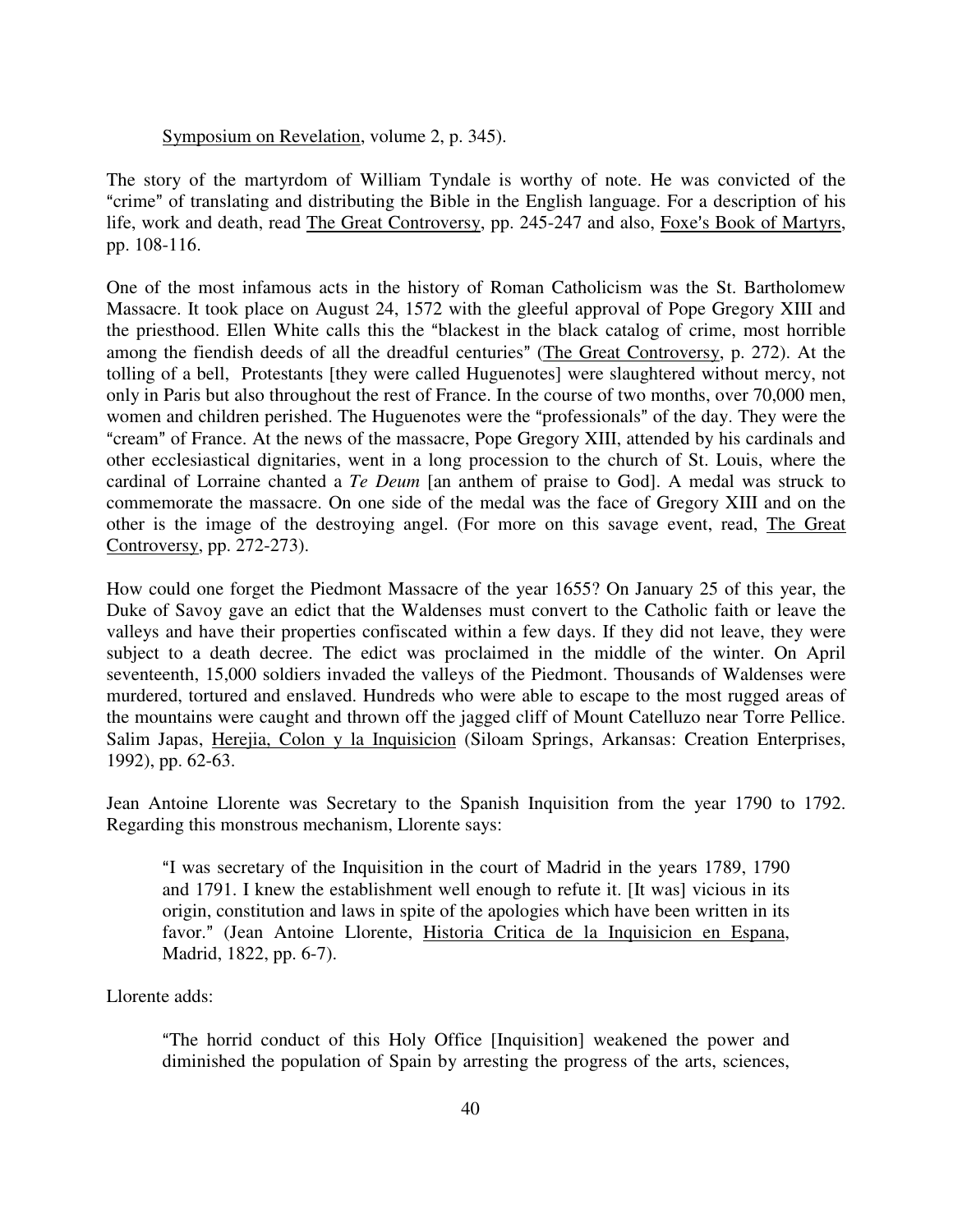industry and commerce, and by compelling multitudes of families to abandon the kingdom; by instigating the expulsion of the Jews and Moors, and by immolating on its flaming shambles more than three hundred thousand victims" (Quoted in, Dave Hunt, A Woman Rides the Beast, p. 244).

Llorente was not some Protestant enemy of the Roman Catholic Church. He was an insider being privy to the inner workings and statistics of the Inquisition in Spain. According to Llorente, of the 300,000 who were killed by the Inquisition in Spain, 31,912 were burned at the stake (Llorente, p. 583).

In Pius IX's Encyclical and Syllabus (December 8, 1864) we find the following words: "Cursed be they who assert liberty of conscience and of worship, and such as maintain the church should not employ force. The State has not the right to leave every man free to embrace whatever religion he shall deem true."

Or again, listen to the words of Leo XIII in his encyclical, *Libertas Humanan*:

AFrom what has been said, it follows that it is quite unlawful to demand, to defend, or to grant unconditional freedom of thought, of speech, of writing, or of worship, as if these were so many rights given by nature to man." Quoted in, Seventh-day Adventist Bible Students' Source Book, "Church and State," Paragraph 496 (Washington, D. C.: Review and Herald Publishing Association, 1962), p. 273.

Notice the words of the Roman Catholic historian J. H. Ignaz Von Dollinger:

"Through the influence of Gratian. . . and unwearied activity of the Popes and their legates since 1183, the view of the Church had been. . . [that] every departure from the teaching of the Church, and every important opposition to any ecclesiastical ordinances, must be punished with death, and with the most cruel of deaths, by fire. . .

AInnocent III declared the mere refusal to swear, and the opinion that oaths were unlawful, a heresy worthy of death, and directed that whoever differed in any respect from the common way of life of the multitude should be treated as a heretic.

"Both the initiation and carrying out of this new principle must be ascribed to the Popes alone. . . It was the Popes who compelled bishops and priests to condemn the heterodox to torture, confiscation of their goods, imprisonment, and death, and to enforce the execution of this sentence on the civil authorities, under pain of excommunication.

AFrom 1200 to 1500 the long series of Papal ordinances on the Inquisition, ever increasing in severity and cruelty, and their whole policy towards heresy, runs on without break. It is a rigidly consistent system of legislation; every Pope confirms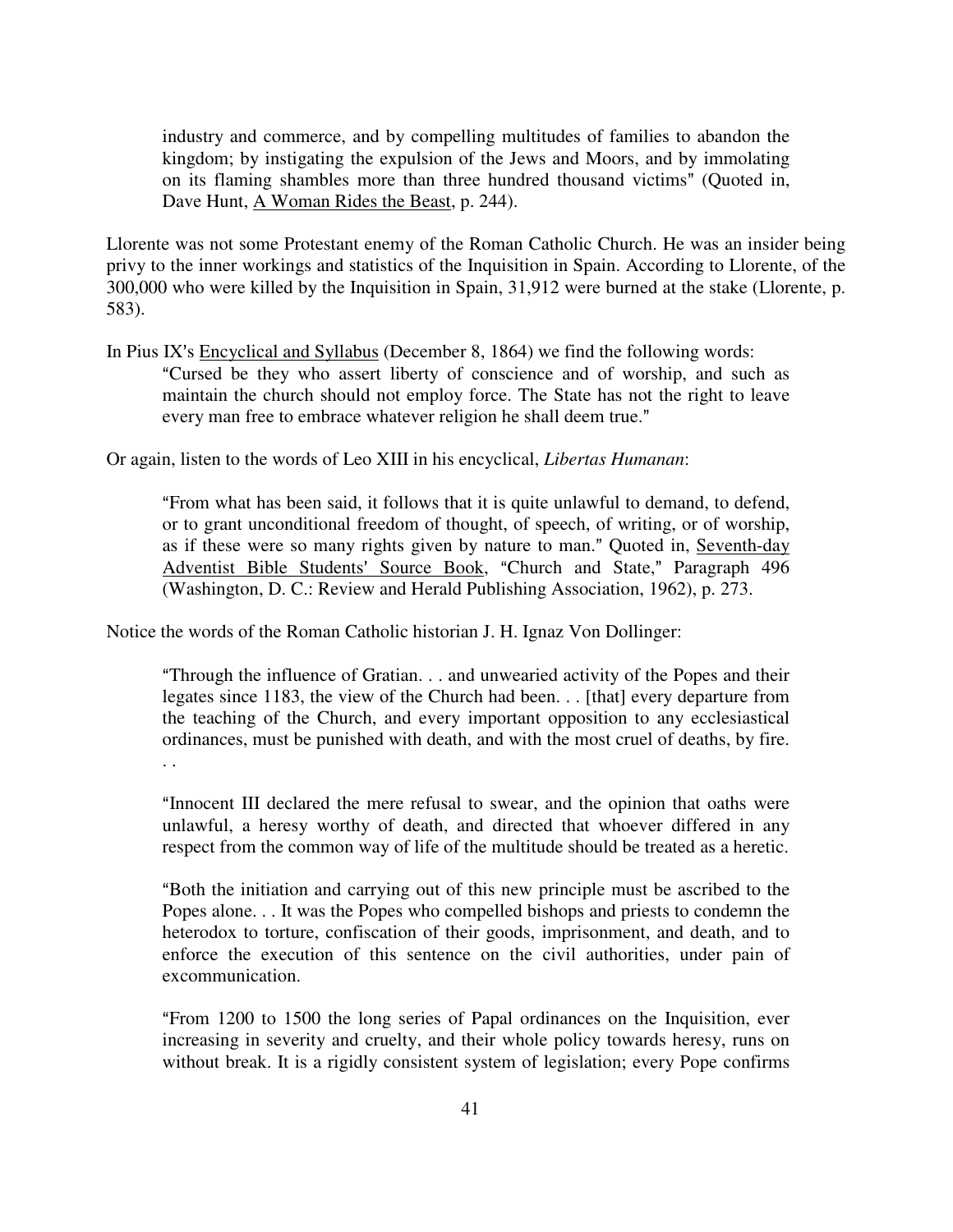and improves upon the devices of his predecessor. All is directed to the one end, of completely uprooting every difference of belief. . . .

AIt was only the absolute dictation of the Popes, and the notion of their infallibility in all questions of Evangelical morality, that made the Christian world. . . . [permit] the Inquisition, which contradicted the simplest principles of Christian justice and love to our neighbor, and would have been rejected with universal horror in the ancient Church." (J. H. Ignaz Von Dollinger, The Pope and the Council, pp. 190-192).

Notice the words of Dr. Marianus de Luca, a Jesuit, formerly a professor of Canon Law at the Gregorian University in Rome:

"The Catholic Church has the right and duty to kill heretics because it is by fire and sword that heresy can be extirpated. Mass excommunication is derided by heretics. If they are imprisoned or exiled they corrupt others. The only recourse is to put them to death. Repentance cannot be allowed to save civil criminals; for the highest good of the church is the duty of the faith, and this cannot be preserved unless heretics are put to death" (Quoted in Lorraine Boettner, Roman Catholicism, p. 426).

Dr. de Luca further remarked:

AHeretics despise excommunication and say that that bolt is powerless; if you threaten them with a pecuniary fine, they neither fear God nor respect men, knowing that they will find fools enough to believe them and support them. If you imprison them or send them into exile, they corrupt those near them with their words and those at a distance with their books. So THE ONLY REMEDY IS TO SEND THEM SOON TO THEIR OWN PLACE [capitals are the author's]. And what does de Luca mean with the expression "send them soon to their own place"? He approvingly quotes Tanner: "The civil magistrate, *by the command and commission of the Church*, ought to punish the heretic with the penalty of death. . ." (Marianus de Luca, Institutes of Public Ecclesiastical Law, (1901) vol. I, pp. 143, 261).

It is worthy of note that de Luca's book contains a warm letter of commendation from Pope Leo XIII as well as the *Imprimatur* of the Roman Catholic Church.

The Roman Catholic professor, Alfred Baudrillart makes the following comment about the role of the Church in the incitation of violence during the 1260 years:

"She [the Church] has, and she loudly proclaims that she has, a 'horror of blood'. Nevertheless when confronted by heresy she does not content herself with persuasion; arguments of an intellectual and moral order appear to her insufficient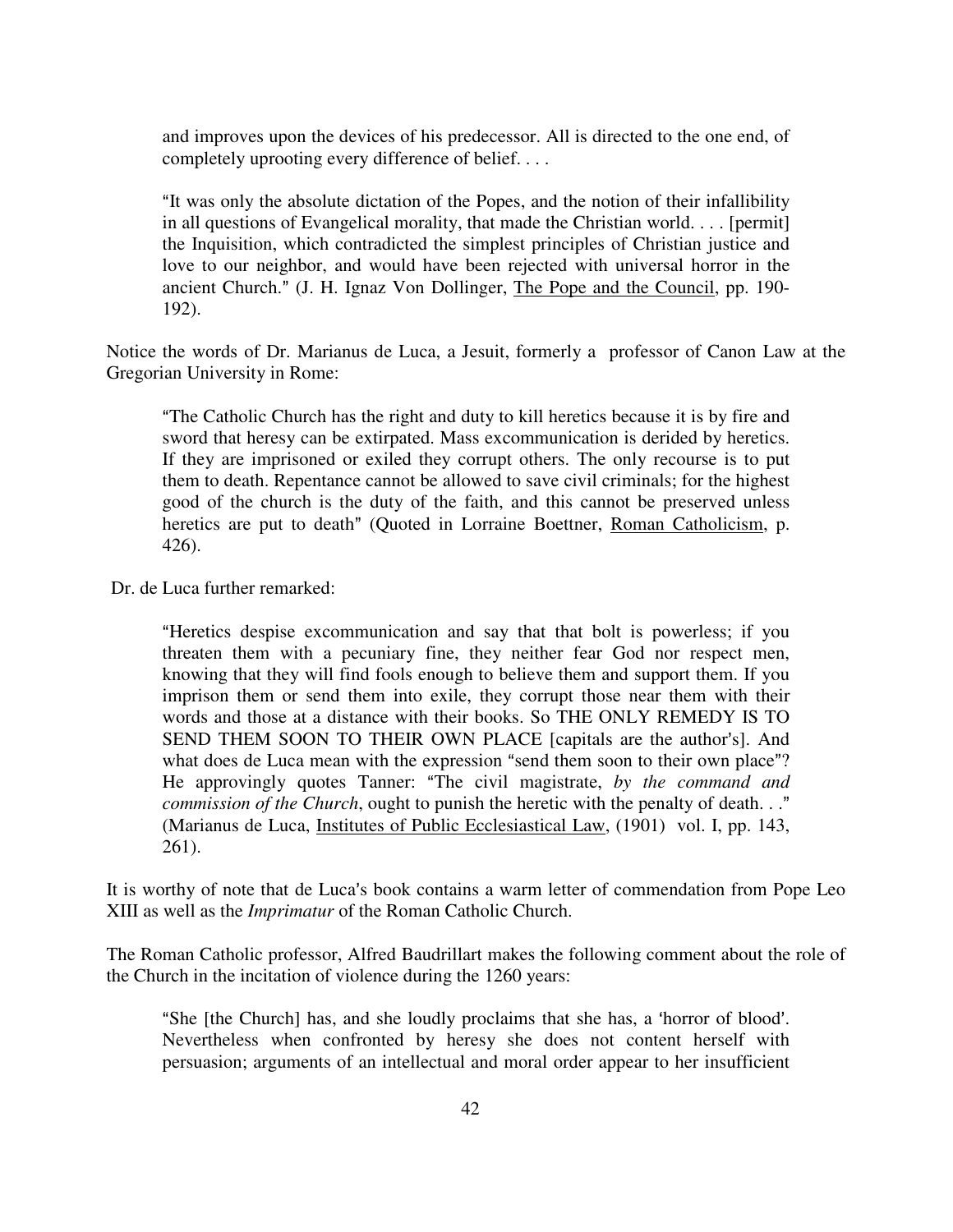and she has recourse to force, to corporeal punishment, to torture. She creates tribunals like those of the Inquisition, she calls the laws of the State to her aid, if necessary she encourages a crusade, or a religious war and all her 'horror of blood' practically culminates into urging the secular power to shed it, which proceeding is almost more odious-for it is less frank-than shedding it herself.

AEspecially did she act thus in the sixteenth century with regard to Protestants. Not content to reform morally, to preach by example, to convert people by eloquent and holy missionaries, she lit in Italy, in the Low Countries, and above all in Spain the funeral piles of the Inquisition. In France under Francis I, and Henry II., in England under Mary Tudor, she tortured heretics, whilst both in France and Germany during the second half of the sixteenth and the first half of the seventeenth century if she did not actually begin at any rate she encouraged and actively aided the religious wars." (Alfred Baudrillart, The Catholic Church, the Renaissance and Protestantism, trans., by Mrs. Philip Gibbs [London: Kegan Paul, Trench, Trubner & Co., Ltd., 1908], pp. 182, 183.

Now notice the words of Alexis M. Lepicier, professor of sacred theology in the Pontifical Urban College of the Propaganda in Rome:

"He who publicly avows a heresy and tries to pervert others by word or example, speaking absolutely, can not only be excommunicated but even justly put to death, lest he ruin others by pestilential contagion; for a bad man is worse than a wild beast, and does more harm, as Aristotle says. Hence, as it is not wrong to kill a wild beast which does great harm, so it must be right to deprive of his harmful life a heretic who withdraws from divine truth and plots against the salvation of others." (Fr. Alexis M. Lepicier, *De Stabilitate et Progressu Dogmatis*, [printed at the official printing office in Rome in 1910], p. 194.

The following words from *The Tablet*, the official newspaper of the Roman Catholic diocese of Brooklyn, New York are very telling:

"Heresy is an awful crime against God, and those who start a heresy are more guilty than they who are traitors to the civil government. If the State has the right to punish treason with death, the principle is the same which concedes to the spiritual authority the power of capital punishment over the arch-traitor to truth and divine revelation. . . A perfect society has the right to its existence. . . and the power of capital punishment is acknowledged for a perfect society. Now. . . the Roman Catholic Church is a perfect society, and as such has the right and power to take means to safeguard its existence." (*The Tablet*, November 5, 1938).

Louis Veuillot expressed the Roman Catholic view of freedom with the following words:

"Be we Catholics in the minority, we will then demand freedom on the basis of *your* principles; be we Catholics in the majority, we will then refuse it on the basis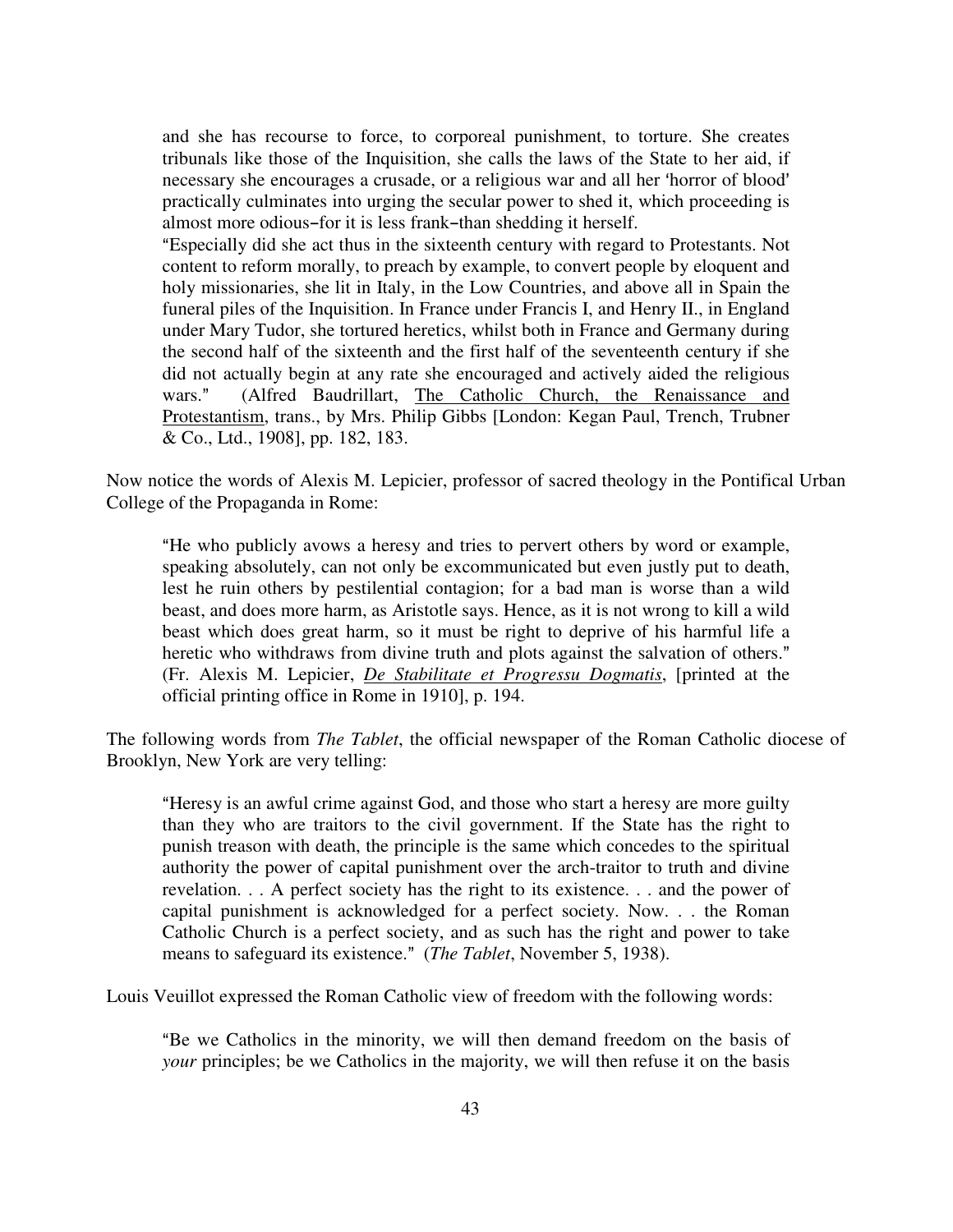of *our* principles." (Quoted in Symposium on Revelation, vol. II, p. 347).

The Catholic Encyclopedia admits:

A. . . judged by contemporary standards, the Inquisition, especially as it developed in Spain toward the close of the Middle Ages, can be classified only as one of the darker chapters in the history of the Church."

The same encyclopedia acknowledges the killing of 2000 Protestants within 50 years in the Netherlands and admits the death of perhaps 3000 to 4000 French Huguenotes in the Massacre of Saint Bartholomew, which commenced on the night of August 23, 1572. Quoted from the New Catholic Encyclopedia by C. Mervyn Maxwell, God Cares , volume l (Boise, Idaho: Pacific Press, 1981), p. 132.

An article in the Roman Catholic journal *The Rambler*, gives us a picture of what would happen if the Roman Catholic Church were in the majority in England:

"You ask, if he [the Roman Catholic] were lord in the land, and you were in the minority, if not in numbers yet in power, what would he do to you? That, we say, would entirely depend upon the circumstances. If it would benefit the cause of Catholicism, he would tolerate you: if expedient, he would imprison you, banish you, fine you; possibly even hang you. But be assured of one thing: he would never tolerate you for the sake of the 'glorious principles of civil and religious liberty'...

"Catholicism is the most intolerant of creeds. It is intolerance itself, for it is truth itself. We might as rationally maintain that a sane man has a right to believe that two and two do not make four, as this theory of religious liberty. Its impiety is only equalled [sic] by its absurdity. . . .

AA Catholic temporal government would be guided in its treatment of Protestants and other recusants solely by the rules of expediency, adopting precisely that line of conduct which would tend best to their conversion, and to prevent the dissemination of their errors." *Civil and Religious Liberty*, The Rambler, 8 (September, 1851), pp. 174, 178.

We must now make a few remarks about the recent apology of Pope John Paul II. In a remarkable moment at St. Peter's Basilica on the first Sunday of Lent, March 12, 2000, the Pope, in a carefully choreographed mass, leaning against the crucifix and with agonizing voice, seemed to apologize for the sins which the church has committed against Protestants, Jews, non-Christians, immigrants, ethnic minorities, women, abused children and the unborn. We quote the key portion of his homily:

"We forgive and we ask forgiveness! . . . We cannot not recognize the betrayals of the Gospel committed by **some of our brothers**, especially during the **second millennium**. We ask forgiveness for the divisions between Christians, for the use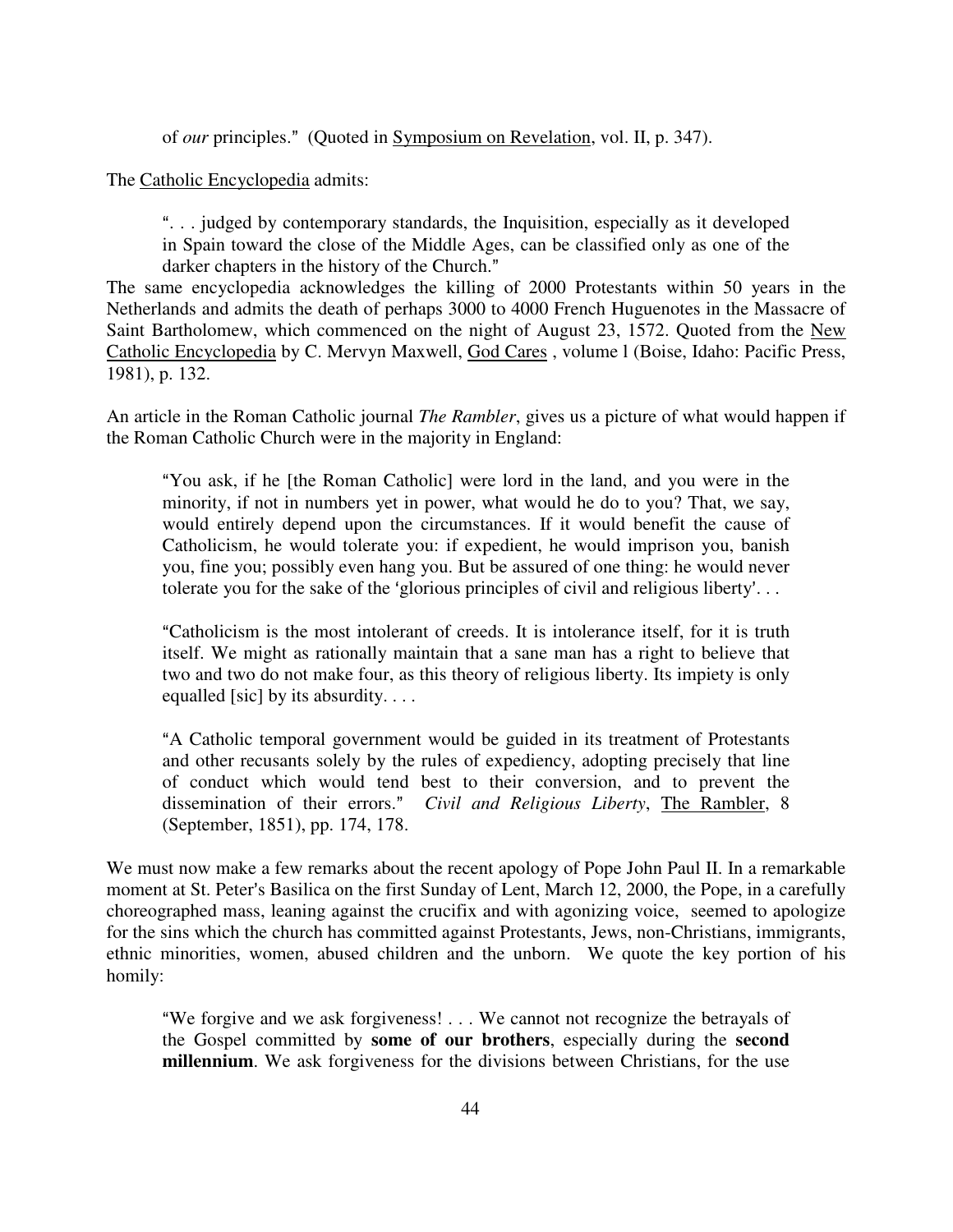of violence that **some** have resorted to in the service of truth and for the acts of dissidence and of hostility **sometimes** taken towards followers of other religions." (As quoted in, The New York Times, *Pope Asks Forgiveness for Errors of the Church Over 2,000 Years*, Monday, March 13, 2000, Section A, pp. 1, 10; bold is mine).

Several remarks must be made at this juncture. First, this was a general, sweeping apology. No specific persons are mentioned as culprits. No specific events are brought to light. For example, the Crusades are not mentioned. The Inquisition is not mentioned. The forced conversions of the natives in Africa and the Americas are not mentioned. The Bible teaches that sincere and true repentance and confession must be specific and complete. The Pope's apology misses the mark in this respect.

Furthermore, and more importantly, the apology never blames *the church* for these sins. It will be noticed that the Pope's paragraph quoted above is carefully worded. It blames "*some of our brothers*", but never blames the Church as such. In other words, in the Pope's mind, the Church was not to blame but rather certain individuals in the church. Regarding this, Thomas Reeves, editor of the Jesuit magazine America, remarks:

"The document should have put it in bold print that 'children of the church' includes popes, cardinals and clergy, and not just people in the pews. . . The pope had a great idea that some in the Vatican are obscuring with a fog machine." (Quoted in the New York Times article referred to above, Section A, p. 10).

It is significant that the Pope mentions the betrayal of the Gospel "*especially during the second millennium*". This was the millennium during which the Roman Catholic Church was guilty of the Crusades, the Inquisition and the forced conversions of the natives in the Americas and Africa. Thus, though the Pope is nebulous about specific persons and events, he does admit that many wrongs were committed.

It is interesting that the Pope refers to "the violence [he does admit there was violence] that some [notice the unspecific "some"] have resorted to in the service of truth". It is clear that the Pope is saying that those who committed these crimes were right in their cause (the service of truth) but were wrong in their method (violence). However, when you defend the truth with violence, are you really defending the truth? Are you not rather smearing the truth? And then there is the question as to wether the truth which was being defended was really the truth at all!!

Also worthy of note is that this apology was not a spontaneous gesture. In fact, it was the culmination of a long, drawn out process. The apology was written and re-written, edited and reedited, worded and re-worded, debated and analyzed for years before the Pope presented it on March 12. Regarding this, the aforementioned article in The New York Times gives us a little history:

AThe need for Catholics to examine their collective conscience is something that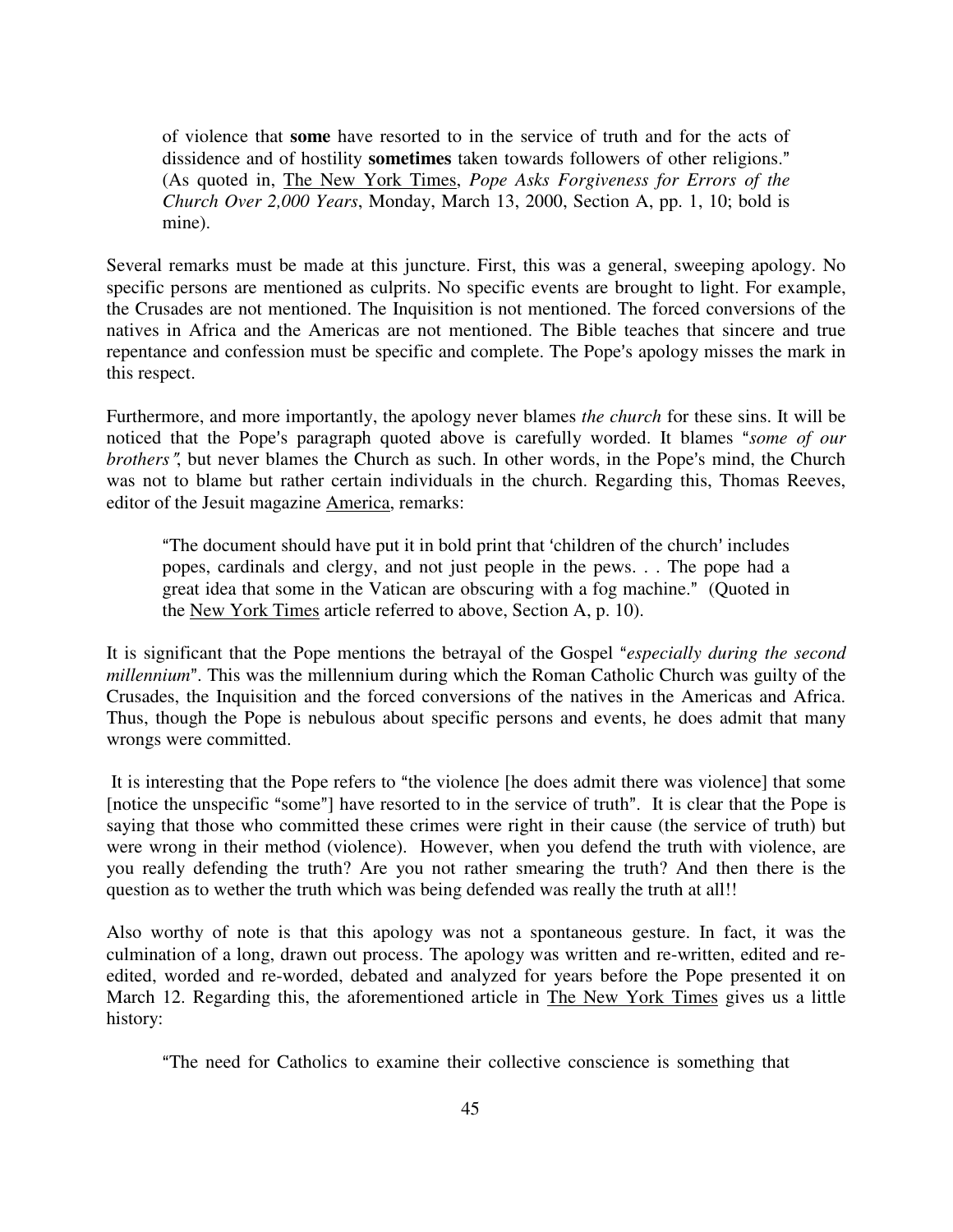this pope has been thinking about for years, and he laid out his rationale for it in a 1994 apostolic letter called, 'The Coming of the Third Millennium." He also raised the subject privately in meetings with key cardinals, and his proposal was sufficiently ground-breaking that they requested that the theological and historical implications first be studied in depth.

AThe result was a dense 31-page treatise by the International Theological Commission which, with Vatican oversight, **ground out** the theological precedents and also the **limits** to the apology.

"Written by a committee and released earlier this month, the document addresses concerns that the apology will be misunderstood or misused by those 'hostile to the church'. It also reflects other worries of theologians, who had to grapple with such complex issues as how a church that considers itself holy can admit mistakes, and whether it is fair for today's church to condemn acts by previous generations made in good if misguided faith." (Bold is mine)

The Bible teaches that confession should be spontaneous, complete, unconditional and without measuring the consequences. It is obvious that the process which was followed had the intention of preserving the self-image of the Church and at the same time, giving the impression that the church was sorry for the sins of the past! This leads us to one final consideration. Why did the apology come at this particular moment in history? Why didn't any of the previous popes in the history of the Roman Catholic Church offer this apology? Why now?

The simple explanation is that we live in an ecumenical age. The Roman Catholic Church enjoys more popularity today that at any previous moment in the last 200 years. This apology gives the impression that the Roman Church is docile and repentant. It enhances its image among Protestants and other non-Catholics. In the same New York Times article, Alessandra Stanley remarks that the Pope "has said repeatedly that the new evangelization he is calling for in the third millennium can take place only after what he has described as a church-wide 'purification of memory." By the expression ,"new evangelization" the Pope simply means, the conversion of the world to the Roman Catholic Church. Rev. Lorenzo Albacete, who teaches theology at St. Joseph's Seminary in Yonkers, New York stated:

"Because it reflects this pope's desire to reconcile with other Christians and other religions, people are tempted to view it as a tactic, but its immense spiritual importance to this pope lies in the fact that it did not come within diplomatic or theological agreement, but in the liturgy of the Mass during Lent and the Holy Year." (Quoted in the same article above).

Though Albacete and others deny that the Pope's apology is a "tactic", Bible prophecy makes it very clear that it is just that!! The real reason why the Pope chose St. Peter's Basilica as the place and the Mass of the first day of Lent as the occasion to offer the apology is that he knew that the media would come out *en masse* to hear the apology. A pastoral letter, an encyclical or a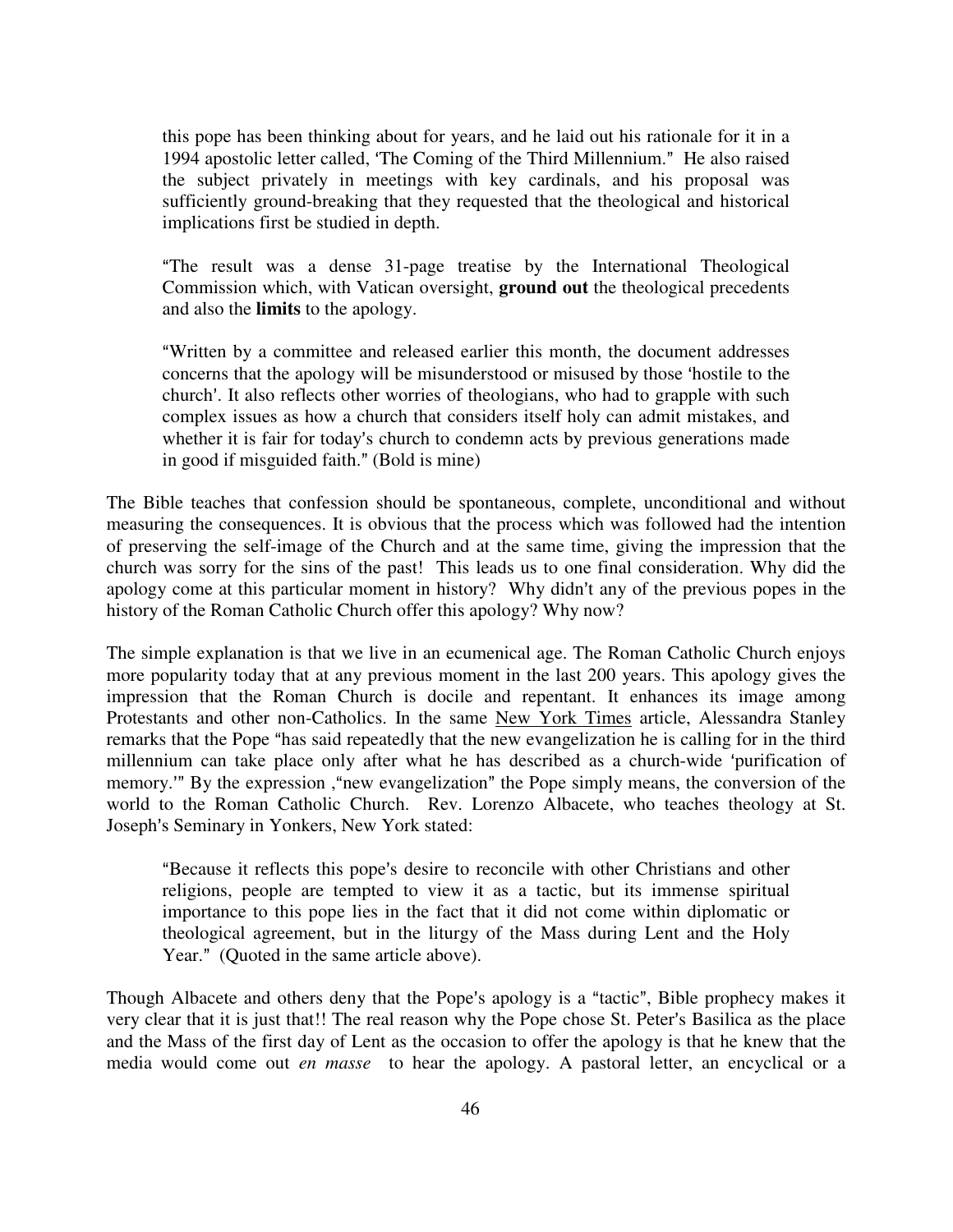theological proclamation would never have had the same impact!!

Notice the chilling prophetic words of Ellen G. White in the 1911 edition of The Great Controversy, p. 571:

"The Roman Church now presents a **fair front** to the world, **covering** with apologies her record of horrible cruelties. She has clothed herself in **Christlike garments**; but she is unchanged. Every principle of the papacy that existed in past ages exists today. The doctrines devised in the darkest ages are still held. Let none deceive themselves. The papacy that Protestants are now so ready to honor is the same that ruled the world in the days of the Reformation, when men of God stood up, at the peril of their lives, to expose her iniquity. She possesses the same pride and arrogant assumption that lorded it over kings and princes, and claimed the prerogatives of God. Her spirit is no less cruel and despotic now than when she crushed out human liberty and slew the saints of the Most High.

"The papacy is just what prophecy declared that she would be, the apostasy of the latter times. 2 Thessalonians 2:3,4. It is part of her policy to **assume the character** which will best accomplish her purpose; but beneath the variable appearance of the chameleon she conceals the invariable venom of the serpent."

As an addendum to this section, I would like to underline that almost two weeks after the Pope's apology, he visited the *Yad Vashem* [Holocaust Memorial] in Jerusalem. Once again he expressed regret over the Holocaust but he never affirmed that the church was to blame nor did he deplore the silence of Pope Pius XII while 6 million Jews were being slaughtered!! An article in the Los Angeles Times (March 24, 2000, section A, pages 1 and 10) bears the title: *John Paul Laments the Horrors of Holocaust*. The subtitle of this article is very telling. It reads: "Israeli premier hails *visit as 'historic journey of healing ' between Christians and Jews. Pontiff's message at memorial, however, falls short of apology for Vatican's wartime silence*". According to this article, the Pope said:

"No one can forget or ignore what happened; no one can diminish its scale. We wish to remember. But we wish to remember for a purpose–namely, to ensure that never again will evil prevail."

Nothing here about the sinful silence of the Church during the Holocaust nor any ascription of blame to Pius XII. The article furthermore continues:

AHis categorical and at times poetic message **fell short of the apology** that some Jewish leaders had demanded for the failure of his World War II-era predecessor, Pius XII, to speak out during the extermination of 6 million European Jews.

"Instead, John Paul uttered a **sweeping lament** 'as bishop of Rome,' assuring the Jewish people that his church 'is deeply saddened by the hatred, acts of persecution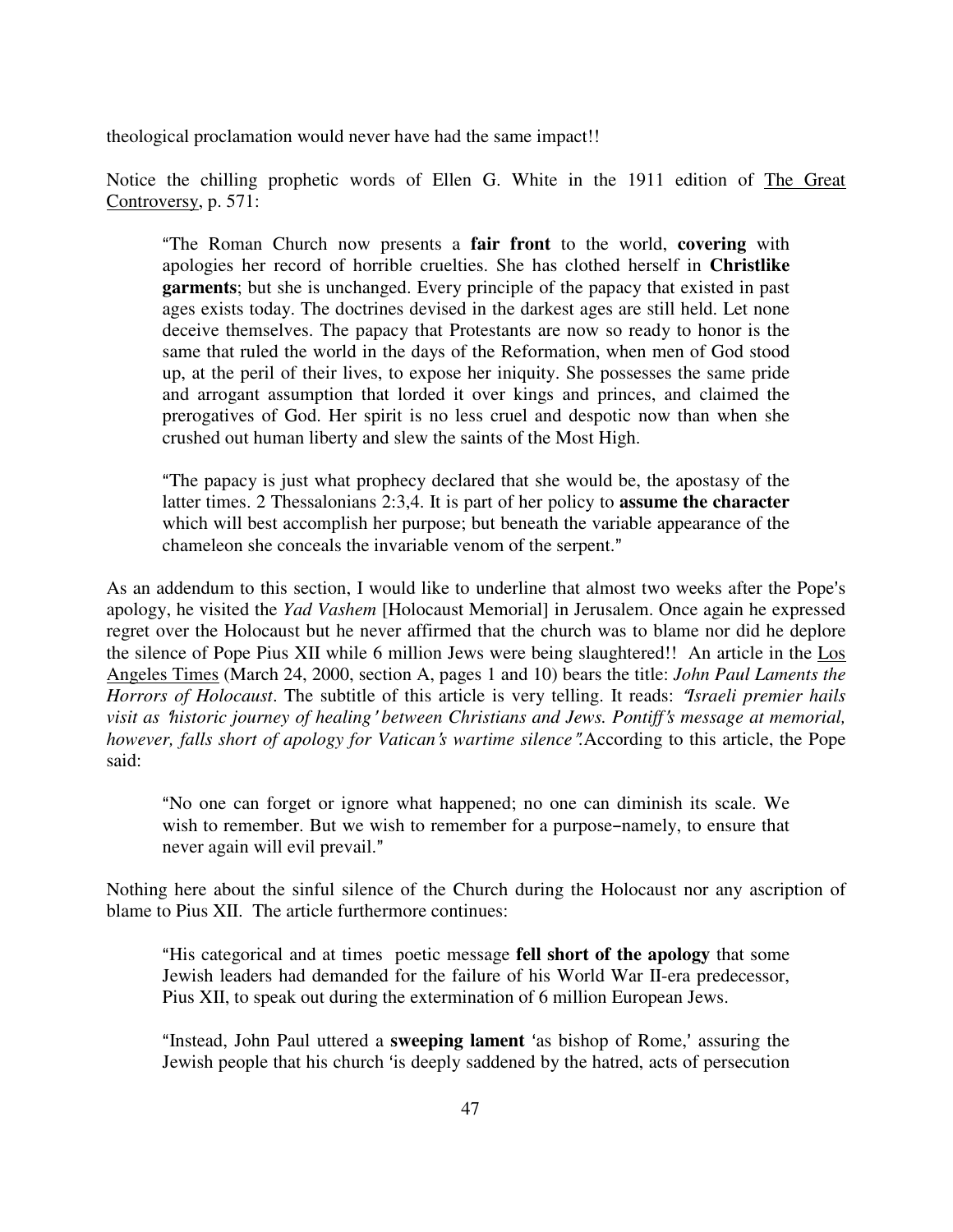and displays of anti-Semitism directed against the Jews by Christians at **any time** and in **any place**." (Bold is mine)

Once again, one marvels at how John Paul can make such generalized statements in such a specific place!! Incidentally, neither Hitler, nor Mussolini nor Himmler nor any other key player in the Holocaust was ever excommunicated by the Roman Catholic Church. Silence certainly speaks louder than words in this case!!

*Charateristic # 7* Daniel 7:25 tells us that the little horn would also **think** to change the **times**. We must now ask the question: What are these "times"? Our answer will consist of two parts: 1) We will try to ascertain what the word "times" means when it is used in a Biblical/prophetic context, 2) We will trace the fulfillment of this characteristic in the history of the Roman Catholic Papacy (at this point, refer to pastor Stephen P. Bohr's document: "*The Changing of the Times: Futurism*=*s Incredible Journey and its Implications for Seventh-day Adventist Apocalyptic Interpretation.*"

*Characteristic # 8:* We must now move on to the eighth characteristic of the little horn. Daniel 7:25 also tells us that the little horn thought he could change the law. It is clear in Daniel seven that the little horn is guilty primarily of transgression of the law. We offer the following examples: The little horn slays the saints [sixth commandment], blasphemes the name of God [third commandment], thinks he can change the law [fourth commandment], and proclaims himself God [first commandment]. Revelation 13 adds the fact that this power demands worship to the image he has raised up [second commandment] and Revelation 17 adds that this power fornicates with the kings of the earth [seventh commandment]. In II Thessalonians 2, the Apostle Paul informs us that this power

performs lying wonders [ninth commandment]. It is obvious that this little horn stands accused of trampling upon God's law.

The question might legitimately be asked, how can the little horn be judged by the ten commandments starting in 1844 if the law was nailed to the cross when Jesus died? Daniel 7 provides indisputable proof that the law was still binding in 1844!

A careful examination of church history reveals that the Roman Catholic Church has attempted to change God's holy Law. And how did this happen?

In 1993 I was holding an evangelistic crusade in Albuquerque, New Mexico and I decided to visit Garsten's Catholic Book Store at San Mateo and I-40. The purpose of my visit was to examine as many catechisms as possible in order to determine how the Roman Catholic Church teaches the Ten Commandments. I examined at least 20 different catechisms and discovered some very interesting information. All these catechisms delete the second commandment. The absence of this commandment in the catechisms is understandable. It forbids the worship of idols and the Roman Catholic churches are filled with idols.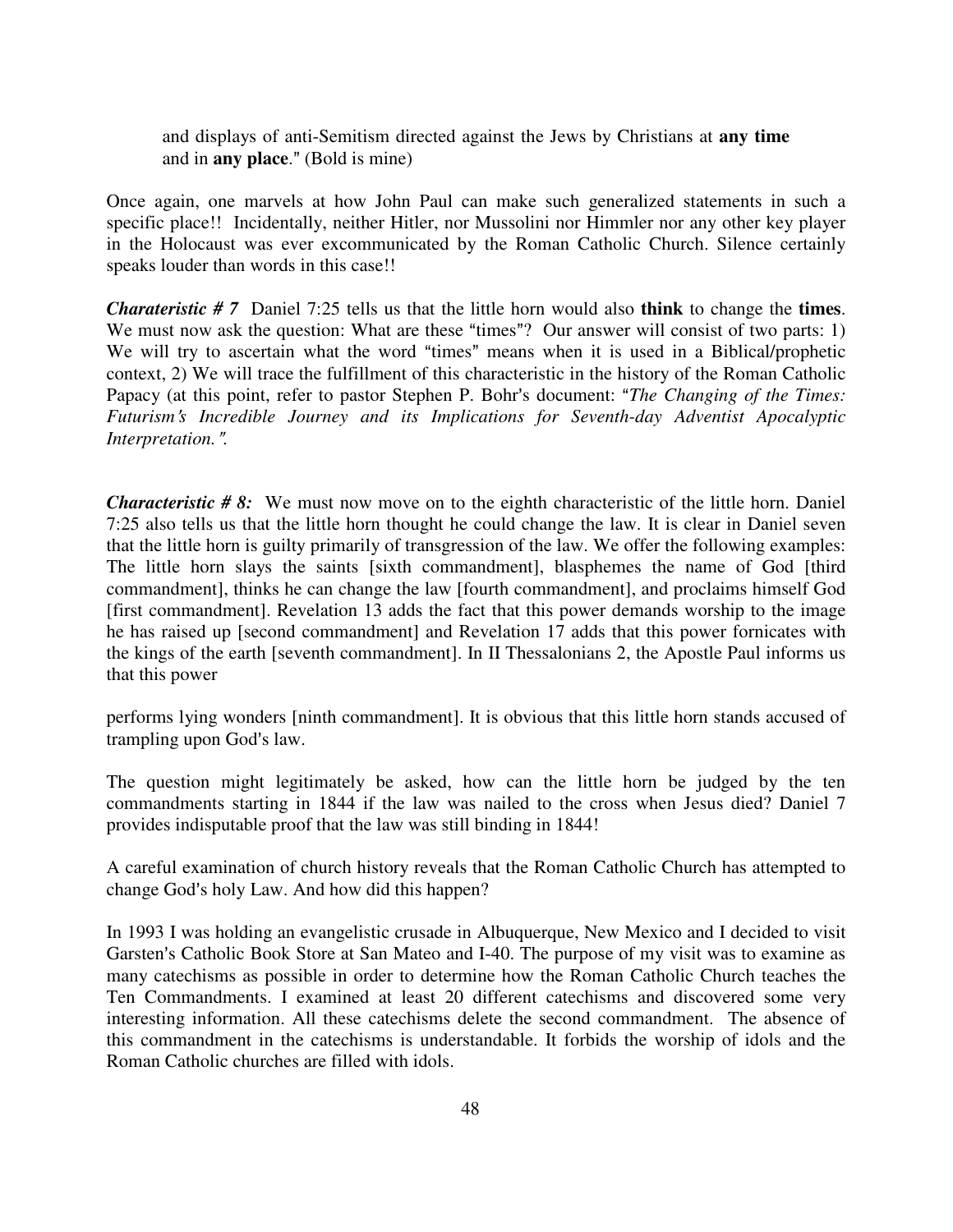By deleting the second commandment, the Roman Catholic Church ends up with only nine, but the Bible makes it clear that there are ten!! So the catechisms divide the tenth commandment in two [9. Do not covet your neighbor's wife, 10. Do not covet your neighbor's goods] and thus end up with ten again. The recent Catechism of the Catholic Church has tried to soften this change by saying that the first and second commandments are really one and the tenth is really two. However, the undeniable fact remains that the catechisms rarely, if ever, discuss the second commandment.

But the Roman Catholic catechisms go even further. Invariably, they encourage the faithful to attend mass and rest on **Sunday** in fulfillment of the third commandment!! First of all, it is the fourth commandment which commands us to rest. But this same commandment also commands us to worship on the  $7<sup>th</sup>$  day, Sabbath, and not on Sunday, the first day of the week! How can the Roman Catholic Church blatantly command the observance of Sunday, the first day of the week, when, **in their own Bibles**, the commandment clearly commands us to worship on Sabbath, the 7<sup>th</sup> day of the week? The answer is simple. The Roman Catholic Church claims to have the authority to change the day from Sabbath to Sunday (more on this when we speak about the  $11<sup>th</sup>$ characteristic of the little horn). In this way, the Roman Catholic Church is guilty of attempting to change the Law of God.

Before we examine Roman Catholic publications on the change of the Sabbath, we must make a few remarks about the manner in which the change took place. The shift from Sabbath to Sunday did not happen overnight. It was a slow, though relentless process. Regarding this, Ellen White remarks:

"The archdeceiver had not completed his work. He was resolved to gather the **Christian world** under his banner and to exercise his power through his viceregent, the proud pontiff who claimed to be the representative of Christ. Through halfconverted pagans, ambitious prelates, and world-loving churchmen he accomplished his purpose. Vast councils were held from time to time, in which the dignitaries of the church were convened from all the world. **In nearly every council the Sabbath which God instituted was pressed down a little lower, while the Sunday was correspondingly exalted**. Thus the **pagan festival** came finally to be honored as a divine institution, while the Bible Sabbath was pronounced **a relic of Judaism**, and its observers were declared to be accursed." Ellen G. White, The Great Controversy, p. 53. Bold is mine.

Ellen G. White has provided three significant insights in this quotation which have been irrefutably corroborated by the exhaustive research of Dr. Samuele Bacchiocchi in his books, From Sabbath to Sunday and Anti-Judaism and the Origin of Sunday. The first is that Sunday was bequeathed to the Christian Church by **paganism**. Secondly, Sunday was adopted because of strong feelings **against the Jews**, and third, the process of the change **was slow** but steady. Space will now allow me to amplify points one and two but we must dedicate some time to point #3.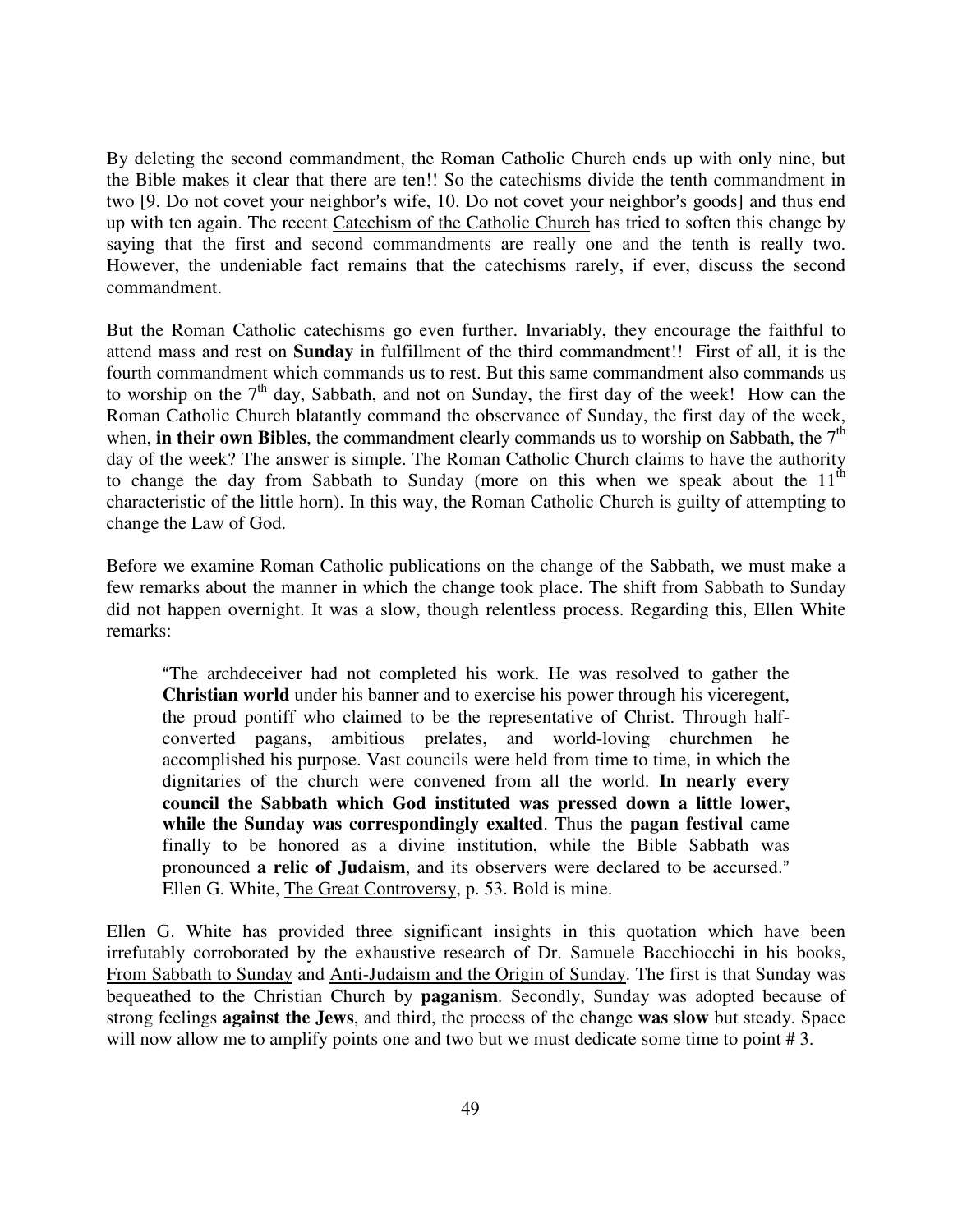Even though some Early Church Fathers (not the Apostolic Fathers!) admittedly advocated the observance of Sunday in honor of the resurrection, not one of them ever provided any Biblical justification for the practice. They simply stated that because Jesus resurrected the first day of the week, it should be the day to honor Him.

Emperor Constantine's famous Sunday law is well known. It was given on March 7, A. D. 321:

ALet all the judges and town people, and the occupation of all trades, rest on the venerable day of the sun; but let those who are situated in the country, freely and at full liberty attend to the business of agriculture, because it often happens that no other day is so fit for sowing corn and planting vines; lest the critical moment being let slip, men should lose the commodities granted by heaven. Given the seventh day of March, Crispus and Constantine being consuls, each of them for the second time." *Corpus Juris Civilis* 2.127, quoted in, Henry Bettenson, ed., Documents of the Christian Church,  $2^{nd}$  edition (London: Oxford University Press,  $\overline{1963}$ ).

It must be remembered that this decree was proclaimed by the civil power. It was not a decree given by the church. However, the church would soon put itself officially on the record as a strong supporter of this decree.

This decree of Constantine is preserved with some slight modifications in the *Code of Justinian*:

AAll judges and city people and the craftsmen shall rest upon the venerable Day of the Sun. Country people, however, may freely attend to the cultivation of the fields, because it frequently happens that no other days are better adapted for planting grain in the furrows or the vines in trenches. So that the advantage given by heavenly providence may not for the occasion of a short time perish." Code of *Justinian*, b. 3, title 12,3; translated in Ayer's Source Book for Ancient Church History, item 59 (g).

It will be noticed that this decree did not forbid Sabbath worship. That was still to come. It was at the Council of Laodicea [celebrated sometime between 343 and 381 A. D.], that the Church put itself on the record as enjoining Sunday worship and forbidding Sabbath worship. Canon 29 of this Council reads as follows:

AChristians shall not Judaize and be idle on Saturday [Greek *sabbaton*, the Sabbath] but shall work on that day, but the Lord's day [Sunday] they shall especially honor, and, as being Christians, shall, if possible, do no work on that day. If, however, they are found Judaizing, they shall be shut out from Christ." (Translated in, Charles Joseph Hefele, A History of the Christian Councils, vol. 2, translated and edited by H. N. Oxenham [Edinburg: T. and T. Clark, 1896], p. 316).

As the centuries passed, the Sabbath was pressed lower and lower and the Sunday was exalted higher and higher. We next present a statement by St. Thomas Aquinas, a theologian unparalleled in the history of the Roman Catholic Church: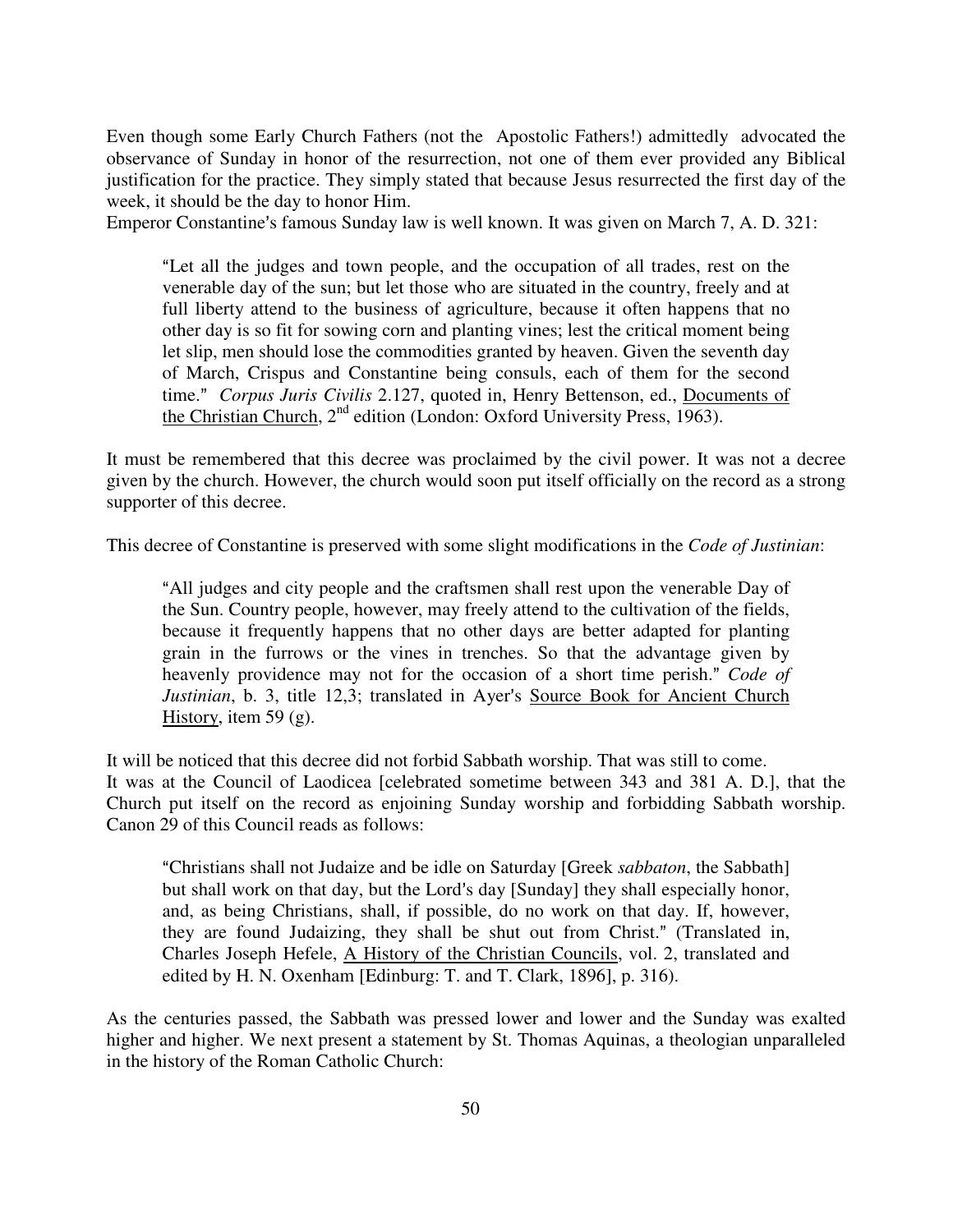AIn the New Law the keeping of the Sunday **supplants** that of the Sabbath, not in virtue of the precept of the law, but through determination by the **church** and the **custom** of the Christian people." (Summa Theologica of Thomas Aquinas, quoted in The Sabbath in Scripture and History, pp. 205-206). Bold is mine.

Around the year 1400 A. D., Petrus de Ancharano offered the following justification for the modification of God's Law:

A. . . the pope *can modify divine law*, since his power if not of man, but of God, and he acts in the place of God upon earth, with the fullest power of binding and losing his sheep." (Lucius Ferraris, Prompta Bibliotheca, 8 volumes, vol. 2, article "Papa"). The power of binding and loosing is discussed under point  $# 11$ .

When Martin Luther debated John Eck, Luther brought forth the weapons of Scripture whereas Eck brought forth the weapons of tradition. As long as Luther stood on the solid rock of *Sola Scriptura*, his arguments were unanswerable. However, there was one area where Eck took Luther's own weapon and turned it against him:

"The Scripture teaches 'Remember that you sanctify the day of the Sabbath; six days shall you labor and do all your work, but the seventh day is the Sabbath of the Lord your God.', etc. But the **Church** has **changed** the Sabbath into the Lord's [day] by its own authority, concerning which you have no scripture. . . The Sabbath is commanded many times by God; neither in the Gospels nor in Paul is it declared that the Sabbath has ceased; nevertheless the **Church** has instituted the Lord's day through the **tradition** of the apostles without Scripture." (Johann Eck, *Enchiridion Locorum Communium . . . Adversus Lutheranos* [Handbook of Common Places Against the Lutherans]. Venice: Ioan. Antonius & Fratres de Sabio, 1533, fols. 4v, 5r, 42v. Latin. Trans. by Frank H. Yost. Used by permission of Mrs. Frank Yost. [FRS No. 127].

This quotation can be found in the SDA Source Book, paragraph # 1445. Bold is mine.

Also from Dr. Eck we find the following:

AIf, however, the church has had power to **change** the Sabbath of the Bible into Sunday and to command Sunday keeping, why should it not have also this power concerning other days, many of which are based on the Scriptures-such as Christmas, circumcision of the heart, three kings, etc. If you omit the latter, and turn from the church to the Scriptures alone, then you must keep the Sabbath with the Jews, which has been kept from the beginning of the world." Johann Eck, *Enchiridion Locorum Communium. . . Adversus Lutheranos*, pp. 78, 79. [Quoted in Andrews and Conradi, History of the Sabbath, 1912 edition, p. 587].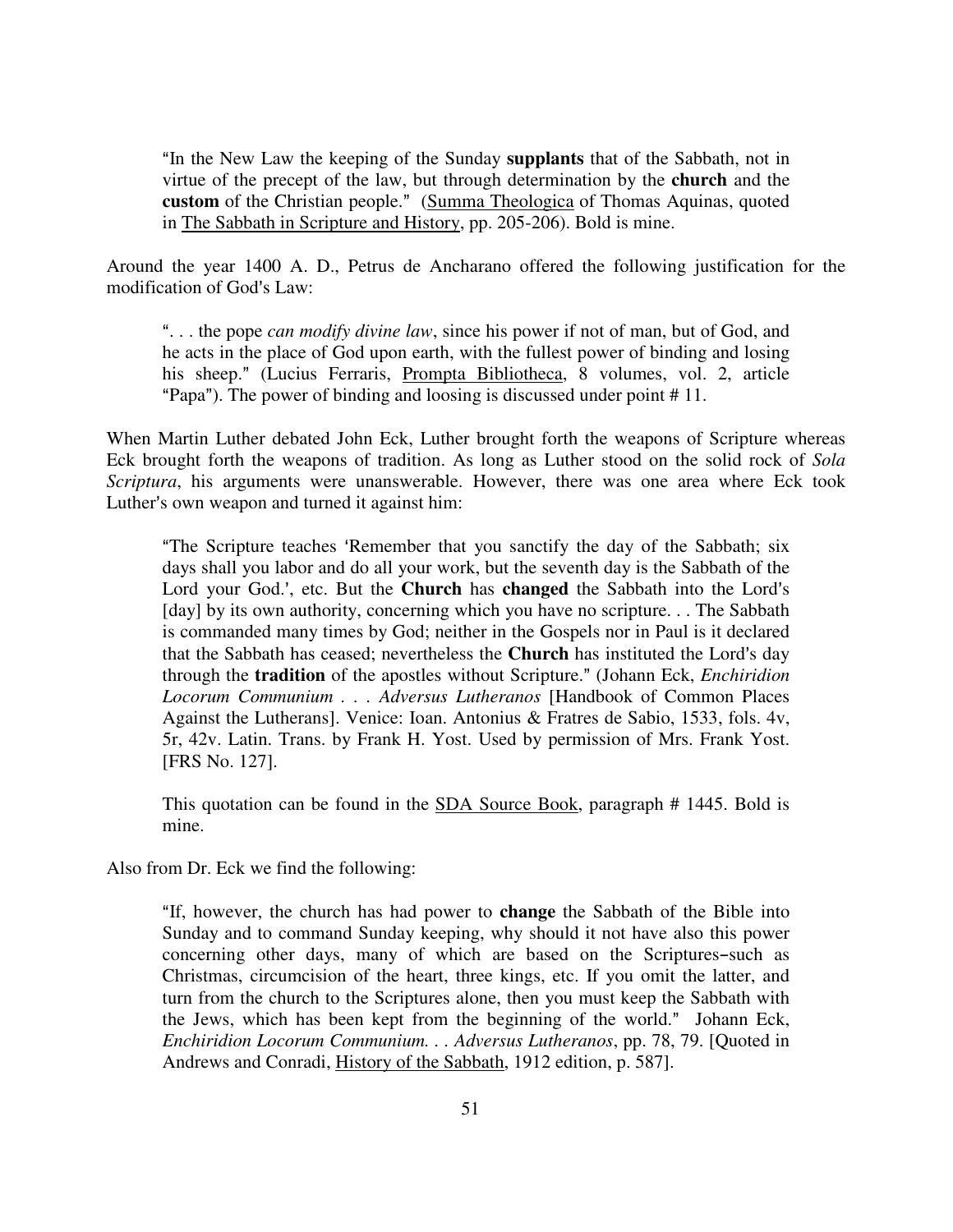Chalk one up for doctor Eck! His argument is powerful. Luther, however, tried to get off the hook by claiming that the specific day was ceremonial while the principle of rest on one day in seven was still binding. This unbiblical argument has been picked up by Protestants, but the fact still remains that it is based on human reasoning and not upon the Word of God!!

We now turn to the longest church council in the history of the Roman Catholic Church (1545- 1563). It was the avowed purpose of the Council of Trent to stem the phenomenal growth of Protestantism. On January 18, 1562, Gaspare de Fosso, archbishop of Reggio spoke the following words:

AThe authority of the church is illustrated most clearly by the Scriptures for while on the one hand she [the church] recommends them, declares them to be divine, [and] offers them to us to be read,  $\ldots$  on the other hand, the legal precepts in the Scriptures taught by the Lord have ceased by virtue of the same authority [the church]. The Sabbath, the most glorious day in the law, has been **changed** into the Lord's day.  $\ldots$  These and other similar matters have not ceased by virtue of Christ's teaching (for He says He has come to fulfill the law, not to destroy it), but they have been **changed** by the authority of the **church**." (Mansi, *Sacrorum Conciliorum*, 33:529-530).

We will now quote a great number of Roman Catholic publications which explain why Sunday is kept instead of the Sabbath. Please pay careful attention to the number of times these publications claim that the **Church** has made the **change**, **transfer** or **substitution** of Sunday in place of the Sabbath. The bold is mine unless otherwise indicated.

*<sup>a</sup>Question*: Have you any other way of proving that the church has power to institute festivals of precept?

<sup>A</sup>*Answer*: Had she not such power, she could not have done that in which all modern religionists agree with her,-she could not have **substituted** the observance of Sunday the first day of the week, for the observance of Saturday the seventh day, a **change** for which there is no Scriptural authority." Stephen Keenan, A Doctrinal Catechism, *approved by the Most Reverend John Hughes, D. D., Archbishop of New York* (New York: Edward Dunigan & Brother, 1851), p. 174.

A*Question:* By whom was it [the Sabbath] **changed**?

<sup>A</sup>*Answer:* By the governors of the church, the apostles, who also kept it; for St. John was in the Spirit on the Lord's day (which was Sunday). Apoc. 1:10.

*"Question:* How prove you that **the church** hath power to command feasts and holy days?

A*Answer:* By the very act of **changing** the Sabbath into Sunday, which Protestants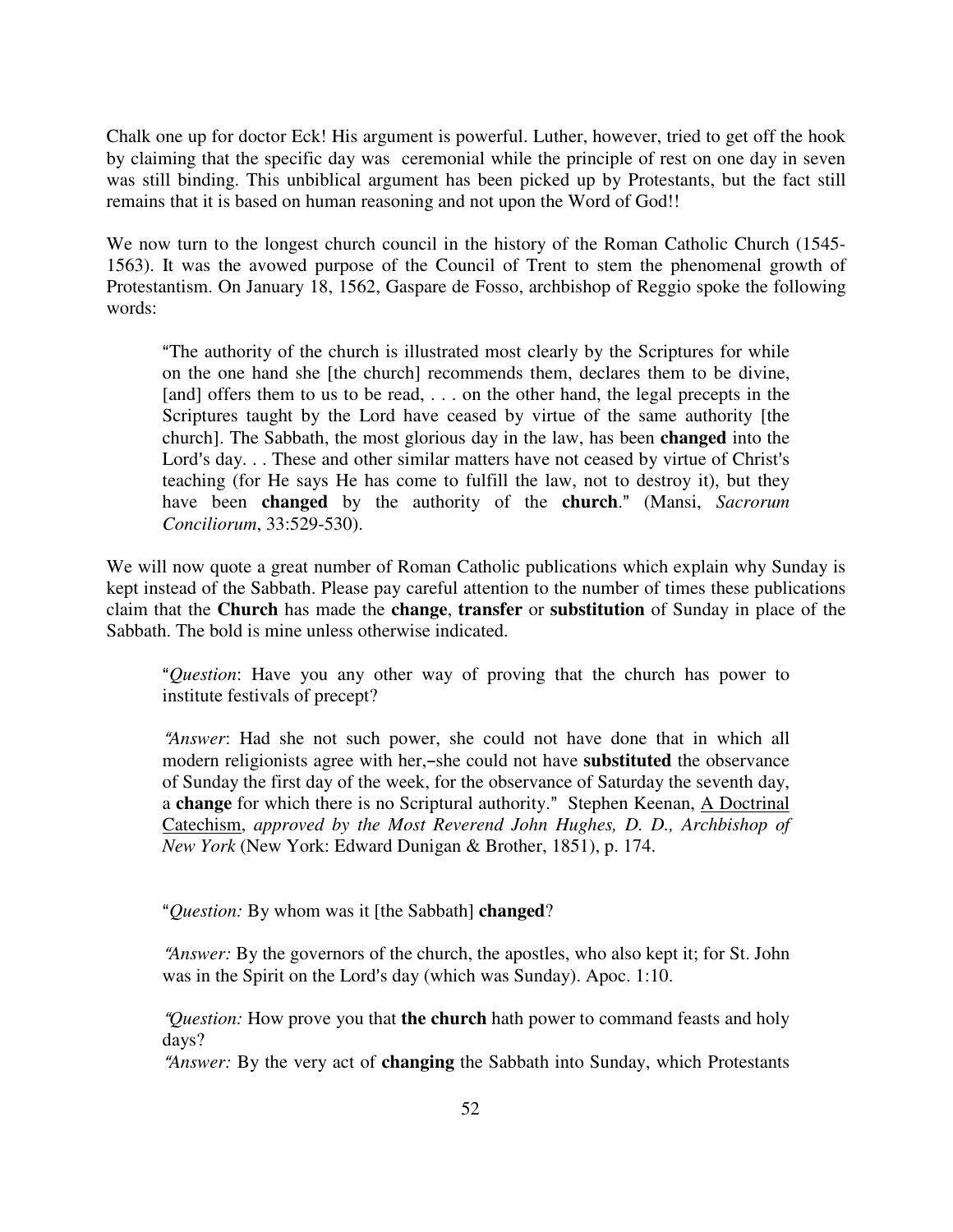allow of; and therefore they fondly contradict themselves by keeping Sunday strictly, and breaking most other feasts commanded by the same **church**.

*"Question:* How prove you that?

<sup>A</sup>*Answer:* Because by keeping Sunday, they acknowledge the **church**=**s** power to ordain feasts, and to command them under sin; and by not keeping the rest [of the feasts] by her commanded, they again deny, in fact, the same power. Reverend Henry Tuberville, D. D. (New York: Edward Dunigan and Brothers, An Abridgment of the Christian Doctrine, approved in 1833), p. 58.

"The first precept in the Bible is that of sanctifying the seventh day: 'God blessed the seventh day, and sanctified it' (Gen. 2:3). This precept was confirmed by God in the Ten Commandments: "Remember the Sabbath day to keep it holy. The seventh day is the Sabbath of the Lord thy God' (Exodus 20). On the other hand, Christ declares that He is not come to destroy the law, but to fulfill it (Matt. 5:17). He Himself observed the Sabbath: 'and, as His custom was, He went into the synagogue on the Sabbath day' (Luke  $4:16$ ). His disciples likewise observed it after His death: 'They rested on the Sabbath day according to the commandment (Luke 23:56). Yet with all this weight of Scripture authority for keeping the Sabbath, or seventh day, holy, Protestants of all denominations make this a profane day, and transfer the obligation of it to the first day of the week, or the Sunday. Now what authority have they for doing this? None, whatever, except the **unwritten word**, or **tradition** of the **Catholic Church** which declares that the apostles made the change in honor of Christ's resurrection, and the descent of the Holy Ghost on that day of the week." John Milner, End of Religious Controversy, (New York: P. J. Kenedy, 1897), p. 89.

"This observance of the Sabbath [here the author refers to Sunday as the Sabbath] in which, after all, the only Protestant worship consists-not only has no foundation in the Bible, but it is in flagrant contradiction with its letter, which commands rest on the Sabbath, which is Saturday.

"It was the **Catholic Church** which, by the authority of Jesus Christ, has **transferred** this rest to the Sunday in remembrance of the resurrection of our Lord. Thus the observance of Sunday by Protestants is an **homage** they pay, in spite of themselves, to the **authority of the Church**. Monsignor Segur, Plain Talk About the Protestantism of Today (Boston: Thomas B. Noonan & Co., 1868), p. 213.

A*Question:* Is the observance of Sunday as the day of rest a matter clearly laid down in Scripture?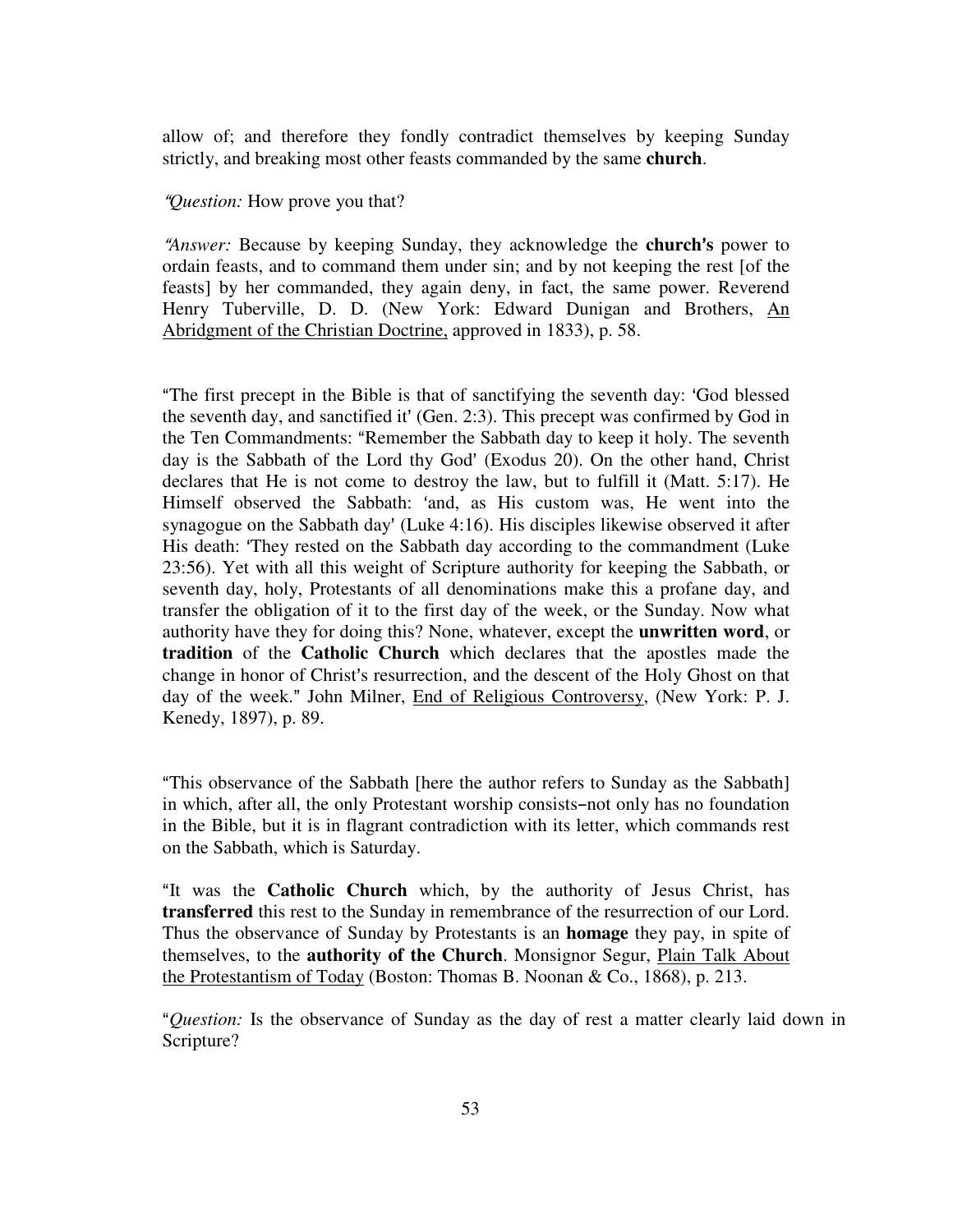<sup>A</sup>*Answer:* It is certainly not; and yet all Protestants consider the observance of this particular day as essentially necessary to salvation [in this, Keenan is clearly overstating his case. Most Protestants believe no such thing]. To say we observe the Sunday because Christ rose from the dead on that day, is to say we act without warrant of Scripture; and we might as well say that we should rest on Thursday, because Christ ascended to heaven on that day, and rested in reality from the work of redemption." Stephen Keenan, The Controversial Catechism, (London: Burns & Oates, 1896), p. 160.

A*Question:* Which is the Sabbath day?

<sup>A</sup>*Answer:* Saturday is the Sabbath day.

*"Question:* Why do we observe Sunday instead of Saturday?

<sup>A</sup>*Answer:* We observe Sunday instead of Saturday because the **Catholic Church**, in the Council of Laodicea (A. D. 336), **transferred** the solemnity from Saturday to Sunday." Rev. Peter Geiermann, The Convert's Catechism of Catholic Doctrine, (St. Louis: B. Herder Book Company, 1957 edition), p. 50. It is to be noted that this book received the "apostolic blessing" of Pope Pius X on January 25, 1910.

AProtestants often deride the authority of **Church tradition**, and claim to be directed by the Bible only; yet they, too, have been guided by the customs of the ancient Church, which find no warrant in the Bible, but rest on **Church tradition only**! A striking instance of this is the following: The first positive command in the Decalogue is to 'Remember the Sabbath day to keep it holy', and this precept was enforced by the Jews for thousands of years. But the Sabbath day, the observance of which God commanded, was our Saturday. Yet who among either Catholics or Protestants, except a sect or two, like the 'Seventh Day Baptists', ever keep that commandment now? None. Why is this: The Bible which Protestants claim to obey exclusively, gives no authorization for the **substitution** of the first day of the week for the seventh. On what authority, therefore, have they done so? Plainly on the authority of that very **Catholic Church** which they abandoned and whose traditions they condemn." John L. Stoddard, Rebuilding a Lost Faith (New York: P. J. Kenedy & Sons, 1922), p. 80.

AWhat Bible authority is there for **changing** the Sabbath from the seventh to the first day of the week? Who gave the Pope authority to **change** a command of God? If the Bible is the only guide for the Christian, then the Seventh-day Adventist is right in observing the Saturday with the Jew. But Catholics learn what to believe and do from the divine, infallible authority established by Jesus Christ, the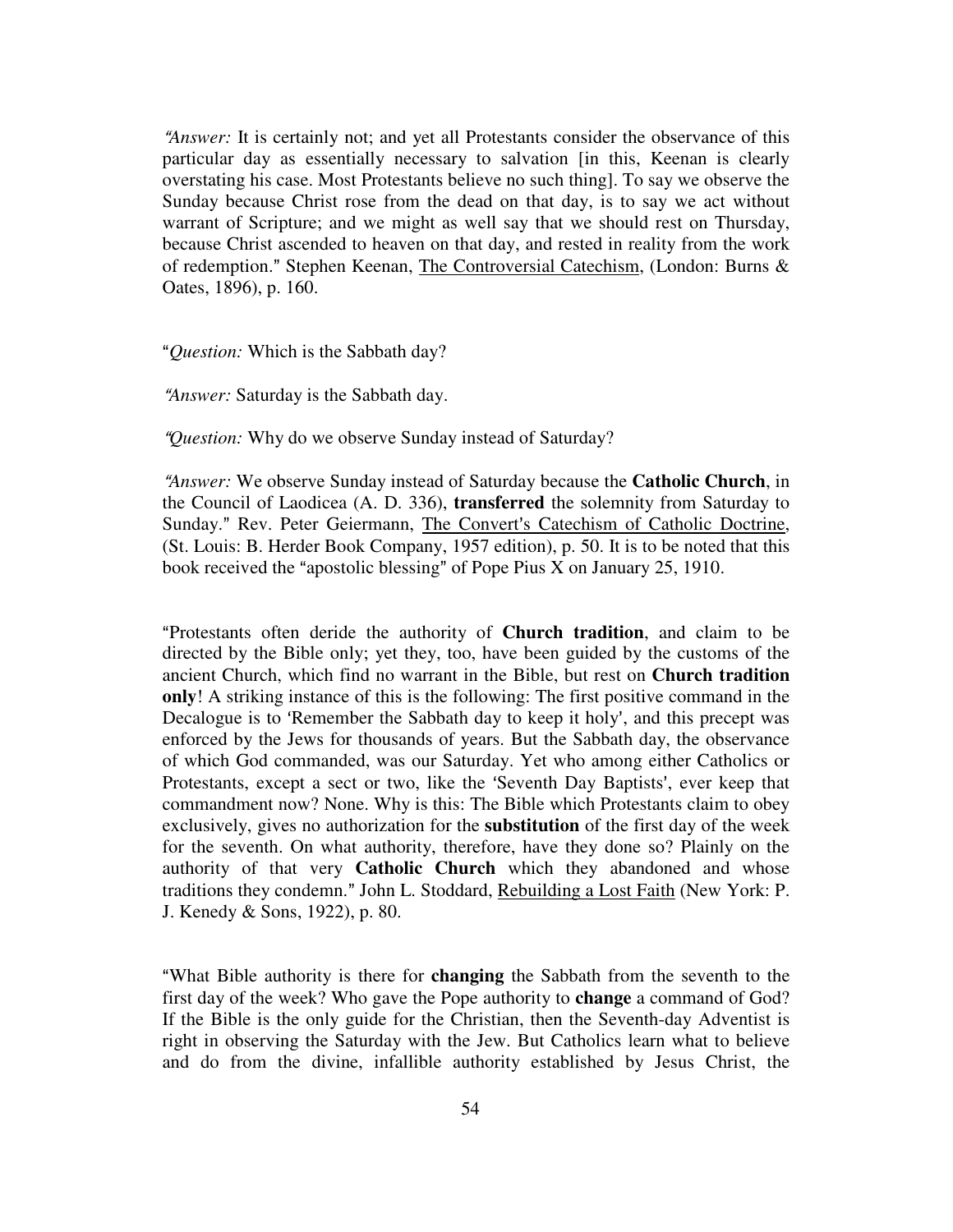**Catholic Church**, which in Apostolic times made Sunday the day of rest to honor our Lord's resurrection on that day and to mark off clearly the Jew from the Christian. St. Justin Martyr (Apol., c. 67) speaks of the early Christians meeting for the holy sacrifice of the Mass on Sunday.

"Is it not strange that those who make the Bible their only teacher should inconsistently follow in this matter the **tradition of the Church**?" Bertrand L. Conway, The Question Box Answers, (New York: The Columbus Press, 1910), pp. 254, 255. This book has a preface by James Cardinal Gibbons.

ABecause the origin of our faith is not the Bible alone, but the **Church** which gives us both the written and the unwritten word.

"So in the New Law, Catholics believe some things not in the Scriptures, although wholly in accord with them, because of the infallible witness of **the Church** as to their divine or apostolic origin. Why do Protestants accept the Scriptures as inspired? Why do they honor the first day of the week instead of the seventh? Why do they baptize children? Contrary to their principles, they must look **outside the Bible to the voice of traditio**n, which is not human, but divine, because guaranteed by the divine, infallible witness of the **Catholic Church**." Bertrand Conway, The Question Box Answers (New York: The Columbus Press, 1910), pp. 75, 76.

"The Jews' Sabbath Day was Saturday; we Christians keep Sunday holy. The **Church**, by the power our Lord gave her, **changed** the observance of the Saturday to the Sunday.

"A word about Sunday. God said: 'Remember that thou keep holy the Sabbath day!' The Sabbath was Saturday, not Sunday; why, then, do we keep Sunday holy instead of Saturday? The **Church altered** the observance of the Sabbath to the observance of Sunday. . . Protestants who say that they go by the Bible and the Bible only, and that they do not believe anything that is not in the Bible, must be rather puzzled by the keeping of Sunday when God distinctly said, 'Keep holy the Sabbath day.' The word Sunday does not come anywhere in the Bible so, without knowing it, they are **obeying the authority of the Catholic Church.**" H. Canon Cafferata, The Catechism Simply Explained (London: Burns Oates & Washbourne Ltd., 1938), p. 89.

"One practice we have, which Protestants observe, and there is not a word about it in the Bible-that is the keeping of Sunday holy.

AThe Bible tells us to keep Saturday holy. The **change** was made by Christian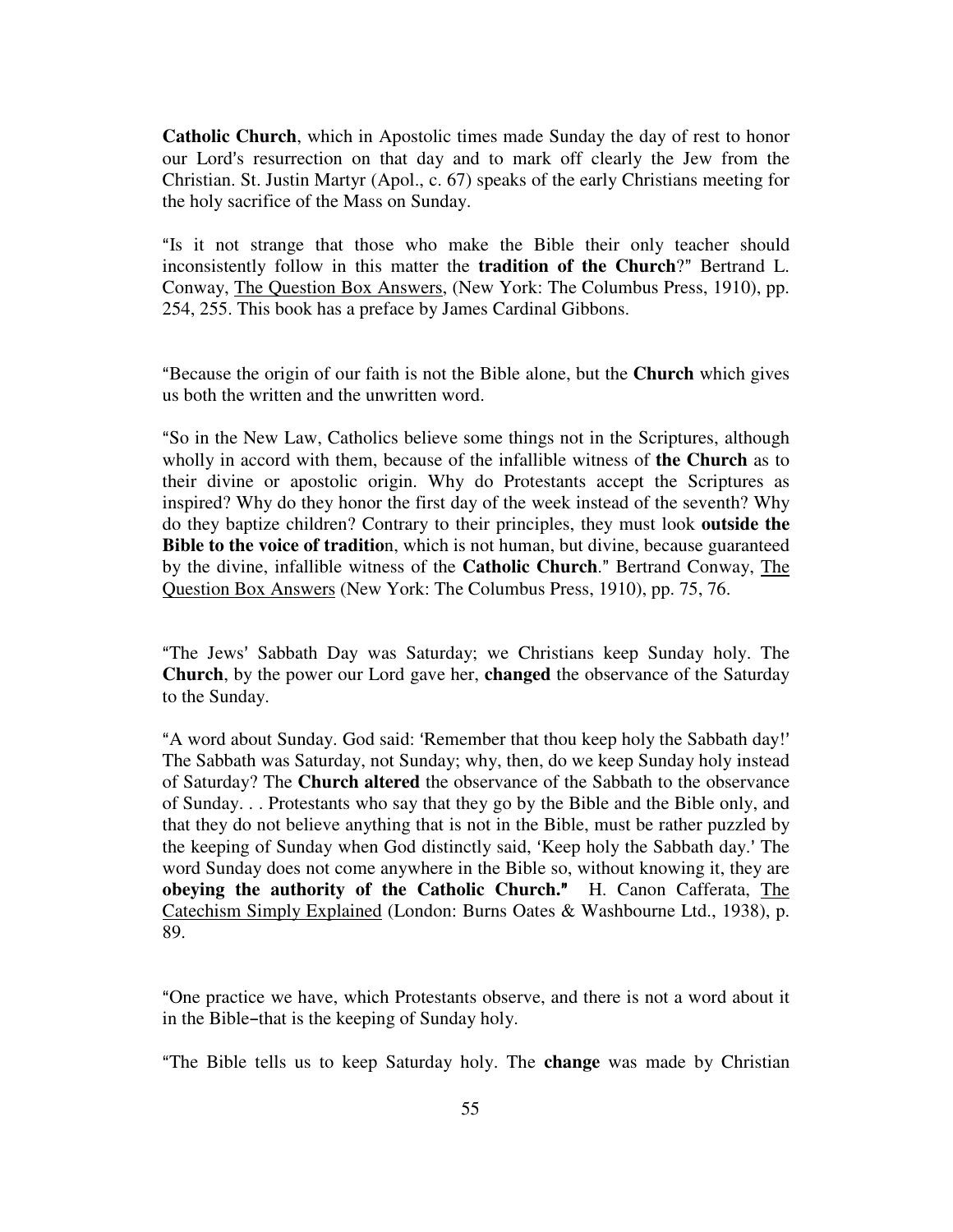**tradition** dating back to the time of the Apostles. But not one of them said a single word about making the **change**, when writing the New Testament." W. Frean "Majellan" Office, (Ballarat, Victoria [Australia]: Redemptorist Fathers, 1959), p. 88. This book comes with a foreword by His Eminence, Cardinal Gilroy.

"You will tell me that Saturday was the Jewish Sabbath, but that the Christian Sabbath has been **changed** to Sunday. **Changed**! but by whom? Who has authority to **change** an express commandment of Almighty God? When God has spoken, and said, Thou shalt keep holy the seventh day, who shall dare to say, Nay, thou mayest work and do all manner of worldly business on the seventh day; but thou shalt keep holy the first day in its stead? This is a most important question, which I know not how you can answer.

"You are a Protestant, and you profess to go by the Bible and the Bible only; and yet in so important a matter as the observance of one day in seven as a holy day, you go against the plain letter of the Bible, and put another day in the place of that day which the Bible has commanded. The command to keep holy the seventh day is one of the ten commandments; you believe that the other nine are still binding; who gave you authority to tamper with the fourth? If you are consistent with your own principles, if you really follow the Bible and the Bible only, you ought to be able to produce some portion of the New Testament in which this fourth commandment is expressly altered." Library of Christian Doctrine: Why Don't You Keep Holy the Sabbath Day? (London: Burns and Oates), pp. 3, 4.

"In the year A. D. 321, the Roman Emperor Constantine decreed that the first day of the week, Sunday, was to be observed as a civic day of rest from ordinary work and business. That did not impose any obligations of religious observance upon Christians. But in A. D. 336 the **Catholic Church**, at the Council of Laodicea, made the ecclesiastical law obliging the faithful to attend mass and to abstain from servile work on Sundays." Dr. Leslie Rumble, Tract titled: Seventh-day Adventists, pp. 23, 24.

"Now the Scriptures alone do not contain all the truths which a Christian is bound to believe, nor do they explicitly enjoin all the duties which he is obliged to practice. Not to mention other examples, is not every Christian obliged to sanctify Sunday and to abstain on that day from unnecessary servile work? Is not the observance of this law among the most prominent of our sacred duties? You may read the Bible from Genesis to Revelation, and you will not find a single line authorizing the sanctification of Sunday. The Scriptures enforce the religious observance of Saturday, a day which we [Catholics] never sanctify." James Cardinal Gibbons, The Faith of Our Fathers (Baltimore: James Murphy Company,  $110^{th}$  edition revised and enlarged) p. 80.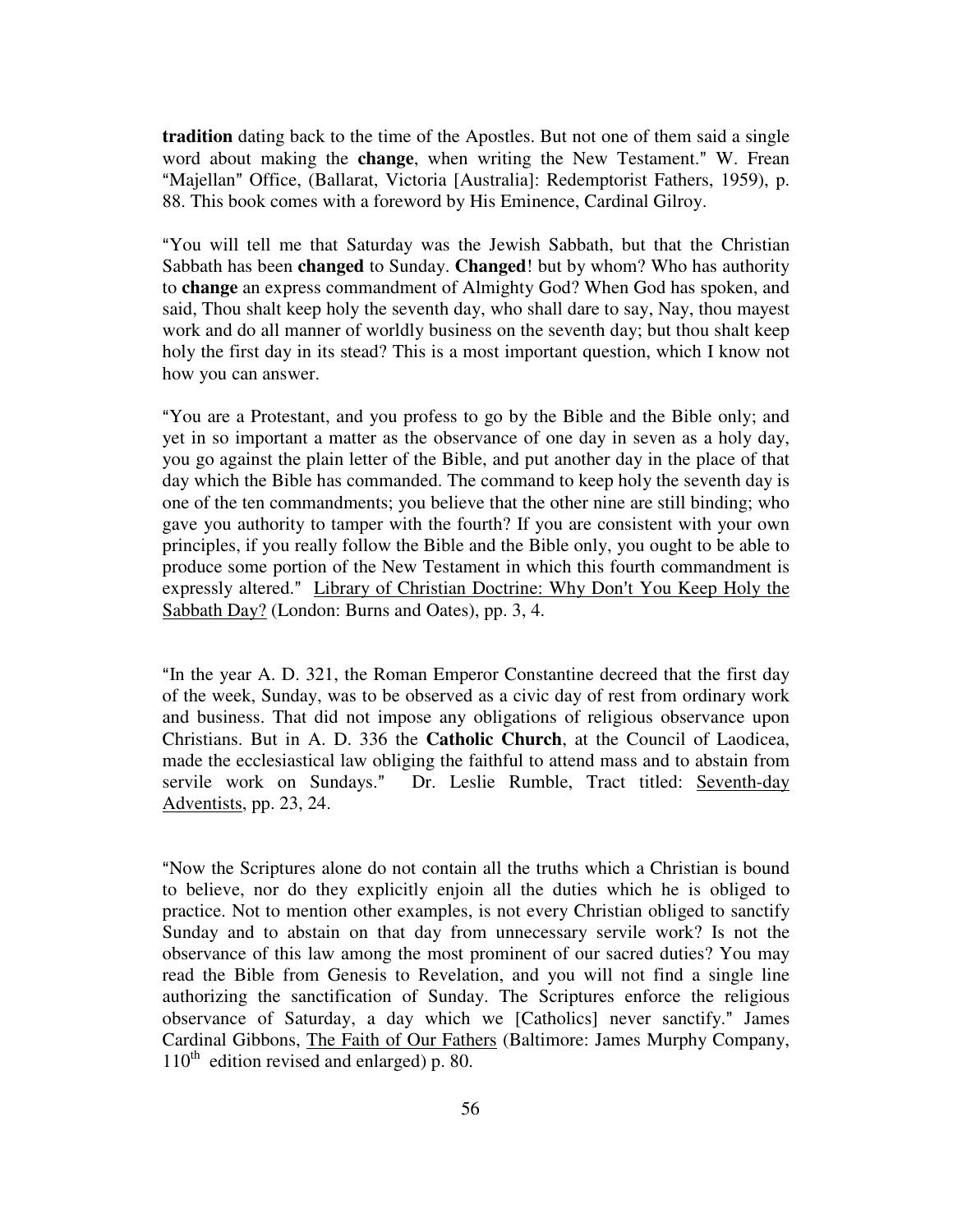"The word Sabbath means rest, and is Saturday, the seventh day of the week.

"Why then do Christians observe Sunday instead of the day mentioned in the Bible? In order to make clear to the Jews that they are no longer under the Old Law of Moses, with its requirements of circumcision, abstinence from certain meat and the scrupulous observance of the Jewish sacrifice in the Sabbath; but under the New Law of Christ, the **infant Church changed** the day to be kept holy from Saturday to Sunday. . .

"The **Church** received the authority to make such a **change** from her Founder, Jesus Christ. He solemnly conferred upon His Church the power to legislate, govern and administer. . . the power of the keys [we will deal more with this concept when we make our comments on characteristic # 11 of the little horn]. It is to be noted that the Church **did not change the divine law** obliging men to worship, but **merely changed the day** in which such public worship was to be offered; thus the law involved was merely a ceremonial law.

"But since Saturday, not Sunday, is specified in the Bible, isn't it curious that non-Catholics who profess to take their religion directly from the Bible and not from the Church, observe Sunday instead of Saturday? Yes, of course, it is inconsistent; but this **change** was made about fifteen centuries before Protestantism was born, and by that time the custom was universally observed. They have continued the custom, even though it rests upon the **authority of the Catholic Church** and not upon an explicit text in the Bible. That observance remains as a reminder of the **Mother Church** from which the non-Catholic sects broke away-like a boy running away from home but still carrying in his pocket a picture of his mother or a lock of her hair." John O'Brien, The Faith of Millions (Huntington, Indiana: Our Sunday Visitor, Inc., 1974) p. 400, 401.

"Why did the Church **change** the Lord's day from the Sabbath to Sunday? The **Church**, using the power of binding and loosing which Christ gave to the Pope, **changed** the Lord's day to Sunday." Killgallen and Weber, Life in Christ-Instructions in the Catholic Faith, p. 243.

AIt was the **Holy Catholic Church** that **changed** the day of rest from Saturday to Sunday, the first day of the week. And it not only compelled all to keep Sunday, but urged all persons to labor on the seventh day under pain of anathema. Protestants. . . profess great reverence for the Bible, and yet by their solemn act of keeping Sunday, they acknowledge the power of the Catholic Church. The Bible says, 'Remember the Sabbath day to keep it holy.' But the **Catholic Church says**,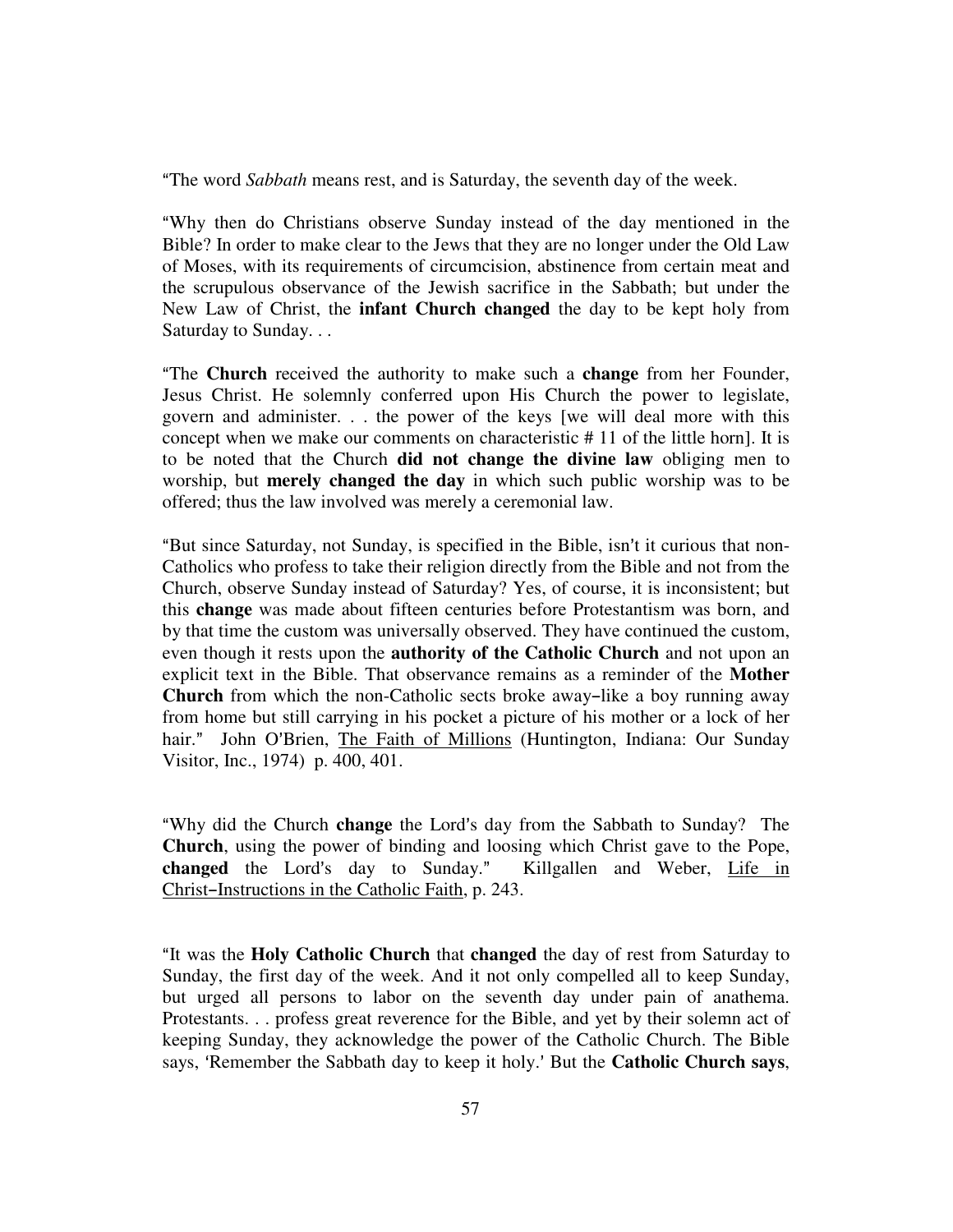>NO: Keep the first day of the week and lo, the entire civilized world **bows down in reverent obedience** to the command of the holy Catholic church." Words of Father Enright, longtime President of Redemptorist College in America, quoted in, Joe Crews, The Beast, the Dragon and the Woman (Frederick, Maryland: Amazing Facts, Inc., thirteenth edition, June 1991), p. 33.

"Nothing is said in the Bible about the **change** of the Lord's day from Saturday to Sunday. We know of the **change** only from the tradition of the **Church**-a fact handed down to us from the earliest times by the living voice of the **Church**. That is why we find so illogical the attitude of many non-Catholics, who say that they will believe nothing unless they can find it in the Bible and yet will continue to keep Sunday as the Lord's day on the **say–so** of the Catholic Church." Rev. Leo J. Trese and John J. Castletot, S. S., Salvation History and the Commandments (1963 edition), p. 294.

"Ten precepts. . . .embodying the revealed expression of the Creator's will in relation to man's whole duty to God and to his fellow creatures. . . . Christ resumed these Commandments in the double precept of charity-love of God and of the neighbor; He proclaimed them as binding under the New Law in Matthew 19 and in the Sermon on the Mount (Matthew 5) . . . . The **Church**, on the other hand, after **changing** the day of rest from the Jewish Sabbath, or seventh day of the week, to the first, made the third commandment refer to Sunday as the day to be kept holy as the Lord's Day." The Catholic Encyclopedia, article, "The Commandments of  $God$ 

- "Q. What day was the Sabbath?"
- A. The seventh day, our Saturday.
- Q. Do you keep the Sabbath?
- A. No: we keep the Lord's Day.
- Q. Which is that?
- A. The first day: Sunday.
- Q. Who changed it?
- A. The Catholic Church." James Bellord, A New Catechism of Christian Doctrine, pp. 86, 87.

AQ. Has the [Roman Catholic] Church a power to make any **alterations** in the commandments of God?

A. . . . **Instead** of the seventh day, and other festivals appointed by the old law, **the Church** has prescribed the Sundays and holidays to be set apart for God's worship: and these we are now obliged to keep in consequence of God's commandment,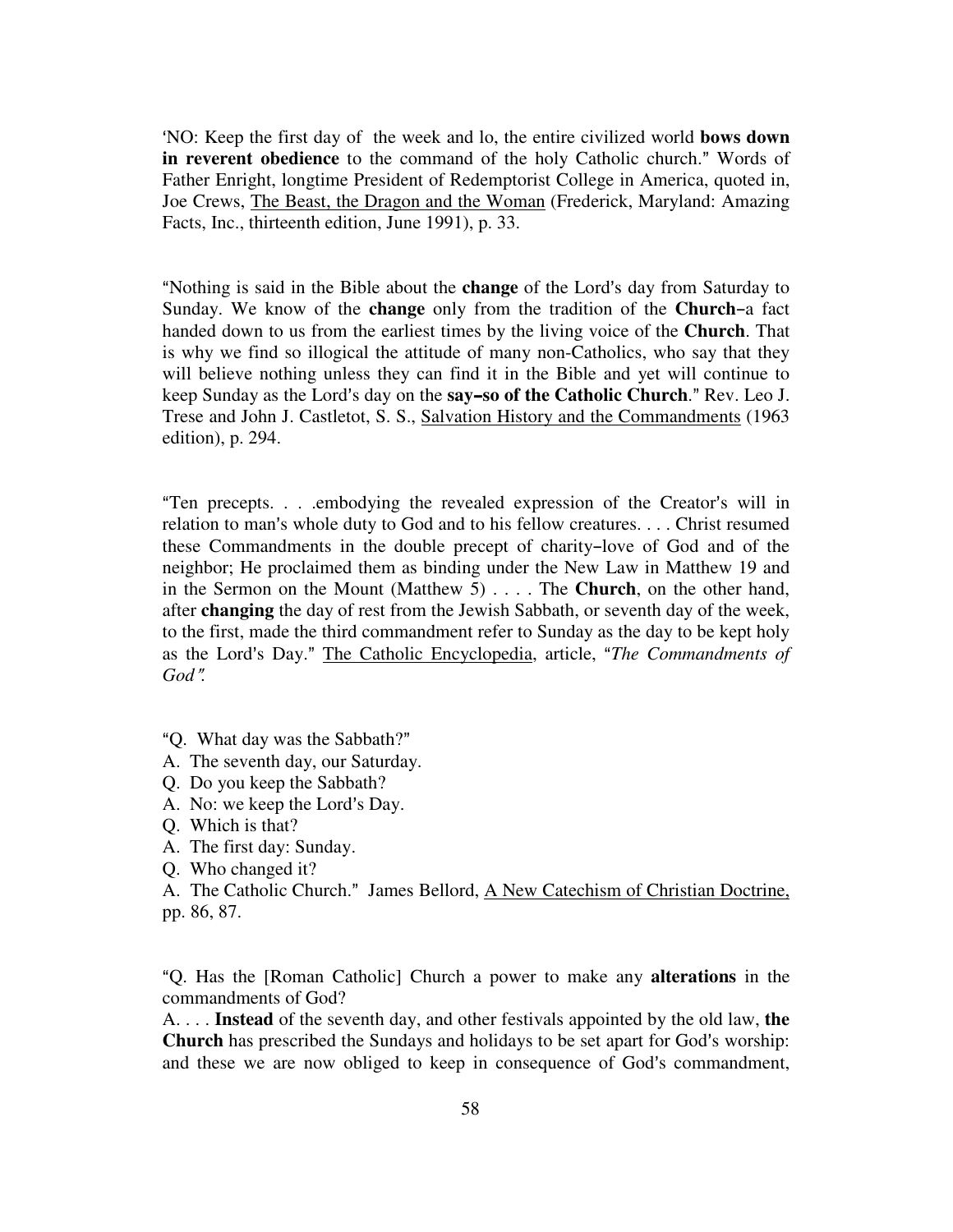**instead** of the ancient Sabbath." Richard Challoner, The Catholic Christian Instructed, p. 211.

"There is not a word in the Gospels about **changing** the day of worship from Saturday to Sunday. Up to the time of the establishment of the Church of Christ, the day of worship was Saturday which in Hebrew is Sabbath. The Christian day of worship is Sunday, not Saturday. We call Sunday the Sabbath sometimes, because that was the established name for the day of worship in the Old Testament. To **change** the day of worship was a momentous thing for the new **Church to do.** Unless it was by the authority of God it would not and could not have been done. Yet, there is no special authorization for this **change** in Scripture. Those who affirm that the Bible is the sole rule of Faith, should leave off Sunday church-going and worship on the Sabbath, as the Jews do to this day, and as the Old Testament ordains.

ANone but God could authorize the **abolition** of an ordination made by God Himself. It was God who commanded: 'Remember that thou keep holy the Sabbath day= (Exodus 20:8). The **Church** of Christ **abolished Sabbath worship** because she received authorization from Him who proclaimed the Ten Commandments. Christ said of His Church: 'He that heareth you, heareth Me (Luke  $10:16$ ). That was a tremendous power for the Creator to delegate to a creature. But in giving the power Christ had also promised the dwelling of the Holy Ghost with His Church, which was to make it **immune to error**.

"Not only did the Church institute Sunday as the day of special public worship, but she also abolished many other rites and ceremonies prescribed by the Old Testament." Martin J. Scott, S. J., Christ's Own Church, pp. 44, 45.

AThe **Catholic Church** for over one thousand years before the existence of a Protestant, by virtue of her divine mission, **changed** the day from Saturday to Sunday. We say by virtue of her divine mission, because he who called himself the 'Lord of the Sabbath,' endowed her with his own power to teach, 'he that heareth you, heareth me;' commanded all who believe in him to hear her under penalty of being placed with the 'heathen and publican;' and promised to be with her to the end of the world. She holds her charter as teacher from him-a charter as infallible as perpetual. The Protestant world at its birth [in the Reformation of the sixteenth century] found the Christian Sabbath too strongly intrenched to run counter to its existence; it was therefore placed under the necessity of acquiescing in the arrangement, thus implying the **church's right to change the day**, for over three hundred years. The Christian Sabbath is therefore to this day, the acknowledged **offspring of the Catholic Church** as spouse of the Holy Ghost, without a word of remonstrance from the Protestant world." The Catholic Mirror (Baltimore,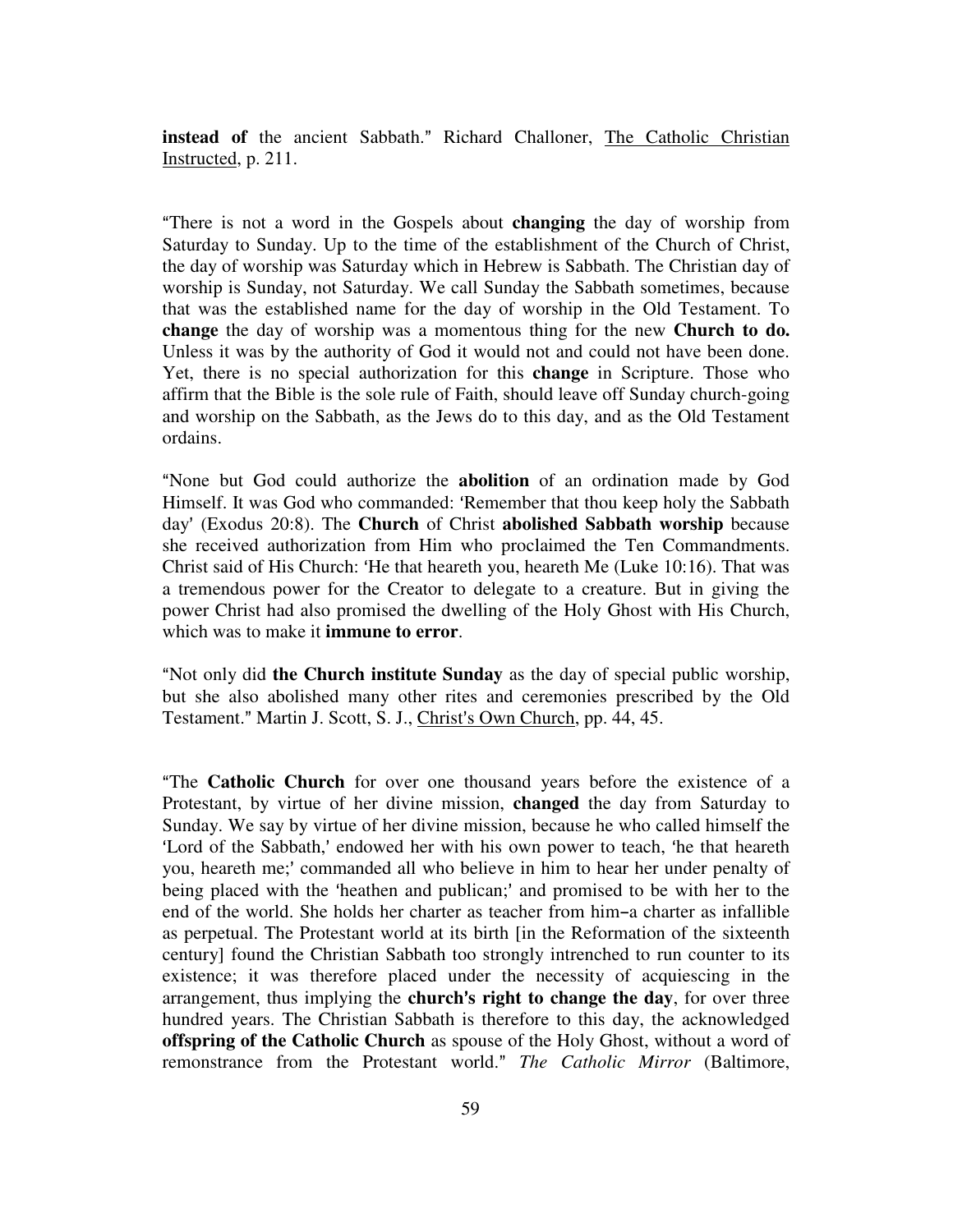September 23, 1893).

The *Mirror* was the official organ of Cardinal Gibbons and the article from which this is taken was one of a series of four, printed September 2, 9, 16 and 23, 1893, under the general heading: The Christian Sabbath: the Genuine Offspring of the Union of the Holy Spirit and the Catholic Church His Spouse. The Claims of Protestantism to Any Part Therein Proved to be Groundless, Selfcontradictory, and Suicidal.' These articles were subsequently printed by the *Mirror* as a tract. The *Mirror* was discontinued in 1908, and five years later was succeeded by the *Catholic Review*, which is now the organ of the archdiocese of Baltimore.

ABy what authority did the **Church change** the observance of the Sabbath from Saturday to Sunday?

The **Church changed** the observance of the Sabbath to Sunday by right of the divine, infallible authority given to her by her Founder, Jesus Christ. The Protestant, claiming the Bible to be the only guide of faith, has no warrant for observing Sunday. In this matter the Seventh-day Adventist is the only consistent Protestant. Sunday as the day of rest to honor our Lord's resurrection dates to Apostolic times and was so established among other reasons, to mark off the Jew from the Christian. St. Justin the Martyr, speaks of it in his Apologies." The Catholic Universe Bulletin, *The Question Box,* "(Volume 69, August 14, 1942), p. 4.

"Q. (a) The Bible says 'The seventh day is the Sabbath of the Lord,' and we read in your literature that it is the only Bible Sabbath there is. Will you please explain how the Sunday observance originated? (b) Do you think the Seventh Day Adventists keep the right day?

A. (a) If you follow the Bible alone there can be no question that you are obliged to keep Saturday holy, since that is the day especially prescribed by Almighty God to be kept holy to the Lord. In keeping Sunday, non-Catholics are simply following the practice of the **Catholic Church** for 1800 years, a **tradition**, and **not a Bible ordinance**. What we would like to know is: Since they deny the authority of the Church, on what grounds can they base their faith of keeping Sunday. Those who keep Saturday, like the Seventh Day Adventists, unquestionably have them by the hip in this practice. And they cannot give them any sufficient answer which would satisfy an unprejudiced mind. With the Catholics there is no difficulty about the matter. For, since we **deny that the Bible is the sole rule of faith**, we can fall back upon the constant practice and **tradition of the Church** which, long before the reign of Constantine, even in the very days of the apostles themselves, were accustomed to

keep the first day of the week instead of the last." F. G. Lentz, The Question Box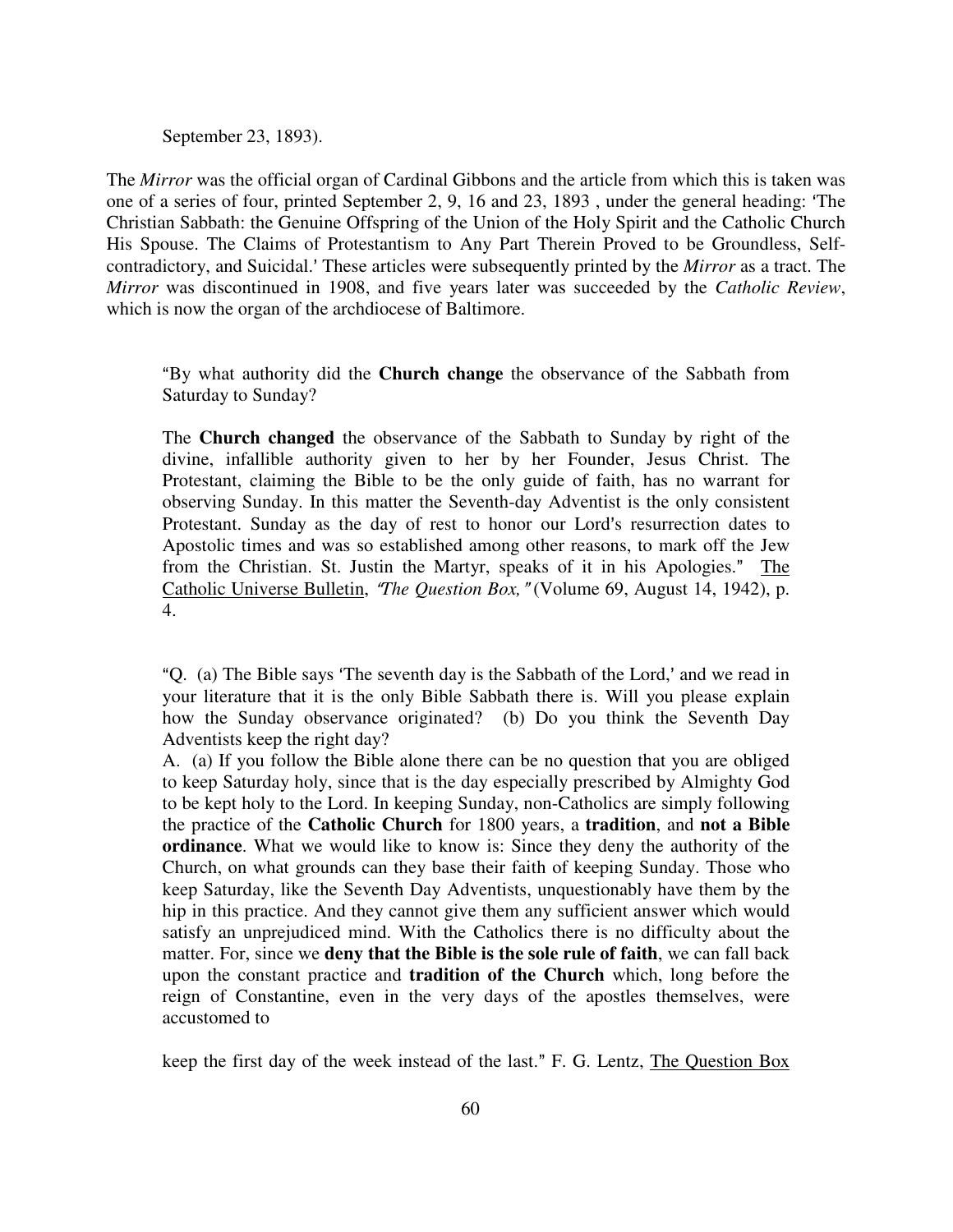## (New York: Christian Press Association, 1900), pp. 98, 99.

AAll of us believe many things in regard to religion that we do not find in the Bible. For example, nowhere in the Bible do we find that Christ or the Apostles ordered that the Sabbath be **changed** from Saturday to Sunday. We have the commandment of God given to Moses to keep holy the Sabbath Day, that is the  $7<sup>th</sup>$  day of the week, Saturday. Today most Christians keep Sunday because it has been revealed to us by the Church outside the Bible." The Catholic Virginian, *To Tell You the Truth,* "volume 22 (October 3, 1947), p.

<sup>4</sup>I am going to propose a very plain and serious question, to which I would entreat all who profess to follow 'the Bible and the Bible only' to give their most earnest attention. It is this: Why do you not keep holy the Sabbath day?

AYou will tell me that Saturday was the *Jewish* Sabbath, but that the *Christian* Sabbath has been changed to Sunday. Changed! but by whom? Who has authority to change an express commandment of Almighty God? When God has spoken and said, Thou shalt keep holy the seventh day, who shall dare to say, Nay, thou mayest work and do all manner of worldly business on the seventh day; but thou shalt keep holy the first day in its stead? This is a most important question, which I know not how you can answer.

"You are a Protestant, and you profess to go by the Bible and the Bible only; and yet in so important a matter as the observance of one day in seven as a holy day, you go against the plain letter of the Bible, and put another day in the place of that day which the Bible has commanded. The command to keep holy the seventh day is one of the ten commandments; you believe that the other nine are still binding; who gave you authority to tamper with the fourth? If you are consistent with your own principles, if you really follow the Bible and the Bible only, you ought to be able to produce some portion of the New Testament in which this fourth commandment is expressly altered, or at least from which you may confidently infer that it was the will of God that Christians should make that change in its observance which you have made." The Clifton Tracts, "Why Don't You Keep Holy the Sabbath Day?" (New York: T. W. Strong, volume 4, 1869), pp. 3-15.

"The fact, however, that Christ until His death, and His Apostles at least for a time after Christ's Ascension, observed the Sabbath is evidence enough that our Lord Himself did not substitute the Lord's day for the Sabbath, during His lifetime on earth. Instead, as most agree, He simply gave His **Church** the power to determine the days to be set aside for the special worship of God. . . . It is easy to surmise that this preference of Christ for the first day of the week greatly influenced the Apostles and the early Christians to keep that day holy, and eventually moved them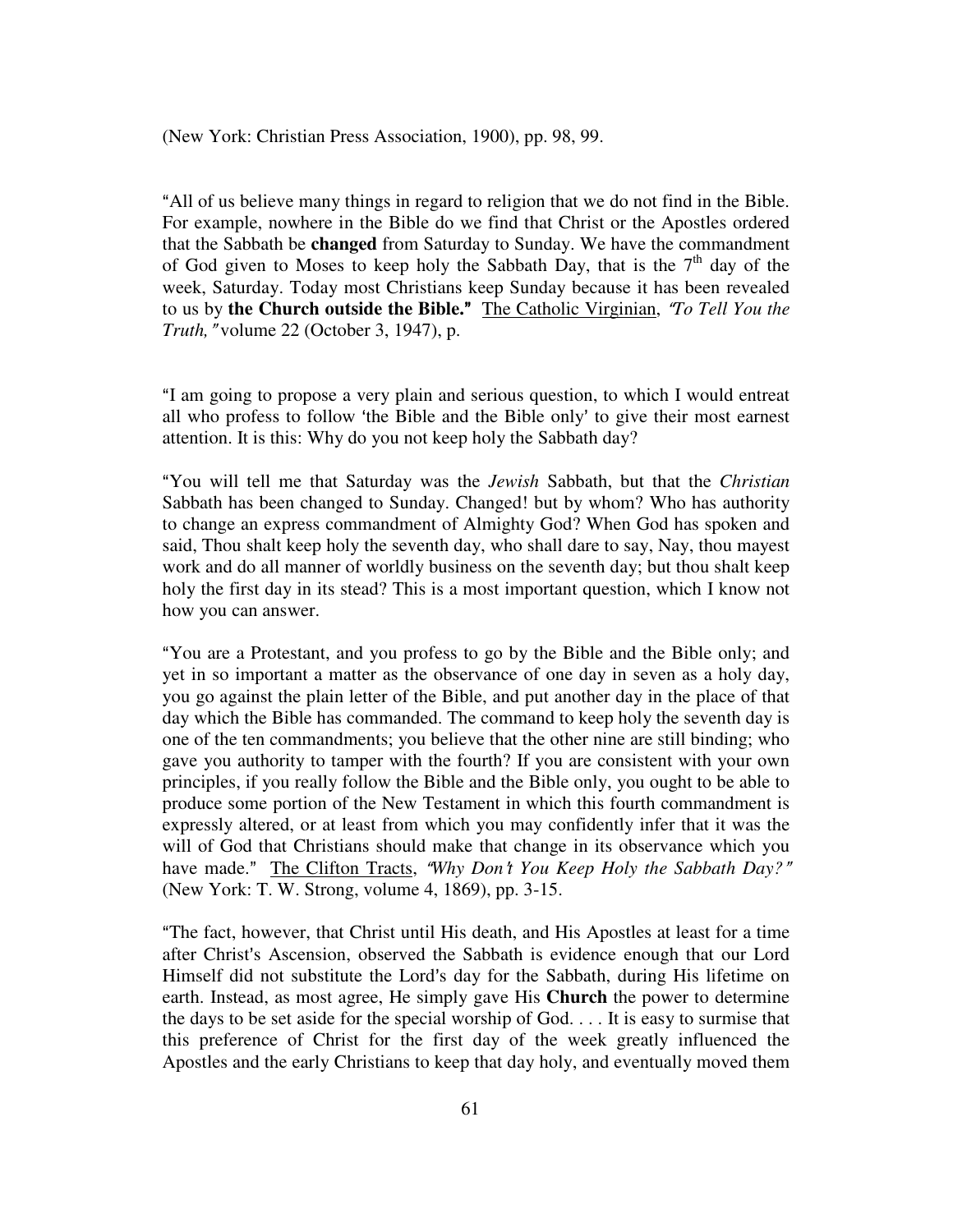to make a complete **substitution** of the Sabbath for Sunday. There is no conclusive evidence, however, that the Apostles made this change of days by a definite decree." Vincent J. Kelly, Forbidden Sunday and Feast-Day Occupations, copyright 1943, pp. 19, 20.

"Like two sacred rivers flowing from Paradise, the Bible and divine tradition contain the word of God, the precious gems of revealed truths. Though these two divine streams are in themselves, on account of their divine origin, of equal sacredness, and are both full of revealed truths, still, of the two, tradition is to us more clear and safe." Joseph Faa di Bruno, Catholic Belief, p. 45.

ABut the **Church of God** has thought it well to **transfer** the celebration and observance of the Sabbath to Sunday.or, as on that day light first shone on the world, so by the Resurrection of our Redeemer on the same day, by whom was thrown open to us the gate to eternal life, we were called out of darkness into light; and hence the Apostles would have it called *the Lord*=*s day*.

We also learn from the Sacred Scriptures that the first day of the week was held sacred because on that day the work of creation commenced, and on that day the Holy Ghost was given to the Apostles." Translation by John A. McHugh and Charles J. Callan (1958), Catechism of the Council of Trent for Parish Priests, (New York: Joseph F. Wagner, Inc., 1934), pp. 402, 403.

"Sunday. . . . is purely a creation of the **Catholic Church**. . . .

AFor ages all Christian nations looked to the **Catholic Church**, and, as we have seen, the various states enforced by law her ordinances as to worship and cessation of labor on Sunday. Protestantism, in discarding the authority of the Church, has no good reason for its Sunday theory, and ought, logically, to keep Saturday as the Sabbath." John Gilmary Shea, "The Observance of Sunday and Civil Laws for its *Enforcement,*" in, The American Catholic Quarterly Review, volume 8 (January 1893), pp. 139, 152.

"The Third Commandment.

- Q. What does the word 'Sabbath" mean?
- A. It means the day of rest.
- Q. When did the Sabbath begin to be kept?
- A. From the very creation of the world; for then God blessed the seventh day, and rested on it from all His work.–Gen. ii. 2, 3,
- Q. When was this Commandment renewed?
- A. In the Old Law, when God gave the commandments to Moses on Mount Sinai,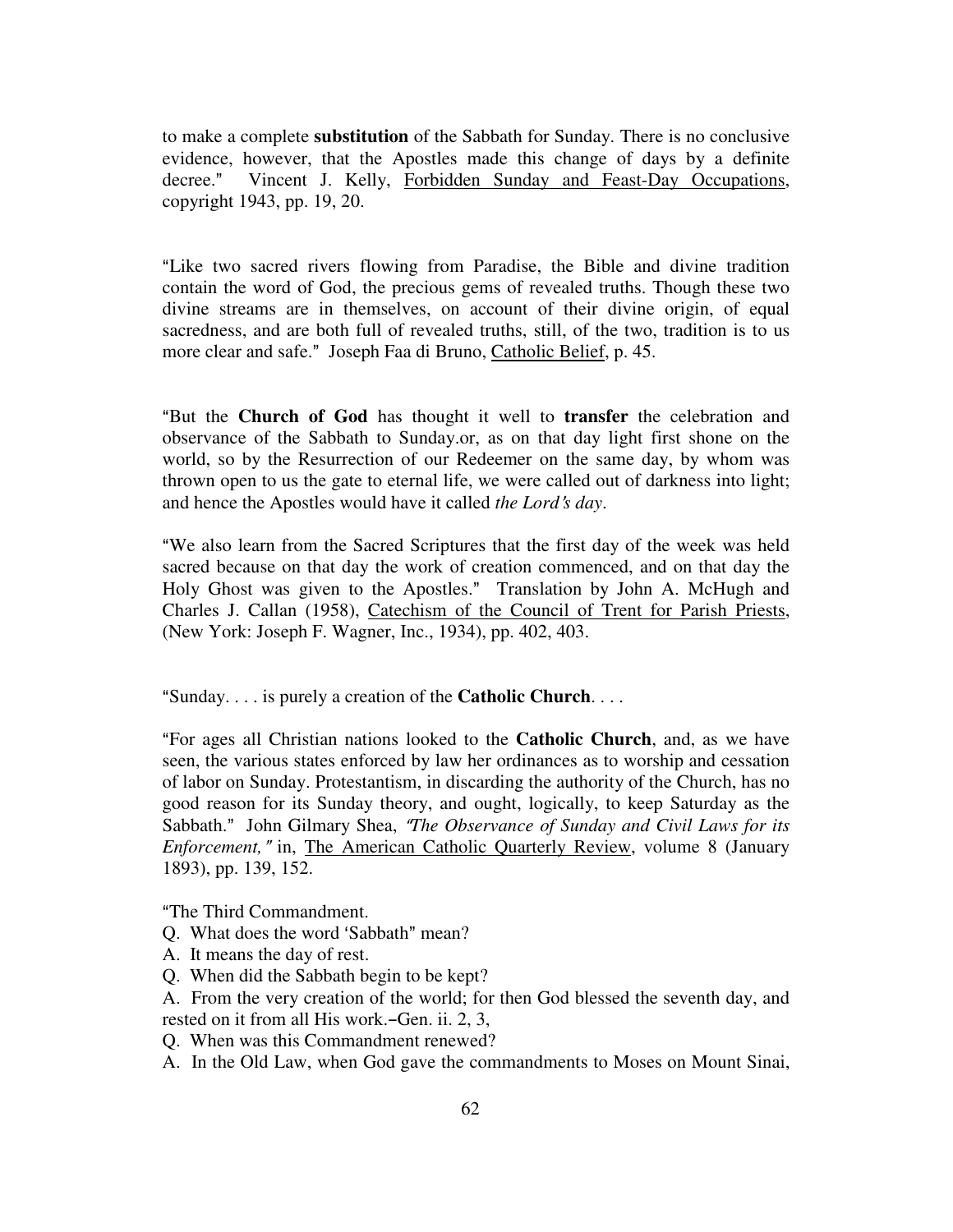written with His own finger on two tables of stone.-Exodus xx.

Q. Why was the Jewish Sabbath **changed** into Sunday?

A. Because Christ was born on a Sunday, arose from the dead on a Sunday, and sent down the Holy Ghost on a Sunday-works not inferior to the creation of the world.

Q. By whom was it **changed**?

A. By the Governors of the Church, the Apostles, who also kept it; for St. John was in the spirit on the Lord's day (which was Sunday)–Apoc. i. 10.

Q. How do you prove that the Church has power to command Feasts and Holy-days? A. By this very act of **changing** the Sabbath into Sunday, which is admitted by Protestants, and therefore contradict themselves by keeping Sunday so strictly, and breaking most other Feasts commanded by the same Church.

Q. How do you prove that?

A. Because by keeping Sunday they acknowledge the power of the Church to ordain Feasts and to command them under sin, and by not keeping the remainder, equally commanded by her, they deny in fact the same power." Daniel Ferris, Manual of Christian Doctrine: or, Catholic Belief and Practice (Dublin: M. H. Gill & Son, Ltd., 1916), pp. 67, 68.

Let us now examine two statements from church historians on the change of the Sabbath:

"The festival of Sunday, like all other festivals, was always only a human ordinance, and it was far from the intentions of the apostles to establish a divine command in this respect, far from them, and from the early apostolic church, to transfer the laws of the Sabbath to Sunday." Augustus Neander, The History of the Christian Religion and Church, translated by Henry John Rose, p. 186.

"Thus do we see upon what grounds the Lord's day stands; on custom first, and voluntary consecration of it to religious meetings: that custom countenanced by the authority of the church of God, which tacitly approved the same; and finally confirmed and ratified by Christian princes throughout their empires." Peter Heylyn, The History of the Sabbath, part 2, chapter 3, section 12.

Though we are dealing with Roman Catholic statements on the change of the Sabbath, perhaps it would be good to offer a few representative statements from the pen of Protestant expositors as well. We will begin with Isaac Williams:

"Where are we told in Scripture that we are to keep the first day at all? We are commanded to keep the seventh; but we are nowhere commanded to keep the first day. . . . The reason why we keep the first day of the week holy instead of the seventh is for the same reason that we observe many other things, not because of the Bible, but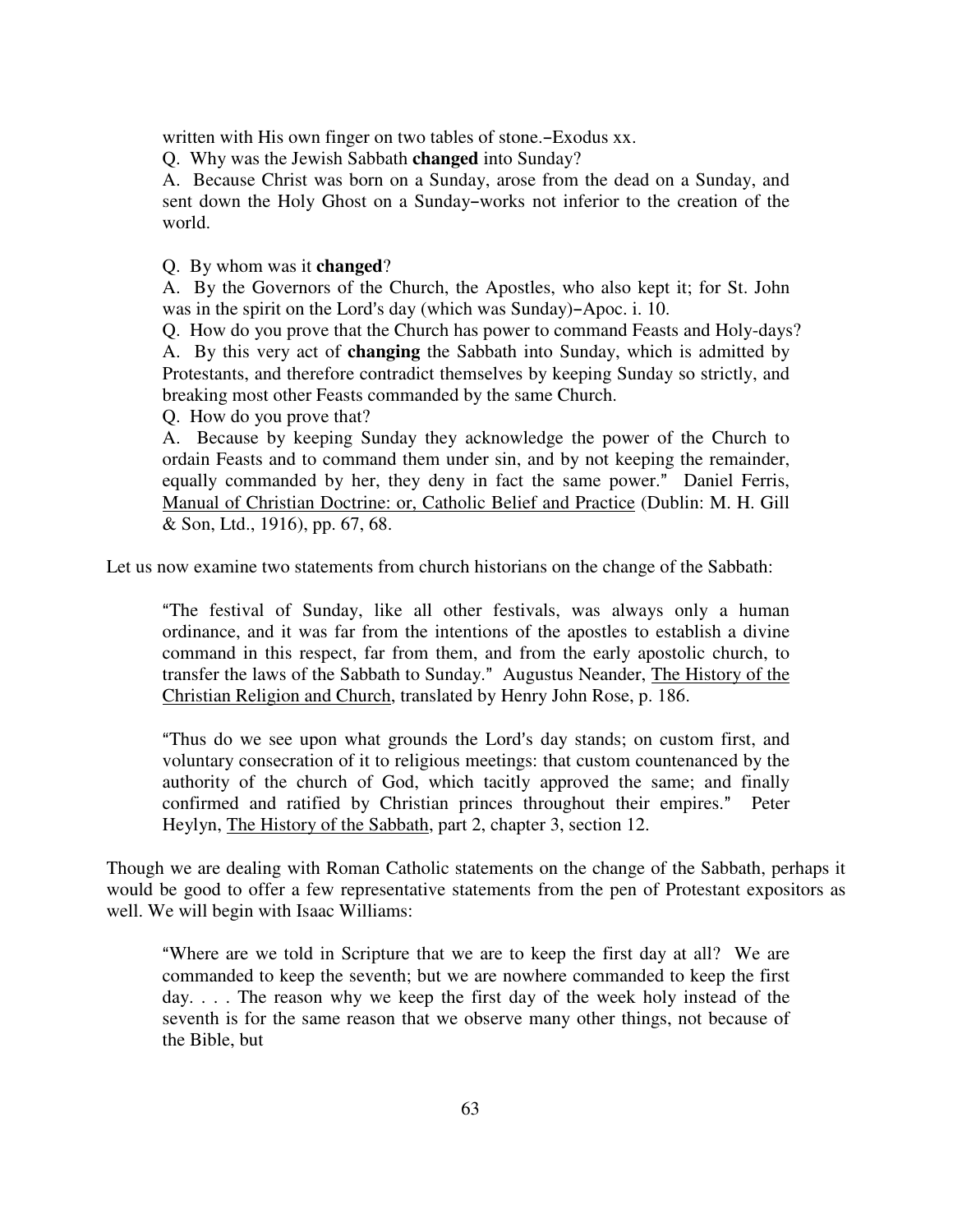because the church, has enjoined it." Isaac Williams, Plain Sermons on the Catechism, volume I, pp. 334-336.

"The day called Sabbath by both Jewish and Christian writers is not Sunday, but the day previous-that is, Saturday. There is no indication whatever that the apostles in any sense substituted the Christian Sunday [a misnomer and oxymoron to be sure] for the Jewish Sabbath; no trace of any such transference is to be found in history. And there is nothing in Holy Scripture or in early Christian history to identify Sunday with the Sabbath, or to make the fourth commandment a mere precept for the observance of Sunday." Vernon Staley, The Seasons, Fasts and Festivals of the Christian Year, p. 54.

"The reason why we observe the first day instead of the seventh is based on no positive command. One will search the Scriptures in vain for authority for changing from the seventh day to the first." Clovis G. Chappell, The Rules for Living, p. 61.

"The Sabbath was founded on a specific divine command. We can plead no such command for the obligation to observe Sunday." R. W. Dale, The Ten Commandmentes, p. 100.

"Jesus, after his resurrection, changed the Sabbath from the seventh to the first day of the week; thus showing his authority as Lord even of the Sabbath. Matt. xii, 8: not to *abrogate* or *break it*, but to *preside over* and *modify*, or give new form to it, so as to have it commemorate his resurrection, when he ceased from his redeeming work as God did from his creation work. Heb. iv, 10.

"When Jesus gave instructions for this change we are not told, but very likely during the time when he spake to his apostles of the things pertaining to is kingdom. Acts i, 3. **This is probably one of the many unrecorded things which Jesus did**. John xx, 30; xxi, 25." Amos Binney and Daniel Steele, Theological Compend (New York: The Methodist Book Concern, 1902), p. 171. Does such a statement from an avowed Protestant really merit a reply? Where is the Biblical proof for his statement?

Notice the following astounding statement by Dr. Edward T. Hiscox, author of the Baptist Manual:

"There was and is a commandment to keep holy the Sabbath day, but that Sabbath day was not Sunday. It will be said, however, and with some show of triumph, that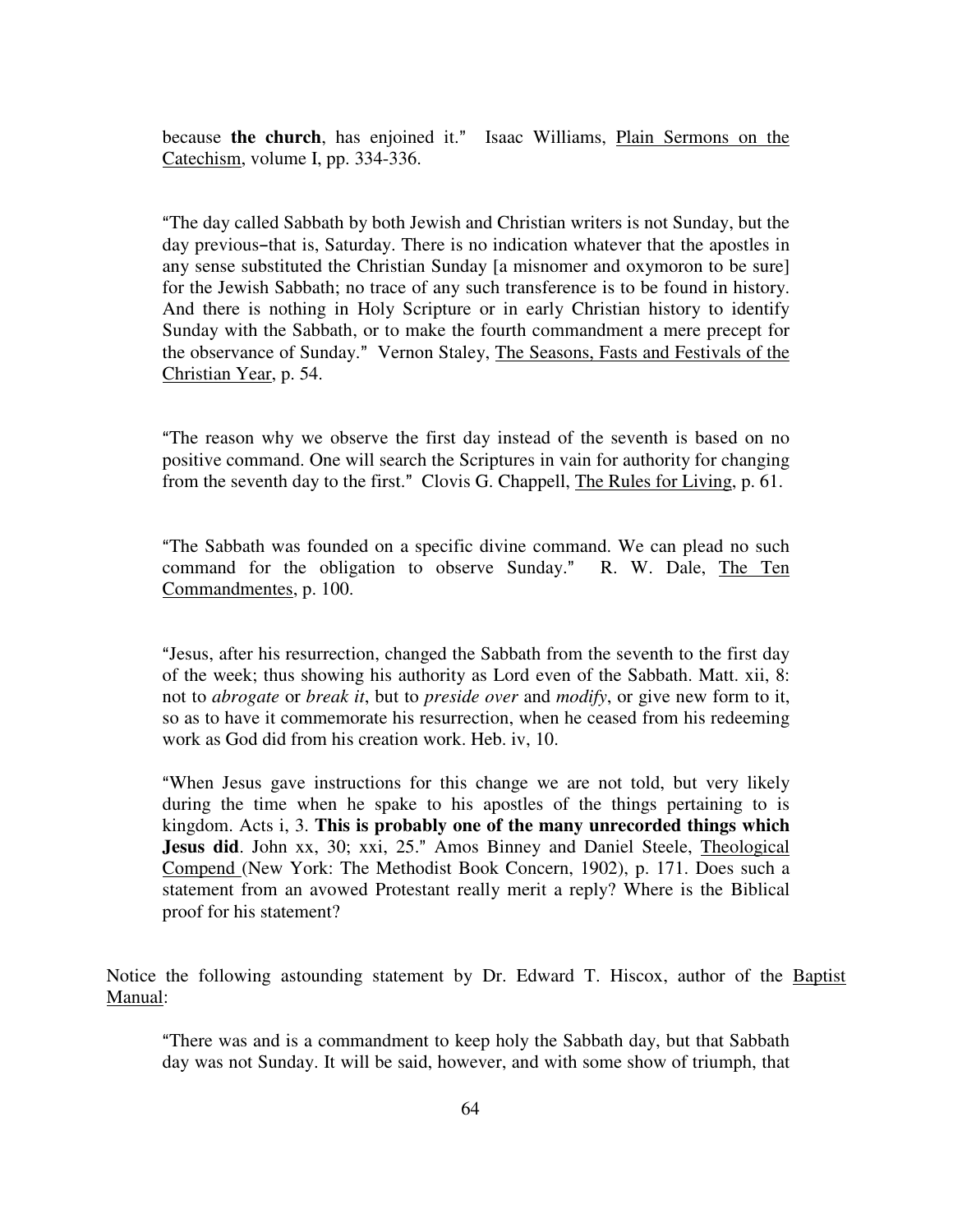the Sabbath was transferred from the seventh to the first day of the week, with all its duties, privileges and sanctions. Earnestly desiring information on this subject, which I studied for many years, I ask, Where can the record of such a transaction be found? Not in the New Testament, absolutely not. There is no Scriptural evidence of the change of the Sabbath institution from the seventh to the first day of the week.

AI wish to say that this Sabbath question, in this aspect of it, is the gravest and most perplexing question connected with Christian institutions which at present claims attention from Christian people; and the only reason that it is not a more disturbing element in Christian thought and in religious discussions, is because the Christian world has settled down content on the conviction that somehow a transference has taken place at the beginning of Christian history. . . .

ATo me it seems unaccountable that Jesus, during three years= intercourse with his disciples, often conversing with them upon the Sabbath question, discussing it in some of its various aspects, freeing it from its false glosses, never alluded to any transference of the day; also, that during forty days of his resurrection life, no such thing was intimated. Nor, so far as we know, did the Spirit, which was given to bring to their remembrance all things whatsoever that he had said unto them, deal with this question. Nor yet did the inspired apostles, in preaching the gospel, founding churches, counseling and instructing those founded, discuss or approach this subject.

AOf course, I quite well know that Sunday did come into use in early Christian history as a religious day, as we learn from the Christian Fathers and other sources. But what a pity that it comes branded with the **mark of paganism**, and christened with the name of the **sun-god**, when adopted and sanctioned by the **papal**  apostasy, and bequeathed as a sacred legacy to Protestantism." From a speech given before the New York Ministers' Conference, November 13, 1893.

Philipp Melanchthon, the close colleague of Martin Luther, seems to have been the first to directly connect the change of the Law in Daniel 7:25 with the work of the Papacy:

AHe changeth the times and laws that any of the six work days commanded of God will make them unholy and idle days when he list, or of their own holy days abolished make work days again, or when they changed the Saturday into Sunday. . .. They have changed God's laws and turned them into their own traditions to be kept above God's precepts." Quoted by George Joye, in Exposition of Daniel the Prophet, 1545, p. 110.

Reputable church historians recognize the connection between the Sunday which Christians observe and the ancient pagan day of the Sun. Let's quote a few: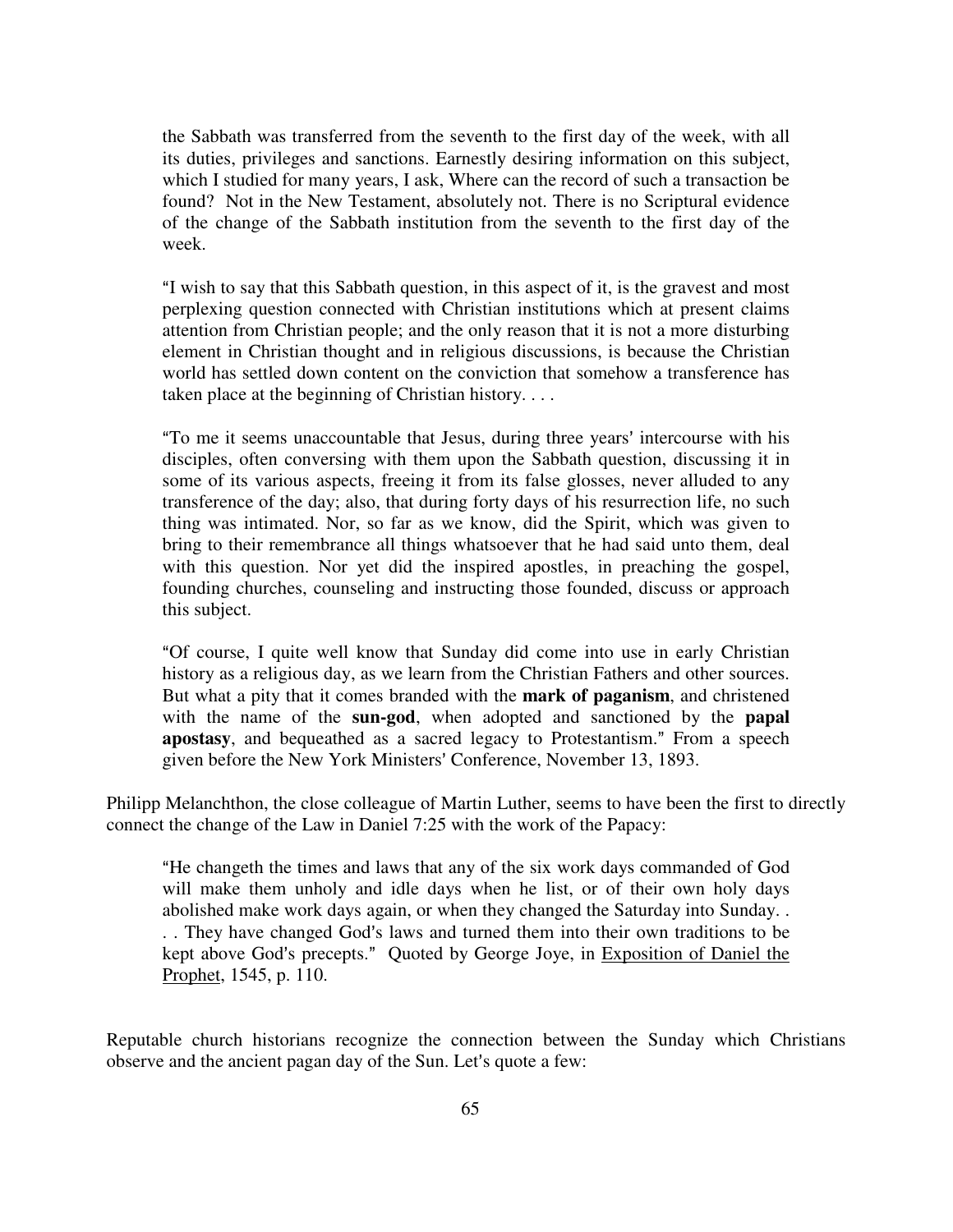ASunday (*dies solis. . . .*=day of the sun,= because dedicated to the sun), the first day of the week, was adopted by the early Christians as a day of worship. The 'sun' of Latin adoration they interpreted as the 'Sun of Righteousness.'... No regulations for its observance are laid down in the New Testament, nor, indeed, is its observance even enjoined." The Schaff-Herzog Encyclopedia of Religious Knowledge, (New York: Funk & Wagnalls, volume 4, article, *Sunday*, *third* edition, 1891), p. 2259.

"The early Christians had at first adopted the Jewish seven-day week, with its numbered week days, but by the close of the third century A. D. this began to give way to the planetary week; and in the fourth and fifth centuries the pagan designations became generally accepted in the western half of Christendom. The use of the planetary names by Christians attests the growing influence of astrological speculations introduced by converts from paganism. . . . During these same centuries the spread of Oriental solar worship, especially that of Mithra, in the Roman world, had already led to the substitution by pagans of *dies solis* for *dies Saturni*, as the first day of the planetary week. . . . Thus gradually a pagan institution was ingrafted on Christianity." Hutton Webster, Ph. D., Rest Days (New York: Macmillan & Co., 1916), pp. 220, 221.

AIt is not necessary to go into a subject which the diligence of Protestant writers has made familiar to most of us. The use of temples, and these dedicated to particular saints; . . . . holy water; asylums; holy days and seasons, use of calendars, processions, . . . . are all of pagan origin, and sanctified by their adoption into the church.<sup>"</sup> John Henry Cardinal Newman, The Development of Christian Doctrine (London: Longmans, Green, & Co., 1906), p. 373.

"The first day of the week, named after the sun, and therefore an evident relic of sun worship. In French it is *Dimanche*, in Italian *Dominica*, both from *Dominus*, 'the Lord.' Christians, with the exception of Seventh-day Adventists, have substituted it as a day of rest and prayer in lieu of the Jewish Sabbath." William S. Walsh, Curiosities of Popular Customs, article, 'Sunday,' (Philadelphia: J. B. Lippincott Company, 1898), p. 901.

"The Gentiles were an idolatrous people who worshiped the sun, and Sunday was their most sacred day. Now, in order to reach the people in this new field, it seems but natural, as well as necessary, to make Sunday the rest day of the Church. At this time it was necessary for the Church to either adopt the Gentiles' day or else have the Gentiles change their day. To change the Gentiles' day would have been an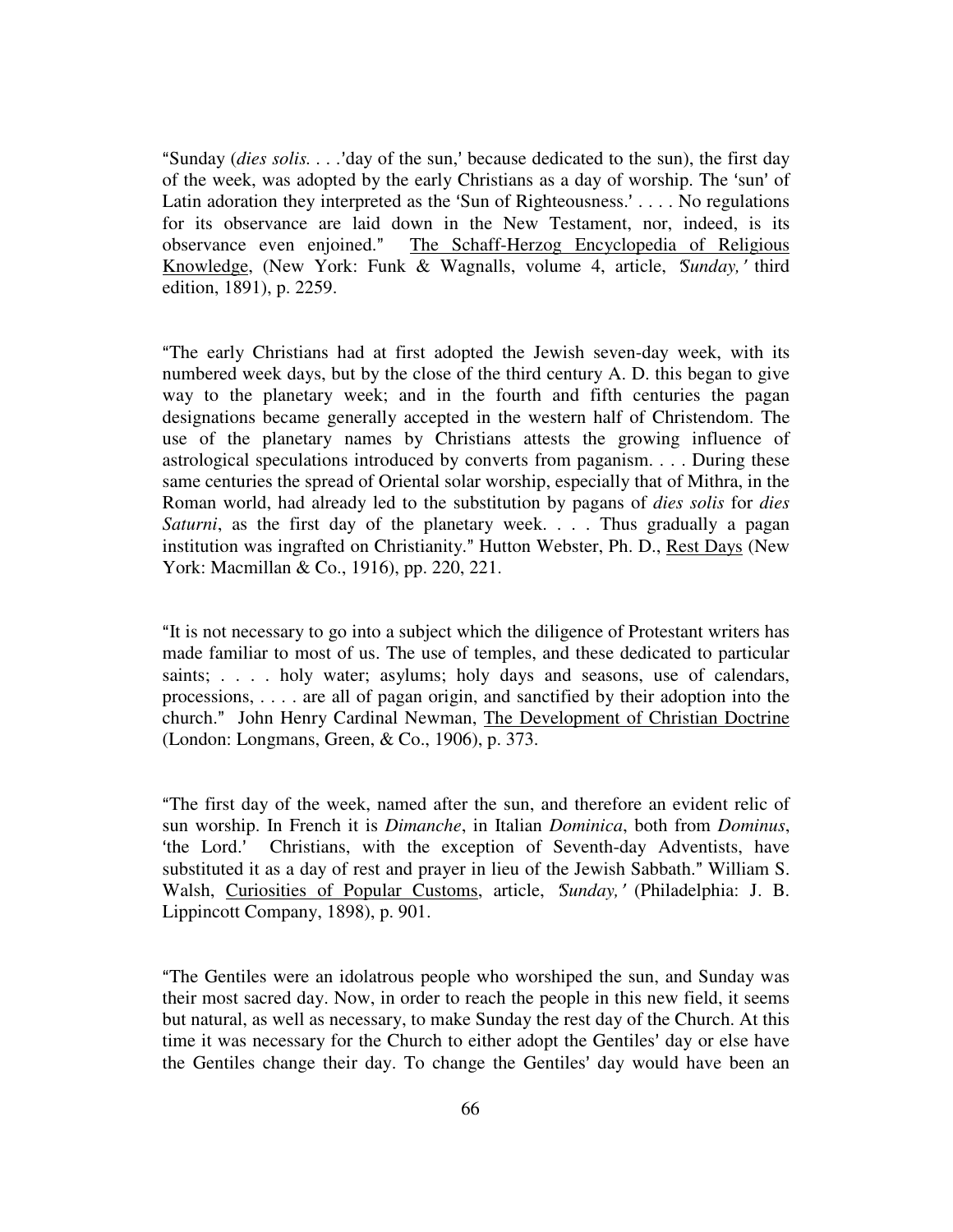offense and stumbling block to them. The Church could naturally reach them better by keeping their day." Dr. William Frederick, Sunday and the Christian Sabbath, pp. 169, 170.

"The Church made a sacred day of Sunday.  $\ldots$  largely because it was the weekly festival of the sun; for it was a definite Christian policy to take over the pagan festivals endeared to the people by tradition, and to give them a Christian significance." Arthur Weigall, The Paganism in Our Christianity (New York: G. P. Putnam's Sons, copyright in 1928), p. 145.

Notice the following fourth century challenge written by the pagan, Faustus, to the Christian, St. Augustine:

AYou celebrate the solemn festivals of the Gentiles, their calendars and their solstices; and as to their manners, those you have retained without any alterations. Nothing distinguishes you from the pagans except that you hold your assemblies apart from them." Cited in John William Draper, History of the Intellectual Development of Europe, volume I, (New York: Harper & Brothers, 1876), p. 310.

Recently, Pope John Paul II has made a valiant attempt to justify the observance of Sunday on Biblical grounds. In this ecumenical age, when John Paul has called upon Protestants to become one with the Roman Catholic Church, it would not be popular to accuse Protestants of keeping Sunday in honor of the Papacy. For this reason, John Paul tones down the "tradition rhetoric" and **does his best** to provide Biblical evidence for the change. However, a careful reading of his pastoral letter, *Dies Domini*, betrays his dependence on oral tradition as the main justification for the observance of Sunday. In the letter, he quotes church tradition and theologians 212 times! Without going into a full analysis of this pastoral letter, I would like to submit five places where John Paul clearly betrays this dependence on tradition:

Paragraph 6: "Given this array of new situations and the questions which they prompt, it seems more necessary than ever to recover the deep doctrinal foundations underlying the **Church's precept**, so that the abiding value of Sunday in the Christian life will be clear to all the faithful." Here John Paul II clearly states that Sunday is the Church's precept.

Paragraph 18: "Because the Third Commandment depends upon the remembrance of God's saving works and because **Christians** saw the definitive time inaugurated by Christ as a new beginning, **they made the first day** after the Sabbath a festive day, for that was the day on which the Lord rose from the dead." Here John Paul attributes the change to Christians.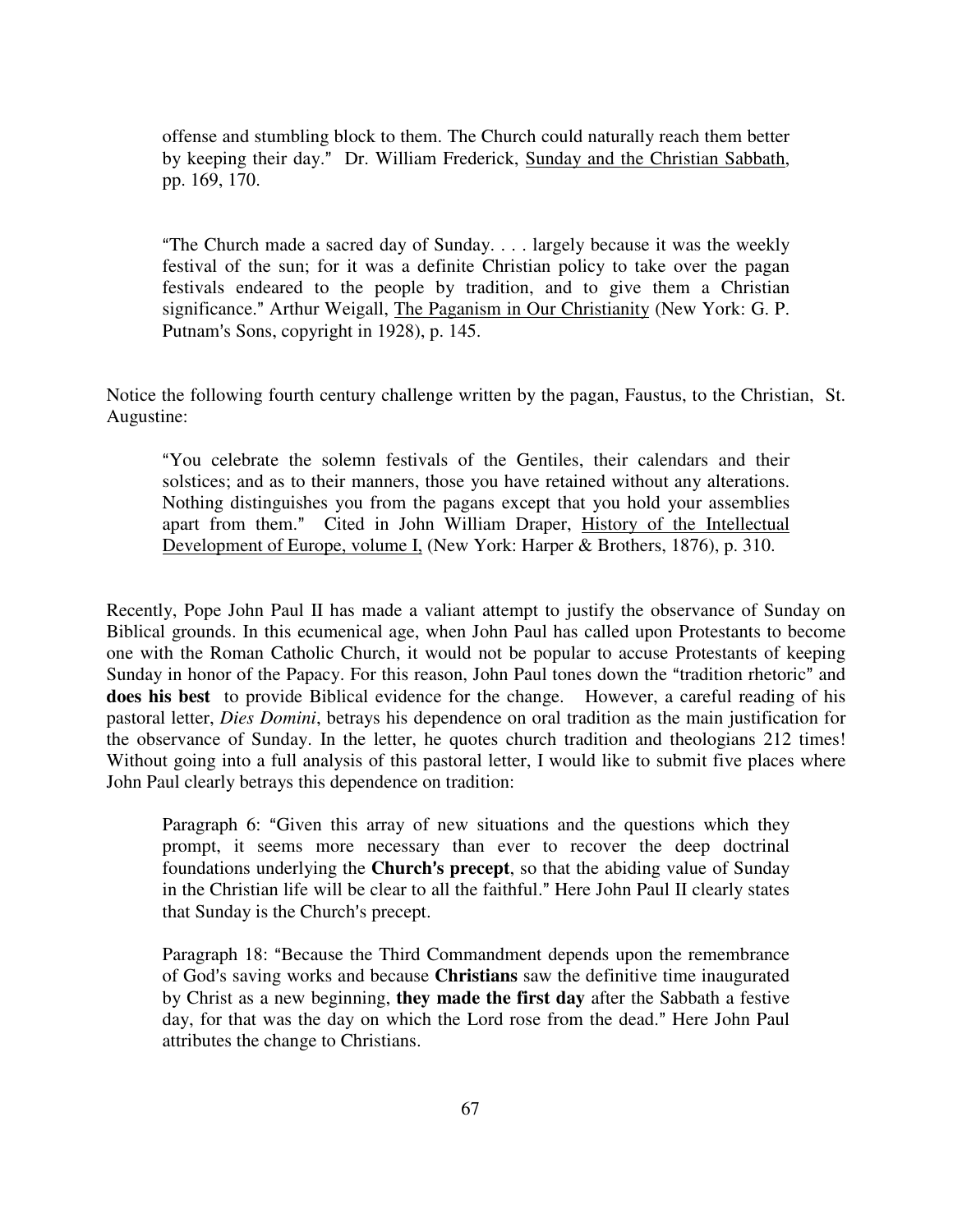Paragraph 27: "This Christocentric vision sheds light upon another symbolism which **Christian reflection and pastoral practice** ascribed to the Lord's Day. **Wise pastoral intuition** suggested to the Church the christianization of the notion of Sunday as 'the day of the sun'. . . ." Here John Paul attributes Sunday observance as resulting from Christian reflection and pastoral practice and wise pastoral intuition.

Paragraph 63: "This is why **Christians**, called as they are to proclaim the liberation won by the blood of Christ, felt that **they had the authority to transfer** the meaning of the Sabbath to the day of the Resurrection." Here John Paul once again attributes the change to Christians, not to Christ!!

Paragraph 81: "The spiritual and pastoral riches of Sunday as it has been **handed** down to us by tradition, are truly great." In this statement John Paul, without apology or qualification, attributes the "riches" of Sunday observance to tradition.

In short, these five statements clearly show that the change was made by the church and not by Christ or the Apostles!

I would like to provide two statements from Roman Catholic sources, where the claim is made that Sunday is a sign or mark of the authority of the Church:

AThe Divine institution of a day of rest from ordinary occupations and of religious worship, transferred by the **authority of the Church** from the Sabbath, the last day, to Sunday, the first day of the week, . . . . is one of the most patent **signs** that we are a Christian people." James Cardinal Gibbons, as quoted in, John Gilmary Shea and others, The Cross and the Flag, *'The Claims of the Catholic Church in the Making of the Republic,* "(New York: The Catholic Historical Leage of America, 1899), pp. 24, 25.

In 1895, J. F. Snyder, of Bloomington, Illinois, wrote to Cardinal Gibbons asking the following question:

"Does the Roman Catholic Church claim the act of changing the observance of the Sabbath from the seventh to the first day of the week as a mark of her power?" Cardinal Gibbons answered through his Chancellor, H. F. Thomas: "Of course the Catholic Church claims that the **change** was **her act**. It could not have been otherwise, as none in those days would have dreamed of doing anything in matters spiritual and ecclesiastical and religious without her. And the act is a **mark** of her ecclesiastical power and authority in religious matters." Signed by Chancellor H. F. Thomas, November 11, 1895.

It is of more than passing interest that the Roman Catholic Church has a special fascination with the sun. It probably would be better to call it an obsession. As one visits Roman Catholic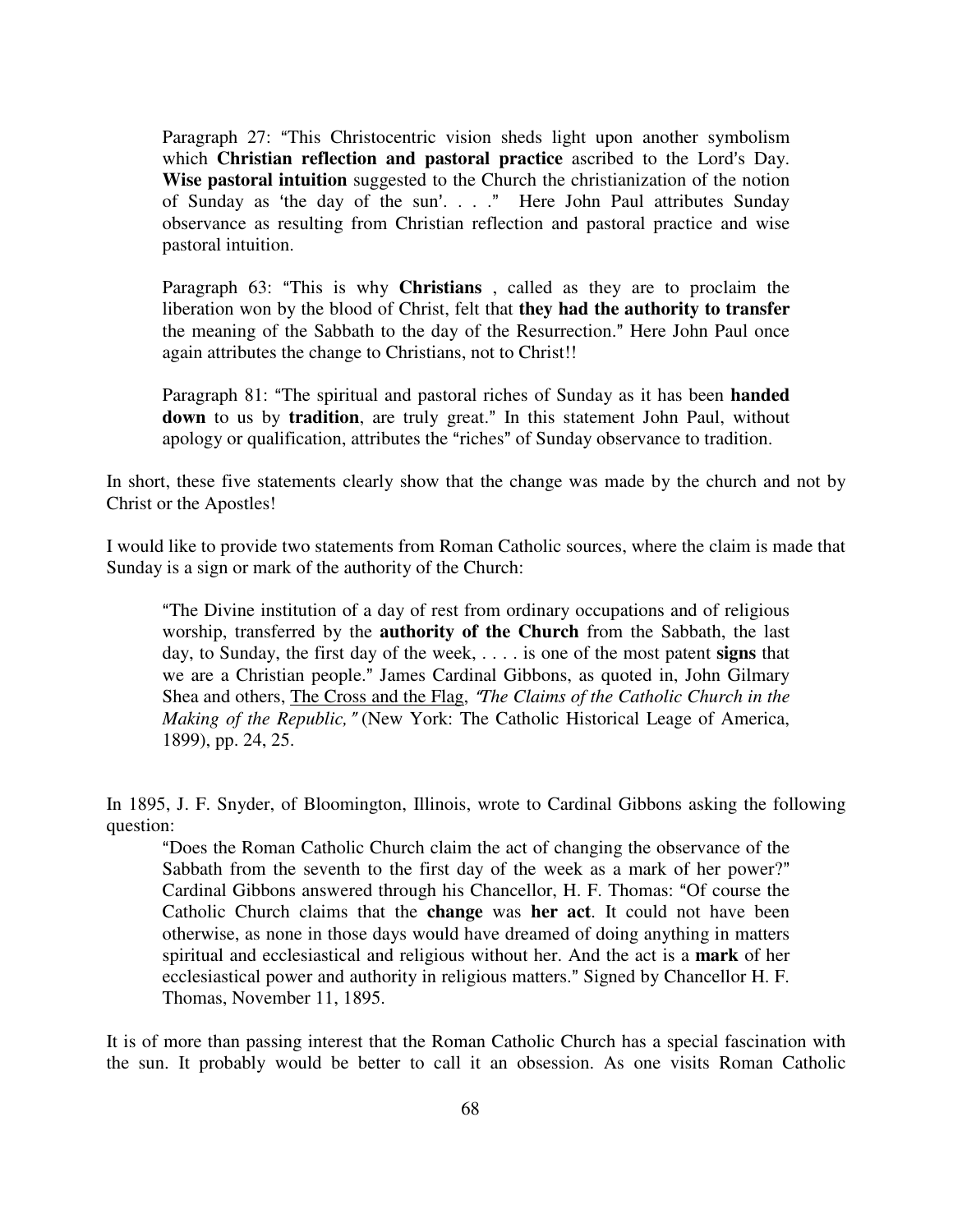Cathedrals in various countries of the world one is struck by the frequent icons, statues and paintings with sun-bursts. In St. Peter's Basilica in Rome, there is a huge sun-burst in the front which 'jumps out' at the observer the moment one walks in. In the Vatican Museum there are literally thousands of sun-bursts everywhere one looks.

Most Roman Catholic believers are probably not aware that the round wafer used in the Eucharist is a solar symbol. When the Roman Catholic faithful worship the host [wafer], they think they are worshiping Christ when in reality they are worshiping the sun!! The round tonsure on the head of the Roman Catholic priests is also a representation of the fact that they are priests of the sun-god. Roman Catholic altars are constantly adorned with a sun-burst on the front side. The place where the host is kept is invariably adorned with the sun. This obsession with the sun can be traced directly to ancient Roman paganism. In fact, as Bacchiocchi has irrefutably shown, the observance of the Sunday came into the Christian Church from paganism.

One final confirmatory statement from the pen of Ellen G. White:

"The special characteristic of the beast, and therefore of his image, is the breaking of God's commandments. Says Daniel, of the little horn, the papacy, 'He shall think to change the times and the law.' Dan. 7:25, Revised Version. And Paul styled the same power the 'man of sin' who was to exalt himself above God. One prophecy is a complement of the other. Only by changing God's law could the papacy exalt itself above God. And whoever should understandingly keep the law as thus changed would be giving supreme honor to that power by which the change was made. Such an act of obedience to papal laws would be a mark of allegiance to the pope in the place of God." Ellen G. White, The Great Controversy, p. 446.

*Characteristic #9:* We shall now see that the Roman Catholic Church is a different power than the kingdoms which came before her. The fundamental difference lies in the fact that the Papacy is an amalgamation of church and state.

We will begin with a quotation from the pen of Malachi Martin, Jesuit theologian, who describes the relationship between Constantine and pope Sylvester after the Edict of Milan in 313:

AAll anti-church laws will be revoked. Constantine abolishes crucifixion as the supreme capital punishment-no criminal should die in the same way as Jesus the Christ died for men's sins. Sunday will be a public holiday in honor of Jesus' resurrection. Throughout the West, Constantine decides, he will use the bishops of the church just as former Roman emperors used the pontiffs of the old Roman College of Pontiffs, with the pope being supreme pontiff. All local bishops will have **civil jurisdiction**. Pope Sylvester and his successors will have **supreme civil jurisdiction** over all localities in the western half of the Roman Empire. . . . . These two men, the pope and the emperor, have now set the stage for the next 1,600 years. **The Church of Rome will always be allied with some temporal power**. At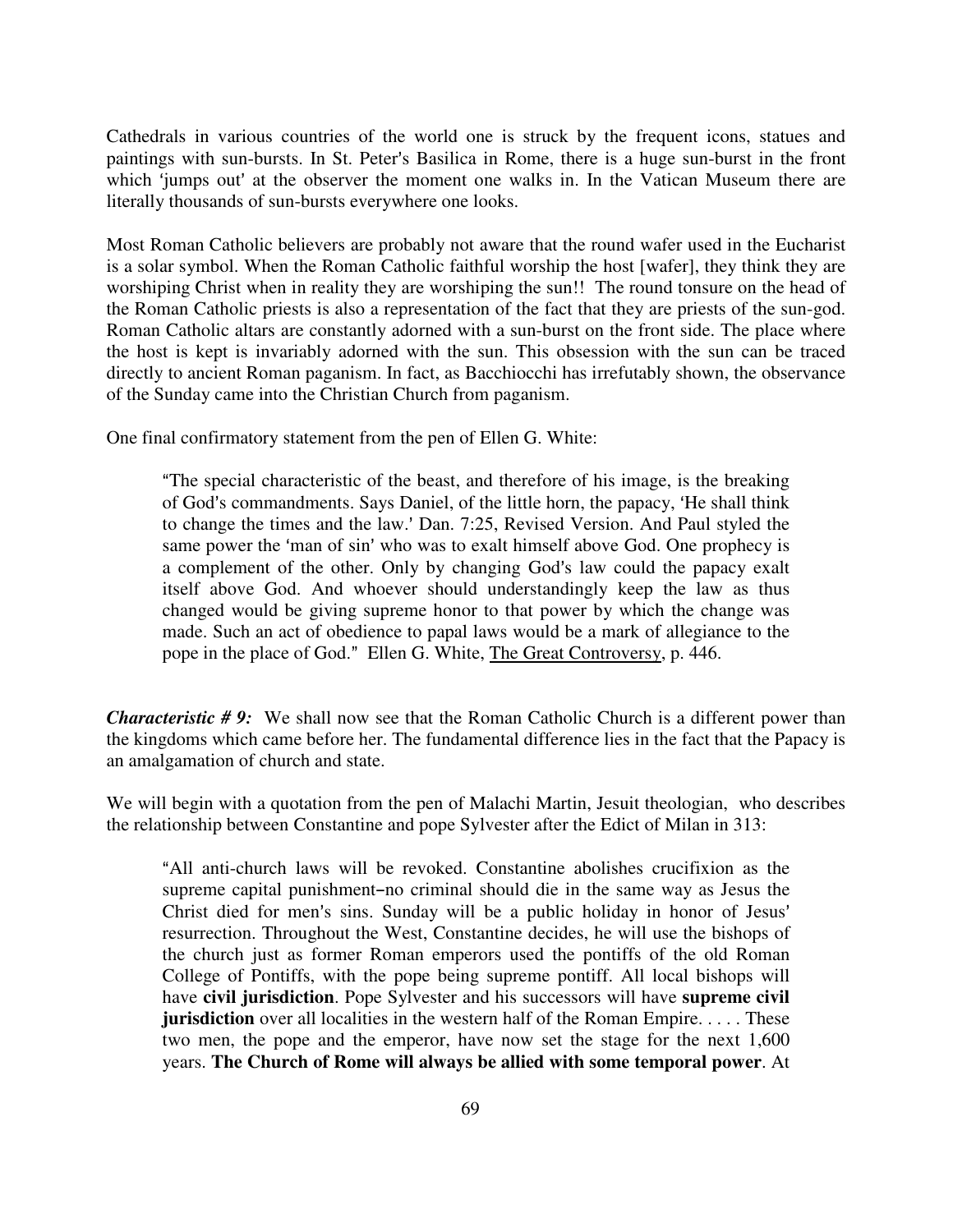one stage, it will even claim to be the source of all worldly power-political, civil, military, diplomatic, financial, cultural. And it will make that claim stick for quite some time. But what a price it will pay!" (Malachi Martin, The Decline and Fall of the Roman Church, p. 37).

Martin is not alone in his assessment. Other church historians have clearly written about this church/state alliance which began in the days of Constantine. Notice the words of James Conroy:

"Long ages ago, when Rome through the neglect of the Western emperors was left to the mercy of the barbarous hordes, the Romans turned to one figure for aid and protection, and asked him to rule them; and thus, in this simple manner, the best title of all to kingly right, commenced the temporal sovereignty of the popes. And meekly stepping to the throne of Caesar, the vicar of Christ took up the scepter to which the emperors and kings of Europe were to bow in reverence through so many ages." James P. Conroy, American Quarterly Catholic Quarterly Review, April, 1911.

Cardinal Henry Edward Manning, writing about the papacy's emancipation from the power of the state in the days of Constantine, states:

ABut from the hour when Constantine, in the language of the Roman law, *Deo jubente,* by the command of God, translated the seat of the empire to Constantinople, from than moment there never reigned in Rome a temporal prince to whom the Bishops of Rome owed a permanent allegiance. From that hour God Himself liberated His Church. It was from the first involved in the principles of the supernatural sovereignty of the Church on earth, that it should be one day free from all temporal allegiance, though as yet its liberation was not accomplished. . . . It [the papacy] waited until such a time as God should break its bonds asunder, and **should liberate it from subjection to civil powers** [in the words of the apostle Paul, the 'restrainer' was 'taken out of the way'], and enthrone it in the possession of a temporal sovereignty of its own." Henry Edward Manning, The Temporal Power of the Vicar of Jesus Christ (London: Burns & Lambert, second edition, 1862), pp. 11-13. Bold is mine.

Alexander Clarence Flick echoes the same idea in the following quotation:

AThe removal of the capital of the Empire from Rome to Constantinople in 330, left the Western Church, practically free from imperial power, to develop its own form of organisation. The Bishop of Rome, **in the seat of the Caesars** was now the greatest man in the West, and was soon forced to become the **political as well as the spiritual head**. To the Western world Rome was still the political capital-hence the whole habit of mind, all ambition, pride, and sense of glory, and every social prejudice favoured the evolution of the great city into the ecclesiastical capital. **Civil as well as religious disputes were referred to the successor of**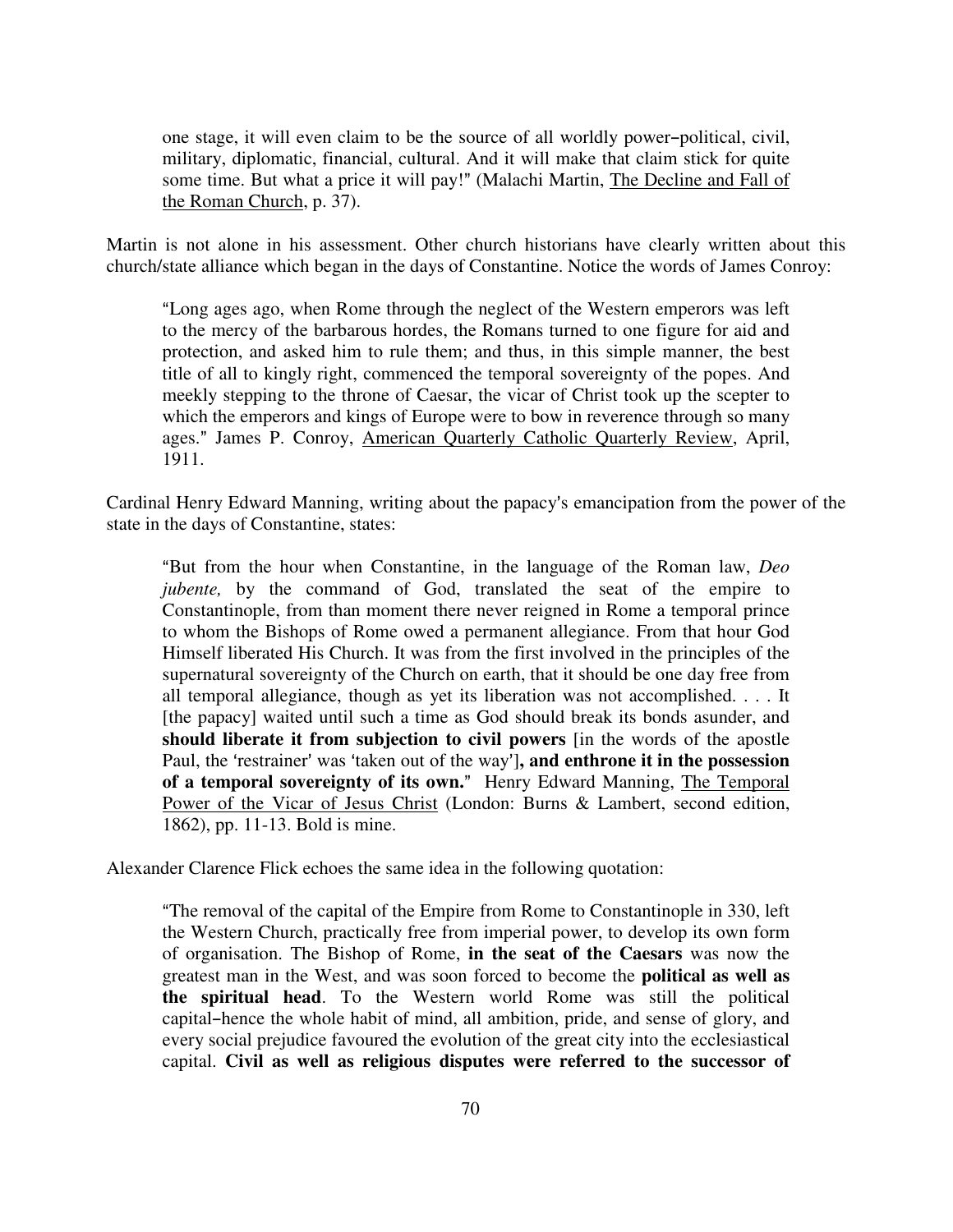Peter for settlement. Again and again, when barbarians attacked Rome, he was compelled to actually assume military leadership. Eastern Emperors frequently recognised the high claims of the Popes in order to gain their assistance. It is not difficult to understand how, under these responsibilities, the primacy of the Bishop of Rome, established in the pre-Constantine period, was emphasised and magnified after 313 [Edict of Milan]." Alexander Clarence Flick, The Rise of the Mediaeval Church (New York: Reprinted by Burt Franklin, 1959), pp. 168, 169.

And Carl Conrad Eckhardt has stated:

"Under the Roman Empire the popes had no temporal powers. But when the Roman Empire had disintegrated and its **place had been taken** by a number of rude, barbarous kingdoms, the Roman Catholic church not only became independent of the states in **religious affairs** but dominated **secular affairs** as well. At times, under such rulers as Charlemagne (768-814), Otto the Great (936-73), and Henry III (1039-56), the civil power controlled the church to some extent; but in general, under the weak political system of feudalism, the well-organized, unified, and centralised church, with the pope as its head, was not only independent in **ecclesiastical affairs** but also controlled the **civil affairs**. The church **interfered in secular affairs** on the basis of its theory of the relation of church and state, which was formulated in substance by Augustine (354-430) and given wider and more definite application by such popes as Gregory VII (1073-85), Innocent III (1198- 1216), Boniface VIII (1294-1303), and others." Carl Conrad Eckhardt, The Papacy and World Affairs (Chicago: The University of Chicago Press, 1937), p. 1. Bold is mine.

This early view eventually led to the blasphemous claims of later popes. For example, here are the words of pope Nicholas I who ruled from 858 through 867:

AIt is evident that the popes can neither be bound nor unbound by any earthly power, nor even by that of the apostle [Peter], if he should return upon the earth; since Constantine the Great has recognized that the pontiffs held the place of God upon earth, the divinity not being able to be judged by any living man. We are, then, infallible, and whatever may be our acts, we are not accountable for them but to ourselves." (Quoted in, R. W. Thompson, The Papacy and the Civil Power (New York, 1876), p. 248.

And once again, Nicholas blasphemously boasted:

"Fear, then, our wrath and the thunders of our vengeance; for Jesus Christ has appointed us [the popes] with his own mouth absolute judges of all men; and kings themselves are submitted to our authority." (Quoted in, Dave Hunt,  $\overline{A}$  Woman Rides the Beast, p. 228).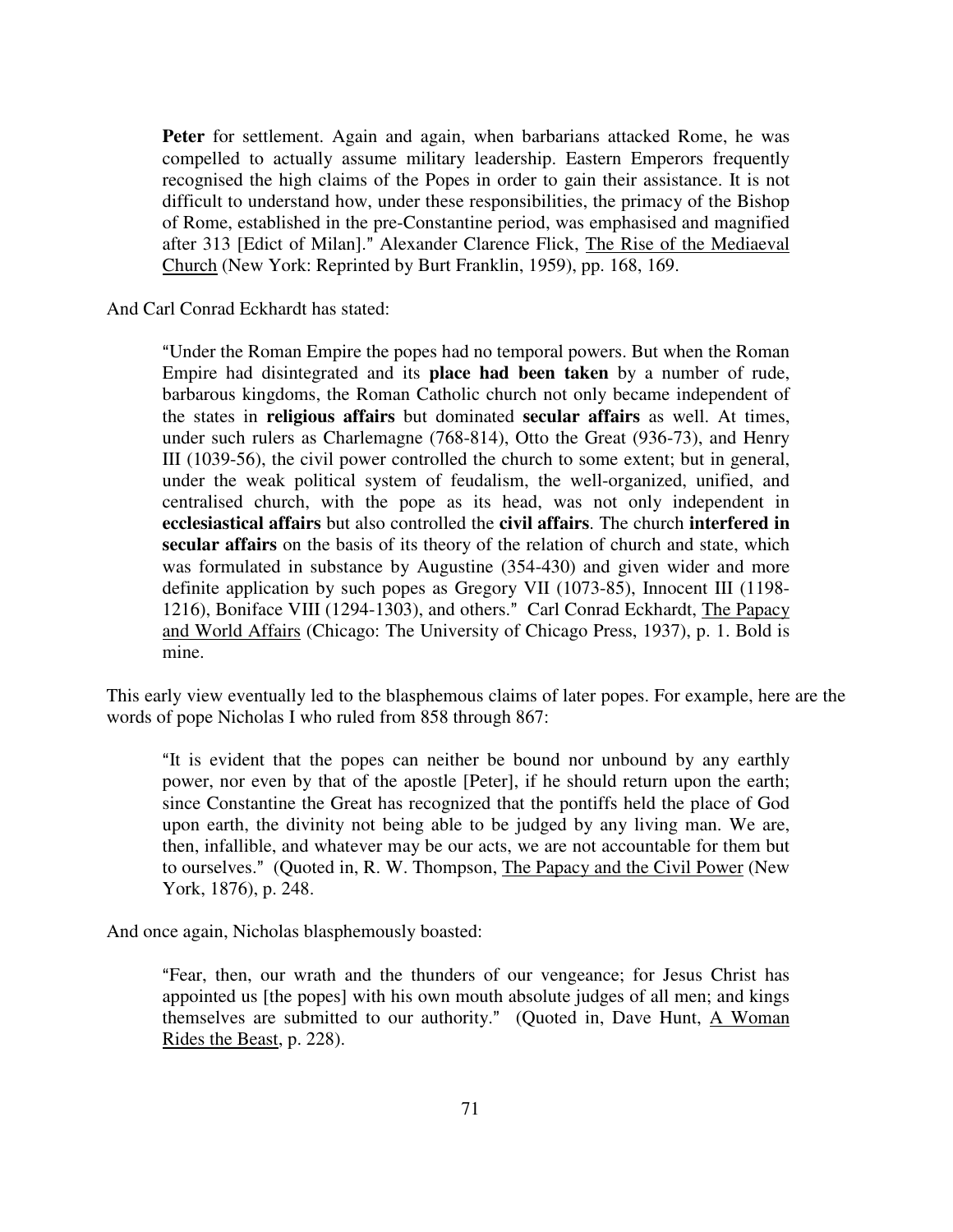The controversy between Henry IV, emperor of the Holy Roman Empire (technically he was king of Germany though he claimed to be Holy Roman Emperor), and pope Gregory VII is legendary. Gregory VII decided to enforce strict laws forbidding simony (buying and selling church offices) and marriage of the clergy. This meant that clergy with wives were required to put them away and the children had to be disowned. Henry rebelled against Gregory and wrote him the following stinging words:

"Henry, King not by usurpation, but through holy ordination of God, to Hildebrand, at present not Pope but false monk. This is the salutation you deserve, for you have never held any office in the Church without making it a source of confusion and a curse to Christian men, instead of an honor and a blessing." The letter ended with the following words: "I, Henry, King by the grace of God, do say unto thee: 'Come down, come down, and be damned through all the ages." (Quoted in, Louis L. Snyder, ed., Documents of German History (New Brunswick, N. J.: Rutgers University Press, 1958), pp. 31-33.

This challenge could not go unanswered so Gregory VII promptly excommunicated Henry and placed his realm under interdict [basically, in the view of the day, this doomed the whole population to eternal condemnation in hell because churches were closed and the sacraments could not be received]. Gregory's letter in the form of a prayer addressed to the apostle Peter invokes the curse of the apostle upon the rebellious king. The letter stated in part:

"St. Peter, prince of the apostles, incline thine ear unto me, I beseech thee, and hear me, thy servant, whom thou hast nourished from mine infancy and hast delivered from mine enemies that hate me for my fidelity to thee. Thou art my witness, as are also my mistress, the mother of God, and St. Paul thy brother and all the other saints, that thy holy Roman church called me to its government against my own will, and that I did not gain thy throne with violence; that I would rather have ended my days in exile than have obtained thy place by fraud or for worldly ambition. It is not by my efforts, but by thy grace, that I am set to rule over the Christian world which was especially intrusted to thee by Christ. It is by thy grace and as thy representative that God has given me the power to bind and to loose in heaven and in earth. Confident of my integrity and authority, I now declare in the name of omnipotent God, the Father, Son, and Holy Spirit, that Henry, son of the emperor Henry, is deprived of his kingdom of Germany and Italy; I do this by thy authority and in defence of the honor of thy church, because he has rebelled against it. He who attempts to destroy the honor of the church should be deprived of such honor as he may have held. He has refused to obey as a Christian should, he has not returned to God from whom he had wandered, he has had dealings with excommunicated persons, he has done many iniquities, he has despised the warnings which, as thou art witness, I sent to him for his salvation, he has cut himself off from thy church, and has attempted to rend it asunder; therefore, by thy authority, I place him under the curse. It is in thy name that I curse him, that all people may know that thou art Peter, and upon thy rock the Son of the living God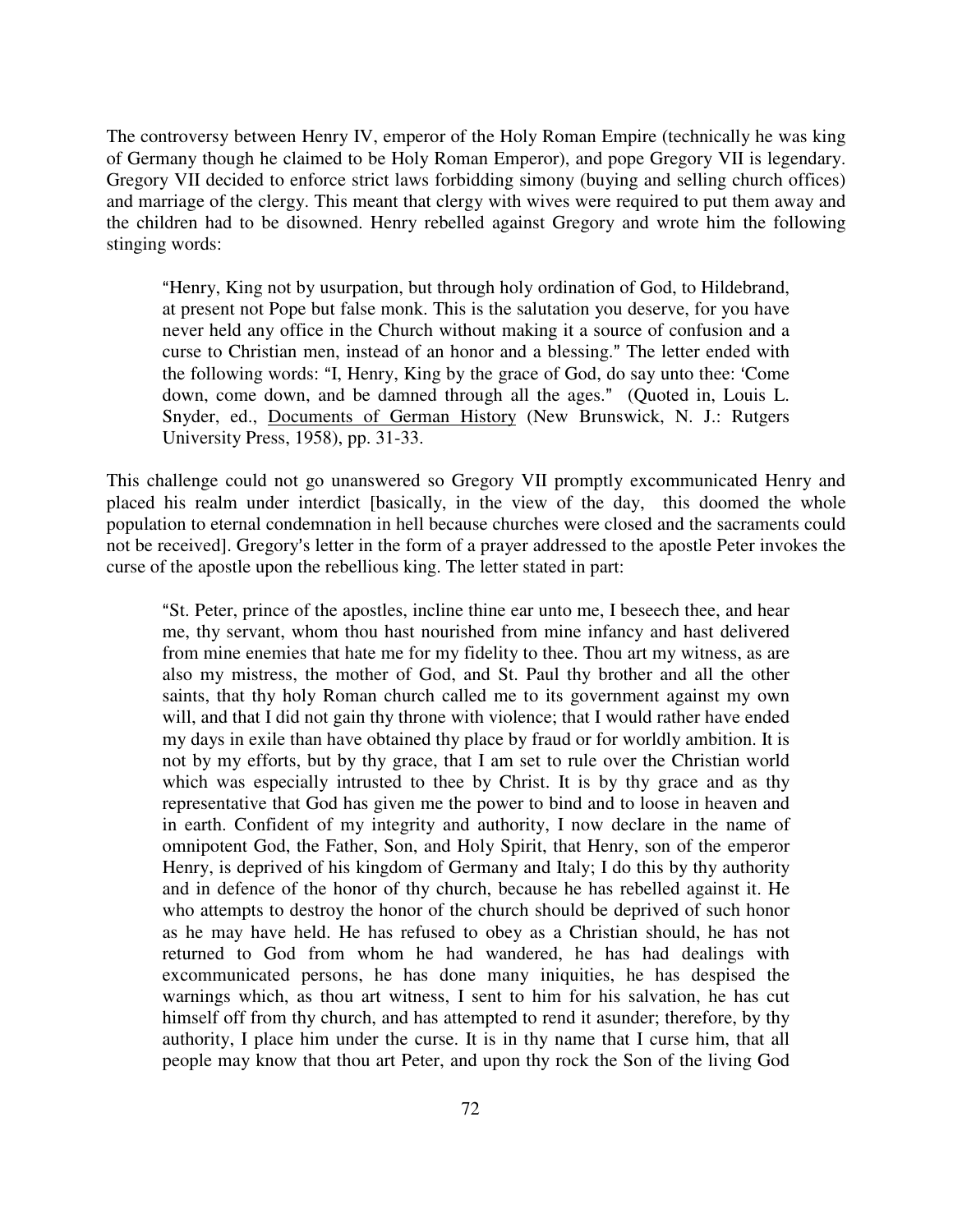has built his church, and the gates of hell shall not prevail against it.  $\ldots$  " (Quoted in, Oliver J. Thatcher and Edgar Holmes McNeal, eds., A Source Book for Mediaeval History (New York: Scribner's Sons, 1905), pp. 146, 155-159.)

Henry already had many enemies among the nobility in Germany. These were envious of his position and resented his power so they took advantage of this opportunity to turn the people against Henry. The clamor of the people and the opposition of the nobles soon became unbearable. Henry heard that Gregory VII was on his way to Germany. Fearing that he would be permanently deposed if the pope came to Germany and sat with his rebellious subjects in judgment on him, Henry agreed to go to Canossa, Italy and beg for Gregory's forgiveness. Henry arrived in Canossa in January of 1077. Though it was the dead of winter, Gregory forced Henry to stand in the freezing cold for three days and three nights barefoot and clad only in wretched woolen garments. Remarks one historian:

"The spectacle of the mightiest king in Christendom humbling himself in this sensational fashion was one to amaze the whole Christian world-king, lord, and peasant alike." (Oliver J. Thatcher and Edgar Holmes McNeal, eds., A Source Book for Mediaeval History (New York: Scribner's and Sons, 1905), pp. 146, 155-159.

After the three days, Gregory absolved Henry, removed the interdict and wrote a letter to the nobles of Germany:

AGregory, bishop, servant of the servants of God, to all the archbishops, bishops, dukes, counts, and other princes of the German kingdom, defenders of the Christian faith, greeting and apostolic benediction.

"Since you have made common cause with us and shared our perils in the recent controversy, we have thought it only right that you should be informed of the recent course of events, how king Henry came to Italy to do penance, and how we were led to grant him absolution.

"According to the agreement made with your representatives we had come to Lombardy and were there awaiting those whom you were to send to escort us into your land. But after the time set was already passed, we received word that it was at that time impossible to send an escort, because of many obstacles that stood in the way, and we were greatly exercised at this and in grave doubt as to what we ought to do. In the meantime we learned that the king was approaching. Now before he entered Italy he had sent to us and had offered to make complete satisfaction for his fault, promising to reform and henceforth **to obey us in all things**, provided we would give him our absolution and blessing. We hesitated for some time, taking occasion in the course of the negotiations to reprove him sharply for his former sins. Finally he came in person to Canossa, here we were staying, bringing with him only a small retinue and manifesting no hostile intentions. Once arrived, he presented himself at the gate of the castle, barefoot and clad only in wretched woollen garments, beseeching us with tears to grant him absolution and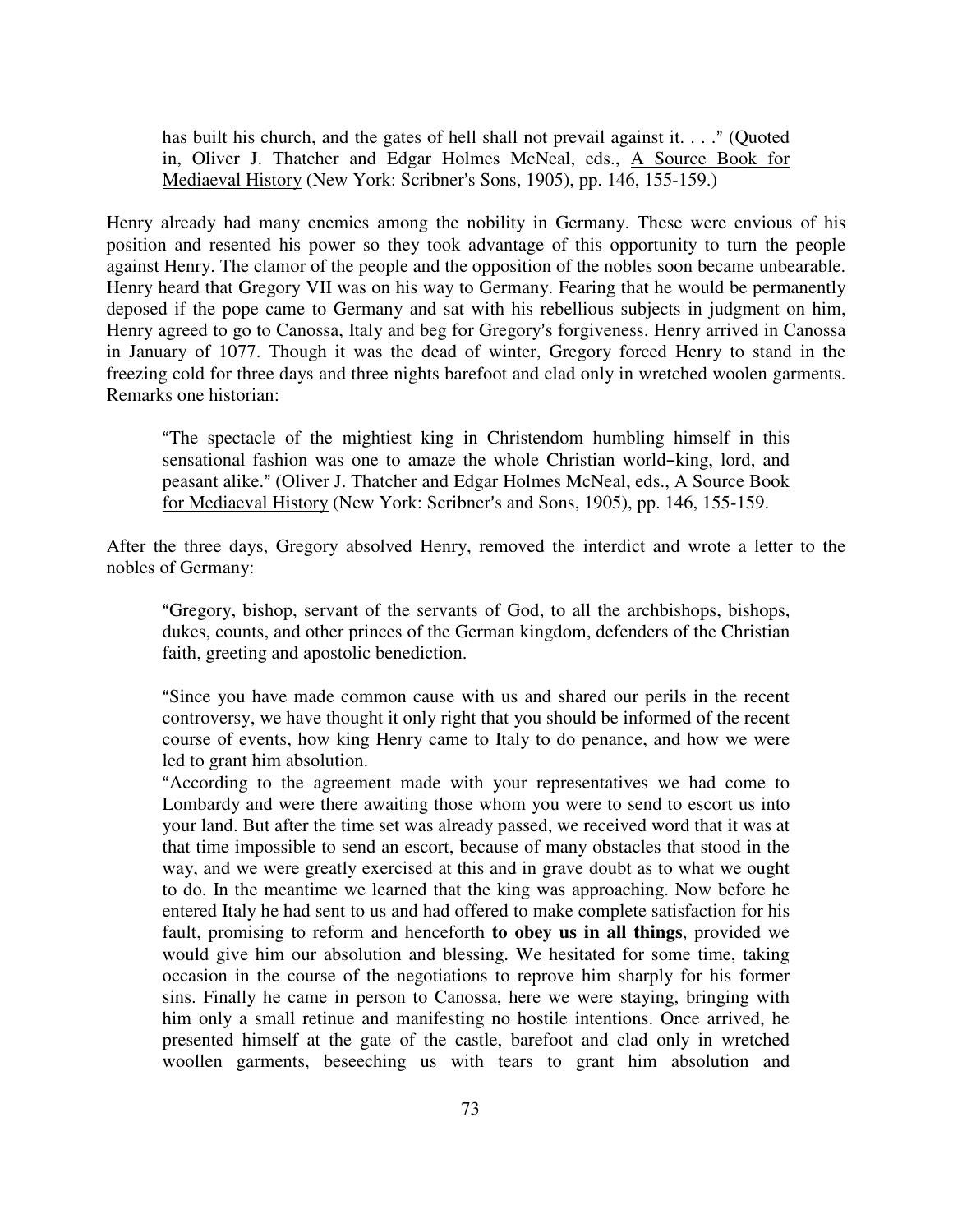forgiveness. This he continued to do for three days, until all those about us were moved to compassion at his plight and interceded for him with tears and prayers. Indeed, they marvelled at our hardness of heart, some even complaining that our action savored rather of heartless tyranny than of chastening severity. At length his persistent declarations of repentance and supplications of all who were there with us overcame our reluctance, and we removed the excommunication from him and received him again into the bosom of the holy mother church." (Quoted in Oliver J. Thatcher and Edgar Holmes McNeal, eds., A Source Book for Mediaeval History (New York: Scribner's and Sons,  $1905$ ), pp. 155-159.

Besides begging forgiveness of Gregory, Henry agreed to submit to the authority of Gregory VII in all things. He also called upon his subjects to submit to the pope's authority and rescinded the edicts whereby he had deposed Gregory. This whole episode is remarkable. By crossing the Alps in the dead of winter and standing outside the castle at Canossa in the cold for three days waiting for an audience with Gregory VII, Henry was admitting that the Pope was the lord of kings. Even though Henry was king of Germany, the whole of Europe was really under his control because he was Holy Roman Emperor. By humbling himself, Henry was thus admitting that the pope was sovereign over all the kings of Europe.

Pope Alexander III (1159-81) also wielded enormous power over Frederick I, Holy Roman Emperor and king of Germany and Italy. Frederick's attempt to chastize the pope backfired when his armies were defeated by the papal forces. For his rebellion, Frederick was promptly excommunicated and deposed by the pope. In penitence and humiliation, the emperor had to travel to Venice to beg for Alexander's forgiveness and absolution. The scene is described by Roman Catholic historian, Fortunatus Ulmas:

"When the emperor arrived in the presence of the pope, he laid aside his imperial mantle, and knelt on both knees, with his breast on the earth. Alexander advanced and placed his foot on his neck, while the cardinals thundered forth in loud tones, >Thou shalt tread upon the cockatrice, and crush the lion and the dragon. . . . The next day Frederick Barbarossa. . . . kissed the feet of Alexander, and, on foot, led his horse by the bridle as he returned from solemn mass, to the pontifical palace... . The papacy had now risen to a height of grandeur and power which it had never reached before. The sword of Peter had conquered the sword of Caesar!" (Quoted in Dave Hunt, A Woman Rides the Beast, pp. 29-30). Bold is mine.

Another pope who wielded gigantic power over kings and princes was Innocent III (1198-1216). Notice the analogy Innocent provided to justify the dominion of church over state:

"The Creator of the universe set up two great luminaries in the firmament of heaven; the greater light to rule the day, the lesser light to rule the night. In the same way for the firmament of the universal Church, which is spoken of as heaven, he appointed two great dignitaries; the greater to bear rule over souls, . . . . the lesser to bear rule over bodies. . . . These dignitaries are the pontifical authority and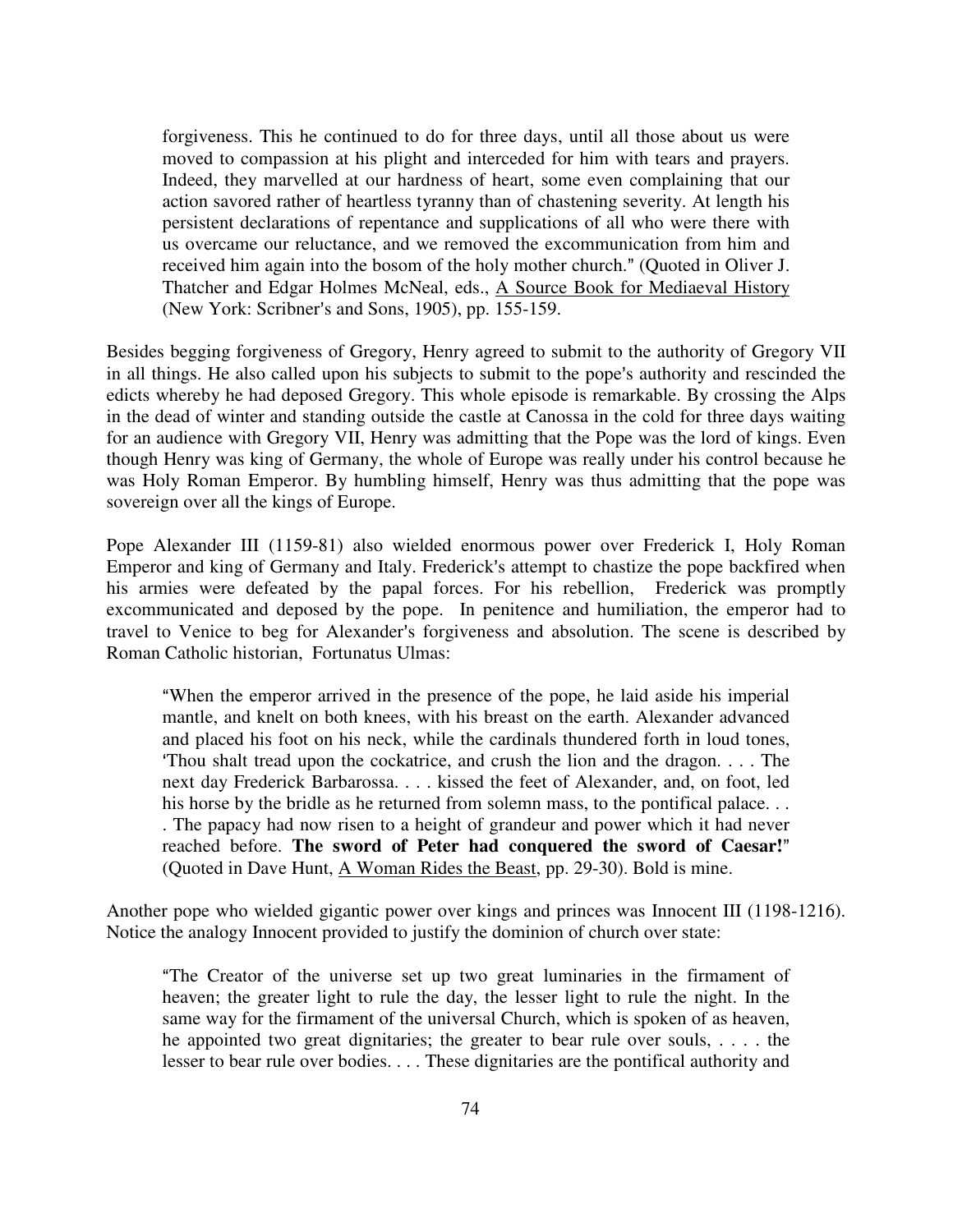the royal power. Furthermore, the moon derives her light from the sun, and is in truth inferior to the sun in both size and quality, in position as well as effect. In the same way, the royal power derives its dignity from the pontifical authority." (Henry Bettenson, Documents of the Christian Church, p. 158).

In the year 1302 pope Boniface VIII proclaimed a very significant bull (personal letter) bearing the name, *Unam Sanctam*. In it, Boniface refined the idea of the two swords which had originally been proposed by St. Bernard. We will quote only the portions of the bull which are apropos to the subject we are dealing with

AIn this Church and in its power are two swords, to wit, a **spiritual** and a **temporal**. . . . Both, therefore, the spiritual and the material swords, are in the power of the Church, the latter indeed to be used **for** the Church, the former **by** the Church, the one by the priest, the other by the hand of kings and soldiers, but **by the will and sufferance of the priest**. It is fitting, moreover, that one sword should be under the other, and the **temporal authority subject to the spiritual power**. . . . It behooves us, therefore, the more freely to confess that the spiritual power excels in dignity and nobility any form whatsoever of earthly power, as spiritual interests exceed the temporal in importance. . . . For the truth bearing witness, **it is for the spiritual power to establish the earthly power and judge it**, if it be not good. . . . Therefore, if the earthly power shall err, it shall be **judged by the spiritual power**; if the lesser spiritual power err, it shall be judged by the higher. But if the supreme power err, it can be judged by God alone and not by man, the apostles bearing witness saying, the spiritual man judges all things but he himself is judged by no one. Hence this power, although given to man and exercised by man, is **not human, but rather a divine power**, given by the divine lips to Peter, and founded on a rock for Him and his successors in Him [Christ] whom he confessed, the Lord saying to Peter himself, 'Whatsoever thou shalt bind,' etc. Whoever, therefore, shall resist this power, ordained by God, resists the ordination of God. . . . We moreover, proclaim, declare and pronounce that it is altogether necessary to salvation for every human being to be **subject to the Roman Pontiff**." (Pope Boniface VIII, Bull *Unam Sanctam*, 1302 in Translations and Reprints From the Original Sources of European History, volume 3 (Philadelphia: University of Pennsylvania Press, 189-), Number 6, pp. 20-23. The original Latin text can be found in Mury, *Revue des Questions Historiques,* volume 46, pp. 255, 256, based on the facsimile from the Papal Regesta. Bold is mine.

Clarence Alexander Flick offers the following comment about the same pope:

"The papal theory. . . . made the Pope alone God's representative on earth and maintained that the Emperor received his right to rule from St. Peter's successor. . . . It was upheld by Nicholas I, Hildebrand, Alexander III, Innocent III, and culminated with Boniface VIII at the jubilee of 1300 when, seated on the throne of Constantine, girded with the imperial sword, wearing a crown, and waving a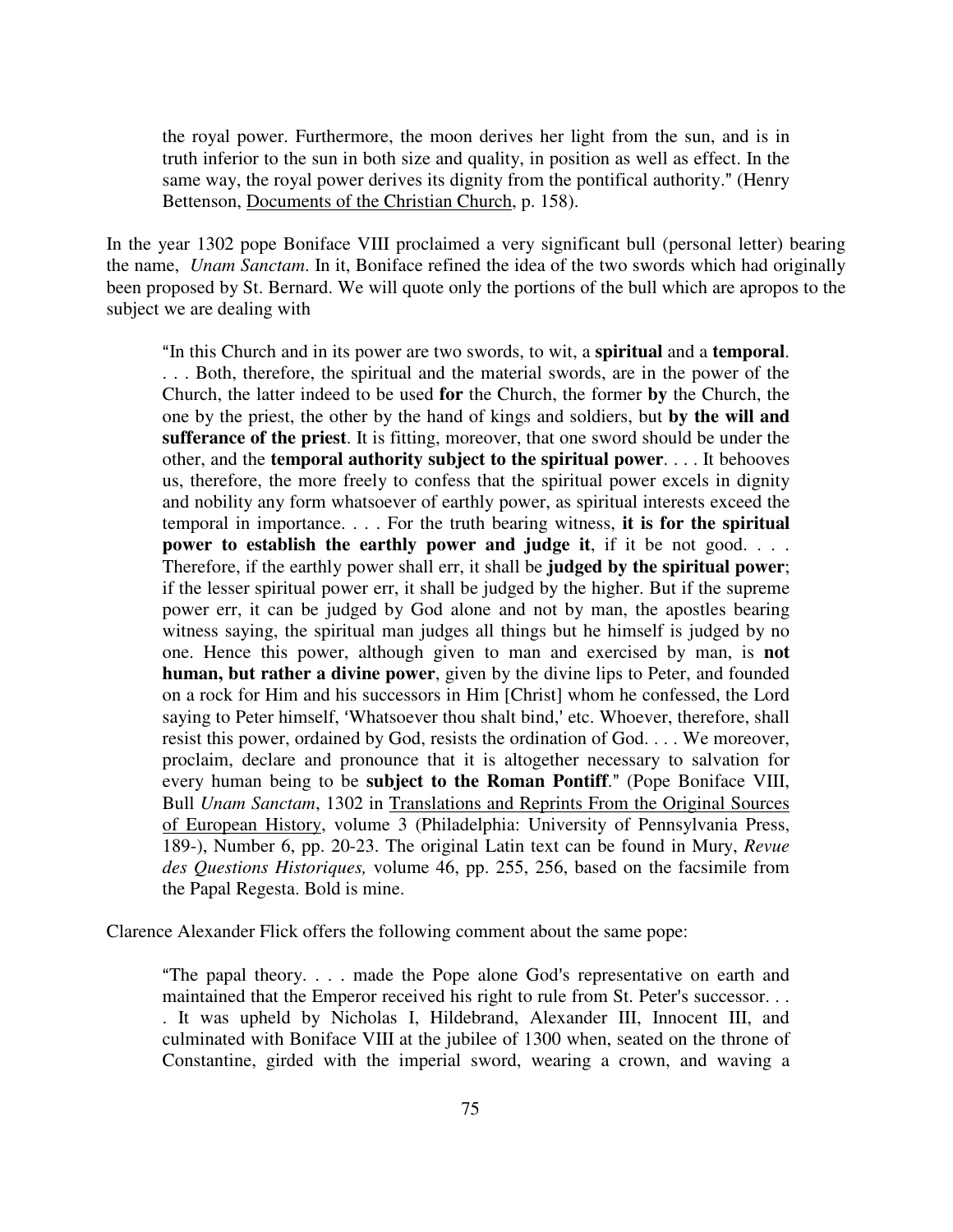sceptre, he shouted to the throng of loyal pilgrims: 'I am Caesar-I am Emperor.'" (Clarence Alexander Flick, The Rise of the Mediaeval Church (reprint: New York: Burt Franklin, 1959), p. 413.)

And Flick comments further about the power of the popes during the thirteenth century:

ADuring this period the organisation of the papal hierarchy was perfected. At the head stood the all-powerful and absolute Pope as God's agent on earth; hence, at least in theory and claim, he was the ruler of the whole world in **temporal and spiritual affairs**. He was the defender of Christianity, the Church, and the clergy in all respects. He was the supreme censor of morals in Christendom and the head of a great spiritual despotism. He was the source of all earthly justice and the final court of appeal in all cases." (Clarence Alexander Flick, The Rise of the Mediaeval Church (reprint: New York: Burt Franklin, 1959), pp. 575, 576. Bold is mine.

Historian John N. Figgis adds this testimony about the Medieval power of the Church:

A[In] the Middle Ages the Church was not a State, **it was the State**; the State, or rather the **civil authority** (for a separate society was not recognized), **was merely the police department** of the Church. . . . [The Church] took over **from the Roman Empire** its theory of the absolute and universal jurisdiction of the supreme authority, and developed it into the doctrine of the *plenitudo potestatis* of the Pope." John N. Figgis, From Gerson to Grotius, p. 4. Bold is mine.

R. W. Southern makes this statement:

ADuring the whole medieval period there was in Rome a **single spiritual and temporal authority** [the papacy] exercising powers which in the end exceeded those that had ever lain within the grasp of a Roman emperor."  $R$ . W. Southern, Western Society and the Church in the Middle Ages, (Grand Rapids, Michigan: Eerdman's, 1970), pp. 24-25.

Lucius Ferraris, in his acclaimed work, *Prompta Bibliotheca,* makes the following remarks:

"The common opinion teaches that the Pope has power over two swords, namely, the **spiritual and the temporal**, which jurisdiction and power Christ himself gave to Peter and his successors (Matt.  $16:19$ ), saying, 'I will give unto thee the keys of the kingdom of heaven: and whatsoever thou shalt bind on earth shall be bound in heaven; and whatsoever thou shalt loose on earth shall be loosed in heaven,' concerning which the doctors remark that he did not say 'key' but 'keys,' including both the **temporal and the spiritual power**.

"This opinion is most widely confirmed by the authority of the holy Fathers, by the teaching of the canon and civil law, and by the apostolic constitutions.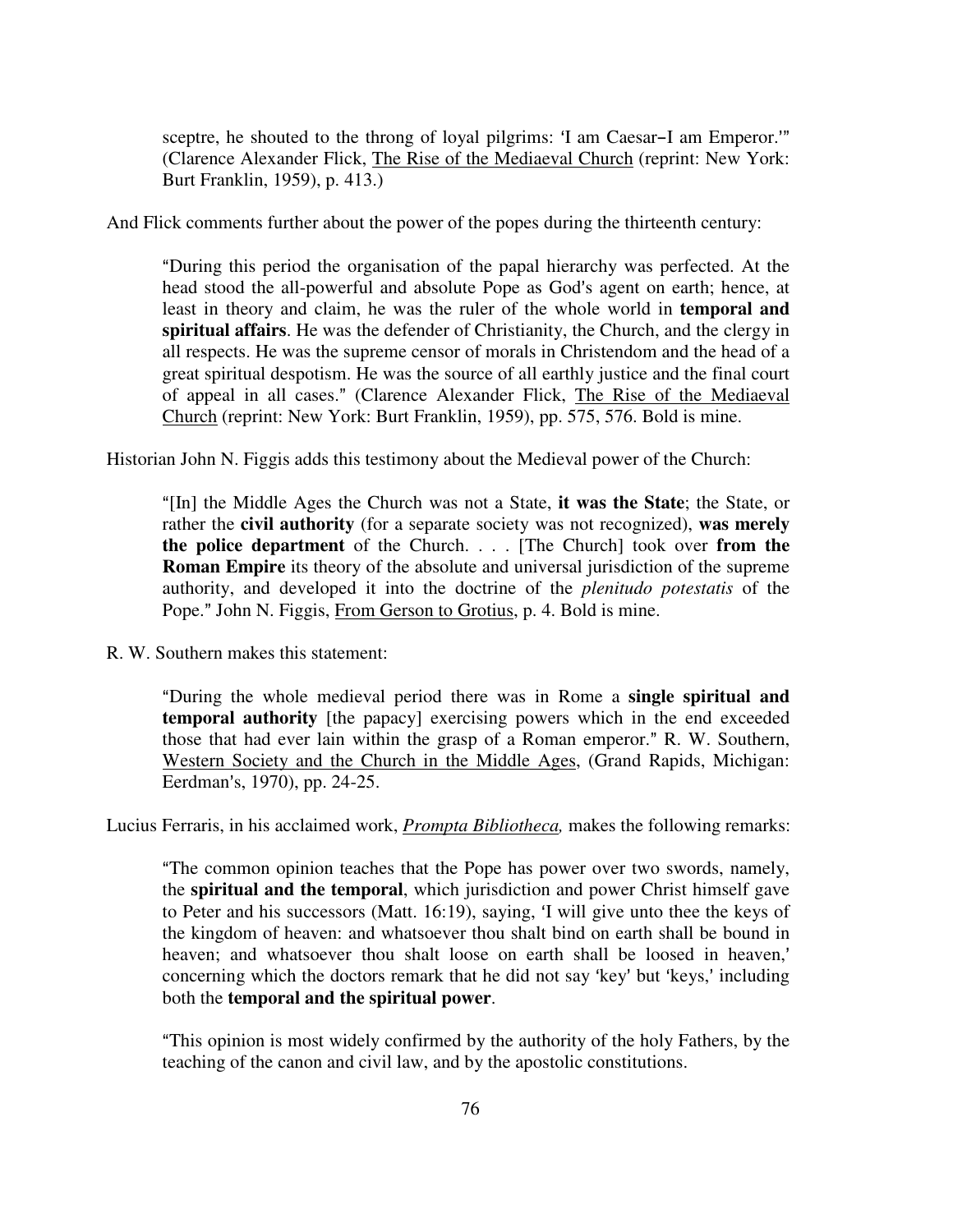"It is not to be wondered at if to the Roman Pontiff, as to the vicar of Him whose is the earth and the fullness thereof, the world and all who dwell therein, etc., there have been granted, when just cause demands, the most complete authority and power of transferring kingdoms, of dashing in pieces scepters, of taking away crowns, not only unsheathing the **spiritual** but also the **material** sword. Which power in its fullness, not once but frequently, the Roman pontiffs have used, as occasion required, by girding the sword upon the thigh most effectively, as is perfectly well known; and to this not only do theologians give most complete testimony, but also the professors of pontifical and imperial law, and many historians of undoubted credibility, both profane and sacred, both Greek and Latin." Lucius Ferraris, *Prompta Bibliotheca*, article, "Papa" Bold is mine.

And the Roman Catholic writer, Henry Edward, gives this testimony:

AThe authority of princes and the allegiance of subjects in the civil state of nature is of divine ordinance; and therefore, so long as princes and their laws are in conformity to the law of God, the church has no power of jurisdiction against them, nor over them. If princes and their laws deviate from the law of God, the church has authority from God to judge of that deviation, and to oblige to its correction." (Henry Edward, The Vatican Decrees (London: Longmans, Green & Co., 1875), p. 54.

The Roman Catholic papacy, which terrorized kings during the 1260 years, received a deadly blow from the state in 1798, when pope Pius VI was taken prisoner at the very climax of the French Revolution. At this point temporal power was removed from the papacy though it still continued to exist as a church. John Adolphus described this significant event only five years after it occurred:

"Berthier advanced to the city by forced marches; summoned the castle of St. Angelo [Feb.  $10^{th}$ .], allowing only four hours for its evacuation by the papal troops; the convicts were set at liberty; the gates of the city secured by the French; the pope, all the cardinals except three, and the whole people of Rome, made prisoners at discretion. . . .

"Shortly afterwards [Feb.  $15<sup>th</sup>$ ], Berthier made his triumphal entry into Rome; and a tree of liberty being planted on the capitol, . . . . a proclamation was issued, declaring. . . . a free and independent republic, under the special protection of the French army. A provisional government was acknowledged, as established by the sovereign people; and every other temporal authority emanating from the pope was suppressed, nor was he any longer to exercise any function. . . . The territory of the Roman republic was declared to comprehend all that remained under the temporal authority of the pope after the treaty of Campo Formio.

"As a refinement in the art of insult, the day selected for planting the tree of liberty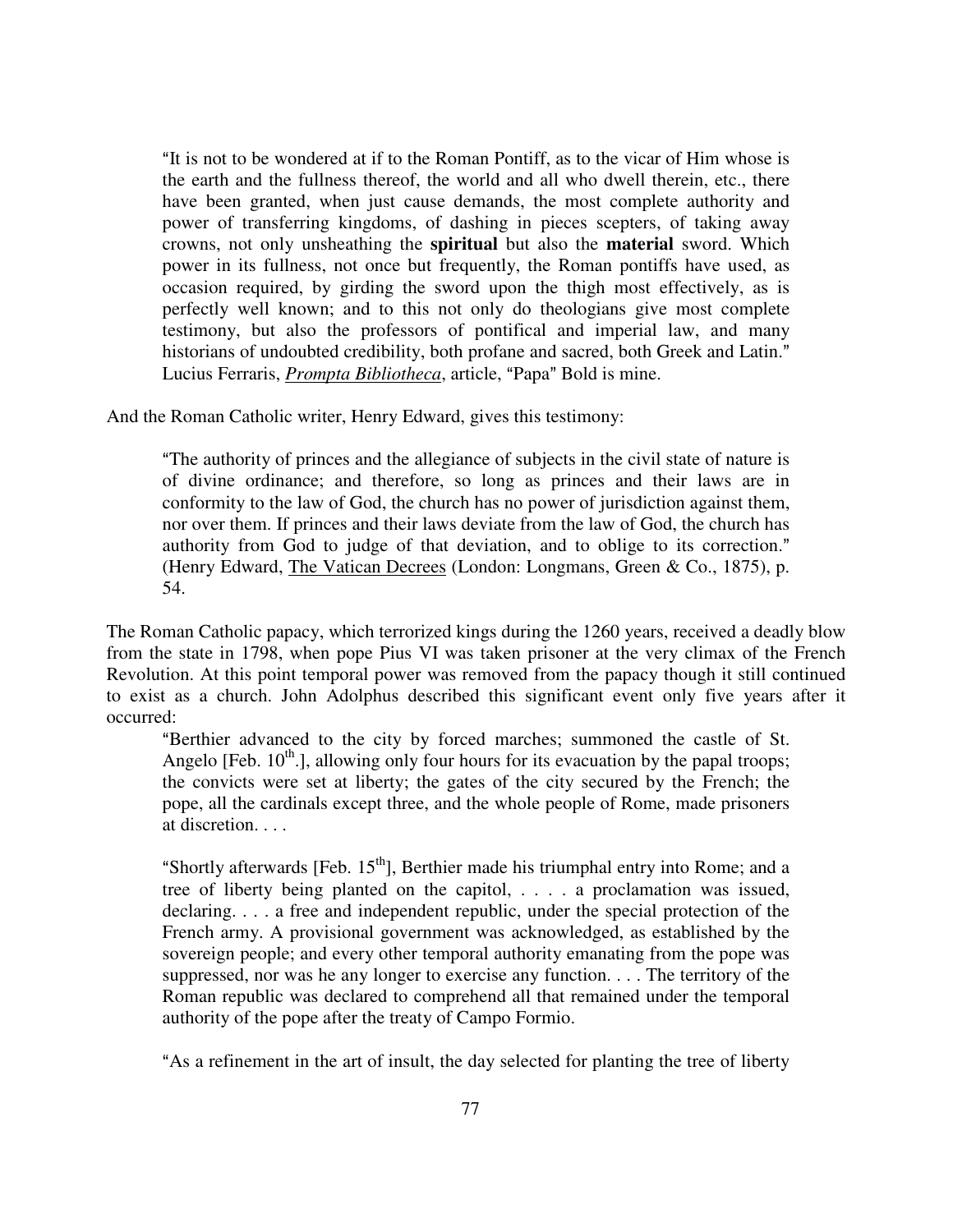and deposing the pontiff was the anniversary of his accession to the sovereignty; and while he was, according to custom, celebrating divine service in the Sistine chapel and receiving the congratulations of the cardinals, Haller, the commissarygeneral of the French army, and Cervoni, abruptly rushed in, and announced the termination of his authority. The pope had scarcely recovered from the shock of this intelligence, when Cervoni offered him a national cockade, which he rejected with dignity; and he heard with fortitude that his Swiss guards were dismissed, and republican soldiers placed in their stead. Pursuing the same style of mockery, the invaders compelled the cardinals to perform a grand mass and Te Deum, to thank God for events which they could not fail most severely to deplore; public preachers were employed to reconcile the people to the change, and to argue from Scripture that, as the disciples of reason and votaries of religion, they were bound to submit to whatever form of government it had pleased Providence to set over them. . . .

AWhether retained by force, deluded by promises, or rendered inert by age, the pope remained, after the abrogation of his authority, a prisoner in his own palace. The French first seized on it as barracks, and in less than a week confined him to his own rooms, putting the seal of confiscation on all his effects. Even the furniture of his apartments was at length contemplated with a greedy eye, and the unfortunate pontiff was removed from Rome to Sienna [Feb.  $20<sup>th</sup>$  to  $25<sup>th</sup>$ ], where he was received with consolatory sympathy by the Augustine monks, and lodged him in their convent. [Note:. . . . He was removed, according to the caprice or policy of his persecutors, at all hours in the night and day, to many cities in Italy, where he was exhibited in chains, and at length confined in a fortress at the top of the Alps, where, under the old French government, it was sometimes customary to send regiments by way of punishment. In the course of the ensuing year it was deemed necessary to remove him to Valence, where he terminated his days amid the horrors of neglect and insult. . . ." (John Adolphus, The History of France, volume 2) (London: George Kearsley, 1803), pp. 364-369.

Other historians describe this event in similar terms. Notice the following examples:

AThe object of the French directory was the destruction of the pontifical government, as the irreconcilable enemy of the republic. . . . The aged pope [Pius VI] was summoned to surrender the temporal government; on his refusal, he was dragged from the altar. . . . His rings were torn from his fingers, and finally, after declaring the temporal power abolished, the victors carried the pope prisoner into Tuscany, whence he never returned (1798).

"The Papal States, converted into the *Roman Republic*, were declared to be in perpetual alliance with France, but the French general was the real master at Rome. . . . The territorial possessions of the clergy and monks were declared national property, and their former owners cast into prison. **The papacy was extinct; not a vestige of its existence remained**; and among all the Roman Catholic powers not a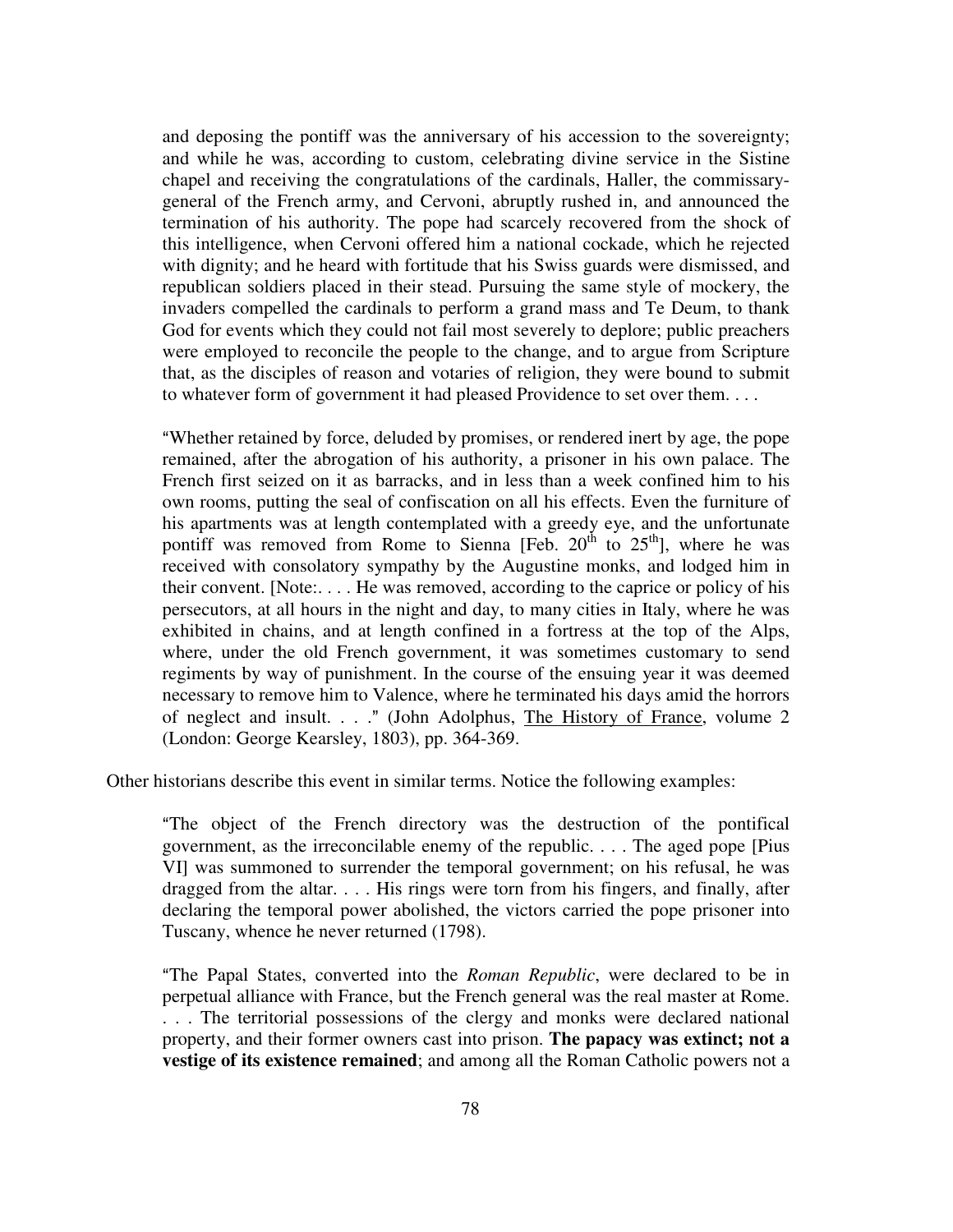finger was stirred in its defence. The Eternal City had no longer prince or pontiff; its bishop was a dying captive in foreign lands; and the decree was already announced that no successor would be allowed in its place." (George Trevor, Rome: From the Fall of the Western Empire (London: The Religious Tract Society, 1868), pp. 439, 440. Bold is mine.

"When, in 1797, Pope Pius VI fell grievously ill, Napoleon gave orders that in the event of his death no successor should be elected to his office, and that the **Papacy should be discontinued.**

"But the Pope recovered; the peace was soon broken; Berthier entered Rome on  $10<sup>th</sup>$  February 1798, and proclaimed a Republic. The aged Pontiff refused to violate his oath by recognizing it, and was hurried from prison to prison into France. Broken with fatigue and sorrows, he died. . . . [in] August 1799, in the French fortress of Valence, aged 82 years. No wonder that half of Europe thought Napoleon's veto would be obeyed, and that with the Pope the Papacy was dead." (Joseph Rickaby, Lectures on the History of Religion, "The Modern Papacy," volume 3, [lecture 24], p. 1.) Bold is mine.

AThe tricoloured flag floated on the top of the Castle of St. Angelo. The successor of St. Peter was carried away captive by the unbelievers. He died a prisoner in their hands; and even the honors of sepulture were long withheld from his remains.

AIt is not strange that, in the year 1799, even sagacious observers should have thought that, at length, the hour of the Church of Rome was come. An infidel power ascendant, the Pope dying in captivity, the most illustrious prelates of France living in a foreign country on Protestant alms, the noblest edifices which the munificence of former ages had consecrated to the worship of God turned into temples of Victory, or into banqueting-houses for political societies, or into Theophilanthropic chapels, such signs might well be supposed to indicate **the approaching end of that long domination**.

ABut the end was not yet. Again **doomed to death**, the milk-white hind was still fated not to die. Even before the funeral rites had been performed over the ashes of Pius the Sixth, a great reaction had commenced, which, after the lapse of more than forty years, appears to be still [in 1840] in progress." (Thomas B. Macauley, "Ranke's History of the Popes" (first published 1840), in his Critical and Historical Essays, volume 2 (London: Longmans, 1865), pp. 147, 148. Bold is mine.

"One of the first measures of the new government was to despatch an order to Joseph Bonaparte at Rome, to promote, by all the means in his power, the approaching revolution in the papal states; and, above all things, to take care that, at the pope's death [he was ill, 1797], **no successor should be elected** to the chair of St. Peter." (Archibald Alison, History of Europe, volume 1, chapter 26 (New York: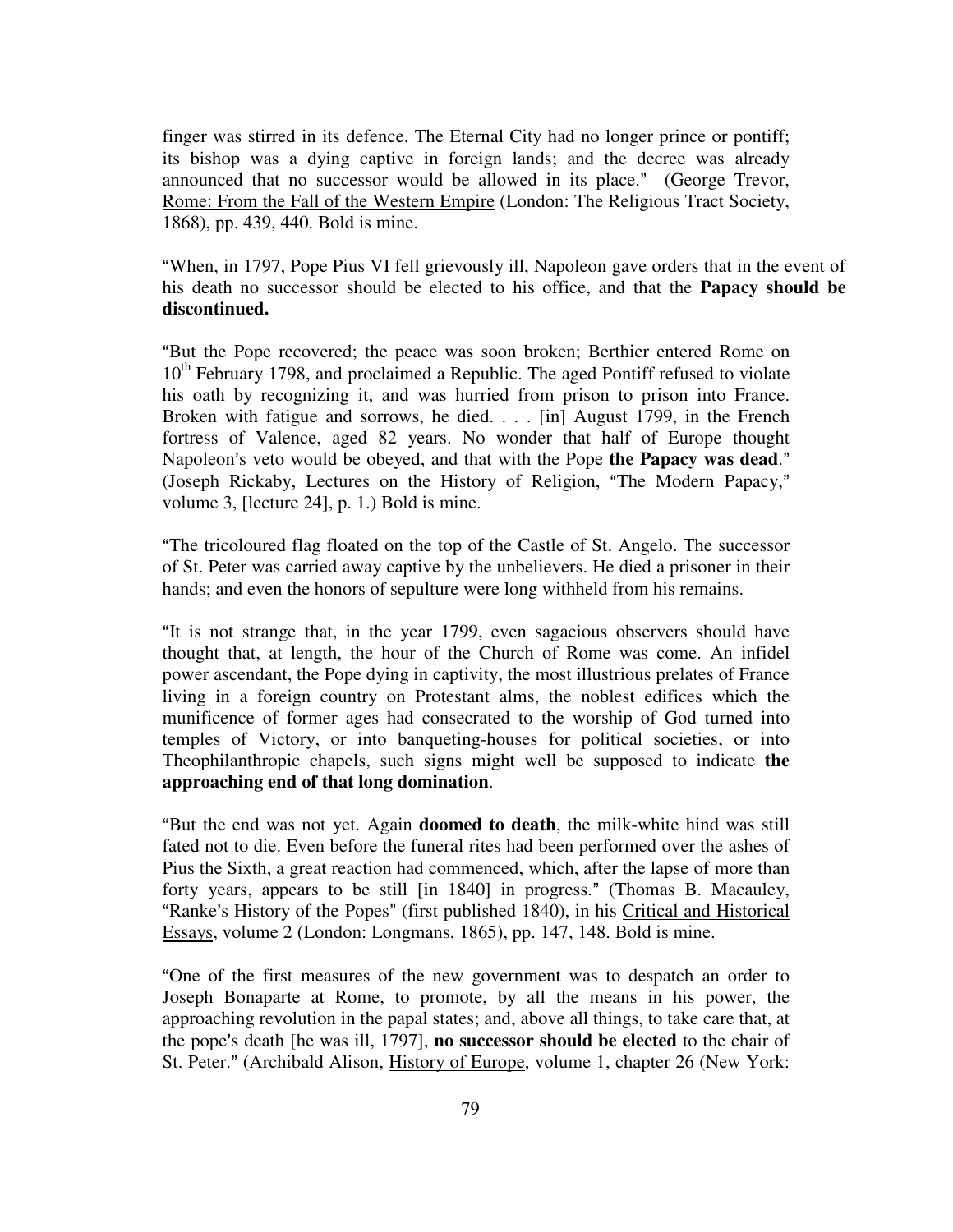Harper, 1852), pp. 543, 544). Bold is mine.

"That the head of the church might be made to feel with more poignancy his humiliating situation, the day chosen for planting the tree of liberty on the capitol was the anniversary of his election to the sovereignty [Feb. 15]. Whilst he was, according to custom, in the Sistine chapel, celebrating his accession to the papal chair, and receiving the congratulations of the Cardinals, Citizen Haller, the commissary-general, and Cervoni, who then commanded the French troops within the city, gratified themselves in a peculiar triumph over this unfortunate potentate. During that ceremony they both entered the chapel, and Haller announced to the sovereign Pontiff on his throne, that his reign was at an end.

AThe poor old man seemed shocked at the abruptness of this unexpected notice, but soon recovered himself with becoming fortitude; and when General Cervoni, adding ridicule to oppression, presented him the national cockade, he rejected it with a dignity that shewed he was still superior to his misfortunes. At the same time that his Holiness received this notice of the dissolution of his power, his Swiss guards were dismissed, and Republican soldiers put in their place." (Richard Duppa, A Brief Account of the Subversion of the Papal Government, second edition (London: G. G. and J. Robinson, 1799), pp. 46, 47).

AThe time, however, was arrived, when it became more desirable to send him [the Pope] out of the way, in order that his effects might be disposed of with a better grace. . . .

 $\frac{4}{1}$  The was decreed that he should go; and on the morning of the 20<sup>th</sup> of February, about seven o'clock, he left Rome, accompanied by three coaches of his own suite, and a body of French cavalry, to escort him safe into Tuscany; and on the  $25<sup>th</sup>$  arrived in Siena, where he was requested to remain till further orders. Here he was received into the monastery of S. Barbara of the order of S. Augustin, whose members sorrowfully welcomed him at the gate, and offered all that their Convent could bestow, to console him under his misfortunes.

Ah earthquake having taken place at Siena in the month of May, the Pope was removed to a Carthusian Convent within two miles of Florence. . . .

"He was suffered to remain in the Carthusian Convent until the  $27<sup>th</sup>$  of March, 1799. He was then removed to Parma; from whence he was conducted to Briancon in France, and afterward to Valence, where he died on the  $29<sup>th</sup>$  of August of the same year." (Richard Duppa, A Brief Account of the Subversion of the Papal Government. 1798, third edition (London: John Murray, 1807), pp. 50-52, 54).

"Multitudes imagined that the papacy was at the point of death and asked, would Pius VI be the last pontiff, and if the close of the eighteenth century would be signalized by the fall of the papal dynasty."(T. H. Gill, The Papal Drama, book 10).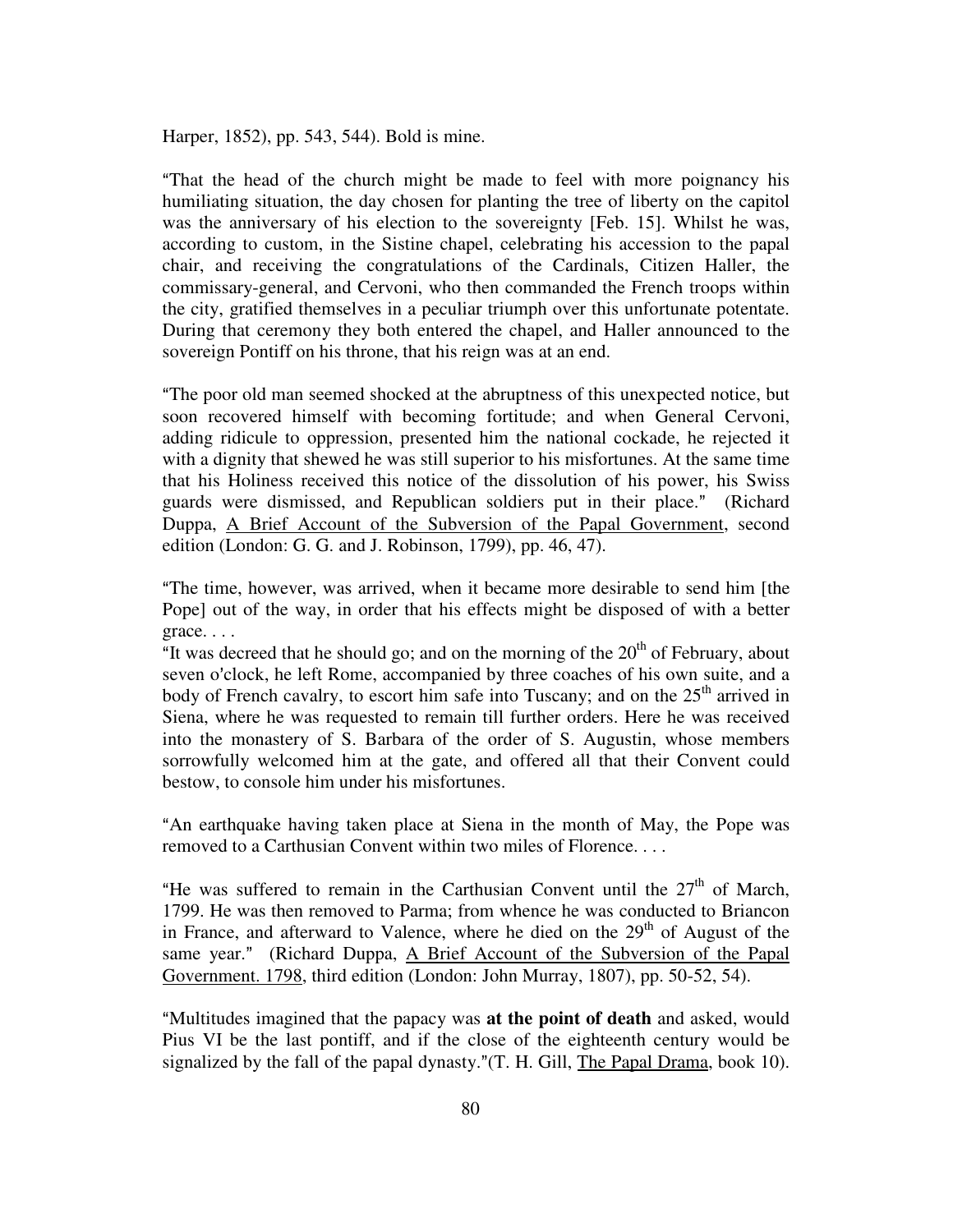Bold is mine.

According to historian M. Weitlauff, when Pius VI died in Valence in 1799, "the Papacy had suffered its deepest humiliation. . . . [and] appeared to be annihilated. . . . The Revolution also dealt it the wound which, it seemed did not want to heal until far into the twentieth century." (Quoted in, Frank B. Holbrook, editor., Symposium on Revelation, volume 2 (Hagerstown, Maryland: Review and Herald, 1992), p. 337)

Historians from this period describe Pius VI as "the last pope" and refer to 1798 as "the end of an era." Bible expositors also understood that 1798 marked the end of the 1260 years of papal dominion. But prophecy foretold that the papacy would regain its lost dominion once again.

At this point it might be well to explain what is meant by the "deadly wound." It does **not** mean that the Roman Catholic Church would cease to exist as a religious institution. This simply did not happen in 1798; the papacy continued to exist as a church. What it does mean is that the papacy would no longer be able to exert dominion over the state. In other words, its political power would be arrested. The healing of the deadly wound means that the papacy, at some point after 1798, will once again be able to employ the power of the state to accomplish her purposes.

Has the deadly wound been completely healed yet? The answer is no. The healing is to be understood as a process rather than as one particular event. The process began as early as 1801 when Napoleon returned the papal states and gave pope Pius VII temporal power. Notice the words of Arthur Robert Pennington:

"Many of the men in those days [1798] imagined that the dominion of the Pope had come to an end, and that the knell of the temporal power was then sounding among the nations. This supposition, however, proved to be erroneous. The French republicans were very anxious that Rome should not have another Pope. But as the reverses of the revolutionary armies had left southern Italy to its ancient masters, the cardinals were able to proceed to an election at Venice. They elected, on March 14<sup>th</sup>, 1800, Barnabas Chiaromonti, who assumed the name of Pius VII.

"The first transaction of this Pope was a negotiation with the government of France, of which Napoleon Buonaparte was the First Consul. . . .

"He [Napoleon] felt that, as the large majority of the inhabitants of France knew no other form of faith than Romanism, it must become the **established religion of the country**. Accordingly we find that he now began negotiations with the Pope, which issued in a Concordat in July, 1801, whereby the Roman Catholic religion was once more **established** in France. He also left Pius in **possession of his Italian principality.**" (Arthur Robert Pennington, Epochs of the Papacy (London: George Bell and Sons, 1881), pp. 450, 452). Bold is mine.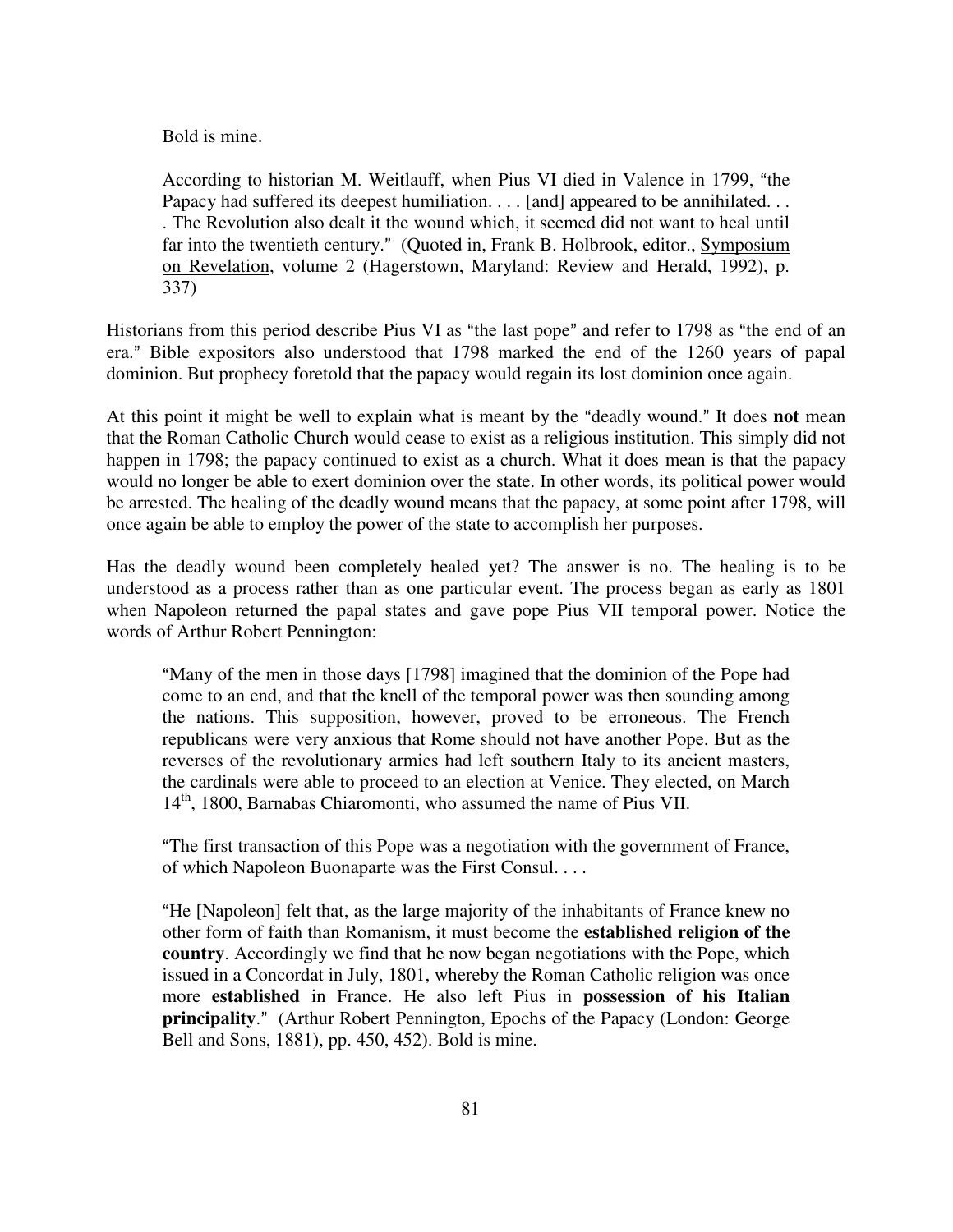Even though the papacy had the Vatican and its principality once again, it exerted very little political power between 1801 and 1870. Very few nations wished to have any relations whatsoever with a wounded and humiliated papacy. In 1870, the papacy suffered a further blow when Victor Emmanuel confiscated the Papal States, including Vatican City, and formed the unified kingdom of Italy. The pope, in protest, declared himself under house arrest and no pope left Vatican City for the next 59 years. But on February 11, 1929 a historic event took place. A treaty was signed by Mussolini and Gasparri which restored full political control of Vatican City to the papacy. In part the treaty provides for

A. . . . the *de iure* and *de facto* **international sovereignty** of the Holy See with its **absolute and sole jurisdiction** over a **state** called the City of the Vatican and guarantees its freedom and independence. . . .the person of the pope is inviolable and sacred, and cardinals enjoy the honours of **princes** of royal blood, and wherever resident in Rome are Vatican citizens; certain other ecclesiastics residing outside the City are given **immunities**; the Vatican and Italy have ordinary **diplomatic relations**. . . . the Vatican City is therefore a permanently neutral and inviolable territory. . . . (Donald Attwater, A Catholic Dictionary, third edition, (New York: The Macmillan Company, 1958), p. 282). Bold is mine.

The *San Francisco Chronicle*, dated February 12, 1929, included a front page article titled: "MUSSOLINI AND GASPARRI SIGN HISTORIC ROMAN PACT." In part, the article reads:

AThe Roman question tonight was a thing of the past and the Vatican was at peace with Italy. The formal accomplishment of this today was the exchange of signatures in the historic Palace of St. John Lateran by two noteworthy plenipotentiaries, Cardinal Gasparri for Pope Pius XI and Premier Mussolini for King Victor Emmanuel III.

<sup>"</sup>In affixing the autographs to the memorable document, **healing the wound** which has festered since 1870, extreme cordiality was displayed on both sides." (*The San Francisco Chronicle*, February 12, 1929, p. 1). Bold is mine.

 It must be underlined that the deadly wound was not fully healed in 1929 but at that time the process was well under way. After 1929 the nations of the world slowly began establishing diplomatic relations with the Vatican once again. One after another chose to ignore the lessons of the past when the papacy lorded it over kings and princes. But the two superpowers [the United States and the Soviet Union] refused to do so. In 1867 the United States had officially banned diplomatic relations with the Vatican and the Soviet Union, a declared atheistic state, refused to recognize a church with diplomatic status.

A subtle change in mood on the part of the United States government was seen when in 1951, president Harry Truman suggested that it would be a good idea to formalize diplomatic relations with the Vatican. But Truman was not prepared for the uproar and backlash from the American people who were still well aware of the antagonism between the principles of Protestantism and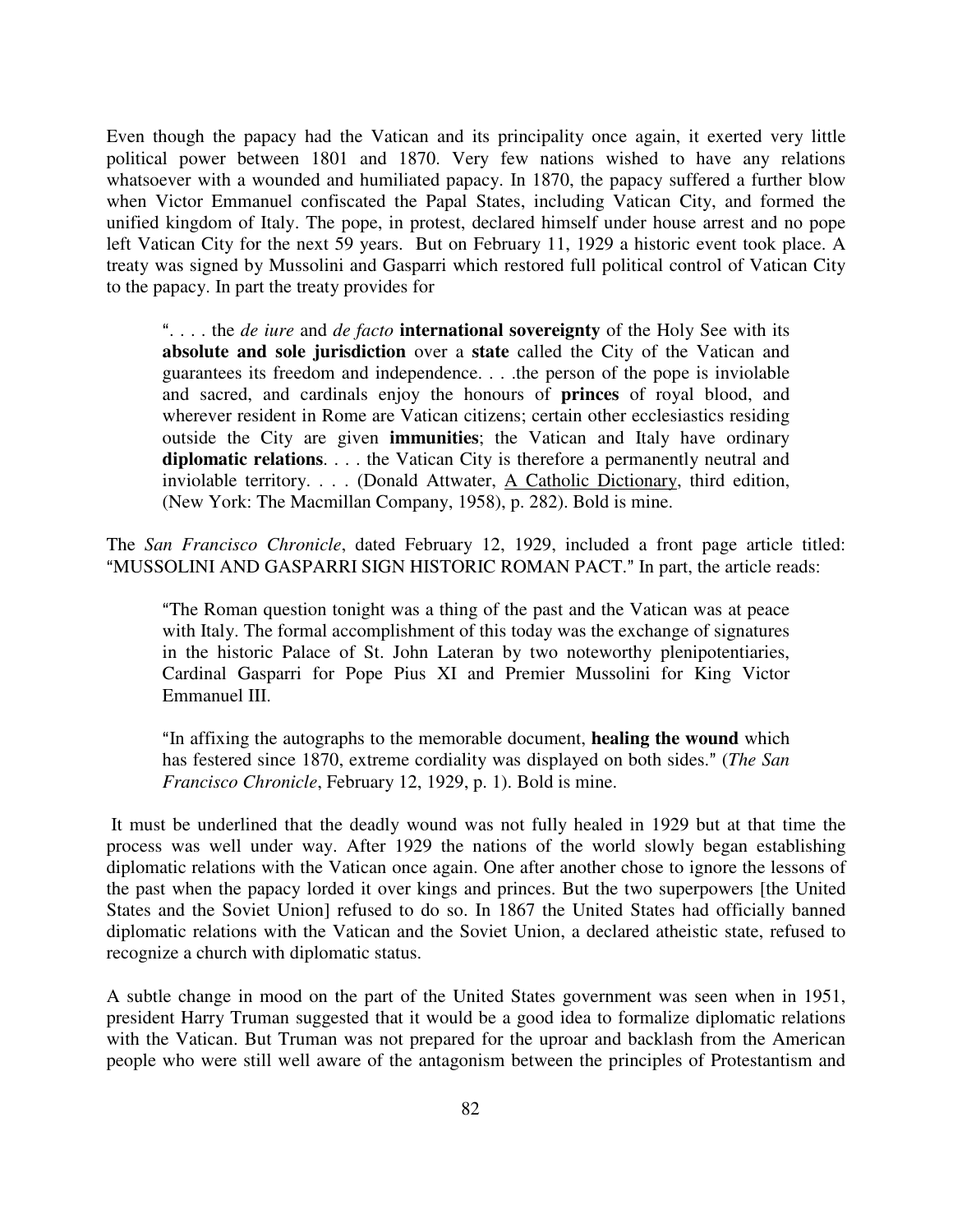Romanism. When Truman nominated General Mark W. Clark to be our ambassador to the Vatican, the public opposition was so strong that General Clark withdrew his name and the nomination was killed before it reached confirmation in the Senate. In 1970 President Richard Nixon asked Henry Cabot Lodge to make periodic visits to the Vatican for the purpose of exchanging views on international and humanitarian projects but he did so without diplomatic status. But on September 22, 1983 the ban on diplomatic relations came to an end when Ronald Reagan (with barely a whimper from an inclusive and pluralistic American people) appointed William A Wilson the first United States ambassador, not to the State of Vatican City, but to the Holy See itself. Now, for the first time, one of the two world superpowers had contributed to the healing of the deadly wound. Just six years later, the other superpower would cave in when in 1989 the Soviet Union also established full diplomatic relations with the Holy See.

Though the appointment of William A. Wilson did not awaken the furor which the nomination of General Mark W. Clark had, there was still much discussion in the Senate before his confirmation. The discussion revolved around the issue of how the United States could send an ambassador to a church and yet not violate the constitutional separation of church and state. Some senators tried to obviate this problem by insisting that the ambassador was being sent to Vatican State rather than to the Holy See. Concerning this crafty argument, Norskov Olsen remarks:

"While Vatican City is subordinated to the Holy See and ambassadors are accredited not to the former but to the latter, it is acknowledged that the pope could not claim the prerogatives of a temporal ruler without the Vatican City State. Referring to the international juristic personality of the Catholic Church and the Lateral Treaty, Cardinal Hyginus Eugene, apostolic nuncio to Belgium and the European Economic Council, writes that the latter 'merely once more provided the Pope, who is the spiritual sovereign of the Church, with another title to sovereignty, that of temporal sovereignty, which would immediately cease to exist if the Vatican State became extinct." (V Norskov Olsen, Papal Supremacy and American Democracy (Riverside, California: Loma Linda University Press, 1987), p. 52.

What Olsen is saying is simply this: It is impossible to say that the ambassador is being sent to Vatican State without at the same time saying that the ambassador is being sent to the Holy See. The reason is simple: Vatican State gives the Pope, as the religious leader of Holy See, a legitimate right to claim temporal power. You cannot any more separate the pope's secular power from his religious power than you can separate the body from the spirit!

Another controversial issue had to do with how the United States could show preferential treatment to one church above all the others. This problem was simply ignored and was never resolved. Yet in spite of these two problems, the nomination went through with few objections. The United States had prepared the way for the full healing of the deadly wound!

A few words about the Vatican. Vatican City is the smallest sovereign state in the world and yet its size is disproportionate to its worldwide power and influence. It is a city within a city whose area covers only 108.7 acres. Its total population is approximately one thousand. It has its own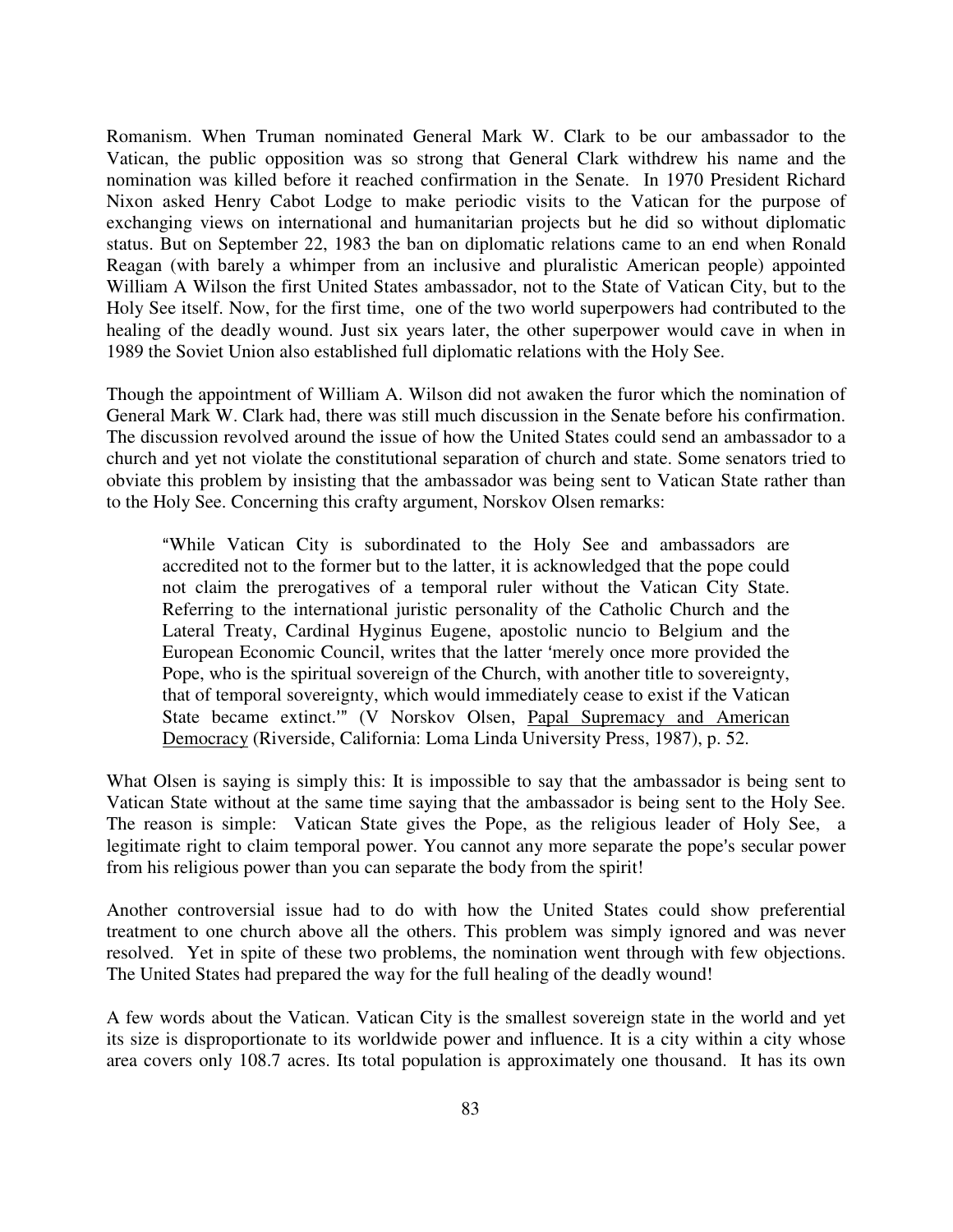ambassadors, flag, language, laws, currency, postal system, army, traffic laws, police, baking system, newspaper [*Osservatore Romano]* and radio station. It is an absolute monarchy and theocracy with the pope, Vicar of Christ, as its absolute sovereign. Notice the following description of the pope's power as leader of the Vatican church/state:

AAll laws are a sovereign emanation of the will of the pope, who is the ultimate source of all power, even though this is at times delegated to others for practical reasons. The pope alone has the fullness of legislative, executive, and judicial power and represents Vatican City in international relations." L Barbarito, "Vatican City, State of," New Catholic Encyclopedia, volume 14, p. 557.

One might ask how such a small city/state can exert so much worldwide clout. The answer lies in its hierarchical organizational system. Ellen White has described it well:

"The Roman Catholic Church, with all its ramifications throughout the world, forms one vast organization under the control, and designed to serve the interests, of the papal see. Its millions of communicants, in every country of the globe, are instructed to hold themselves as bound in allegiance to the pope. Whatever their nationality or their government, they are to regard the authority of the church as above all other. Though they may take the oath pledging their loyalty to the state, yet back of this lies the vow of obedience to Rome, absolving them from every pledge inimical to her interests.

AHistory testifies of her artful and persistent efforts to insinuate herself into the affairs of the nations; and having gained a foothold, to further her own aims, even at the ruin of princes and people." (Ellen G. White, The Great Controversy, p. 580).

Malachi Martin concurs with Ellen White's assessment when he states that the Roman Catholic Papacy:

A. . . . places at the personal disposal of the Pope a supranational, supracontinental, supra-trade-bloc structure that is so built and oriented that if tomorrow or next week, by a sudden miracle a one-world government were established, the Church would not have to undergo any essential structural change in order to retain its dominant position and to further its global aims." (Malachi Martin, The Keys of This Blood, p. 143).

We will complete our survey of church/state amalgamation in Roman Catholicism with several quotations from church historians and theologians starting with Pope Leo XIII.

"The church cannot give countenance or favor to those.  $\dots$  who make it their aim and purpose to tear asunder the alliance that should, by the very nature of things, connect the interests of religion with those of the state." (Pope Leo XIII, The Great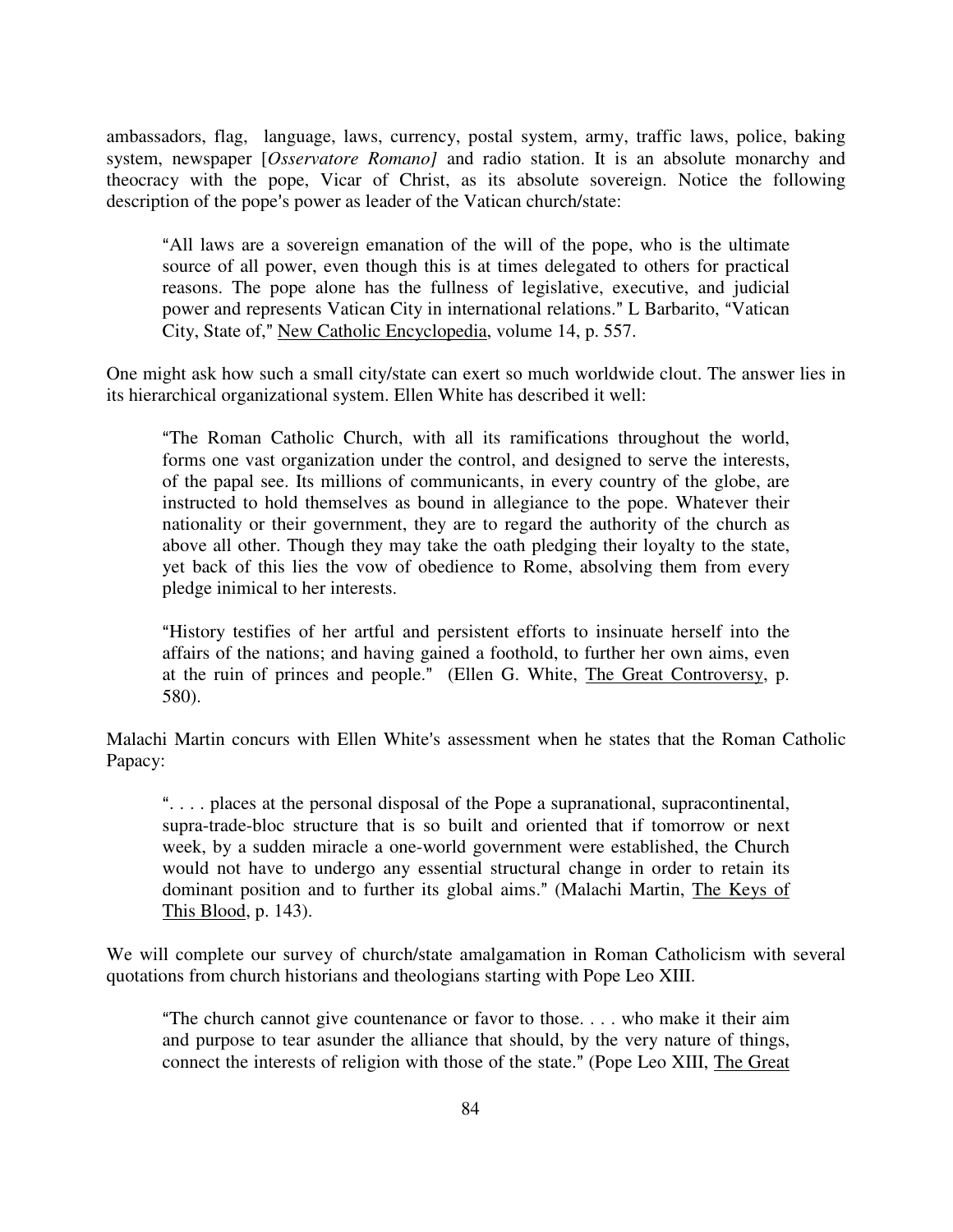Encyclical Letters of Pope Leo XIII, "On the Chief Duties of Christians as *Citizens*," third edition (New York: Benziger, 1903), p. 198.

"No can We hope for happier results either for religion or for the civil government from the wishes of those who desire that the Church be separated from the State, and the concord between the secular and ecclesiastical authority be dissolved. It is clear, that these men, who yearn for a shameless liberty, live in dread of an agreement which has always been fraught with good, and advantageous alike to sacred and civil interests." (Pope Leo XIII, The Great Encyclical Letters of Pope Leo XIII, "The Christian Constitution of States," third edition, (New York: Benziger, 1903), p. 125.

Henry Edward Cardinal Manning makes the following telling statement:

"Since the Council of Trent, the revolutions in France, Austria, and Italy have separated the civil powers from the unity of the Church. The nations remain Catholic as before, but many public laws are at variance with the laws of the Church. . . . It is of the highest moment to the civil powers of the world to readjust their relations with the Catholic Church; for so long as the public laws are at variance with its divine rights and liberties, internal peace and fidelity are hardly to be secured." Henry Edward Cardinal Manning, *Petri Privilegium: Three Pastoral Letters to the Clergy of the Diocese* (London: Longmans, Green, and Co., 1871), first pastoral letter, pp. 82

"The textbook on public ecclesiastical law used at the Pontifical University in Rome, where the elite of the American clergy are trained, makes the duty of Catholics in the United States very clear: 'Catholics must make all possible efforts to bring about the rejection of this religious indifference of the State and the instauration, as soon as possible, of the wished-for union and concord of State and Church. . . . Whether tolerance of non-Catholic religions is promised under oath by statutory law or not, it can never be admitted." (James Hastings Nichols, Democracy and the Churches (Philadelphia: Westminster Press, 1951), p. 266. The quotation which Hastings provides is from, La Piana*, Shane Quaterly*, April, 1942, pp. 92ff.

"What the papacy aimed at was not simply to *be* a temporal power by reason of sovereignty over a little Italian state, but to exercise a universal sovereignty over all sovereigns by reason of the spiritual office of the pope, who was to be the master and arbiter of all other temporal authorities.

AThe development of that ideal, the partial achievement of it, and some of the reactions against it are what we must now consider. Lest this should seem to the modern reader a threshing over of old straw and a discussion of dead issues, there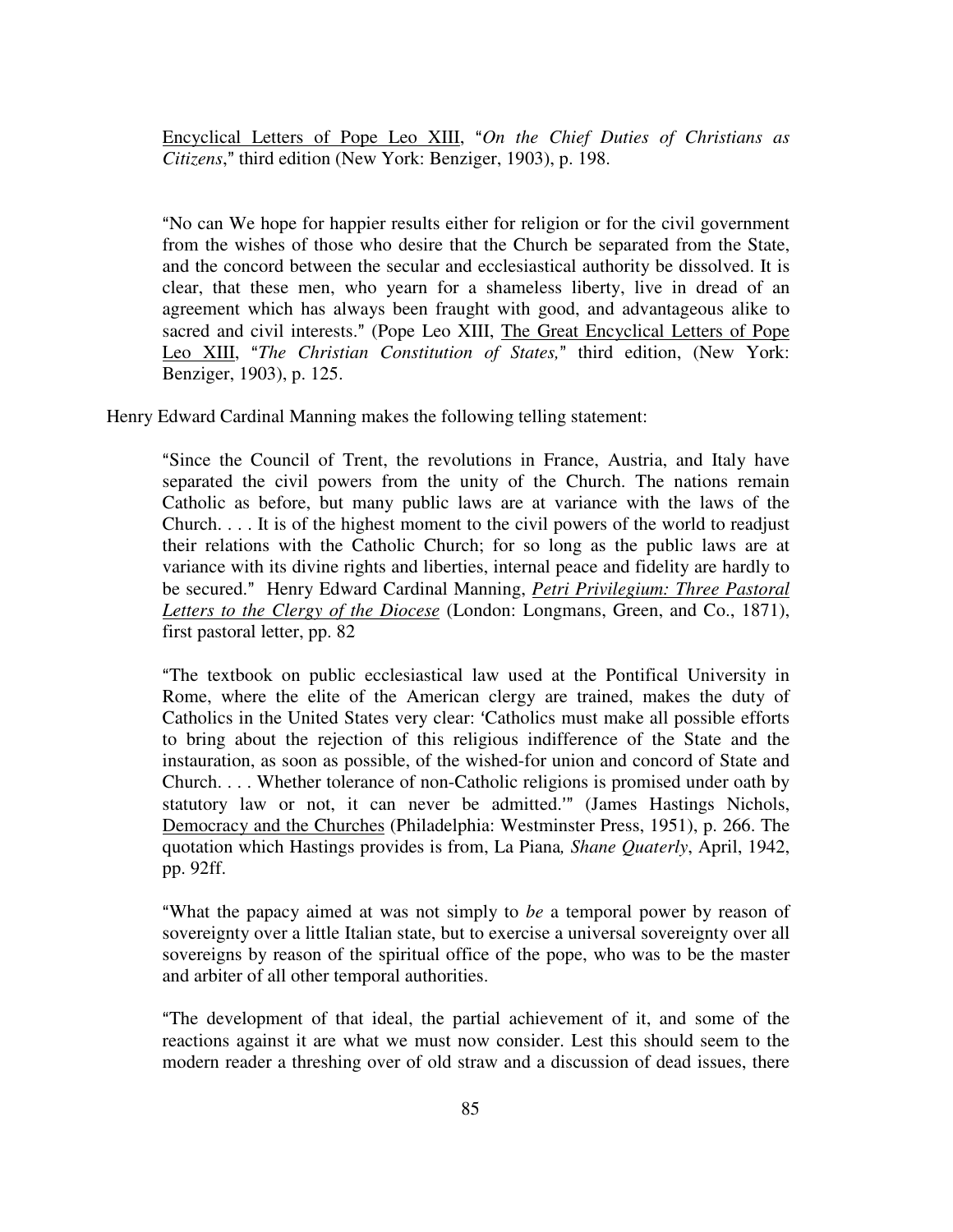should perhaps be inserted here a reminder that all the popes of the last six centuries have worn the triple tiara. According to present-day Roman Catholic authorities, its three crowns signify 'universal episcopate, supremacy of jurisdiction, and universal supremacy.' In the coronation of all popes-including Pius XII, on March 12, 1939–[and presumably any thereafter]–the tiara is placed on the candidate's head with the words: 'Receive the tiara adorned with three crowns and know that thou art Father of princes and kings, Ruler of the world, Vicar of our Savior Jesus Christ.' If this phraseology had not been sanctified by long usage, it would not have been coined in this generation to express the relation of the pope to the political and social order; but it would not have been created in the first place if it had not meant then what is says-'Ruler of the world." (Paul Hutchinson and Winfred E. Garrison, Twenty Centuries of Christianity: A Concise History, first edition (New York: Harcourt, Brace and World, Inc., 1959), p. 120.

## Notice the following chilling words from the official Jesuit journal *La Civilta Cattolica:*

AThe Roman Catholic Church convinced, through its divine prerogatives, of being the only true church, must demand the right to freedom for herself alone, because such a right can only be possessed by truth, never by error. As to other religions, the church will certainly never draw the sword [a declaration which is suspect in the light of Roman Catholic history], but she will require that by legitimate means they shall not be allowed to propagate false doctrine. Consequently, in a state where the majority of the people are Catholic, the church will require that legal existence be denied to error, and that if religious minorities actually exist, they shall have only a *de facto* existence, without opportunity to spread their beliefs. If. however, actual circumstances, either due to government hostility or the strength of dissenting groups, makes the complete application of this principle impossible, then the [Catholic] church will require for herself all possible concessions, limiting herself to accept as a minor evil, the *de jure* toleration of other forms of worship. In some countries, Catholics will be obliged to ask full religious freedom for all, resigned at being forced to cohabitate where they alone should rightfully be allowed to live. But in doing this the church does not renounce her thesis, which remains the most imperative of her laws, but merely adapts herself to *de facto* conditions which must be taken into account in practical affairs. Hence arises the great scandal among Protestants, who tax the Catholics with refusing to others freedom and even *de jure* toleration, in all places where they are in the majority, while they lay claim to it as a right when they are in a minority. We ask Protestants to understand that the Catholic Church would betray her trust if she were to proclaim, theoretically and practically, that error can have the same rights as truth, especially where the supreme duties and interest of man are at stake. The church cannot blush for her own want of tolerance, as she asserts it in principle and applies it in practice." (Quoted in, Robert McAfee Brown, American Catholics: A Protestant-Jewish View, "The Issues Which Divide Us," edited by Philip Scharper (New York: Sheed and Ward, Inc., 1959), pp. 82-86.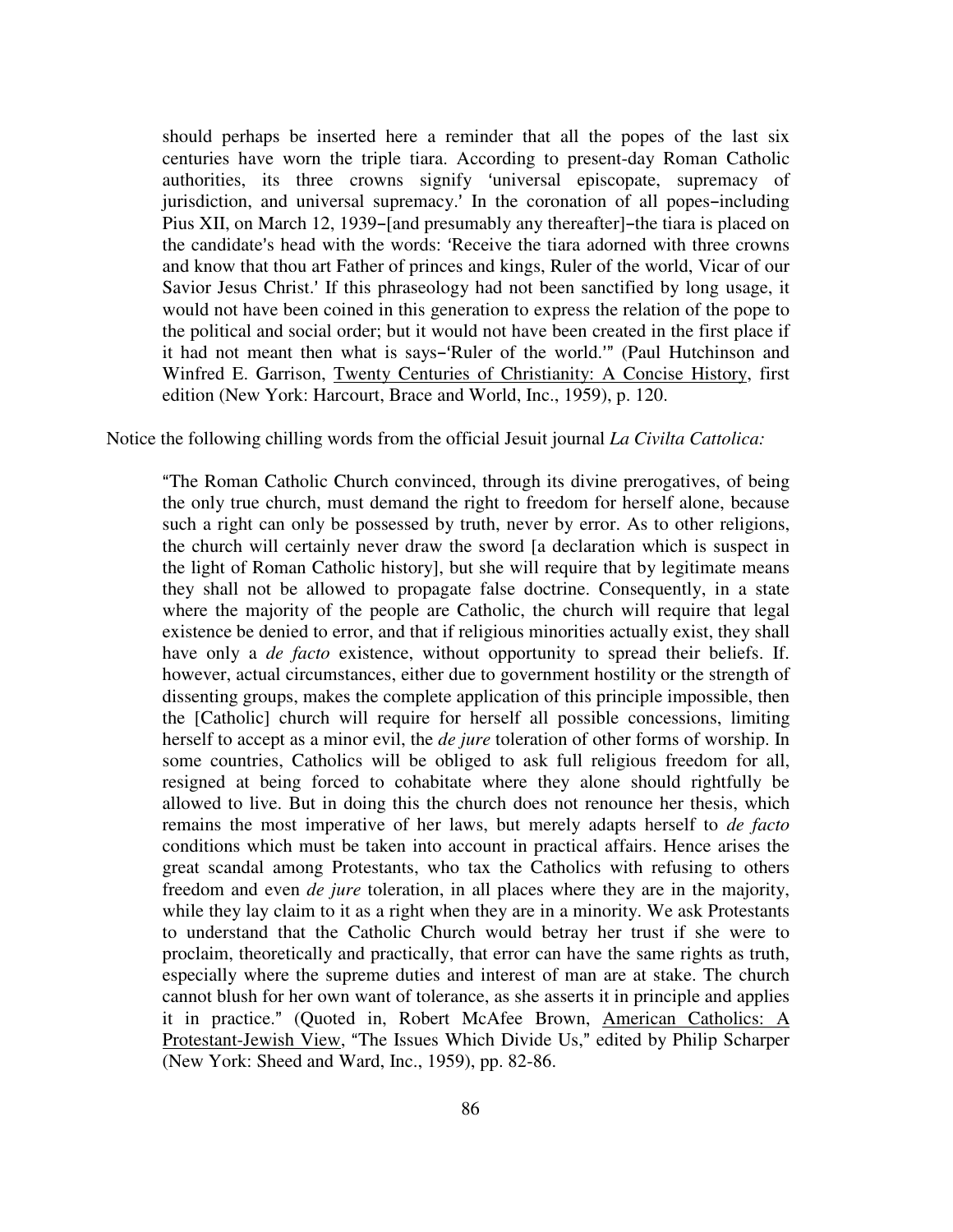In recent years a very significant book has been written by Malachi Martin, Jesuit priest. This book [The Keys of this Blood] discusses the struggle for world dominion among three globalist contenders: Capitalism, Communism and Roman Catholicism. Martin states:

AThere is one great similarity shared by all three of these globalist competitors. Each one has in mind a particular grand design for one world governance. . . . Their geopolitical competition is about which of the three will form, dominate and run the world system that will replace the decaying nation system." (Malachi Martin, The Keys of This Blood, p. 18).

And Martin makes it clear that this is an all-out, three way war for all the marbles:

"No holds barred because, once the competition has been decided, the world and all that's in it-our way of life as individuals and as citizens of the nations; our families and our jobs; our trade and commerce and money; our educational systems and our religions and our cultures; even the badges of our national identity, which most of us have always taken for granted-all will have been powerfully and radically altered forever. No one can be exempted from its effects. No sector of our lives will remain untouched. . . . . Nobody who is acquainted with the plans of these three rivals has any doubt but that only one of them can win" (Malachi Martin, The Keys of This Blood, p. 16).

Martin then explains how soon we can expect the winner to take over world control:

As to the time factor involved, those of us who are under seventy will see at least the basic structures of the new world government installed. Those of us under forty will surely live under its legislative, executive and judiciary authority and control." (Malachi Martin, The Keys of this Blood, pp. 15-16).

The question still remains, Which of the three contenders is destined to prevail? Martin entertains no doubts that it will be the Roman Catholic Papacy. In fact, the basic thesis of the book is that Roman Catholicism will once again rule the world as she did during the Middle Ages.. This result, according to Martin, has been predestined by God and is inevitable because Jesus promised Peter and his successors that not even the gates of hell would be able to triumph over the Church. Let's examine a few of Martin's astounding statements concerning the Roman Catholic papacy:

AIn all phases of education, in all aspects of moral behavior and in all questions about the ultimate truths undergirding the life and death of every human being, this man [John Paul II] claims for his papal persona the right, the privilege, the duty and the due authority to stand **as judge**. . . . For, in the final analysis, John Paul II as the claimant Vicar of Christ does claim to be the **ultimate court of judgment** on the society of states as a society." (Malachi Martin, The Keys of this Blood, pp. 345, 375). Bold is mine.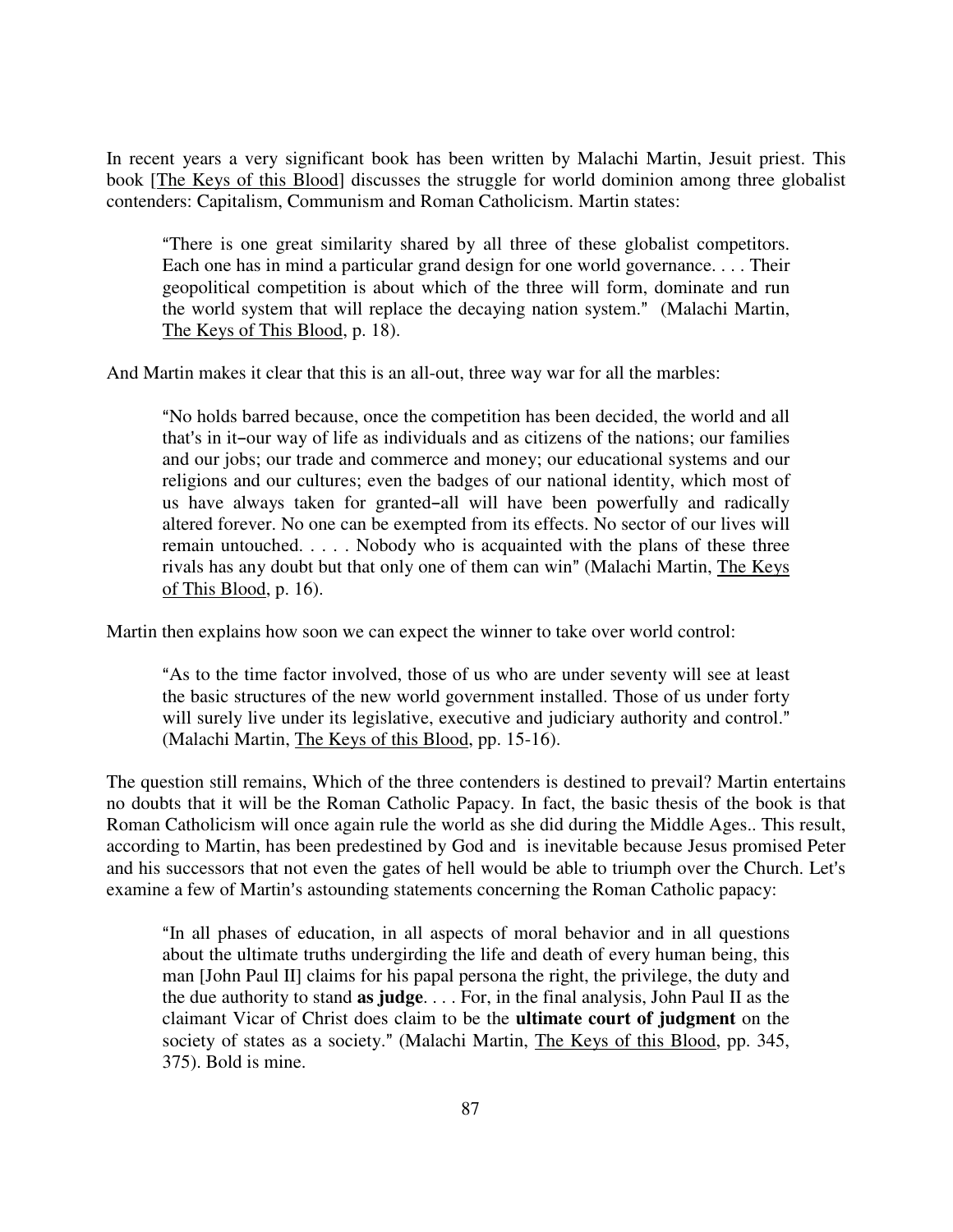AThe final prerequisite for georeligious capability is authority. The institution, in its organizational structures and undertakings, must have unique authority: an authority that is **centralized**; an authority that is **autonomous**, vis-a-vis all other authority on the supranational plane; an authority that carries with it such **sanctions** as are effective in maintaining the unity and the aims of the institution as it goes about its business of serving the greatest good of the community as a whole and in its every part." (Malachi Martin, The Keys of this Blood, p. 138). Bold is mine.

Martin repeatedly affirms that John Paul II and the Roman Catholic papacy wish to return to the arrangement which existed in the Middle Ages where the Church was in control of all spheres of life. Notice the following example:

"In that world of early Europe, everything-politics, commerce, civil law, legitimate government, art, learning—all depended on the ecclesiastical structure that stretched from the pope to cardinals and bishops, priests and monks, and outward through all the ramifications of life." (Malachi Martin, The Keys of this Blood, p. 518).

Speaking about the christianization of Europe in the fourth century and its aftermath, Martin remarks:

"Out of this new population, the Church diligently formed the matrix from which came the civilization that developed all those higher civil, political, artistic and cultural values treasured today as marks of progress and civilization-justice, compassion, democracy, dignity, the rights of man, even medicine and science. A new Europe now enjoyed a unity and a verve that the ancient Roman Empire, even at its apogee, had never been able to create.

"The centerpiece of it all was the man who sat on the throne of Simon Peter in the Holy See of Rome. Among the major players at the Round Table of international politics, no ruler could take command, no government could govern, no commerce could function, without the spiritual blessing and the imperial nod of the Roman Pope.

"Moreover, whatever overlordship this man, the Roman Pontiff, exercised—whatever armies or fleets he commanded or could assemble; whatever binding laws he laid down governing civil, political, artistic and personal life throughout Europe—ultimately his right and claim to do so was based on his possession of Peter's

Keys of supreme spiritual authority." (Malachi Martin, The Keys of this Blood, p. 134).

Here Martin presents a rosy picture of a peaceful, democratic Europe where science flourished and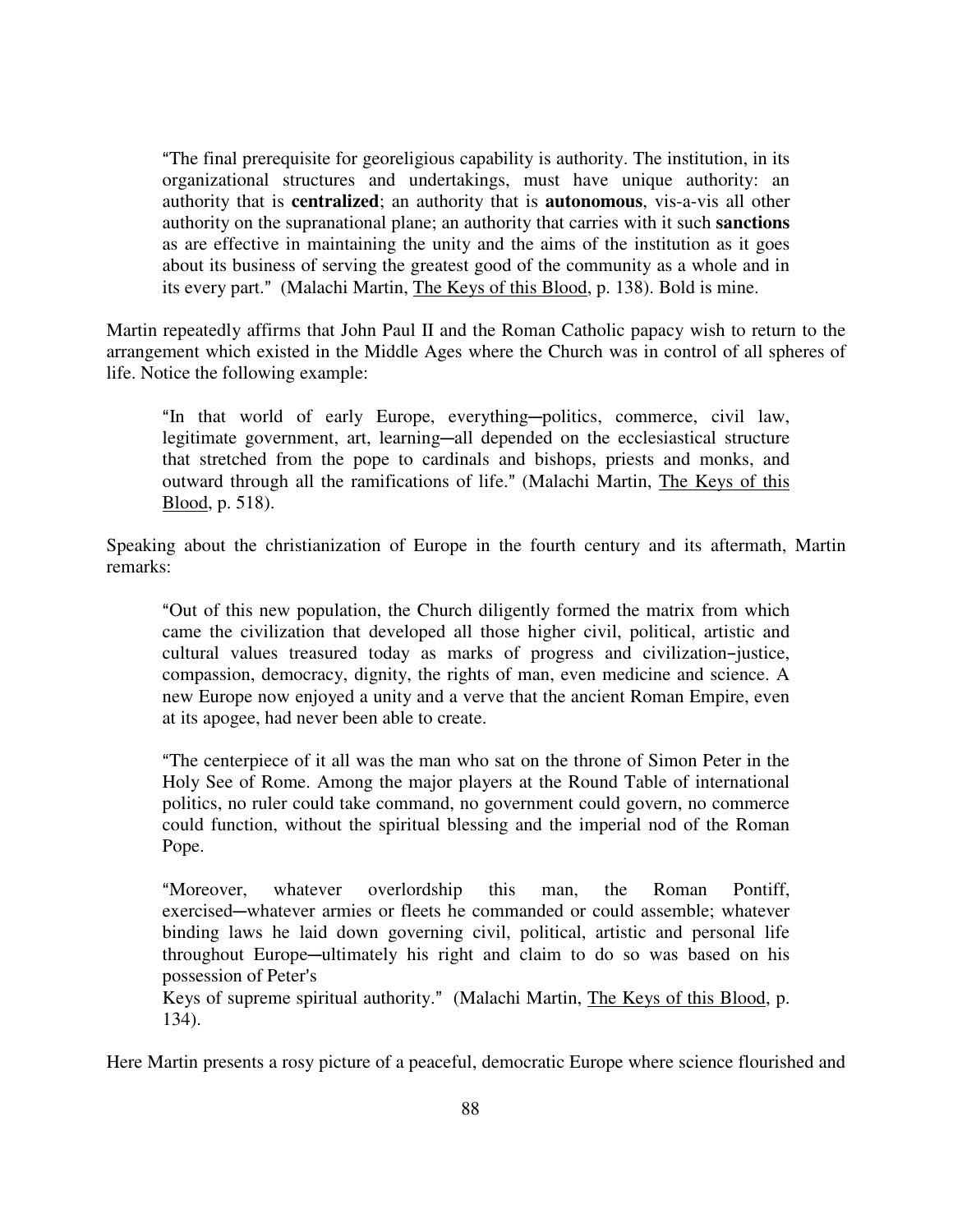democracy led to the respect of human rights and dignity. This picture is an aberration of the facts. Europe was really ravaged by disease, illiteracy, poverty and strife. Human rights were violated by horrendous mechanisms such as the Inquisition and wars were the order of the day. Is this the order to which modern nations wish to return?

And for those who think that the Roman Catholic papacy is an archaic system of bygone times, Martin has this ominous warning:

AAny world leader who discounts the eternal revelations on which papal power claims to be based flirts with problems. But, at the same time, any world leader who takes the Roman Pontiff as possessing only the spiritual weapons of the unseen world and the afterlife with which to deal in practical, this worldly matters is making a strategic error of great proportions." (Malachi Martin, The Keys of this Blood, p. 132).

Martin makes it clear that the Roman Catholic papacy aims to recover her lost position as the geopolitical and georeligious leader of the world. In other words, she plans to gain both religious and political control of the world. Dave Hunt has discerned this intent in the following comment in his book, Global Peace:

"Why do world leaders want to get into bed with the Vatican? The heads of state in today's world all recognize that the Pope wields a power which in many ways is even greater than their own. It is not only Catholicism's 900 million subjects and enormous wealth that causes the world's most powerful governments to cultivate friendly relations with the Roman Catholic Church; it is because Vatican City's citizens are found in great numbers in nearly every country. They constitute an international network that reaches into the inside circles of the world's power centers." (Dave Hunt, Global Peace, p. 116).

And in remarks which could very well have been written by a Seventh-day Adventist [though Hunt is an Evangelical whose prophetic views are, for the most part, inimical to Adventism], Dave Hunt makes the following chilling remarks about the whole world wondering after the beast:

"This indicates that not only Roman Catholicism and Eastern Orthodoxy will be united, but that Protestants will join together with them, along with all of the world's religions, including even the Muslims to form one new world religion.  $\dots$ It has become quite clear that the world religion under the Antichrist will not be atheism, Hinduism, Islam, Buddhism, or even New Age. It will be *Christianity*, but in a paganized form-exactly what it became under the leadership of Constantine and his successors, the popes. The coming world religion will have its headquarters in Rome." (Dave Hunt, A Woman Rides the Beast, pp. 39, 200).

The papacy has come a long way since the French Revolution. The states which then withdrew their support from her are now flirting with her once again. Truly those who forget the lessons of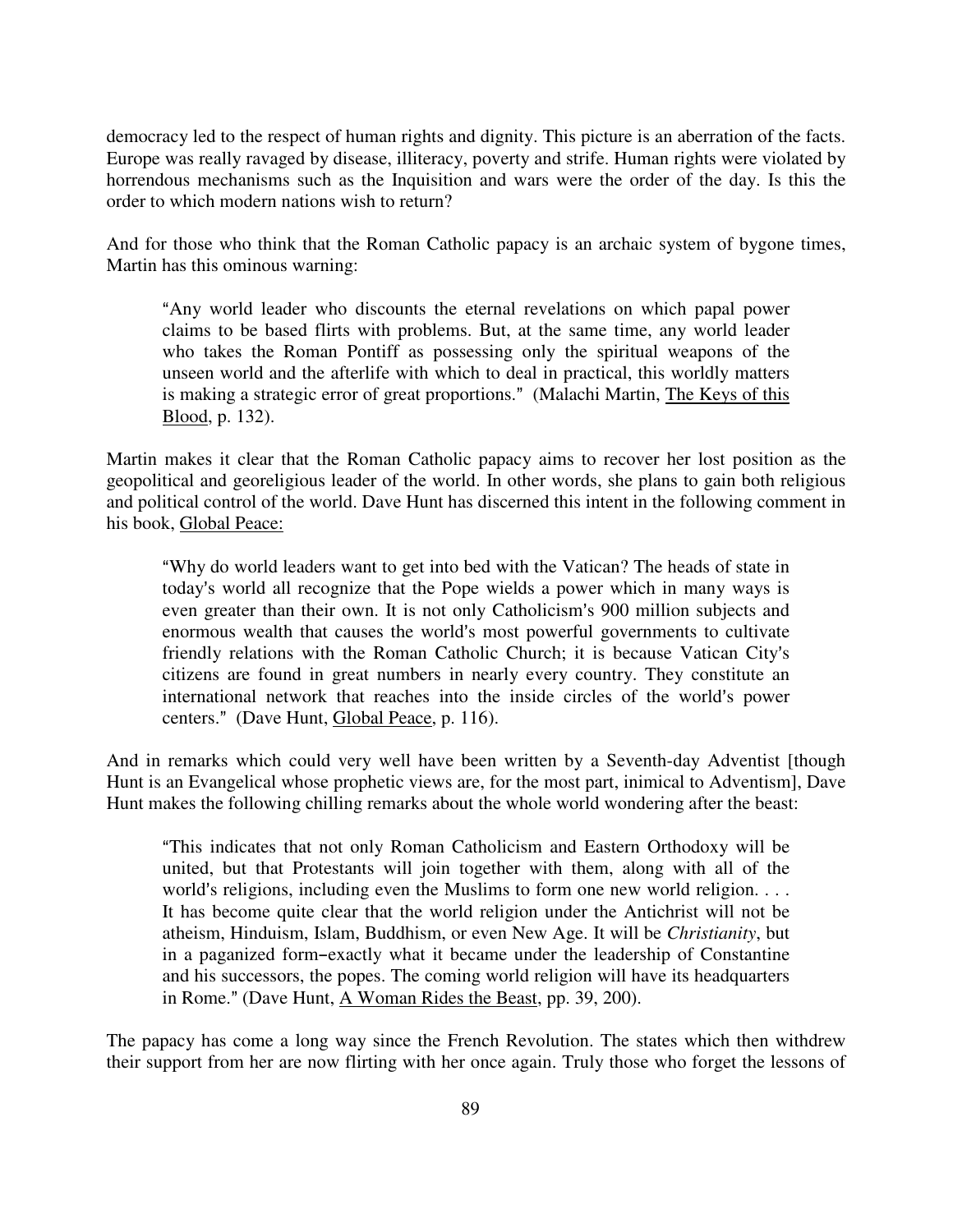history are doomed to repeat its mistakes. Little do the political systems of the world realize the geopolitical and georeligious aspirations of the papacy. Tragically, prophecy predicts that they will wake up to realize their colossal mistake only when it is too late to do anything about it. Truly, the papacy is a different power because it is an amalgamation of church and state!

*Characteristic # 10:* The little horn was to govern for a period expressed as "time, times and the dividing of time" (Daniel 7:25; see also, Revelation 12:14) This period is also spoken of as  $1260$ days (Revelation 11:3; 12:6) and 42 months (Revelation 11:2; 13:5). Virtually all Bible scholars agree that "time" means one year, "times" is a dual form which means "two years" and "the dividing of time" means one half year. But very few contemporary scholars believe that the year/day principle must be applied to these time periods. Both preterists and futurists take these periods as three and a half literal years. Seventh-day Adventists, on the other hand, apply the year/day principle and with good reason (at this point, study the document by Stephen P. Bohr, *'Twenty Reasons to Apply the Year/Day Principle*").

We have already noted (characteristic # 4), how the Roman Catholic papacy came to power. Through the help of the state, the papacy overthrew the unorthodox Heruli (493) and Vandals (534). But one rival power remained, the Arrian Ostrogoths.

As we have previously seen, Justinian gave his famous decree in 533 making the pope the "head of all the holy churches" in the East and in the West and promising to exert all his power to "increase" the honor and authority" of the pope's See. But this official decree of the state could not be fully enforced until the rebel Ostrogoths were uprooted. In **February of 538** (note the date!) the Ostrogoths were dealt a devastating defeat from which they never recovered. At this point the state's decree could be fully enforced.

It seems more than coincidence that 1260 years after Justinian' decree, on November 26, 1793, the French government, through its Legislative Assembly, proclaimed an official decree abolishing religion and forbidding its free exercise. Churches were closed and Bibles were burned in the public plaza. Concerning this, Sir Walter Scott states:

"And as the recognition of the supremacy of the Pope seemed thus to be complete in the year 533, on the part of the emperor [Justinian] who put the power in his hands, so, in like rapid and yet graduated progress, with the same appointed space intervening, the dominion of the Papacy was destroyed and disannulled in that kingdom which had been its chief stay for ages, in the year 1793, the power was wholly taken out of the hands of the Pope, and infidelity, or rather atheism, was proclaimed, and popery was abolished.

AThe churches were in most districts of France closed against priests and worshipers-the bells were broken and cast into canon-and the whole ecclesiastical establishment destroyed." (Sir Walter Scott, Life of Napoleon, volume 2, p. 306; cited in, Alexander Keith, The Signs of the Times, volume 2 (Edinburgh: William Whyte & Co., 1833), pp. 93, 94).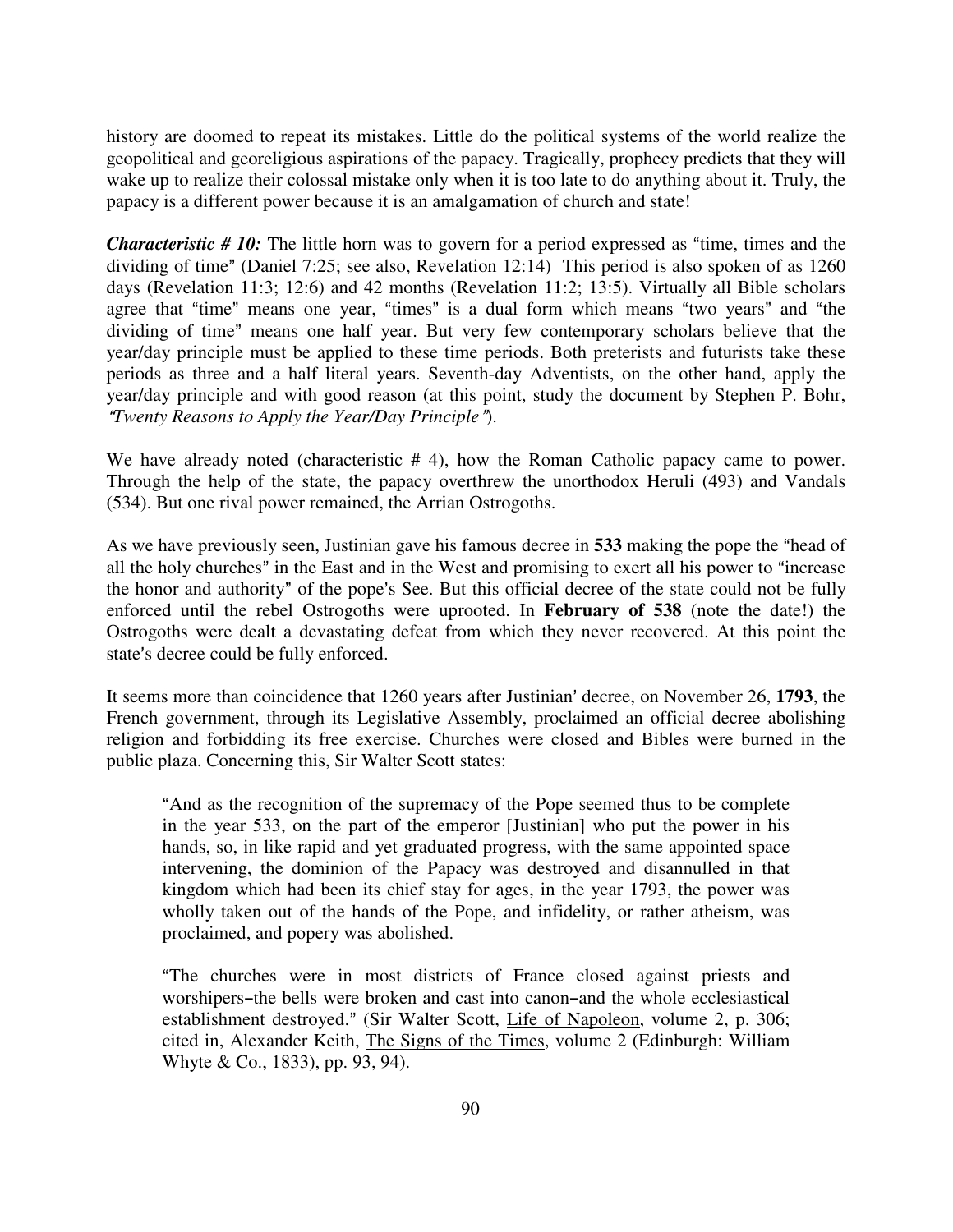W. H. Hutton also comments on the significance of 1793:

"On November 26, 1793, the Convention, of which seventeen bishops and some clergy were members, decreed the abolition of all religion." (W. H. Hutton, Age of Revolution, p. 156).

And, exactly 1260 years after the Ostrogoths had been uprooted by Justinian, general Berthier entered Vatican City, removed Pope Pius VI from his throne and told him that his power was finished. Notably, the date was **February 10, 1798** (for more on the meaning of Berthier's act and documentation from historians, see characteristic # 9).

Thus 538 and 1798 are closely related. In 538 the pope was given universal sovereignty by the implementation of an imperial decree and in 1798 the pope was removed from that sovereignty by an official act of the emperor, Napoleon Bonaparte. And the power was removed exactly 1260 years, to the month, after it was given. Surely this is more than a historical coincidence!! The acid test of historical fulfillment requires that the year/day principle be applied to the 1260 days.

In 1986, Malachi Martin, a Roman Catholic Jesuit priest, made the following remarkable statement about the papacy:

In this statement, Martin makes three very important points: 1) Though we would dispute the historical accuracy of the universal dominion of the papacy for **fifteen hundred** years, it is significant that Martin does admit that the papacy had a career of over one thousand years of dominion, 2) for two hundred years the papacy has been inactive (two hundred years before 1986 would place us approximately at the French Revolution). This fits perfectly with Ellen White's statement, previously quoted, where she warns that if secular powers remove their restraint, the papacy will regain its power, and 3) this inactivity was imposed by the major secular powers of the world.

Even Dave Hunt, a futurist who believes that the little horn represents a literal person who will sit in a rebuilt Jewish temple for three and a half literal years admits that the papacy had an apostate career which lasted over one millennium. Speaking about the reaction of the church when the Edict of Milan was proclaimed by Constantine, Hunt remarks:

AFreedom at last from persecution seemed like a gift from God. Unfortunately, it set the stage for an apostasy that would envelop Christendom for **more than a millennium**. Christ's bride had been wedded to paganism." Dave Hunt, A Woman Rides the Beast, p. 202-203.

Again, Hunt writes:

"Rome's dominance of Church and world for **more than a thousand years** through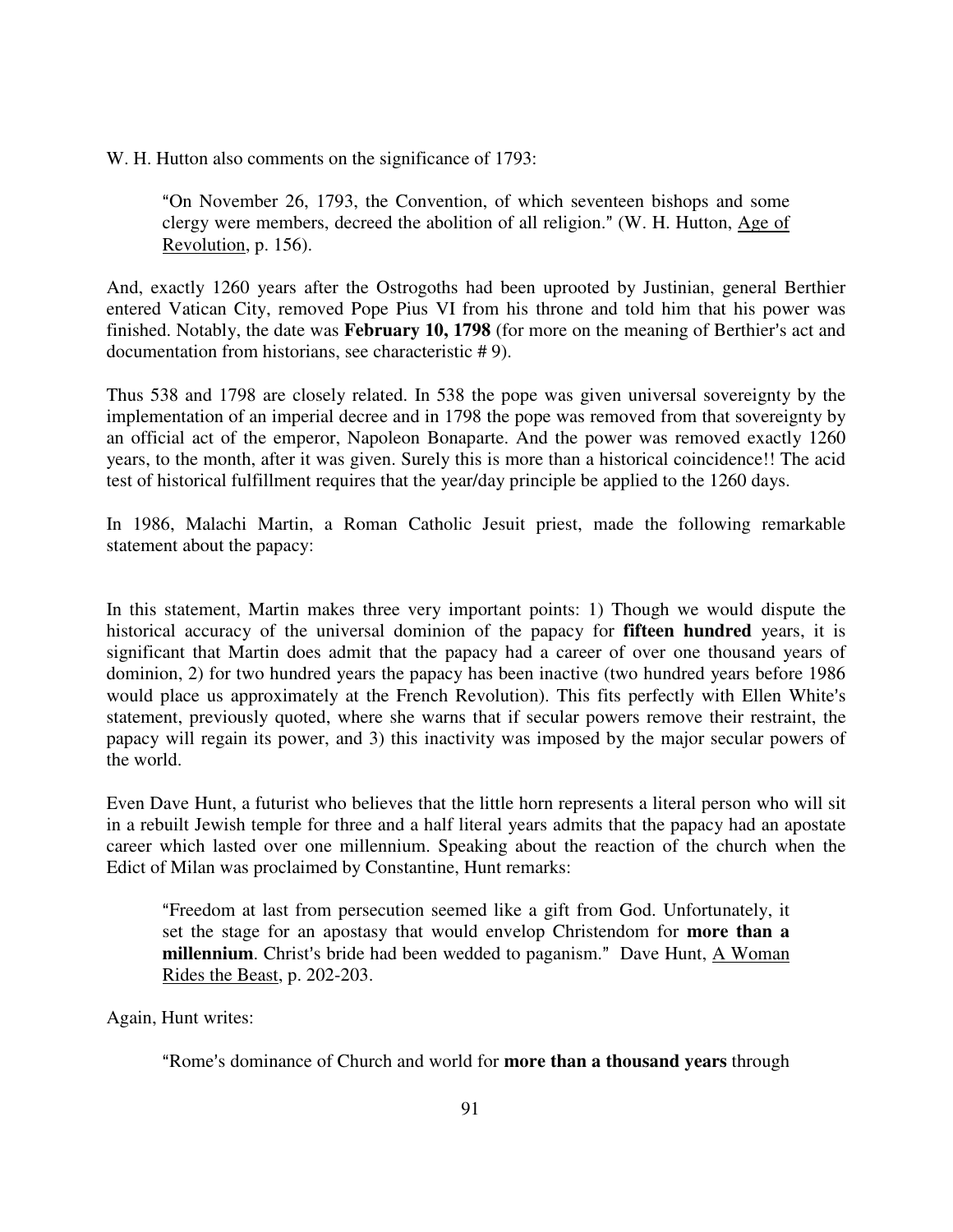excommunication, torture and death had led to corruption of such proportions that even the secular world recoiled in shame and horror. . . . The truth is that Roman Catholicism *did not represent Christ and was not His Church.* For **at least a thousand years** before the reformation the true church was composed of *multitudes of simple Christians who were not part of the Roman system.*@ (Dave Hunt, A Woman Rides the Beast, pp. 190, 254. Bold is mine and italics are his.

It is perplexing indeed that Hunt is not able to see the fulfillment of the little horn in the Roman Catholic papacy. Above, he speaks of more than l000 years of papal dominion, of the persecution of the saints, of a faithful church during this period, and of a corrupt system which claimed to represent Christ and yet was apostate. Though he apparently doesn't realize it, his description of this period fits perfectly with the depiction in Revelation 12:6, 13-15 and Daniel 7:25. But Hunt fails to see the connection between prophecy and history because he is looking at prophecy through futurist eyeglasses.

Hunt's blindness is all the more amazing when we consider his description of what, in his view, the final individual Antichrist will be like:

"While the Greek prefix 'anti' generally means 'against' or 'opposed to,' it can also mean 'in the place of' or 'a substitute for.' The Antichrist will embody both meanings. He will oppose Christ while **pretending to** *be* **Christ**. . . . . When the time has come for his ascension to power-it will be in the midst of an **unprecedented global crisis-he** will be hailed as the world's savior, and so he will appear to be. . . . Instead of a frontal assault against Christianity, the evil one will **pervert the church from within** by posing as its founder. He will cunningly misrepresent Christ while **pretending to** *be* **Christ**. And by that process of **substitution** he will undermine and pervert all that Christ truly is. . . . If the Antichrist will indeed pretend to be the Christ, then his **followers must be 'Christians'!** The church of that day will without dissenting voice, hail him as its leader." Dave Hunt, Global Peace, pp. 7-8, 45, 200. Bold is mine and italics are his.

The fact is, we do not have to wait until the future for Hunt's description of the Antichrist to be fulfilled. Every single characteristic of Antichrist given by Hunt has already been fulfilled in the Roman Catholic papacy. Someone might question if the institution of the papacy arose in the midst of an unprecedented global crisis. Even a cursory glance at the history of the Roman empire will reveal that the papacy arose when the Roman empire was crumbling to pieces. It appeared that the empire was about to disappear from history. But it did not. It found in the papacy a unifying and saving force which kept the empire together. And the papacy governed exactly 1260 years!

What Hunt and other futurists fail to realize is that, according to Bible prophecy, the papacy was to have two periods of existence.. It governed in the past for three and a half prophetic times and then was dealt a deadly wound. But it will also govern in the future when its deadly wound is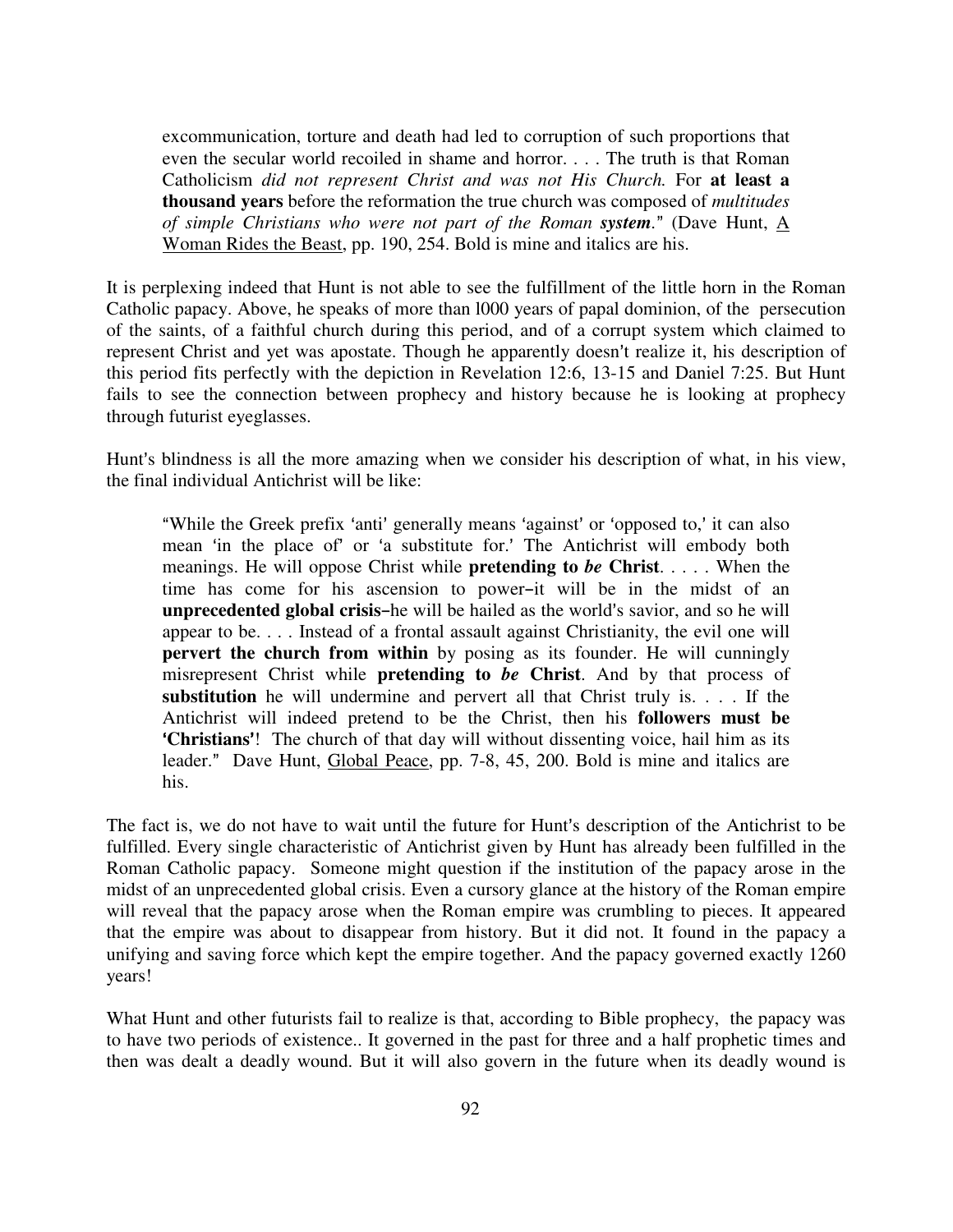healed. The only way the future career of the Antichrist can be understood is by discerning its past history. That is to say, only the method of historicism can provide a full and complete understanding of the Antichrist!

In contrast to Hunt, the historicist J. A. Wylie did see the papacy as the Antichrist. Notice Wylie's words:

AIt is clear that Antichrist, as depicted by our Lord and by his apostle John, is to wear a mask, and to profess one thing and act another. He is to enter the church as Judas entered the garden-professedly to kiss his Master, but in reality to betray him. He is to come with words of peace in his mouth, but war in his heart. He is to be a counterfeit Christ-Christ's likeness stamped on base metal. He is to be an imitation of Christ,-a close, clever, and astute imitation, which will deceive the world **for ages**, those only excepted who, taught by the Holy Spirit, shall be able to see through the disguise and detect the enemy under the mask of the friend." J. A. Wylie, The Papacy is the Antichrist (Edinburgh: George M'Gibbon), pp. 17, 18. Bold is mine.

Wylie shows that the word Antichrist does not mean primarily 'against Christ' but rather, 'in place of Christ.' Notice how Wylie's connects the word Antichrist with the expression 'Vicar of Christ':

"The apostle John.  $\ldots$  speaking of the apostasy, the coming of which he predicts, styles it the 'Antichrist.' And we have also said that the Papacy, speaking through its representative and head, calls itself the 'Vicar of Christ.' The first, 'antichrist,' is a Greek word; the second, 'vicar,' is an English word; but the two are in reality one, for both words have the same meaning. Antichrist translated into English is vice-Christ, or vicar of Christ; and vicar of Christ, rendered into Greek, is Antichrist-*Antichristos*. If we can establish this-and the ordinary use of the word by those to whom the Greek was a vernacular, is decisive on the point-we shall have no difficulty in showing that this is the meaning of the word 'Antichrist,' even a vice-Christ. And if so, then every time the Pope claims to be the vicar of Christ, he pleads at the bar of the world that he is the Antichrist." J. A. Wylie, The Papacy is the Antichrist (Edinburgh: M'Gibbon), p. 2.

Wylie is not inventing a new meaning for the word 'Antichrist.' It is true that in the Greek the preposition *anti* can mean 'against.' But it is equally true that this preposition can mean 'instead of,' 'in place of,' or 'a substitute for.' In classical Greek, for example, the word *antibasileus* means >one occupies the place of the king.= One who fills the place of a consul is called *anthupatos*. In the New Testament, the name Herod Antipas means that Herod ruled 'in place of' his father. The word *antitype* means 'that which takes the place of the type.' Christ is spoken of as having given His life a ransom in place of all (*antilutron).* 

In all honesty we ask, How many powers arose after the fragmentation of the old Roman empire, ruled for 1260 years and had a leader who claimed to occupy the place of Christ on earth? There is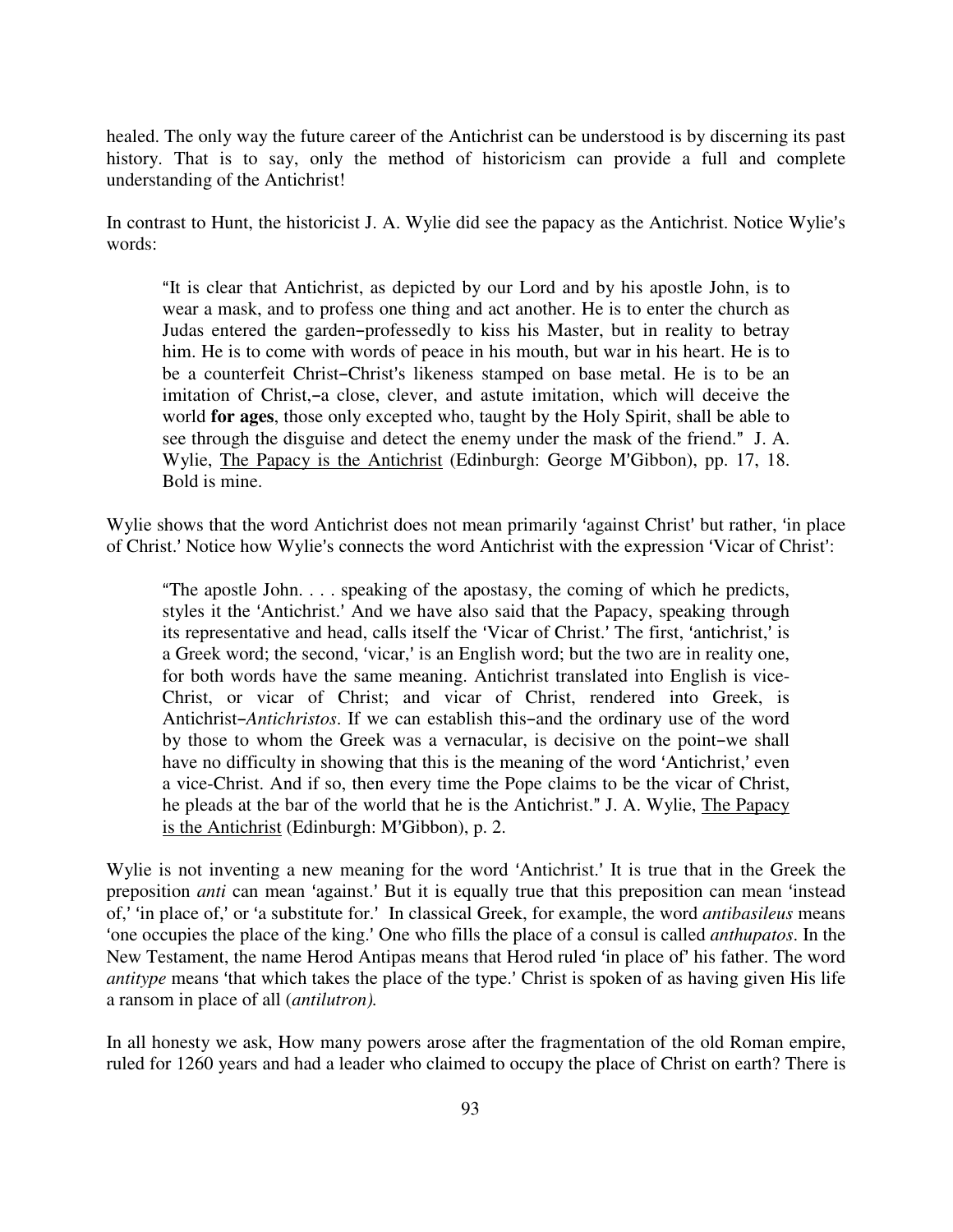# one and only one: THE ROMAN CATHOLIC PAPACY!!!

One final statement on the 1260 days from the inspired writings of Ellen White:

"The forty two months are the same as the 'time and times and the dividing of time," three years and a half, or 1260 days, of Daniel 7-the time during which the papal power was to oppress God's people. This period, as stated in preceding chapters, began with the supremacy of the papacy, A. D. 538, and terminated in 1798. At that time the pope was made captive by the French army, the papal power received its deadly wound, and the prediction was fulfilled, 'He that leadeth into captivity shall go into captivity." Ellen G. White, The Great Controversy, p. 439

*Characteristic # 11:* **Daniel 7:8 describes the little horn as having "eyes like the eyes of a man."** We must remember that in Daniel 7 we are dealing with symbols. The horn, the mouth, the actions are all symbolic, therefore the eyes must also represent something beyond the literal. The question is, what do eyes represent, symbolically speaking? Let' see.

It is common knowledge that "eyes" in Scripture are employed to represent "wisdom" "knowledge" or "understanding." Many examples of this exist. With relation to God, eyes are employed to depict His all encompassing understanding, that is, His omniscience. (Revelation 5:6; Hebrews 4:12-13; Psalm 139:16; Proverbs 15:3). With respect to man, eyes are also employed to represent discernment or understanding, but, of course, man's understanding is finite. (Ephesians 1:18; Psalm 19:8; Luke 11:34-37; Psalm 69:23; 119:18; Isaiah 29:10; Proverbs 3:19-21; Acts 26:18). Even today the owl is employed as a symbol of intelligence or understanding because of its large **eyes**!

Now, if "eyes" represent "wisdom" or "understanding", then **human** eyes must represent **human** wisdom or understanding. This must mean that the little horn depends on human wisdom or understanding even though it claims to exercise the power and prerogatives of God! This dependence on human wisdom can be seen in Daniel 8:23 where we are told in **literal language** that the little horn represents a king who will "**understand** dark sentences," and in Daniel 11:30 where the king of the north will "have **intelligence** with them that forsake the covenant."

Now, in order to fully comprehend how the Roman Catholic papacy fulfills this specification of the little horn, we must first understand the Jewish view of divine revelation in the times of Christ, particularly the view of the Scribes and Pharisees.

The Scribes and Pharisees believed that when God spoke to Moses at Mt. Sinai, He not only revealed what Moses actually wrote but He also revealed many traditions which were not committed to writing. Thus, in their view, there was an original **deposit** of truth composed of two sources: the written revelation and the unwritten traditions. Though at first the written revelation was given a position of higher authority than the unwritten traditions, in the time of Christ, the unwritten traditions were given a position of higher authority than what Moses actually wrote.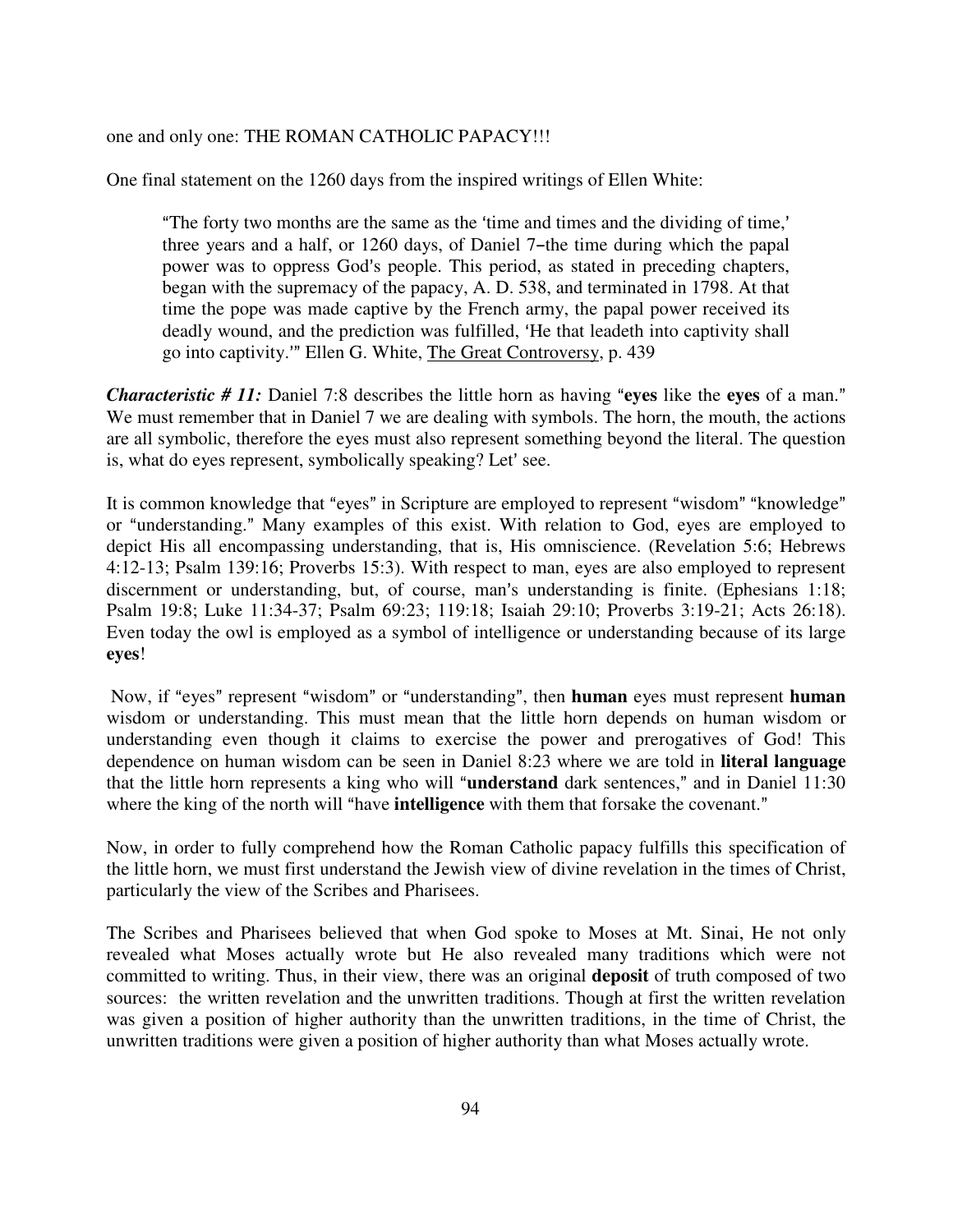Furthermore, according to the Pharisees, a **transmitting agent** was needed to faithfully relay the deposit of revealed truth to succeeding generations. And so the Pharisees believed and taught that the written and unwritten revelation was passed on from generation to generation by an unbroken succession of spiritual leaders culminating with the rabbis in the days of Christ. At this point we will quote several authorities who describe the process referred to above. We will begin with the Interpreter's Bible Dictionary:

"The Talmud which was at first mainly oral, grew out of the conviction that besides the written Torah (Law)-the Bible-there had been from the first, from the divine communications to Moses at Sinai onward, an **oral** Torah **handed down** from **generation to generation**, which lawgiver and prophets sought to engrave on the hearts of the people. As teacher **succeeded** teacher in the synagogue and school, their teachings and often conflicting opinions, all based on the Bible, were treasured. Through long practice the power of memorizing had been greatly strengthened, but the accumulated mass of oral traditions and teachings became so unwieldy that the best memory could not be trusted." (The Interpreter's Dictionary of the Bible, volume 4, p. 511).

Josephus tells us that "the Pharisees had **passed on** to the people certain regulations **handed down** by former generations and not recorded in the law of Moses." (Flavius Josephus, Antiquities of the Jews, 13.10.6, bold is mine). Marcel Simon, in his book Jewish Sects, explains this concept of Josephus. After stating that the Pharisees went beyond the written text of the Scriptures and qualified and expanded it, Simon remarks:

"In their eyes, the tradition that they invoked in doing this, far from opposing the Torah [written Revelation], was the natural prolongation and explication of it. This tradition **went back to Moses himself**, just at did the Torah. An **oral law** was revealed to Moses along with the written law, and this oral law was **faithfully transmitted** from generation to generation." (Marcel Simon, <u>Jewish Sects</u>, (Philadelphia: Fortress Press, 1967), p. 34-35.

Simon then quotes the famous words in the *Talmud* found in *Aboth* 1:1-2:

"Moses received the Law from Sinai and committed it to Joshua, and Joshua to the elders, and the elders to the Prophets; and the Prophets committed it to the men of the Great Synagogue."

It is remarkable that after these words from the *Talmud* "comes the enumeration of several pairs of teachers ('Antigonus of Soko received the Law from Simeon the Just, etc.') whose historical existence is more or less certain. The list finally ends with Hillel and Shammai, famous leaders of schools (Beth Hillel and Beth Shammai)." (Marcel Simon, Jewish Sects (Philadelphia: Fortress Press), p. 35. It is obvious that the *Talmud* is attempting to prove that oral tradition was transmitted in an unbroken succession of scholars from the time of Moses till the days of the Scribes and Pharisees.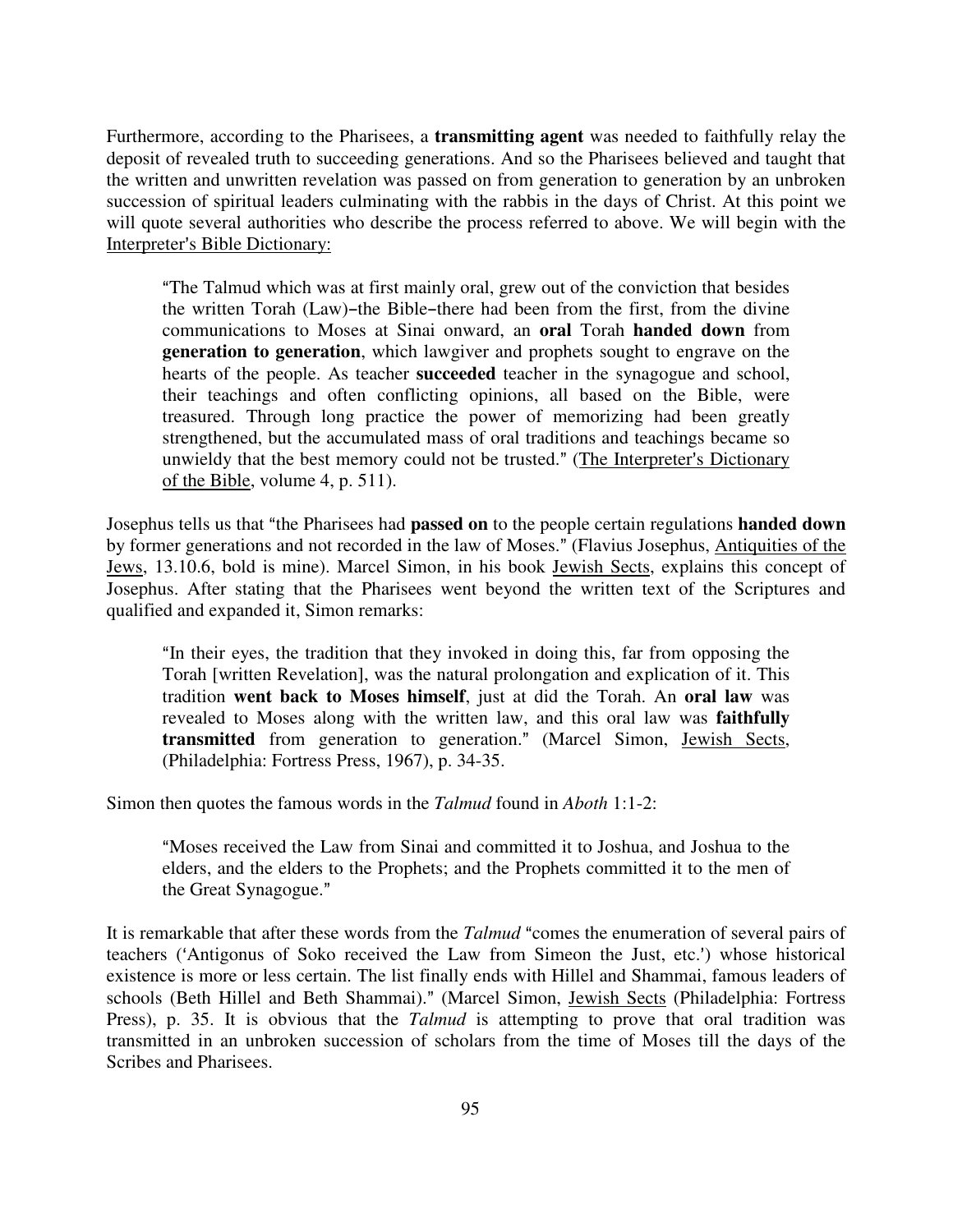According to Simon this idea of the transmission of oral tradition "made Pharisaism the **living element** of official Judaism. It was the **tradition** that allowed the Pharisees to justify all the **elaborations** that they introduced regarding the scriptural precepts, on the level of observances as well as on the level of doctrine." (Simon, pp. 35-36). We find here the idea of the need for an authoritative **living interpreter** of both the written Torah and the oral traditions which had been handed down.

George Foot Moore, in his monumental work, Judaism, concurs with Simon:

AThe Book of the Law of Moses might be a final law, but it was **not a finished law**. Many things which had, from a time when the memory of man ran not to the contrary, been generally observed and were regarded as necessary and binding were not contained in it at all. Some of these figure in later times as 'traditions of Moses from Sinai'; others as ordinances of Ezra, or of the prophets of his time, or the men of the Great Synagogue, or more indefinitely of the Soferim, or the Early Elders." (George Foot Moore, Judaism, volume 1 (New York: Schocken Books, 1974), p. 30.

AIn tracing the **continuous tradition** of the Law from Moses to the days of Shammai and Hillel-Moses, Joshua, the elders, the prophets,-the *Pirke Abot* has, >The prophets **transmitted** it to the men of the Great Synagogue. The last in the prophetic **succession** Haggai and Zechariah, who had a leading part in the rebuilding of the temple, and Malachi, whom the Jews made a contemporary of the other two. These were the link between their predecessors in the prophetic tradition and the Great Synagogue. . . . 'Haggai, Zechariah, and Malachi received the tradition from the prophets; the men of the Great Synagogue received it from Haggai, Zechariah, and Malachi."" (George Foot Moore, Judaism, volume 1, p. 31).

The question is, how did the men of the Great Synagogue pass on these traditions to the succeeding generations? Moore answers:

"Ezra and the Men of the Great Synagogue were believed to have introduced these institutions and regulations by ordinances having the force of law, as their successors, the Soferim, and the Rabbis who succeeded them did." (George Foot Moore, Judaism, volume 1, p. 33).

Thus, in the minds of the compilers of the *Talmud*, the process of unbroken transmission was complete: Moses, Joshua, Elders, Prophets, Men of the Great Synagogue [of which Ezra was the originator, according to the Jewish interpretation of Ezra 7:11-12], Soferim and Rabbis. Moore underlines the fact that "to be of any use such a **chain of tradition** must possess **unbroken continuity**." (George Foot Moore, Judaism, p. 35). He also points out that these regulations of oral law came to be venerated even more than the written Revelation: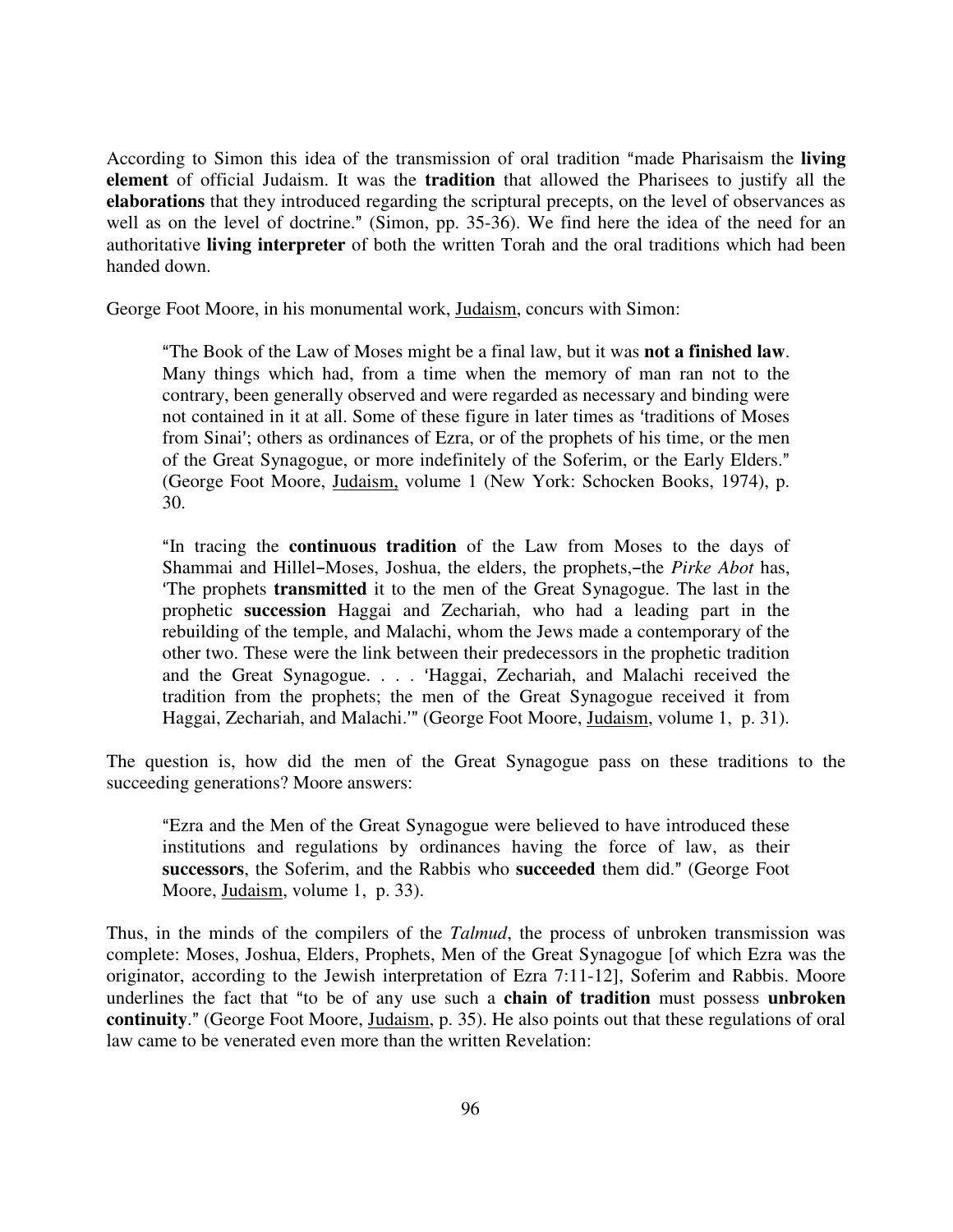"We have seen how the ordinances (*takkanot*) attributed to the leaders of the restoration [after the Babylonian captivity] and of the authorities in later generations formed in reality a body of legislation **supplementary** to the written law in the Pentateuch. . . . The distinction between the ordinances and decrees of the Scribes (Soferim) and the biblical law is constantly made in the juristic literature, but the authority of the Scribes or the Learned to make such regulations was not questioned, nor was the transgression or neglect of their rules a venial offense. On the contrary, a **more serious matter** is made of the words of the Scribes than of the words of the (written) law." (George Foot Moore, Judaism, volume 1, pp. 33-34).

In the same vein, Dr. Geike in his excellent work, Life and Words of Jesus, states:

"From their pupils the rabbis demanded the most profound reverence. "The honor," says the Talmud, 'due to a teacher borders on that due to  $God' \dots$ . The common discourse of a rabbi was to be reverenced *as much as the law*. To dispute with one, or to murmur against him, was a crime as great as to do the same toward the Almighty. Their WORDS must be received as WORDS OF THE LIVING GOD." (Quoted in, E. J. Hibbard, The Two Laws: Object Function *and* Duration *of* Each (Mountain View, California, reprinted in 1989 by Leaves of Autumn), p. 46.

The teachings of the rabbis were also reckoned practically infallible as we can see from the following quotation also from Dr. Geike:

<sup>"It</sup> was a principle universally accepted that '*the sayings of the scribes were weightier than those of the law*.' The **transmission** of the as-yet-unwritten opinions of former rabbis-forming an ever-growing **mass of tradition**-was the special aim of the rabbis of each age. . . . Once uttered, a rabbi's words remained LAW **FOREVER**, though they might be explained away and virtually ignored while affected to be followed." (Quoted in, E. J. Hibbard, The Two Laws: Object, Function *and* Duration *of* Each (Mountain View, California, reprinted in 1989 by Leaves of Autumn), p. 46.

Furthermore, the Pharisees believed, as we have briefly suggested before, that a living voice or *teaching office* (the word "rabbi" means "teacher") was needed in each generation to authoritatively interpret and explain God's revelation and apply it to contemporary life. The role of this teaching office*,* however, went far beyond just explaining and applying the written revelation. The rabbis frequently brought forth religious practices and beliefs which were not implicitly, much less explicitly, contained in the written revelation. When they did this, Were they claiming to bring forth new truth not previously revealed by God? Not at all! They taught that these truths were part of the deposit of unwritten traditions which God had previously revealed to Moses. They believed that though these traditions had not previously been brought to light, they had been preserved in the deposit of truth which had been handed down from generation to generation. In other words, the rabbis believed that they were merely bringing these truths to light or discovering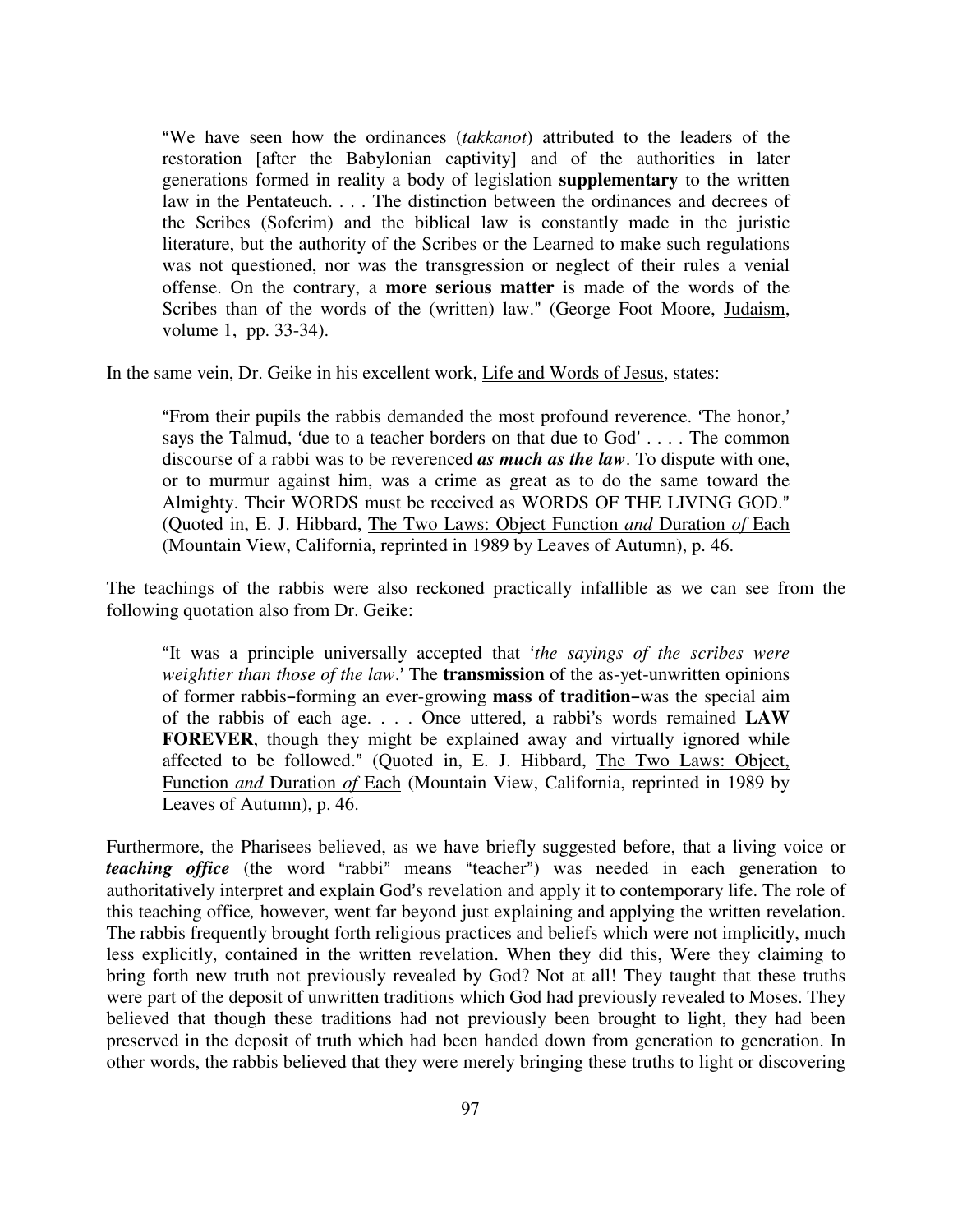them in the deposit of tradition.

This brings us to the issue of **authority**. The Pharisees believed that only an elite *cadre* of carefully trained theological experts guided by God could bring to light, explain, interpret and apply the written Scriptures as well as the unwritten traditions. This was what Jesus was speaking to when He remarked that the Pharisees "sit on Moses' *kathedra*." (Matthew 23:2). Concerning this *kathedra,* the Roman Catholic Jerome Bible Commentary states:

"The phrase is most probably a metaphor for the authority of the scribes to teach. In rabbinical tradition the interpretation of the Law was carried on in a scribal tradition that theoretically went back through an **unbroken chain** of scribes to Moses. This view is, of course, entirely unhistorical." (The Jerome Bible Commentary, volume 2 (New York: Prentice Hall, Inc., 1968), p. 102).

When the Pharisees and Scribes spoke *ex-cathedra*, that is, "from the throne," their word was to be accepted as final. The general populace was required to accept these rabbinical views and interpretations and to obey them without question. Thus the genuine meaning of both the written Scriptures and the unwritten traditions could only be determined by the rabbis and the general populace had no say in the matter! Concerning this, George Foot Moore remarks:

"Learning is the privilege of leisure. Husbandmen and artisans are the support of the social structure, but, wholly occupied as they must be in their several callings and often highly expert in them, they have no time for the wide-ranging studies that make the scholar. They are therefore not qualified to be called to the council or to take the lead in the assembly; they cannot sit on the judge's bench, for they do not understand the principles of the law, and cannot bring out the rights of the case and a just judgment. Different is the case of the man who gives his whole mind to it, and concentrates his thought on the law of the Most High. He will seek out the wisdom of all the ancients and occupy himself with the study of the prophecies, and pay attention to expositions of famous men, and will penetrate into the elusive turns of parables. He will search out the hidden meaning of proverbs, and will be versed in the enigmas of parables." (George Foot Moore, Judaism, volume 1, pp. 40-41).

In this way the religious leaders had absolute control over every person and sphere of public and private life. Whoever questioned the opinion or authority of the rabbis was in danger of being cast out of the synagogue, as we can see from the story of the man who was born blind (John 9:22). Jesus spoke to this problem in Matthew 23:12 when He accused the Scribes and Pharisees of closing the kingdom of heaven to men as well as to themselves. What Jesus meant by this is found in the parallel passage of Luke 11:52 where He accused the doctors of the law of taking away the key of knowledge which would have opened the door to the kingdom of heaven to the themselves and the people.

Jesus' rebuke of the Scribes and Pharisees in Matthew 23 had the intention of breaking the stranglehold which they had over the people. George Foot Moore speaks about the influence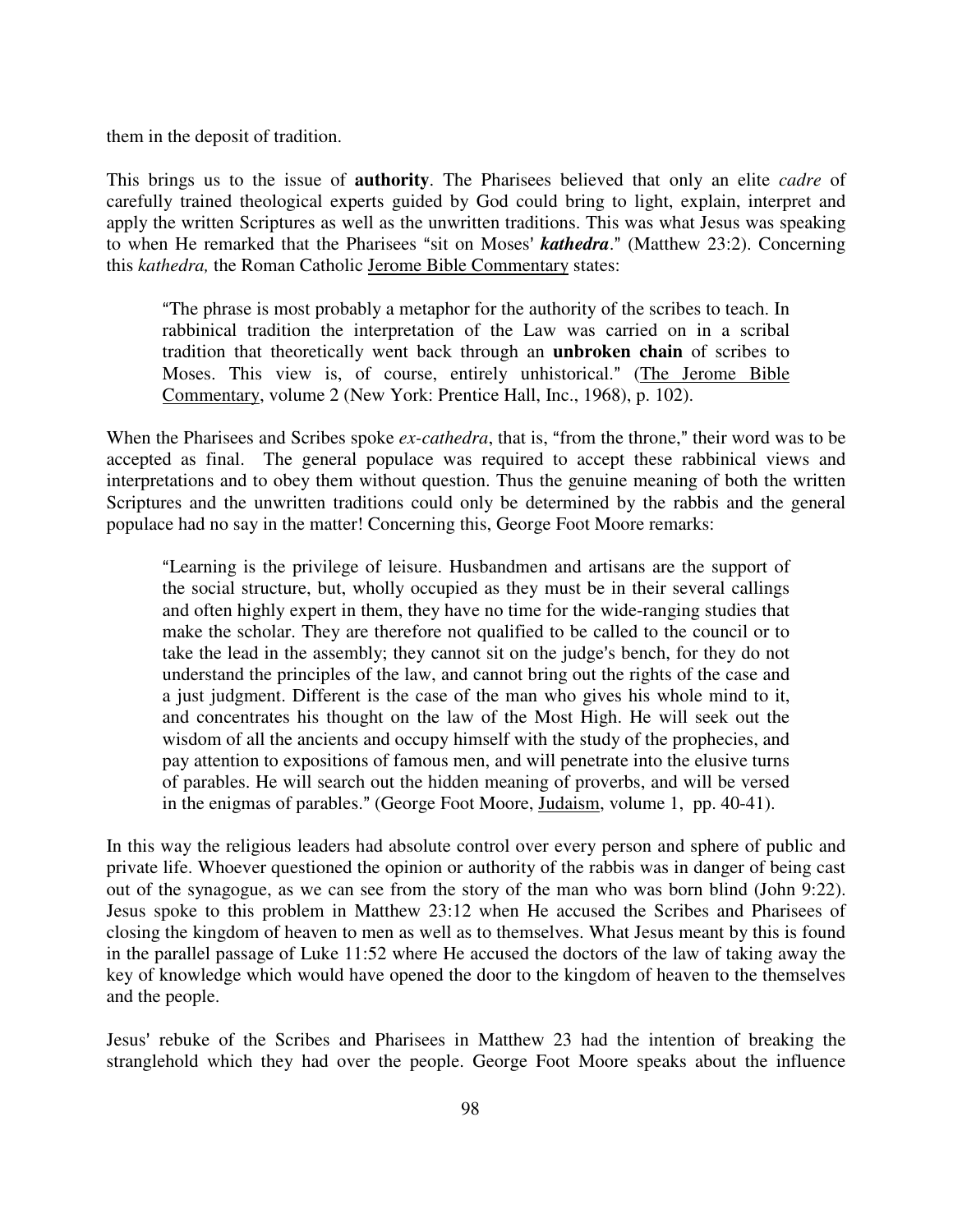which the Scribes and Pharisees had on the people:

"The Scribes, on the other hand, had the support of the Pharisaean party, to which many of them belonged. The Pharisees in turn had **the people behind them**, and with the growing importance of the synagogue, the **professionally educated class** gained increasing influence as the teachers of the people." (George Foot Moore, Judaism, volume 1, p. 43).

Flavius Josephus adds this testimony:

"The Pharisees have delivered to the common people by tradition from a **continuous succession of fathers** certain legal regulations which are not written in the Law of Moses, on which account the Sadducean sort rejects them, affirming that what is written is to be regarded as law, but what comes from the tradition of the fathers is not to be observed. On this point the Pharisees **have the mass of the people on their side**, and they have **so much influence that anything they say, even against a king or a high priest, finds ready credence.**" (Flavius Josephus, Antiquities of the Jews, xvii.2.4.,parr. 41).

Ellen White concurs with this in the following words:

"The interest of the people in Christ and His work had steadily increased. They were charmed with His teaching, but they were also greatly perplexed. They had respected the priests and rabbis for their intelligence and apparent piety. In all religious matters they had ever **yielded implicit obedience to their authority**. Yet they now saw these men trying to cast discredit upon Jesus, a teacher whose virtue and knowledge shone forth the brighter from every assault. . . . Through their reverence for tradition and their **blind faith in a corrupt priesthood**, **the people were enslaved.**" (Ellen G. White, The Desire of Ages, p. 611, 612).

From the extant sources we know that much of the scholarship in Christ's day consisted in quoting from what previous rabbis and fathers had said about Scripture and tradition rather than from the Scripture itself. Thus the opinions of men took the place of the Word of God. Regarding the teaching method of the rabbis Ellen White makes this telling statement:

"The teaching of the scribes and the Pharisees was a continuous repetition of fables and childish traditions. Their opinions and ceremonies rested on the authority of ancient maxims and rabbinical sayings which were frivolous and worthless. Christ did not dwell on weak and insipid saying and theories of men." (Ellen G. White, The Advent Review and Sabbath Herald, "The Word of God," August 22, 1907).

She states further:

"The teaching of the scribes and elders was cold and formal, like a lesson learned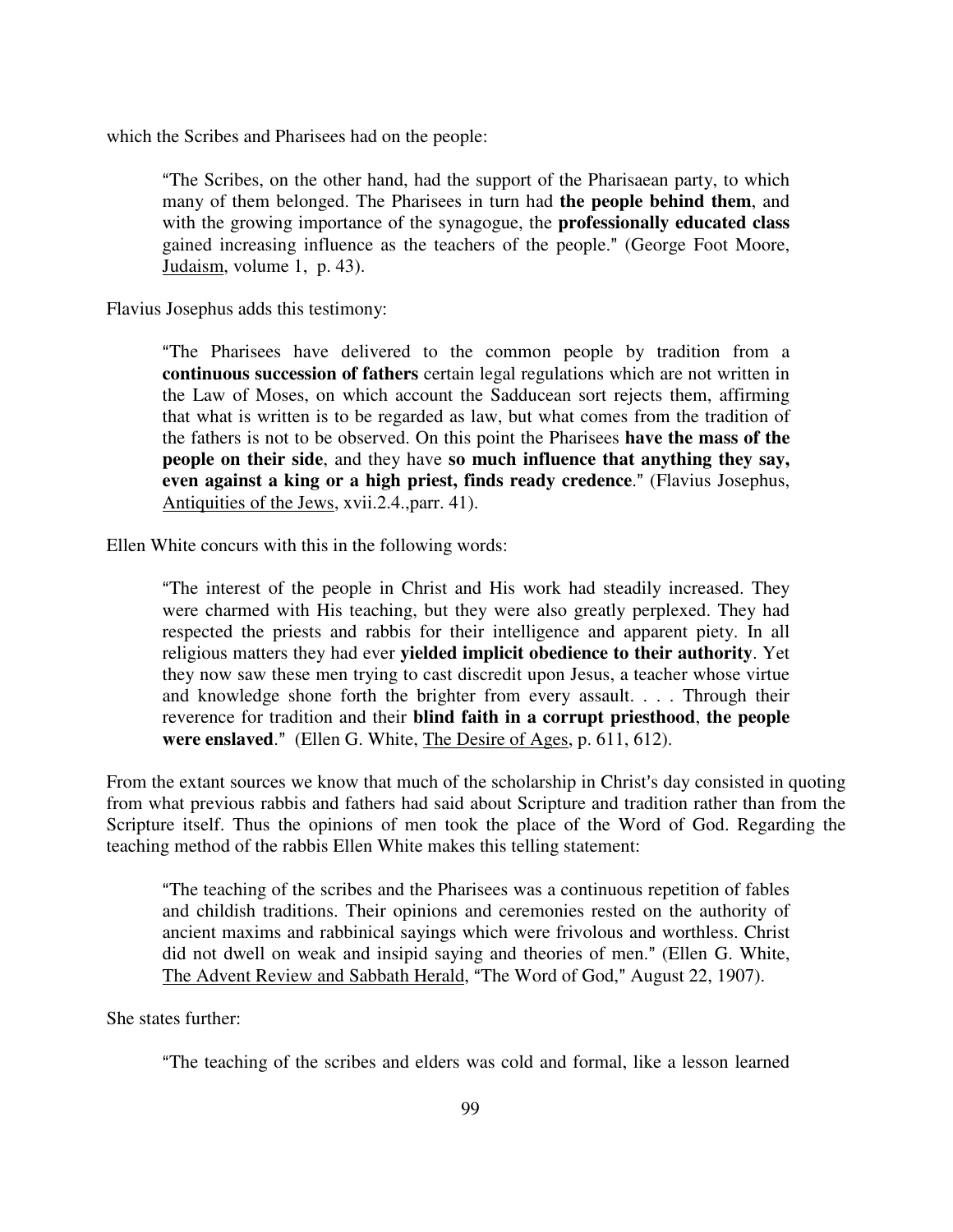by rote. They explained the law as a matter of custom, but no authority from God sanctified their utterances, no holy inspiration stirred their own hearts and those of their hearers." (Ellen G. White, The Spirit of Prophecy, volume 2, p. 176).

In Matthew 7:28-29 we are told: "And it came to pass, when Jesus had ended these sayings, the people were astonished at his doctrine; for He taught them as one having authority, and **not as the**  scribes." The people were constantly wondering where Jesus had gotten His knowledge, not having studied under any of the great rabbis: "And when he was come into his own country, he taught them in their synagogue, insomuch that they were astonished, and said, **Whence** hath this man this wisdom, and these mighty works?" (Matthew 13:54). "And the Jews marvelled, saying, **How knoweth** this man letters, having never learned?" (John 7:15). When the officers of the temple returned to the Pharisees to render their report about Jesus, they exclaimed, "Never man spake like this man" (John 7:46).

The right or authority of Jesus to act and speak was constantly questioned by the Scribes and Pharisees: "And they come again to Jerusalem: and as he was walking in the temple, there come to him the chief priests, and the scribes, and the elders, and say unto him: By what authority doest thou these things? And **who gave thee** this authority to do these things?" (Mark 11:27-28). It is clear here that the religious leaders believed that the right to teach was an authority which belonged to them alone and which they alone could delegate. It is of great significance that Jesus never attended the rabbinical schools and never quoted the traditions of the rabbis. His authority came exclusively from the **written** Word of God.

 From the time of his first visit to the temple, Jesus appealed to the written word of God. Regarding this incident, Ellen White remarks:

"In every gentle and submissive way, Jesus tried to please those with whom He came in contact. Because He was so gentle and unobtrusive, the scribes and elders supposed that He would be easily influenced by their teaching. They urged Him to receive the maxims and traditions that had been **handed down** from the ancient rabbis, but He asked for their authority in **Holy writ**. He would hear every word that proceeds from the mouth of God; but He could not obey the inventions of men. Jesus seemed to know the Scriptures from beginning to end, and He presented them in their true import. The rabbis were ashamed to be instructed by a child. They claimed that it was **their office to explain** the Scriptures, and that it was His place to accept **their interpretation**. They were indignant that He should stand in opposition to their word." (Ellen G. White, The Desire of Ages, p. 85).

When Jesus was tempted of the devil, His defense was, "it is **written**" (Matthew 4:4, 6, 7). When Jesus began His public ministry He authenticated it by quoting Isaiah 61:1, 2 and then saying: "This day is this **scripture** fulfilled in your ears" (Luke 4:21). When a certain lawyer asked Jesus what he needed to do to inherit eternal life, He answered: "What is **written** in the law? How readest thou?" (Luke 10:26). In the parable of the vineyard, Jesus asked the religious leaders: "Did ye never read in the **Scriptures**, The stone which the builders rejected, the same is become the head of the corner: this is the Lord's doing, and it is marvelous in our eyes?" (Matthew 21:42). In a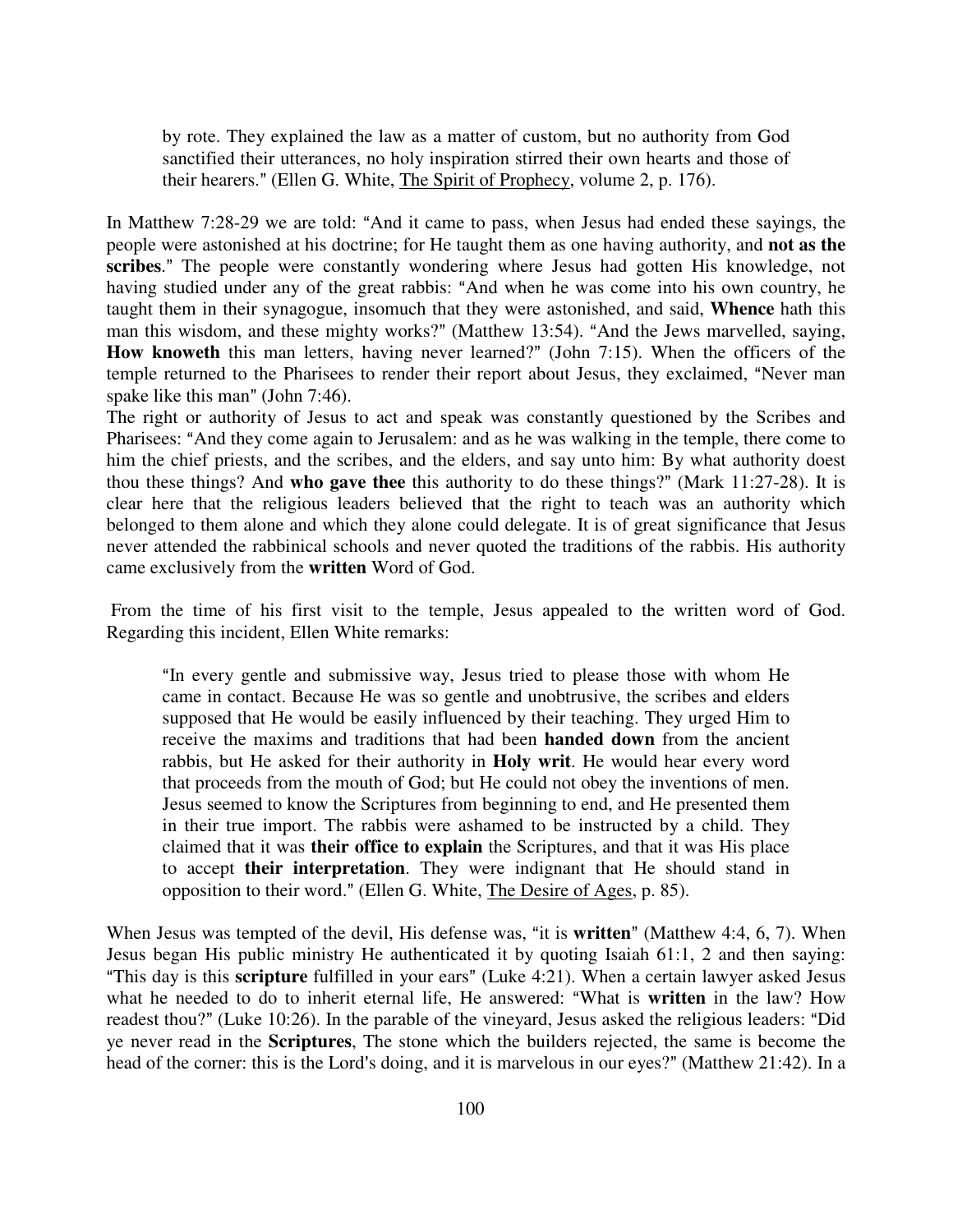dispute over the resurrection, Jesus told the Sadducees: "Ye do err, not knowing the **Scriptures**, nor the power of God" (Matthew 22:29) His cleansing of the temple was justified by the written Word (Matthew 21:13). When any religious dispute was to be settled, Jesus quoted from the **written** Word (see, John 5:39-46; Matthew 19:4-6; John 8:17, 18; Matthew 22:41ff). After His resurrection Jesus explained His mission to the two disciples on the road to Emmaus by quoting from the **written** Scriptures (see, Luke 24:25-27, 32, 44-46).

In the following statement, Ellen White contrasts the teaching methods of Jesus with those of the Scribes:

AJesus preached the truth of the Old Testament Scriptures with freshness and power, and elevated the word of God above the traditions and maxims of men. All that he said fell upon the ears of his hearers as a new revelation. He did not repeat the common-place traditional maxims after the manner of the rabbis, nor did he speak with hesitation and uncertainty as they did. He spoke with calm assurance and with marked independence. The religion that prevailed in the time of Christ's public ministry was lifeless. Tho it was taught by men of education and talent, yet their instruction in large degree consisted in senseless repetitions.  $\ldots$ ." (Ellen G. White, "Human Traditions Unprofitable," Signs of the Times [March 26, 1896]).

This contrast between the Word of God and the traditions of men can be discerned most clearly in Mark chapter seven, to which we must now turn

Mark 7 begins with a controversy between Jesus and the **scribes and Pharisees** over the issue of ritual cleansing. But three times we are told that the issue is **much broader** than this. It really involves "many other such like things" (Mark 7:4, 8, 13). In other words, this specific conflict is only the tip of the iceberg!

 We are immediately struck by the technical terminology we have already found in rabbinical sources. "**Holding** the **Tradition** of the **elders**" (7:3), "which they have **received** to **hold**" (7:4), "**Tradition** of the **elders**"  $(7:7:3, 5, 8, 9, 13)$ , "ye **hold**"  $(7:9)$ , "ye **received**." The word "received" indicates a process of transmission from previous generations as does the word "Tradition." In fact, the word "Tradition" is used only in the singular in this passage thus indicating that we are dealing here with a body or deposit of Tradition of which the washing of hands is only one element. The word "hold" also indicates the existence of a deposit which they preserved in their own day. As to the meaning of the expression Tradition of the elders," the Roman Catholic Jerome Bible Commentary states:

A rabbinical term for the body of unwritten laws that the Pharisees considered as **equally binding** as the written Torah." (The Jerome Bible Commentary, volume 1, "The Gospel According to Mark,"  $42:42$ , p. 36.

The fact that the scribes and Pharisees expected Jesus to compel His disciples to obey the Tradition of the elders indicates that this Tradition of the elders had the force of law (Mark 7:5).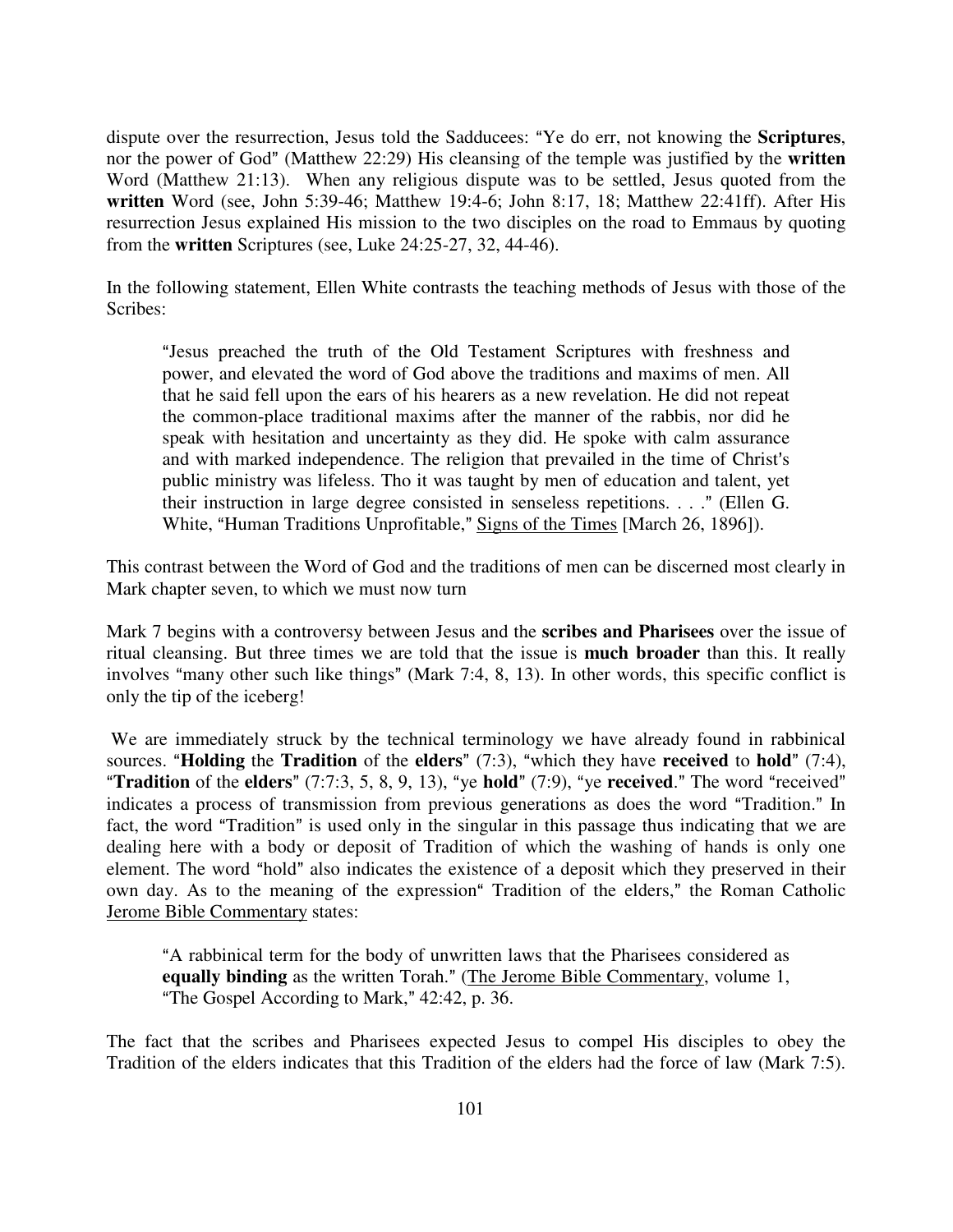Rabbis were expected to make their disciples obey this Tradition by precept and example.

The issue in this passage is crystal clear. The battle is between the **written** Word of God and **unwritten** Tradition. It is between the commandments of God and the Tradition of men. The way Jesus faced this conflict is significant. He quoted the **written** Word of God twice. The first quotation comes from Isaiah 29:13. Here Jesus tells the scribes and Pharisees: "Isaiah had you in mind when he said: 'This people honoureth me with their lips, but their heart is far from me. Howbeit in vain do they worship me, teaching for doctrines the commandments of men.<sup>10</sup>

The second quotation comes from Exodus  $21:17$  where Moses said: "Honour thy father and thy mother; and, Whoso curseth father or mother, let him die the death." The purpose of this second quotation is to prove that the commandments of men which come from the deposit of **unwritten** Tradition really conflict with the commandments of God which come from the deposit of the **written** Word of God. Jesus, in unmistakable language, shows that the law of Corban which is found in the body of unwritten tradition, not only **conflicts** with the fifth commandment of the written law of God but actually abolishes it!!

Significantly, Jesus also says that following the **unwritten** Tradition of men not only annuls the written Word of God but also constitutes false worship: "Howbeit in vain do they worship me, teaching for doctrines the commandments of men. For laying aside the commandment of God, ye hold the tradition of men.  $\ldots$ " (Mark 7:7-8). Does this ring a bell?

Allow me, for a moment at least, to get ahead of myself. We know that the great issue in the final controversy will involve the commandments of God versus the commandments of men and true worship to God versus false worship to the beast! Is it just possible that the conflict between Jesus and the scribes and Pharisees will be repeated on a much larger scale between the Remnant Church and apostate christianity?

Before we answer this question we must say a few words about the rabbinical Sabbath. It is well known that Jesus was in constant conflict with the scribes and Pharisees over the issue of Sabbath observance. Most of these controversies dealt with the issue of healing people with chronic illnesses on the Sabbath. Jesus said it was **lawful** to do so (for example, Matthew 12:12) while the scribes and Pharisees said it was unlawful. The same can be said about the time the disciples plucked grain on the Sabbath. The Pharisees complained that this act was unlawful but Jesus said that it was perfectly allowable. The critical question to be answered is this, On what basis did Jesus say it was lawful and on what basis did the scribes and Pharisees say it was unlawful? In other words, what source of authority did the scribes and Pharisees use to prove that it was unlawful and which authority did Jesus use to prove that it was lawful?

Nowhere in the Old Testament are we told that it is wrong to bring healing to a sick person on the Sabbath. Nowhere are we told that it is wrong for a person to pluck an ear of corn to satisfy hunger on the Sabbath [though it was wrong to harvest your crop for commercial purposes on the Sabbath]. Then, Where did these rules and regulations of the scribes and Pharisees come from? The answer is: From the Deposit of unwritten Tradition! Samuele Bacchiocchi has shown that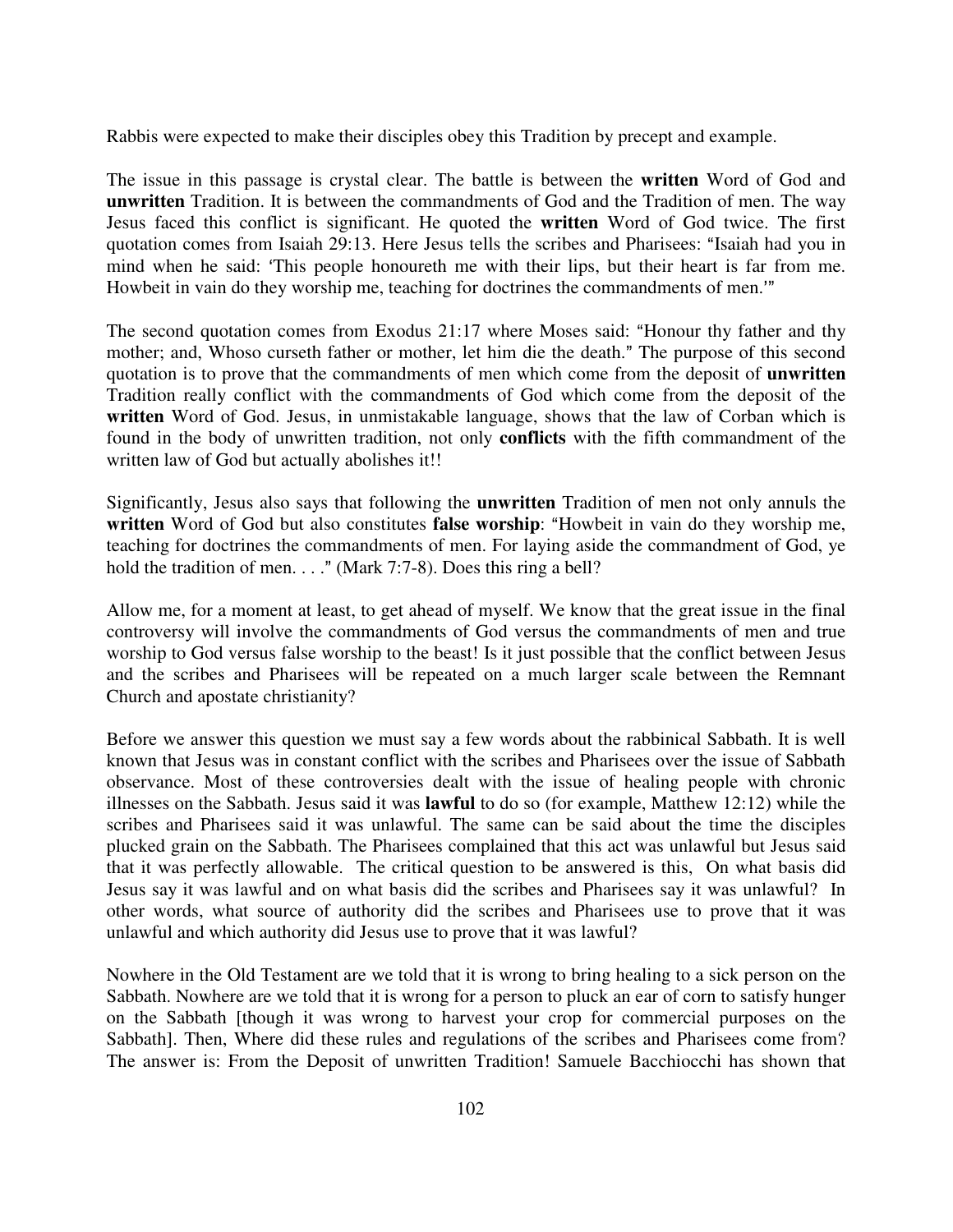Jesus broke four rabbinical rules when He allowed His disciples to satisfy their hunger. These rules were: reaping, threshing, winnowing and preparing a meal (see, Samuele Bacchiocchi, From Sabbath to Sunday (Rome: Pontifical Gregorian University Press, 1977, p. 49). In fact, after the Babylonian captivity, a fence of regulations was placed around the written law of God in order to prevent people from transgressing it.

The question is, How did Jesus face this issue? The answer is simple. On several occasions Jesus referred to written Scripture to justify his behavior on the Sabbath (Mark 2:25-27 [I Samuel 21:6; Genesis 2:1-3]; Luke 13:15 [Deuteronomy 5:14]; John 7:22-23 [Leviticus 12:3]). Jesus made it clear that by not helping the needy, the Pharisees were actually breaking the Sabbath while He was keeping it. In other words, their Tradition had made of none effect the written Word of God. Their rules which had the intention of protecting the Sabbath from being broken actually led them to break it! The Sabbath of the Pharisees was actually a false sabbath because it was made by man and not by God. Keeping this sabbath was really false worship because it glorified man instead of God!

 Allow me now to get ahead of myself once again. Will the final conflict involve a false sabbath and a true Sabbath? Yes. The only difference between the times of Jesus and ours is that in those days the ones who claimed to be the people of God kept the Sabbath in the **wrong way** while in the end-time the Christian world will keep the **wrong day**. But the principle is the same. In both cases it is a sabbath of human devising and not the Sabbath which God made at creation. The conflict in Christ's day was actually over the Sabbath made by God versus the sabbath made by human tradition, and to keep a sabbath made by man is to practice false worship!!

It must be underlined that the Pharisees not only broke God's Sabbath by abstaining from doing good on the Sabbath but they also broke the Sabbath by intending to kill Jesus on it (Mark 3:6; Matthew 12:14; John 5:14). Irony of ironies, they condemned Jesus for healing on the Sabbath but they wanted to kill on it!! Certainly their rules of sabbath observance had made of none effect the commandment which says: "Thou shalt not kill." In other words, it is as if they were saying: "You either keep our sabbath or we will kill you." Does this also ring a bell? Is there as time when the Christian world will want to kill those who do not keep **their** sabbath, that is, a sabbath of human invention?

It has always been an enigma to me how the Christian world can accuse Seventh-day Adventists of being legalists for keeping the Sabbath and then turn right around and say, "You either keep the Sunday or we will kill you!" What worse legalism could exist than to keep the Sunday for fear of death rather than out of love for God? We also know that the Christian world will teach that the increasing natural disasters in the world are due to God's wrath because of the desecration of Sunday as the day of worship. They will say: "Let us return to God, keep Sunday, and then God will bless America once again." This is legalism-earning God's favor or turning away His disfavor by keeping Sunday!

Not only from Mark 7 but also from passages such as Matthew 23 we know that the rabbis had developed a system of rigorous casuistry which became so burdensome and oppressive that no one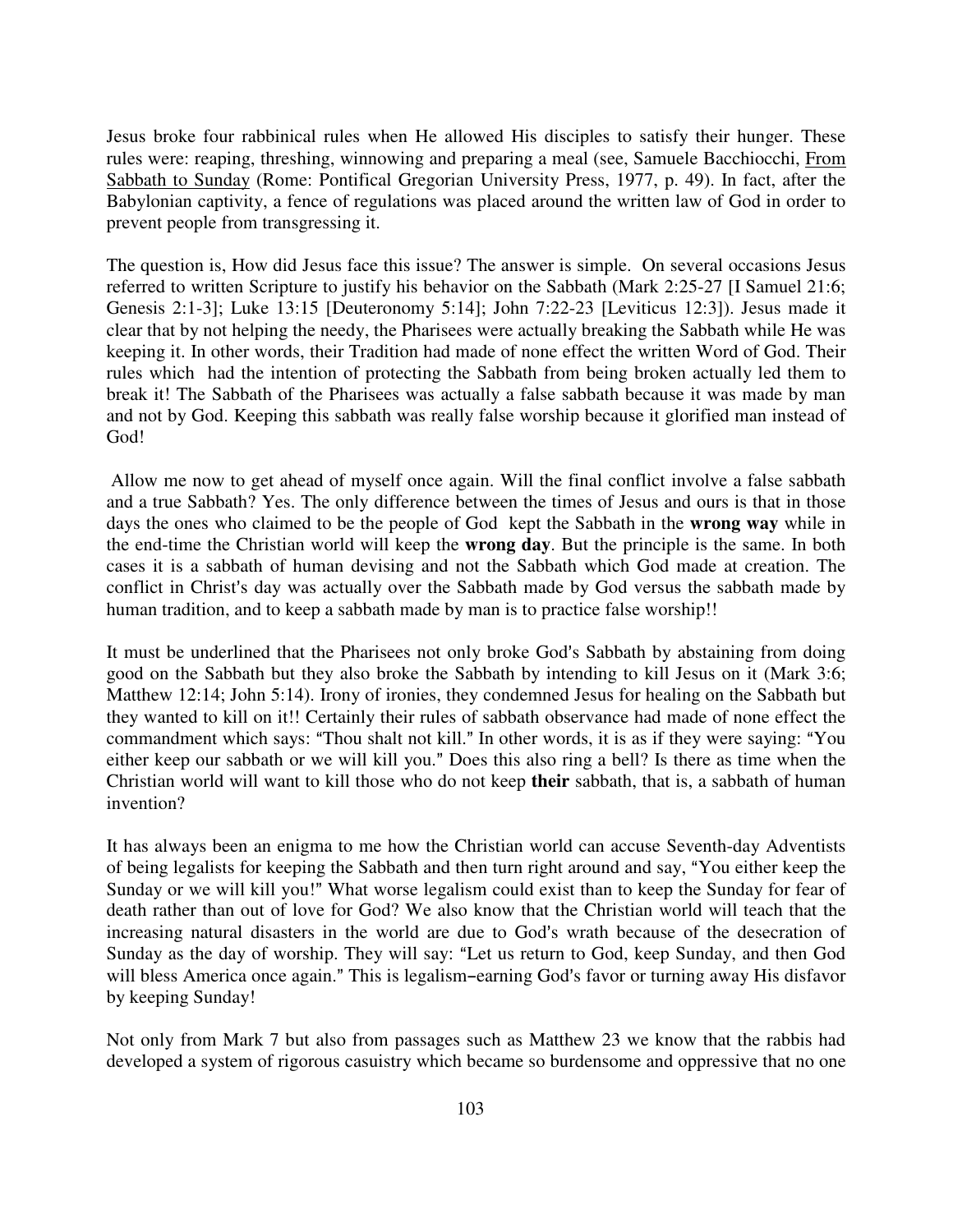could obey it. Regarding this Ellen White remarks:

AThe requirements had become so complicated that it was impossible for them to be fulfilled." (Ellen G. White, The Desire of Ages, p. 617).

No dimension of life escaped their prescriptions and proscriptions. Most often the rabbinical regulations majored in minors and minored in the "weightier matters of the law." (Matthew 5:20; 23:23; 23:16-22). Jesus spoke of these burdens too heavy to bear in Matthew 23:4 and Ellen G. White describes this trend as well:

AThey [the Pharisees] presumed to make **nice distinctions** as to the **comparative guilt** of various sins, passing over some lightly, and treating others of perhaps less consequence as unpardonable. For a money consideration, they excused persons from their vows. And for large sums of money they sometimes passed over aggravated crimes. At the same time these priests and rulers would in other cases pronounce severe judgment for trivial offenses." (Ellen G. White, The Desire of Ages, p. 616).

"They occupied men's minds with **trifling distinctions** and turned their attention from essential truths . . . . Among other things the people were required to strain all the water used, lest it should contain the smallest insect, which might be classed with the unclean animals. Jesus, contrasting these **trivial exactions** with the magnitude of their actual sins, said to the Pharisees, 'Ye blind guides, which strain at a gnat and swallow a camel." (Ellen White, The Desire of Ages, p. 617).

Furthermore, Jesus made it clear that these religious leaders relished the recognition their position accorded them. Their religion consisted mainly of externals-trying in this way, to impress the populace. According to Jesus they enjoyed being called "rabbi" (Matthew 23:7) and "father." Regarding this, Jesus warned that the people should call no one on earth their "father." (Matthew 23:9). Jesus also accused them of devouring the material possessions of the widows (Matthew 23:14) and of reciting long repetitious prayers learned by rote (Matthew 6:5, 6; 23:14). He also rebuked them for showing off their piety and generosity in giving alms to the poor (Matthew 6:1- 2).

It might appear that we have made a long and unnecessary detour from the subject at hand. After all, What possible relationship could there be between the Jewish view of Tradition in Christ's day and the Roman Catholic view of Tradition? For those who are conversant with Roman Catholic theology and practice, this question has already been answered. The similarity between the Jewish nation in Christ's day and today's Roman Catholic Church is striking indeed!!

Have you ever wondered how the Roman Catholic Church can justify beliefs and practices which do not have even one iota of evidence in the written Scripture? Where, for example, is the Biblical evidence for infant baptism, baptism by sprinkling, prayers for the dead, the canonization of saints, purgatory, limbo, the celibacy of the priesthood, the sale of indulgences, the worship of images, the rosary, the immaculate conception of Mary, Mary as meadiatrix and co-redemptrix,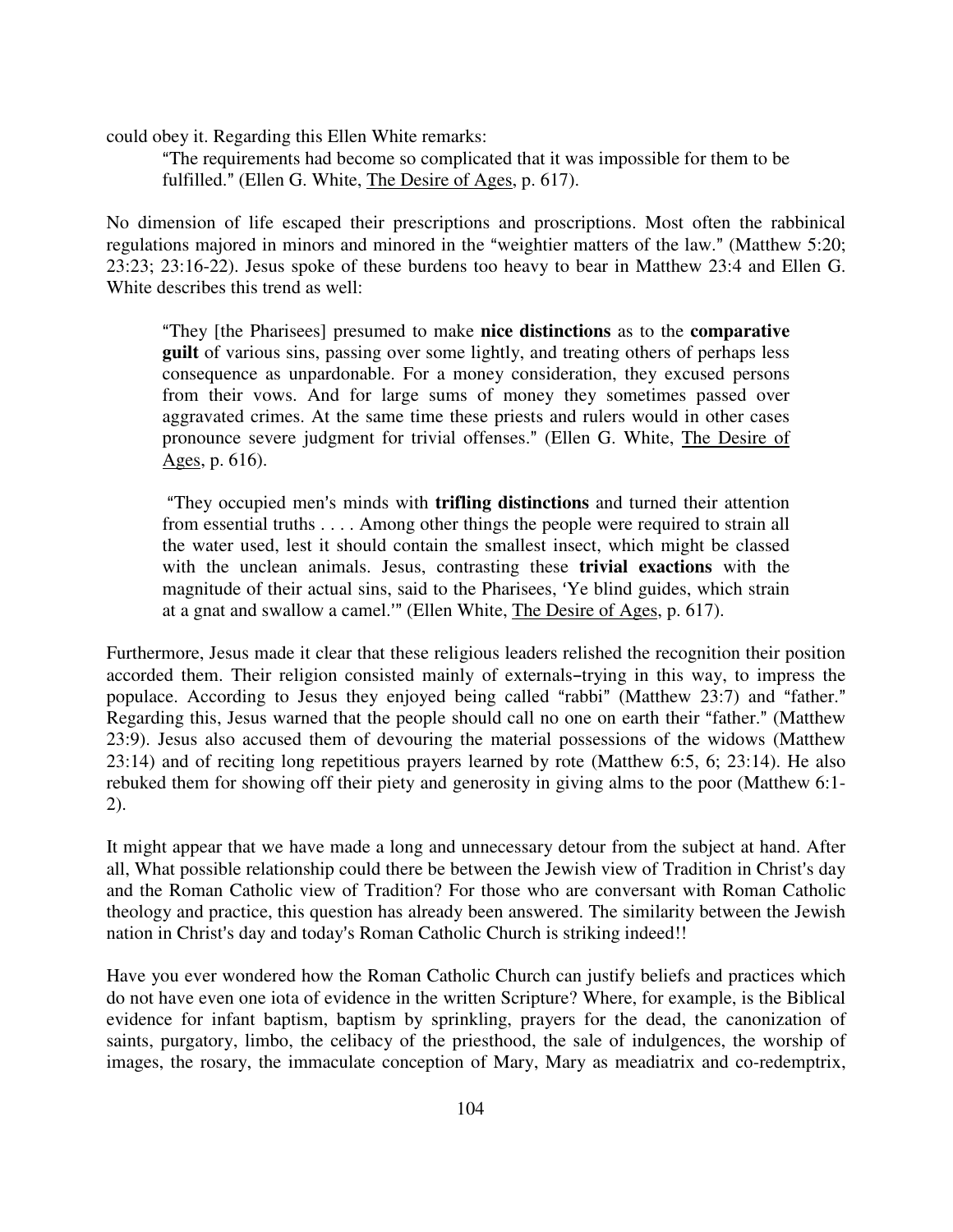Mary as the mother of God, the assumption of Mary, the perpetual virginity of Mary, the observance of Sunday, Lent, auricular confession, among other things? Hang on to your seat, we are about to see that the Roman Catholic Church is repeating the history of ancient Israel!

The Roman Catholic view of Tradition is virtually identical with that of the Jews in the time of Christ. However, in place of Moses, the Roman Catholic Church substitutes Peter. According to Roman Catholic theology there are many teachings of Jesus which were never recorded in the Gospels. This much is true for we are told in John 21:25 and 20:30-31 that Jesus said and did many things which were not written in the Gospel of John. The Roman Catholic Church, however, carries this a step further. They explain that these teachings, given to Peter **orally**, were to be transmitted to succeeding generations along with the **writings** of the New Testament.

The Roman Catholic Church employs Matthew 16:18, 19 to support this view (for a full analysis and evaluation of this passage, refer to Stephen P. Bohr's audio tape 'Peter and the Rock', available from Prophetic Ministries, P. O. Box 8057, Fresno, California 93747). They say that Christ built His church upon Peter, the rock, and then gave him the keys of the kingdom to bind and loose. What this means in Roman Catholic theology, is that Peter was given the authority to define and explain, not only the written Word of God but also the unwritten Tradition.

But the Roman Catholic Church goes one step further. They say that not only did Jesus give this power to Peter but also to all of his successors in an unbroken chain until our day. Thus Peter's *Kathedra* is alive and well today!!

Let's put this in practical terms. The Roman Catholic Church believes that there is a **deposit** of the faith which is contained in the written Scriptures and in the unwritten Tradition. They also believe there is a **transmitting element** from generation to generation. This transmitting element is know as **apostolic succession** where one bishop places his hands in ordination upon another bishop in unbroken succession from the time of Peter till our day. But, according to Roman Catholic theology, there must also be an authoritative **living voice** in the church to explain, define, interpret and amplify Tradition both in its written and unwritten form. This is done by the **Magisterium** or teaching office of the church, an elite cadre of scholars especially trained for the task. We can immediately see the similarity between this Roman Catholic view and the Jewish concept in Christ's day. But there is more.

The Roman Catholic Church also teaches that when the Pope speaks **ex-cathedra**, that is, from Peter's throne, his declarations must be accepted as final and infallible. In other words, the populace must render implicit obedience to the will of the Pope and the Magisterium under pain of being anathema or excommunicated! This is, as we have seen, precisely what was expected of the populace in the days of Christ. In this way, the hierarchy of the Roman Catholic Church exerts full and total control over the masses and governs them according to their will.

We must now provide extensive evidence, from Roman Catholic sources, that this is indeed the view which the Roman Catholic Church espouses. We will begin with several statements from chapter two of the Vatican II declaration *Dei Verbum*. We will place the key words in bold print: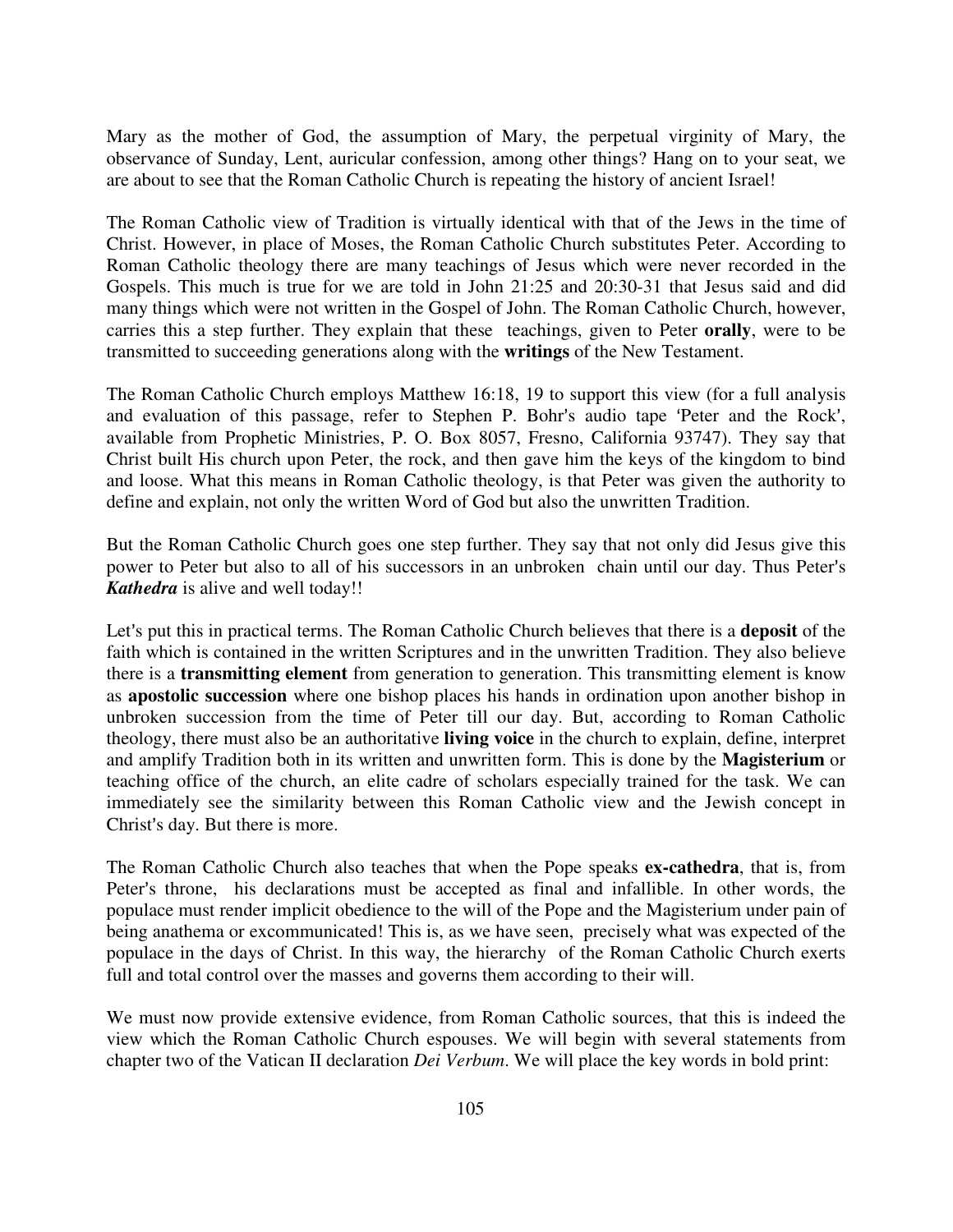ABut in order to keep the gospel forever whole and alive within the Church, the apostles left bishops as their **successors**; **handing over** their own **teaching office** to them. . . . And so the apostolic preaching, which is expressed in a special way in the inspired books, was to be preserved by a **continuous succession** of preachers until the end of time. Therefore, the apostles **handing on** what they themselves had **received,** warn the faithful to **hold fast** to the traditions which they have learned either by **word of mouth** of by letter (cf. 2 Th. 2:15), and to fight in defense of the faith **handed on** once and for all (cf. Jude 3). Now what was **handed on** by the apostles includes everything which contributes to the holiness of life, and the increase in faith of the People of God; and so the Church, in her teaching, life, and worship, perpetuates and **hands on** to all generations all that she herself is, all that she believes.

AThis **tradition** which comes from the apostles develops in the Church with the help of the Holy Spirit. For there is a growth in understanding of the realities and the words which have been **handed down.** This happens through the contemplation and study made by believers, who treasure these things in their hearts (cf. Lk. 2:19, 51), through the intimate understanding of spiritual things they experience, and through the preaching of those who have **received** through **episcopal succession**  the sure gift of truth. For as the centuries succeed one another, the Church constantly moves forward toward the fullness of divine truth until the words of God reach their complete fulfillment in her. . . .

AHence there exist a close connection and communication between **sacred tradition** and **sacred Scripture**. For both of them, flowing from the same divine wellspring; in a certain way merge into a unity and tend toward the same end. For sacred Scripture is the word of God inasmuch as it is consigned to writing under the inspiration of the divine Spirit. To the successors of the apostles, sacred tradition **hands on** in its full purity God's word, which was entrusted to the apostles by Christ the Lord and the Holy Spirit. Thus, led by the light of the Spirit of truth, these **successors** can in their preaching preserve this word of God faithfully, explain it, and make it more widely known. Consequently, it is not from sacred Scripture alone that the Church draws her certainty about everything which has been revealed. Therefore both **sacred tradition** and **sacred Scripture** are to be accepted and venerated with the **same sense** of devotion and reverence.

ASacred tradition and sacred Scripture form one **sacred deposit** of the word of God, which is committed to the Church. **Holding fast** to this **deposit**, the entire holy people **united with their shepherds** remain always steadfast in the teaching of the apostles, in the common life, in the breaking of the bread, and in prayers (cf. Acts 2:42, Greek text), so that in **holding to**, practicing, and professing the heritage of the faith, there results on the part of the bishops and faithful a remarkable common effort.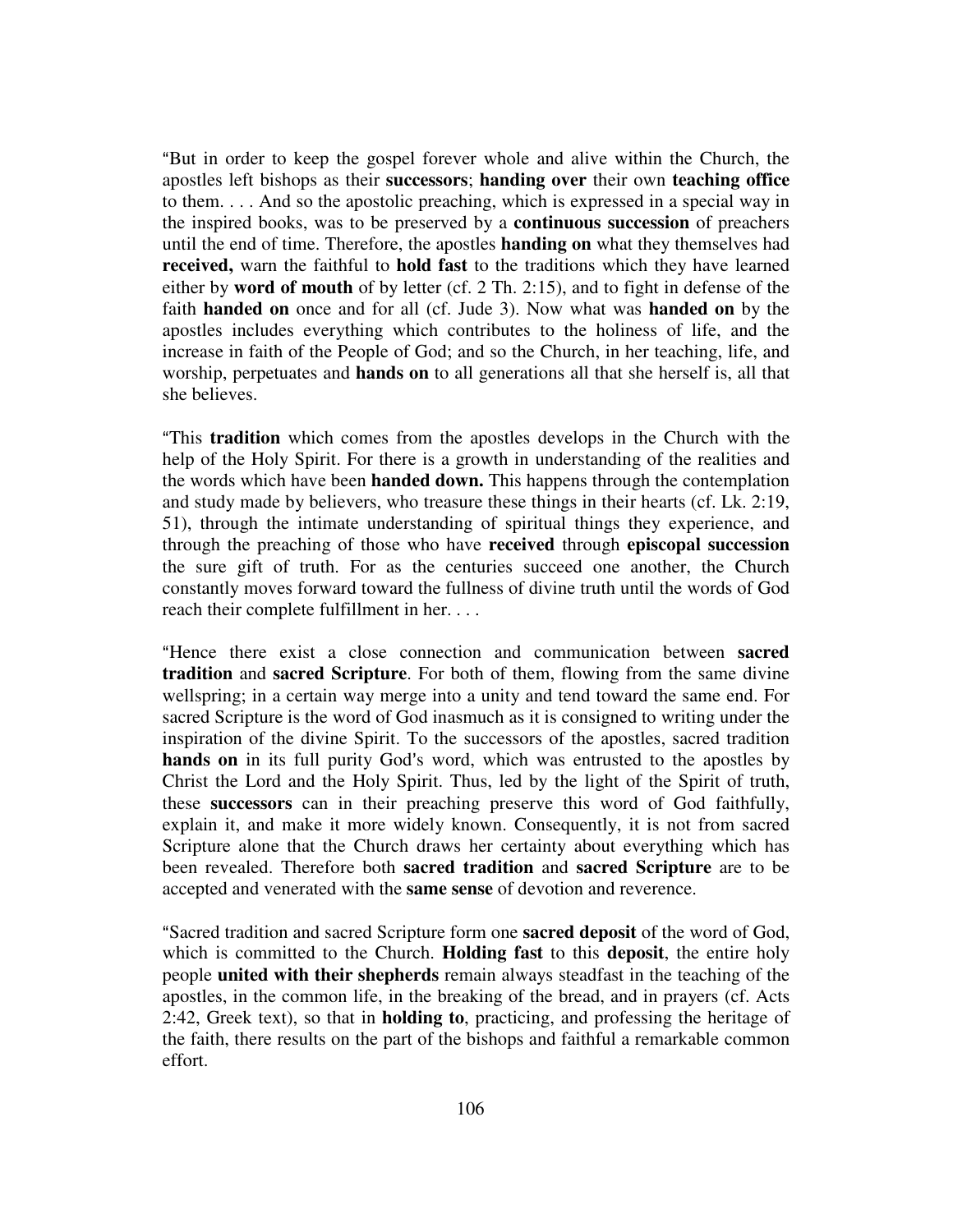AThis task of **authentically interpreting** the word of God whether written or **handed on,** has been entrusted **exclusively** to the living **teaching office** of the Church, whose authority is exercised in the name of Jesus Christ. This **teaching office** is not above the word of God, but serves it, teaching only what has been **handed down,** listening to it devoutly, guarding it scrupulously, and explaining it faithfully by divine commission and with the help of the Holy Spirit; it draws from this one **deposit of faith** everything which it presents for belief as divinely revealed.

AIt is clear, therefore, that sacred tradition, sacred Scripture, and the **teaching authority** of the Church, in accord with God's most wise design, are so linked and joined together that **one cannot stand without the others**, and that all together and each in its own way under the action of the one Holy Spirit contribute effectively to the salvation of souls.@ (Walter M. Abbott., general editor, The Documents of Vatican II, "Dogmatic Constitution on Divine Revelation," (The America Press, 1966), pp. 115-118.

We will now turn to article  $# 2$  of the Catechism of the Catholic Church which deals with "the transmission of divine revelation":

*476* In keeping with the Lord's command, the Gospel was **handed on** in two ways:

-orally 'by the apostles who **handed on**, by the spoken word of their preaching, by the example they gave, by the institutions they established, what they themselves **received**-whether from the lips of Christ, from his way of life and his works, or whether they had learned it at the prompting of the Holy Spirit,'

*in writing* 'by those apostles and other men associated with the apostles who, under the inspiration of the same Holy Spirit, committed the message of salvation to writing. $"$ 

# **. . . . continued in apostolic succession**

*477* In order that the full and living Gospel might always be preserved in the Church the apostles left bishops as their **successors**. They gave them 'their own position of teaching authority.' Indeed, 'the apostolic preaching, which is expressed in a special way in the inspired books, was to be preserved in a **continuous line of**  succession until the end of time."

A**78** This living **transmission**, accomplished in the Holy Spirit, is called **Tradition** since it is distinct from Sacred Scripture, though closely connected to it. Through **Tradition**, 'the Church, in her doctrine, life, and worship perpetuates and **transmits** to every generation all that she herself is, all that she believes. The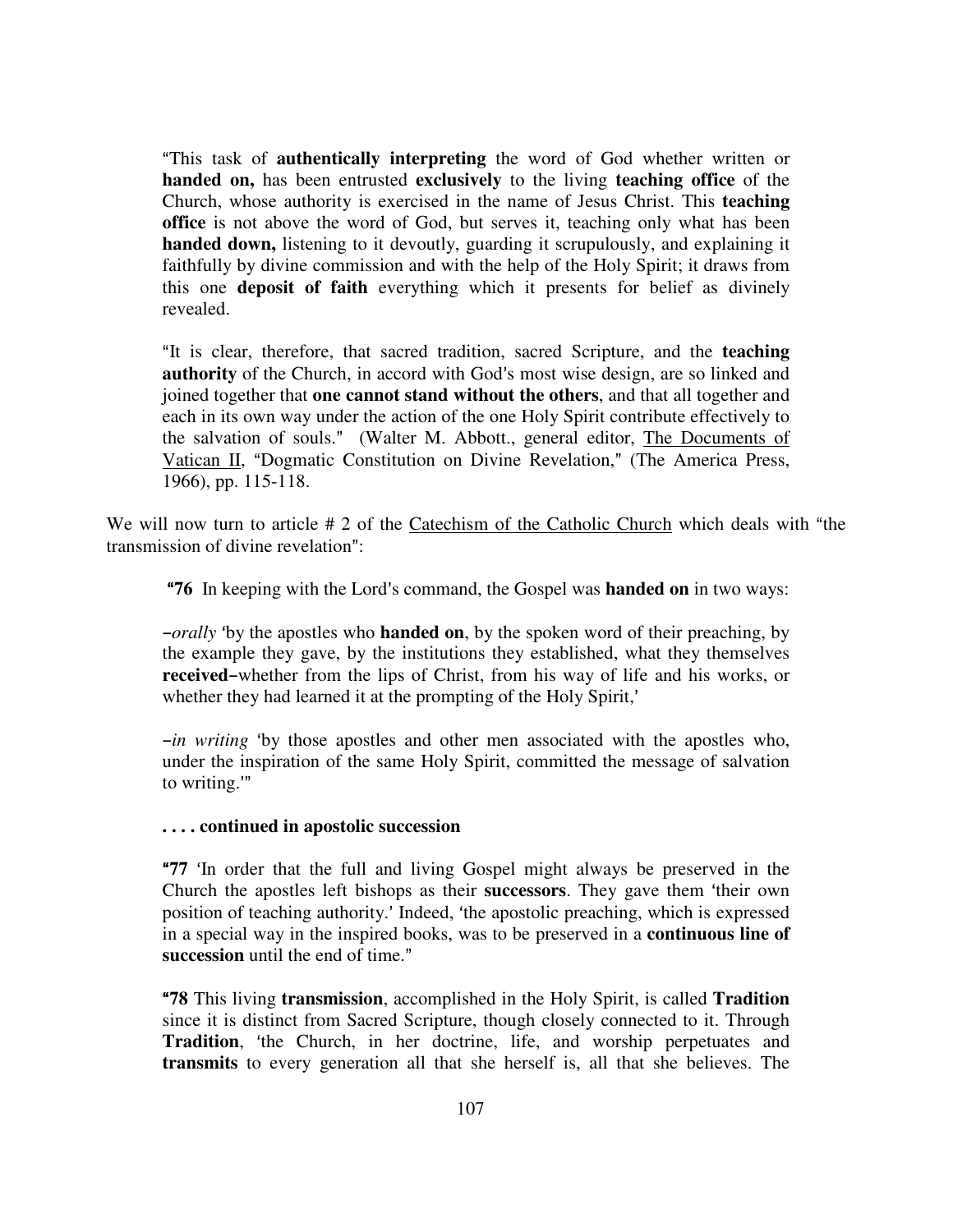sayings of the holy Fathers are a witness to the life-giving presence of this **Tradition,** showing how its riches are poured out in the practice and life of the Church, in her belief and her prayer. $\cdot \cdot \cdot$ ...

## **One common source. . . .**

**80** 'Sacred Tradition and Sacred Scripture, then, are bound closely together and communicate one with the other. For both of them **flowing out from the same divine well-spring**, come together in some fashion to form one thing and move towards the same goal.<sup>•</sup> Each of them makes present and fruitful in the Church the mystery of Christ, who promised to remain with his own 'always, to the close of the age."

## **. . . . two distinct modes of transmission**

A**81** >*Sacred Scripture* is the speech of God as it is put down in writing under the breath of the Holy Spirit."

AAnd [Holy] *Tradition* **transmits** in its entirety the Word of God which has been entrusted to the apostles of Christ the Lord and the Holy Spirit. It **transmits** it to the **successors** of the apostles so that, enlightened by the Spirit of truth, they may faithfully preserve, expound, and spread it abroad by their preaching."

A**82** As a result the Church, to whom the **transmission** and **interpretation** of Revelation is entrusted, 'does not derive her certainty about all revealed truths from the holy Scriptures alone. Both Scripture and Tradition must be accepted and honored with **equal sentiments** of devotion and reverence."

# **Apostolic Tradition and ecclesial traditions**

A**83** The **Tradition** here in question comes from the apostles and **hands on** what they **received** from Jesus teaching and example what they learned from the Holy Spirit. The first generation of Christians did not yet have a written New Testament, and the New Testament itself demonstrates the process of **living Tradition**. . . .

#### **The heritage of faith entrusted to the whole of the Church**

**84** The apostles entrusted the **Sacred deposit**<sup>"</sup> of the faith (the *depositum fidei*), contained in Sacred Scripture and Tradition, to the whole of the Church. 'By adhering to [this heritage] the entire holy people, **united to its pastors**, remains always faithful to the teaching of the apostles, to the brotherhood, to the breaking of bread and the prayers. So, in maintaining, practicing, and professing the faith that has been **handed on** there should be as remarkable harmony between the **bishops and the faithful.**"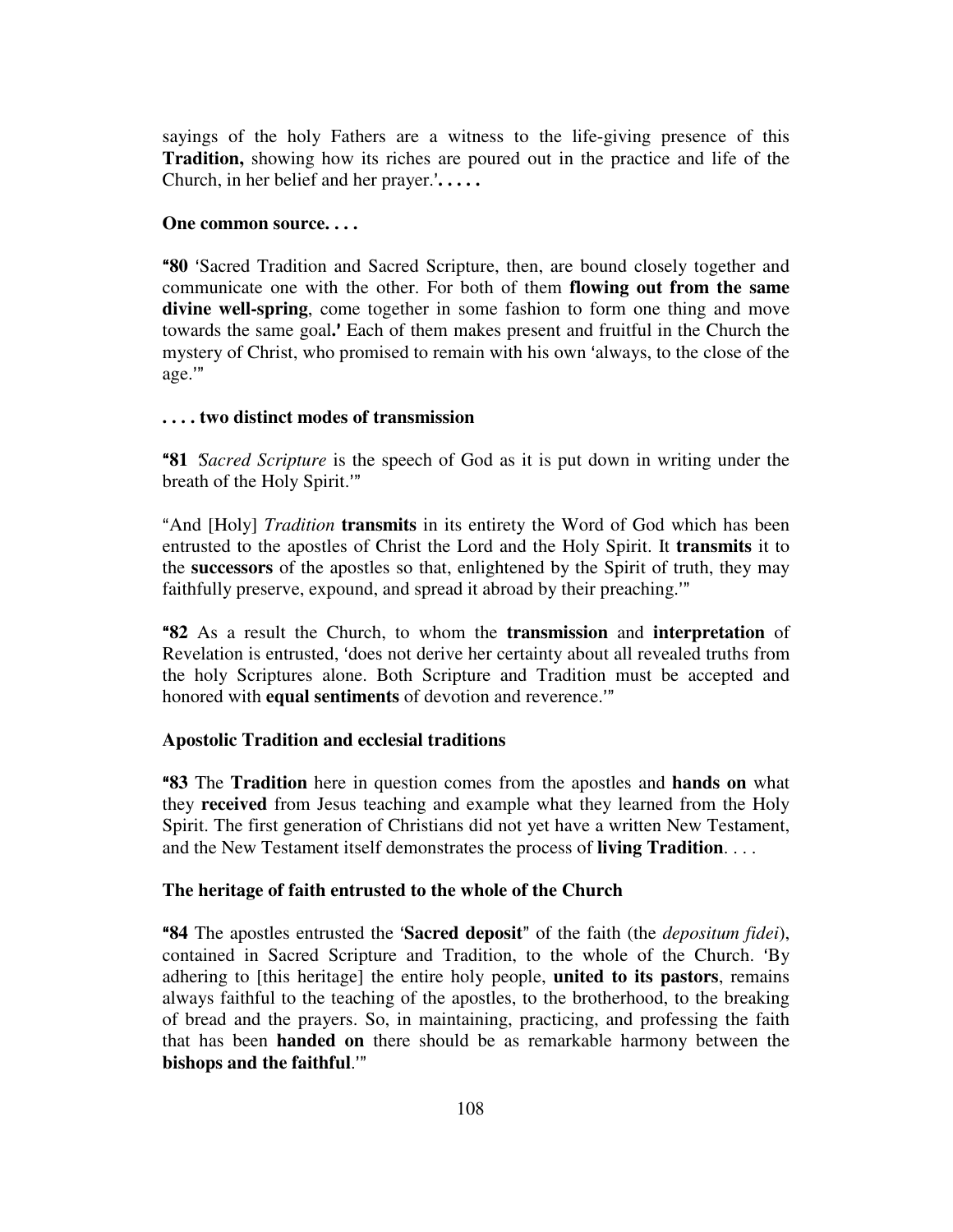## **The Magisterium of the Church**

**85** The task of giving an **authentic** interpretation of the Word of God, whether in its written form or in the form of Tradition, has been entrusted to the living, teaching office of the Church **alone**. Its authority in this matter is exercised in the name of Jesus Christ.' This means that the task of interpretation has been **entrusted** to the bishops in communion with the successor of Peter, the Bishop of Rome."

**86** Yet this **Magisterium** is not superior to the Word of God, but is its servant. It teaches only what has been **handed on** to it. At the divine command and with the help of the Holy Spirit, it listens to this devotedly, guards it with dedication, and expounds it faithfully. All that it proposes for belief as being divinely revealed is drawn from this single **deposit** of faith."

Concerning this Magisterium, Pope Pius XII once stated:

"Together with these sacred sources of Scripture and tradition, God has given a living *magisterium* to His Church, to illumine and clarify what is contained in the deposits of faith **obscurely** and **implicitly.**" Quoted in, Jaroslav Pelikan, The Riddle of Roman Catholicism (Nashville: Abingdon Press, 1959), p. 83.

Before we move on to analyze the official Roman Catholic statements presented above, perhaps it would be well to include several additional quotations from Roman Catholic sources**.** 

"Like two sacred rivers flowing from Paradise, the Bible and divine Tradition contain the Word of God, the precious gems of revealed truths.

AThough these two divine streams are in themselves, on account of their divine origin, of **equal sacredness**, and are both full of revealed truths, still, of the two, **Tradition is to us more clear and safe.**" Joseph Faa di Bruno, Catholic Belief, revised by Louis A. Lambert (New York: Benziger Brothers, 1884), p. 45.

"Some of the truths which God has revealed and which have always been taught by the Catholic Church, are not contained in the Bible. These truths have **come down** to us by what is called oral tradition; that is, they have been **handed down** by word of mouth. By Catholic Tradition, therefore, we understand all those truths which the Church **received** from Jesus Christ and the Apostles, but which are not found in the Bible. These truths we firmly believe, because they were revealed by God and are proposed to us by the Church.

ASome of the truths that have been **handed down** to us by **Tradition** and are not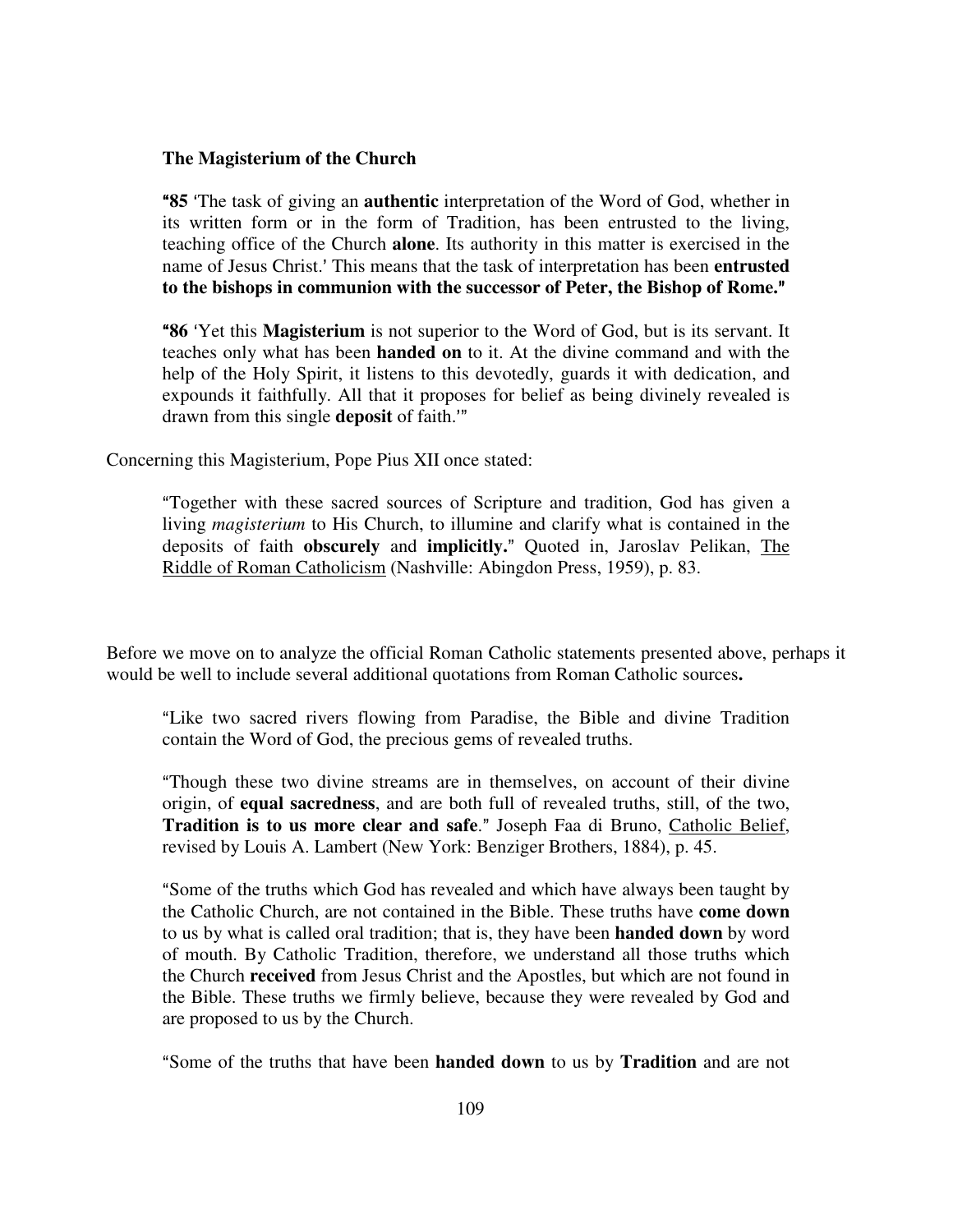recorded in the Sacred Scripture, are the following: that there are just seven Sacraments; that there is a Purgatory; that, in the New Law, Sunday should be kept holy instead of the Sabbath; that infants should be baptized, and that there are precisely seventy-two books in the Bible.

AThe truths of Catholic Tradition have been **handed down** in the Church by means of the writings of the 'Fathers of the Church,' as well as by the decrees of Councils, by approved Creeds and by the prayers and ceremonies of the Church. These ancient writings and institutions show plainly what has been the faith of the Church from the earliest times.

AHowever, it is only the **infallible teaching office** of the Church that secures us against error as to the truth contained in Tradition as well as in the Holy Scripture. **The voice of the Church is the voice of God."** Francis J. Butler, Holy Family Series of Catholic Catechisms (Boston: Thomas J. Flynn & Co., 1904), p. 63.

AFrom all of which it must be abundantly clear that the Bible alone is not a safe and competent guide because it is not now and has never been accessible to all, because it if not clear and intelligible to all, and because it does not contain all the truths of the Christian religion.

"The simple fact is that the Bible, like all dead letters, calls for a living interpreter.. . . Just as the supreme court is the authorized living interpreter of the constitution, so the Catholic Church is the living authoritative interpreter of the Bible. She has been the preserver and custodian of the Bible through the centuries, and she interprets it for us in the name and with the authority of Jesus Christ." (John O'Brien, The Faith of Millions (Huntington, Indiana: Our Sunday Visitor, Inc., 1974), pp. 137, 138.)

"By TRADITION we do not mean a mere report, a hearsay, wanting sufficient evidence to deserve belief; or a local tradition started by men, and therefore merely human, as were those traditions of the Pharisees condemned by our Lord; but we mean a Tradition first coming from God, continually taught, recorded, and in all desirable ways kept alive by a **body of trustworthy men successively chosen** in a divine, or divinely appointed manner, well instructed, and who are, **as a body**, protected by God from teaching what is wrong, or handing down unfaithfully to others the doctrine committed to them." Joseph Faa di Bruno, Catholic Belief, revised by Louis A. Lambert (New York: Benziger Brothers, 1884), pp. 39, 40.

ASince the truths contained in Scripture and those **handed down** by Tradition both come from God, Scripture and Tradition are of **equal value** as sources of faith. Both deserve the same reverence and respect. Each **alone** is sufficient to establish a truth of our holy faith. . . .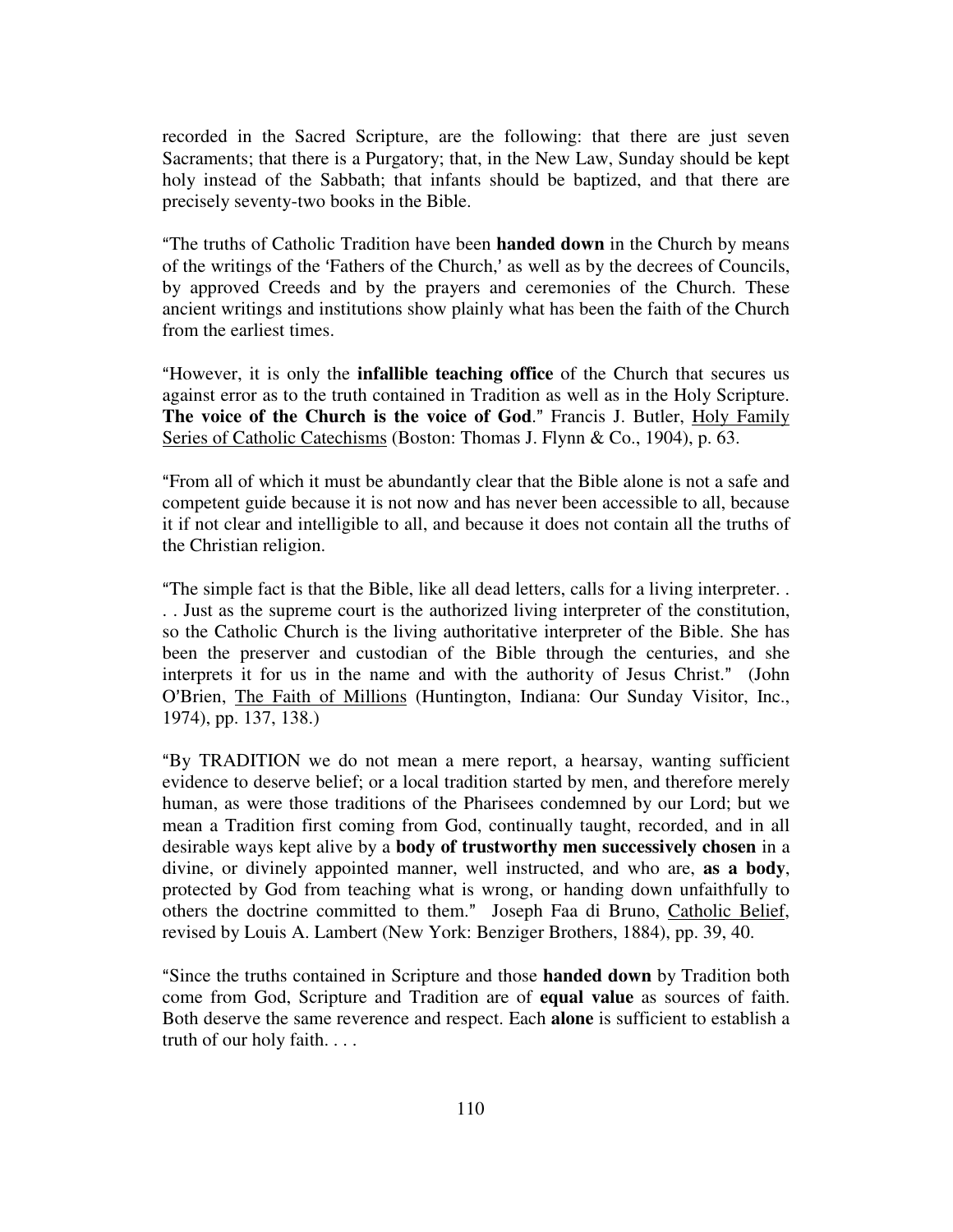AScripture and Tradition are called the *remote rule of faith*, because the Catholic does not base his faith *directly* on these sources. The *proximate rule of faith* is for him the One, Holy, Catholic, and Apostolic Church, which **alone** has received from God the authority to interpret **infallibly** the doctrines He has revealed, whether these be contained in Scripture of in Tradition." John Laux, A Course in Religion for Catholic High Schools and Academies, part 1 (New York: Benziger Brothers, 1936), pp. 50, 51.

"The sacred and holy, ecumenical, and general Synod of Trent,—lawfully assembled in the Holy Ghost,—seeing clearly that this truth and discipline [of the gospel] are contained in the written books, and the unwritten traditions which, received by the Apostles from the mouth of Christ himself, or from the Apostles themselves, the Holy Ghost dictating, have **come down** even unto us, **transmitted as it were from hand to hand**; [the Synod] following the examples of the orthodox Fathers, receives and venerates with an **equal affection** of piety and reverence, all the books of the Old and New Testament—seeing that one God is the author of both—as also the said traditions, as well those appertaining to faith as to morals, as having been dictated, either by Christ's own word of mouth, or by the Holy Ghost, and preserved in the Catholic Church by a **continuous succession**." Council of Trent, Session IV (April 8, 1546), Decree Concerning the Canonical Scriptures, translated by, Philip Schaff, The Creeds of Christendom (4<sup>th</sup> ed., revised, New York: Harper, 1919), volume 2, pp. 79, 80.

"Because the origin of our faith is not the Bible alone, but the Church which gives us both the written and the unwritten word. . . .

"So in the New Law, Catholics believe some things not in the Scriptures, although wholly in accord with them, because of the **infallible** witness of the Church as to their divine or apostolic origin. Why do Protestants accept the Scriptures as inspired? Why do they honor the fist day of the week instead of the seventh? Why do they baptize children? Contrary to their principles, they must look outside the Bible to the voice of tradition., which is not human, but divine, because guaranteed by the divine, **infallible** witness of the Catholic Church." Bertrand L. Conway, The Question Box Answers (New York: The Columbus Press, 1910), pp. 75, 76.

The Profession of Faith of the Council of Trent states:

AThe apostolic and ecclesiastical **traditions** and all other observances and constitutions of that same Church I most firmly admit and embrace. I likewise accept Holy Scripture according to that sense which our holy Mother Church has held and does hold, whose [office] is to judge of the **true meaning and interpretation** of the Sacred Scriptures; I shall never accept nor interpret it otherwise than in accordance with the unanimous consent of the **Fathers**." Quoted in, Jaroslav Pelikan, The Riddle or Roman Catholicism (Nashville: Abidgdon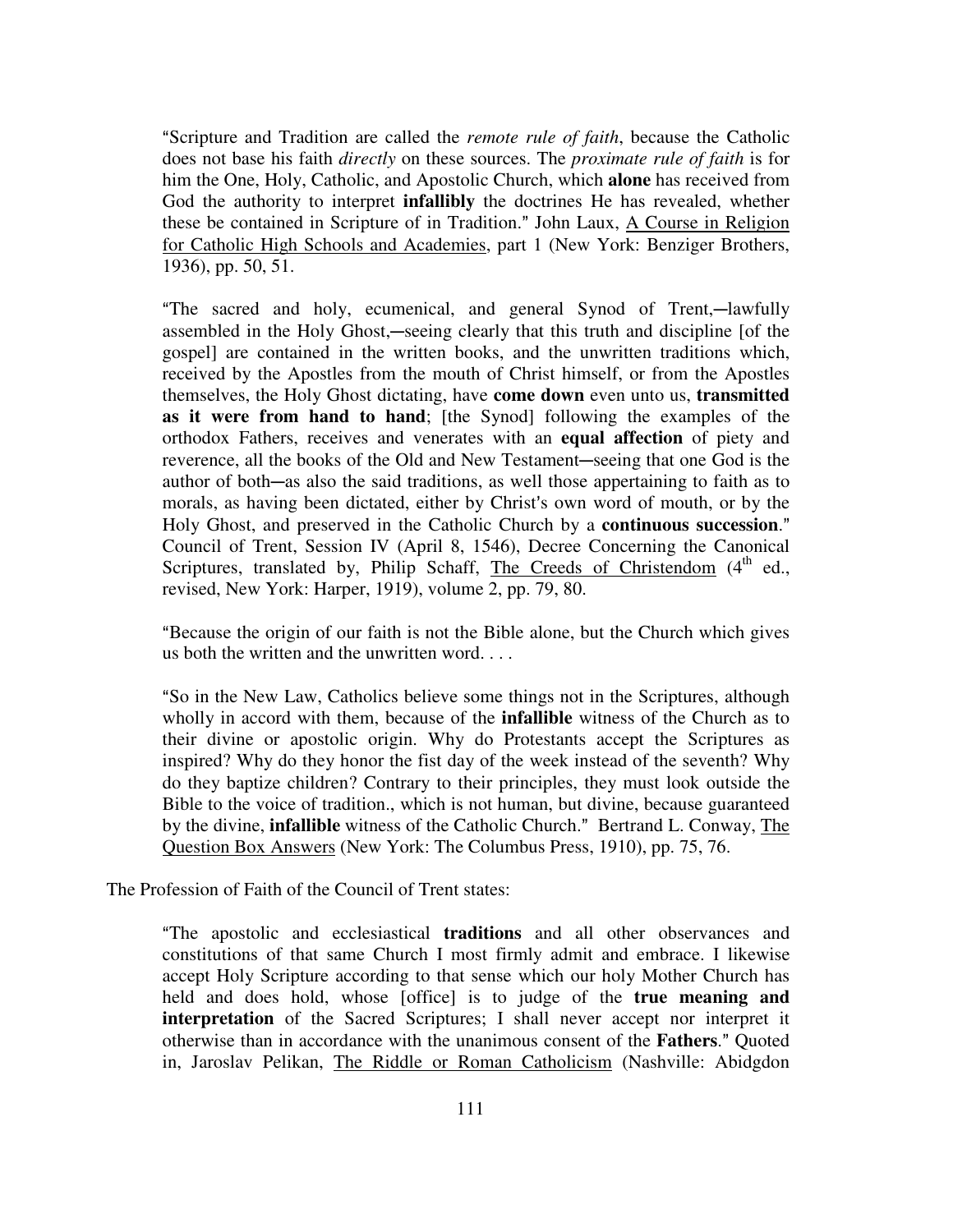Press, 1959), p. 82

Thus the Roman Catholic Church claims that the Bible is subservient to her rather that she to the Bible. Regarding this, Keith Fournier states:

AI believe the Bible is the Book of the church, not that the church is the church of the book." (Keith Fournier, Evangelical Catholics, p. 17.)

Regarding this supremacy of the church over the Bible, John A. O'Brien---for many years a professor of theology at the University of Notre Dame—has stated:

"She [the Church] is not the child of the Bible, as many non-Catholics imagine, but its mother. She derives neither her existence nor her teaching authority from the New Testament. She had both before the New Testament was born: she secured her being, her teachings, her authority directly from Jesus Christ.

AIf all the books of the Bible and all the copies thereof were blotted out, she would still be in possession of all the truths of Christ and could still continue to preach them as she did before a single word of the New Testament was written; for those truths are deep in her mind, heart and memory, in her liturgical and sacramental life, in the traditions, written and unwritten, which go directly back to Christ." (John A. O'Brien, The Faith of Millions (Huntington, Indiana: Our Sunday Visitor, Inc., 1974), p. 129.

From the foregoing quotations and from the empirical observation of contemporary Roman Catholicism, we can reach the following conclusions:

- 8. Roman Catholicism has a virtually identical view of divine revelation as did apostate Judaism in the days of Christ. The three elements of a **sacred deposit**, a **transmitting mechanism** and an authoritative **living interpreter** are all present in both systems. Strikingly, the terminology is virtually identical as well ("Tradition," "handed down," "passed on," "received," "hold," "unbroken succession," etc).
- 9. In both systems the oral traditions supposedly go back to an original source. In the case of the Jews, that source was Moses; in the case of the Roman Catholic Church it was Peter. Amazingly, the Pope speaks *ex-cathedra* and his word is considered infallible and final. When the rabbis spoke from Moses' *kathedra*, their word was considered infallible and final as well. In both systems the oral tradition and the written word were given equal authority and in some cases oral tradition even transcended the authority of the written wo
- 10. In Judaism, the people were expected to render implicit and unquestioning submission to the theological views of the scholars. Any divergence was swiftly punished with expulsion from the synagogue. In Roman Catholicism the same is true. Any disagreement with the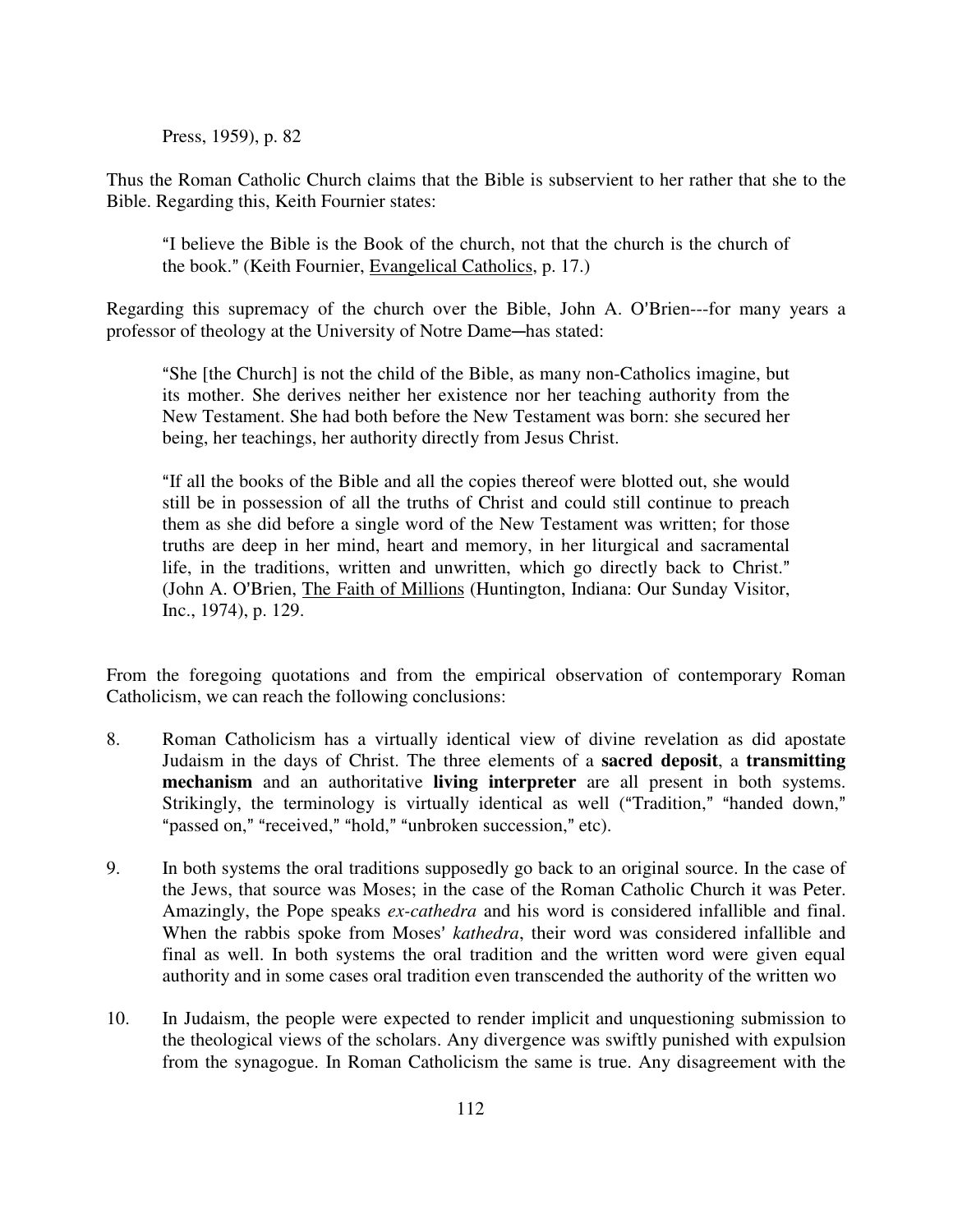theological *cadre* is punished with excommunication. In fact, even theologians who disagree with the *magisterium* are defrocked from their teaching positions, as can be seen, for example, in the case of Hans Kung. By controlling the *magisterium*, Satan can control de masses. Notice this amazing statement by Ellen G. White:

"Satan is constantly endeavoring to attract attention to man in the place of God. He leads the people to look to bishops, to pastors, to professors of theology, as their guides, instead of searching the Scriptures to learn their duty for themselves. Then, by controlling the minds of these leaders, he can influence the multitudes according to his will." (Ellen G. White, The Great Controversy, p. 595).

Interestingly, Ellen White then compares the plight of the populace in Christ's day with the condition of the people who belong to the Roman Catholic system today. Regarding the control the Jewish leaders exerted over the populace in Christ's day, she states:

"When Christ came to speak the words of life, the common people heard Him gladly; and many, even of the priests and rulers, believed on Him. But the chief of the priesthood and the leading men of the nation were determined to condemn and repudiate His teachings. . . . These opponents of Jesus were men whom the people had been taught from infancy to reverence, to whose authority they had been accustomed implicitly to bow. 'How is it,' they asked, 'that our rulers and learned scribes do not believe on Jesus? Would not these pious men receive Him if He were the Christ?' It was the influence of such teachers that led the Jewish nation to reject their Redeemer.

And regarding the control of the Roman Catholic and Protestant clergy over their masses, Ellen White says:

AChrist foresaw that the undue assumption of authority indulged by the scribes and Pharisees would not cease with the dispersion of the Jews. . . . The Roman Church reserves to the clergy the right to interpret the Scriptures. On the ground that ecclesiastics alone are competent to explain God's word, it is withheld from the common people. Though the Reformation gave the Scriptures to all, yet the selfsame principle which was maintained by Rome prevents multitudes in Protestant churches from searching the Bible for themselves. They are taught to accept its teaching *as interpreted by the church*; and there are thousands who dare receive nothing, however plainly revealed in Scripture, that is contrary to their creed or the established doctrine of their church. . . .

"There are today thousands of professors of religion who can give no other reason for points of faith which they hold than that they were so instructed by their religious leaders. They pass by the Savior's teachings almost unnoticed, and place implicit confidence in the words of the ministers. But are ministers infallible? How can we trust our souls to their guidance unless we know from God's word that they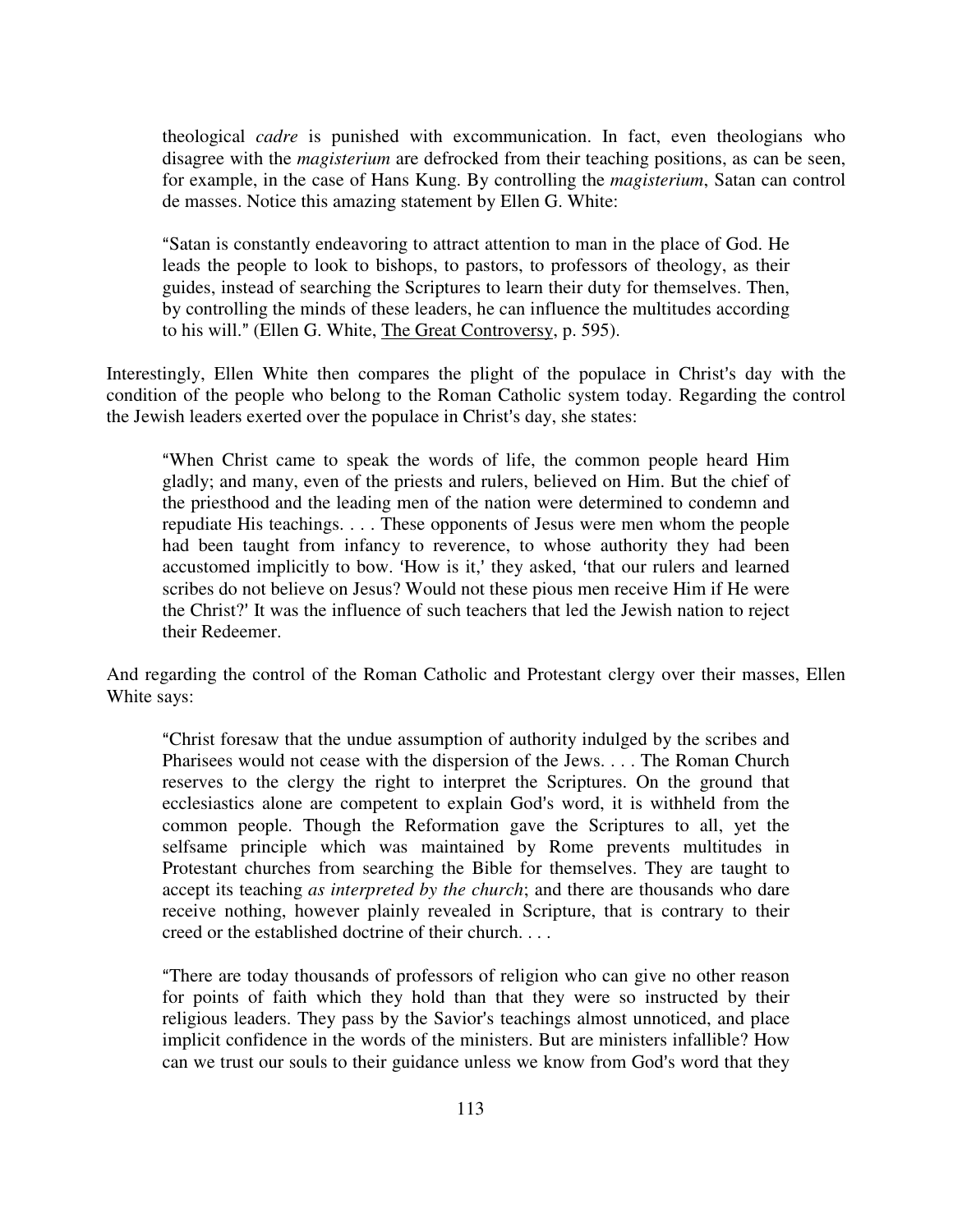are light bearers? A lack of moral courage to step aside from the beaten track of the world leads many to follow in the steps of learned men; and by their reluctance to investigate for themselves, they are becoming hopelessly fastened in the chains of error. They see that the truth for this time is plainly brought to view in the Bible; and they feel the power of the Holy Spirit attending its proclamation; yet they allow the opposition of the clergy to turn them from the light. Though reason and conscience are convinced, these deluded souls dare not think differently from the minister; and their individual judgment, their eternal interests, are sacrificed to the unbelief, the pride and prejudice, of another." (Ellen G. White, The Great Controversy, pp. 595-597).

11. Like in Judaism, Roman Catholicism is caught up in a system of oppressive casuistry. Notice the following two examples from canon law:

"Ouestion 1: Is there any reason to fear that lip-stick will break the eucharistic fast? "Question 2: If the lips of a woman who is receiving Extreme Unction are coated with lip-stick, is there any danger that the anointing of the mouth will not be valid? "Answer  $1: \ldots$ . It is not conformable with theological teaching to warn women against the use of lip-stick before receiving Holy Communion on the ground that they are likely to break their fast.

"Answer 2: If there is a thick coating of lip-stick on the lips, there would be grave danger that the anointing of the mouth performed on the lips would not be valid; and in that event the validity of the sacrament would be doubtful.  $\ldots$  " (Quoted in, Jaroslav Pelikan, The Riddle of Roman Catholicism (Nashville: Abingdon Press, 1959), p. 87).

Commenting on this prescription of canon law, Pelikan remarks on the same page:

"The penitent can never be certain of whether he has been obedient to every detailed prescription of the law, and yet he must be certain in order to find salvation and peace."

This is the same problem which existed in the days of Christ. The Jews had developed so many prescriptions and proscriptions that not even the most pious believer could obey them all. Thus the Jewish laws contained in the Mishnah are paralleled by the laws contained in Roman Catholic canon law. And there are thousands of casuistic regulations in Roman Catholic canon law!! Now let's take a look at the second example from the sphere of marriage:

"Divorce is forbidden. But this general principle is subject to all sorts of qualifications: separation 'from bed and board' is permitted under certain circumstances and may become permanent; a marriage may be declared null and void if upon investigation it is determined that it was not valid; a convert may, after baptism, avail himself of the 'Pauline privilege' of separation from his unbaptized spouse and may obtain permission to remarry." (Jaroslav Pelikan, The Riddle of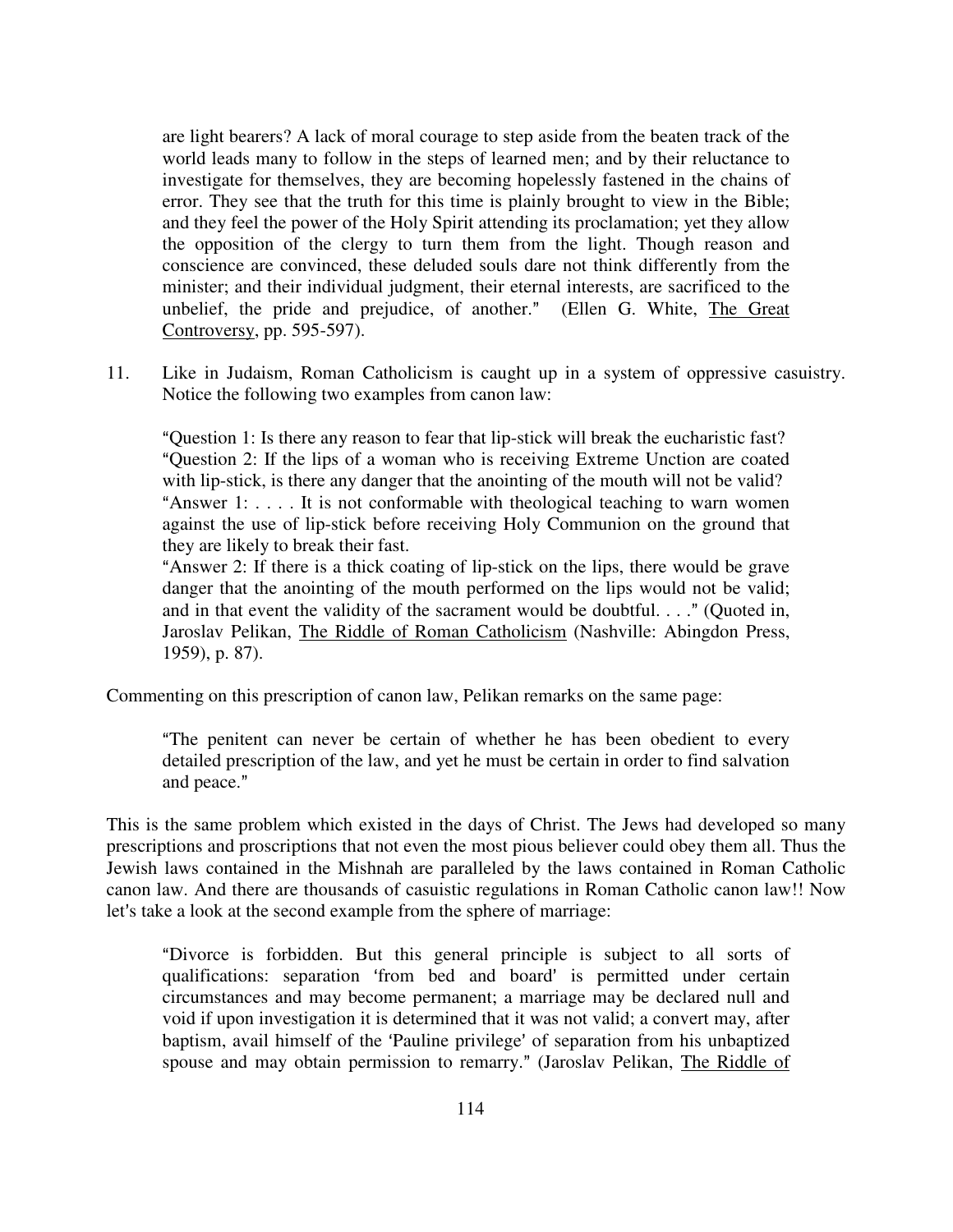Roman Catholicism, (Nashville: Abingdon Press, 1959), p. 89.

Does this sound like the problem of Mark 7? A mockery is made of marriage when qualifications and exceptions (traditions of men) are added to the commandment of God.

12. Many times the traditions of the Roman Catholic Church contradict the clear Word of God. For example, one of the declarations of the Council of Trent stated:

AIf anyone saith that the marriage state is to be placed above the state of virginity or of celibacy, and that it is not better and more blessed to remain in virginity or in celibacy than to be united in matrimony; let him be anathema." (Council of Trent, Session XXIV (November 11, 1563), Canons of the Sacrament of Matrimony, canon 10, in Dogmatic Canons and Decrees (New York: Devin Adair Company, 1912), p. 164.

The fact is that this statement is a blatant contradiction of Genesis 1:28 where God blessed marriage and commanded man to be fruitful and multiply. It is also in flat contradiction to the fact that all the bishops, elders, deacons and pastors of the early church were married, even the apostle Peter who supposedly was the first Pope!!! This is a clear example of making of none effect the Word of God by tradition.

The same could be said about Bible study. Even though the Roman Catholic Church in this age of enlightenment allows, and in some cases even encourages, reading the Bible, it was not always so. In the Council of Valencia in 1229 A. D., the Bible was first placed on the *Index of Forbidden Books*:

"We prohibit also the permitting of the laity to have the books of the Old and New Testament, unless any one should wish, from a feeling of devotion, to have a psalter or breviary for divine service, or the hours of the blessed Mary. But we strictly forbid them to have the above mentioned books in the vulgar tongue." (Quoted in, Lorraine Boettner, Roman Catholicism, p. 97).

The Council of Trent reaffirmed the same position:

"In as much as it is manifest, from experience, that if the Holy Bible, translated into the vulgar tongue, be indiscriminately allowed to everyone, the temerity of men will cause more evil than good to arise from it; it is, on this point, referred to the judgment of the bishops, or inquisitors who may, by the advice of the priest or confessor, permit the reading of the Bible translated into the vulgar tongue by Catholic authors, to those persons whose faith and piety, they apprehend, will be augmented, and not injured by it; and this permission they must have in writing." (Quoted in, Lorraine Boettner, Roman Catholicism, p. 97).

How is it that the Roman Catholic system, in its church councils, can condemn the reading of the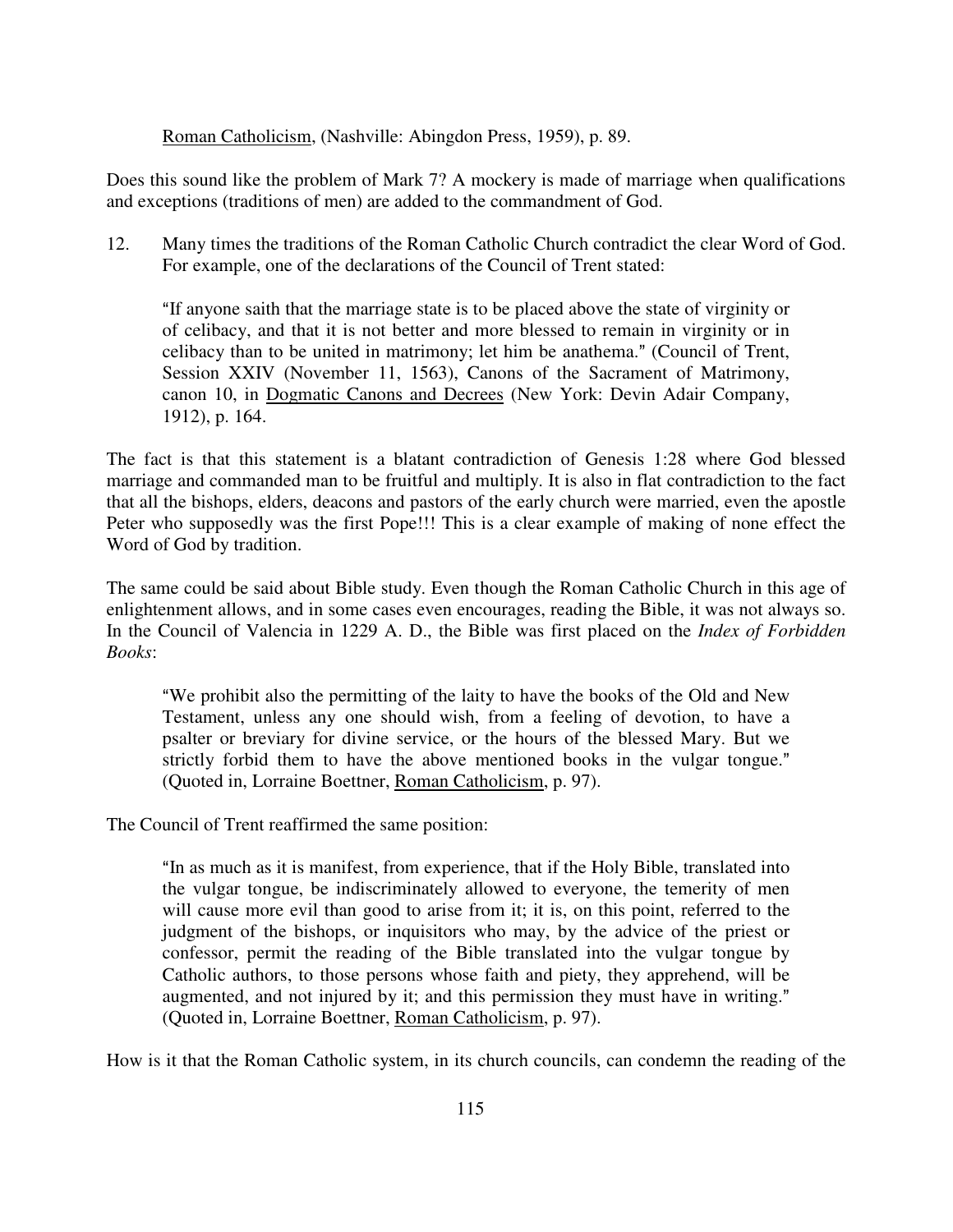Bible, by the common lay person when Jesus said, "search the Scriptures" and Paul said that they are able to make one "wise unto salvation?" Once again, tradition has made of none effect the Word of God!

The world renowned theologian Karl Barth once stated that the difference between Protestants and Catholics can be reduced to one simple conjunction: "AND." Protestants say that the source of truth is found in: "the Bible alone." Roman Catholics say, "the Bible **AND** tradition." Protestants say that we are saved by, "faith alone." Roman Catholics say that we are saved by "faith **AND** works." Protestants say that all we need is "Christ alone." Roman Catholics assure us that we need "Christ AND Mary." The Bible teaches that the church has only one head, Jesus Christ (Ephesians 1:22-23). The Roman Catholic Church teaches that it has two heads: Christ and the Pope. The Bible teaches that Christ is the Rock (I Peter 2:4-8; I Corinthians 10:4). The Roman Catholic Church teaches that Peter is the rock. The Bible teaches that there is only one true foundation of the Church-Himself (I Corinthians 3:11). The Roman Catholic system teaches that Peter is the foundation. The Bible teaches that there is a one and only sacrifice of Christ once and for all at Calvary (Hebrews 7:27). The Roman Catholic system teaches that Christ continues to be sacrificed in the Mass. The Bible teaches that there is only one intercessor between God and men, Jesus Christ (I Timothy 2:5). The Roman Catholic system teaches that we need human priests as intercessors besides Christ.

The Bible teaches that there is only one representative of Christ on earth. the Holy Spirit (John 16:7; 16:13; 14:15-17). The Roman Catholic system teaches that the representative of Christ on earth is the Pope. The Bible teaches that we are saved by grace alone through faith alone (Ephesians 2:8-9). The Roman Catholic system teaches that we are saved by faith plus works. The Bible teaches that Jesus is the only way to reach the Father (John 14:6). The Roman Catholic system teaches that one must go through Mary to reach Christ who then intercedes with the Father. The Bible teaches that there is only one name by which we must be saved, the name of Jesus (Acts 4:12). The Roman Catholic system teaches that we must be saved in the name of Mary, the mediatrix, the co-redemtrix!! The Bible teaches that we have only one true High Priest who ministers in a heavenly temple (Hebrews 8:1-5). The Roman Catholic system teaches that there is an earthly supreme pontiff (which means literally means, "high priest.") who offers an earthly sacrifice on an earthly altar in an earthly temple!!

The Roman Catholic system prides itself on its litanies and vain repetitions (for example, the Rosary). Its priests enjoy being called "father." This church also professes great piety in giving alms to the poor while it has billions of dollars tied up in gold, silver, precious stones and works of art. Most of the scholarship in Catholic seminaries consists in studying the wisdom of earlier church fathers. I once had living proof of this.

In 1978 I was called to teach theology at our Seventh-day Adventist University in Medellin, Colombia. It just so happens that one week each year is chosen when all the churches in Medellin, both Catholic and Protestant, gather for what is known as "National Bible Week." A central theme is chosen and scholars from the different denominations are invited to lecture on the chosen theme. In 1978 I was one of those invited to lecture. The chosen theme was "Work and Rest in the Bible."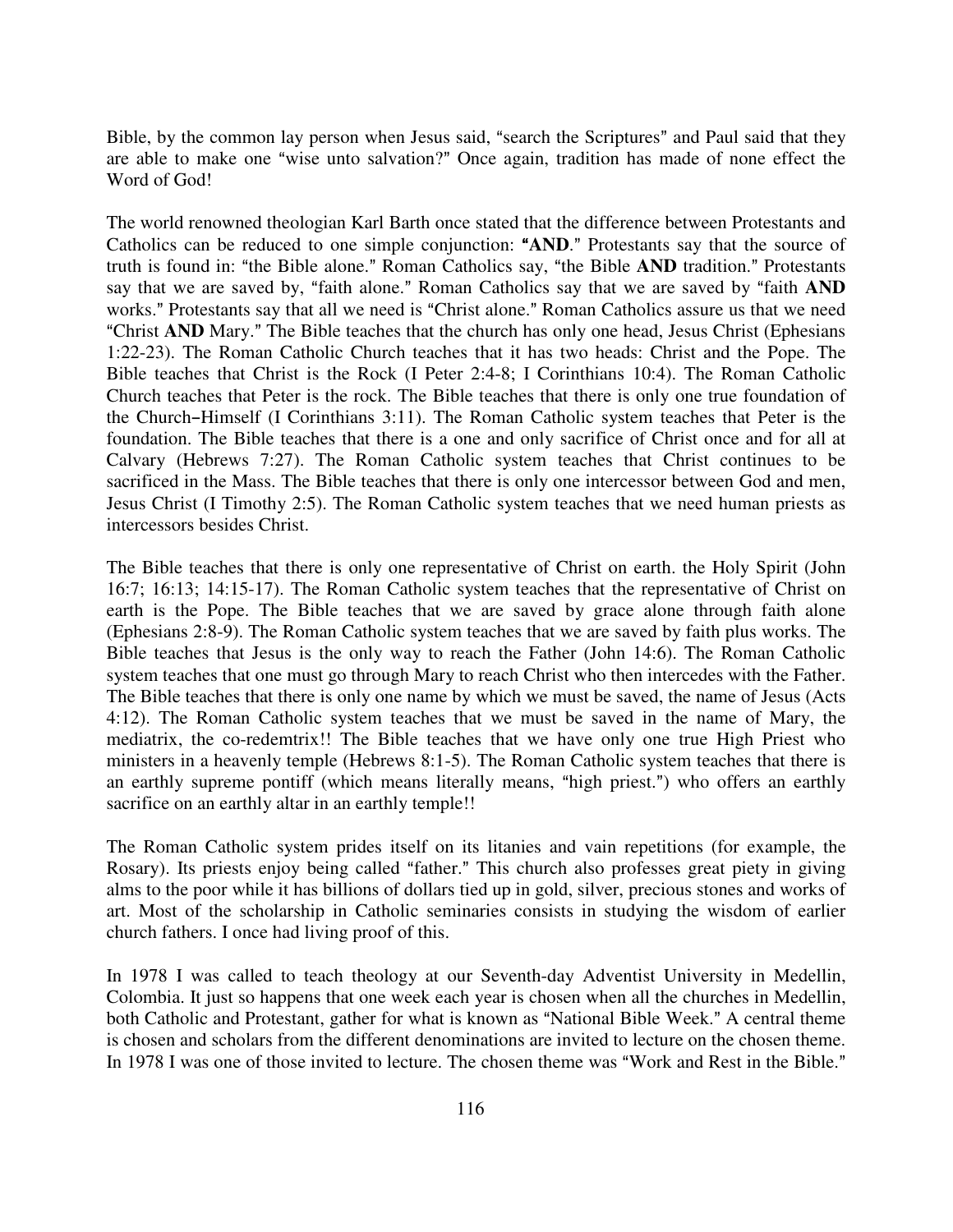I sensed a golden opportunity to prepare a lecture on "working six days and resting the seventh." The meeting was held in a Roman Catholic Church. There was standing room only, with about 400 people in attendance, among them many nuns, priests and pastors from various denominations. Six Roman Catholic scholars lectured before I did. Their lectures were seeped in Patristic philosophy and theology. They employed big words and complex phrases which not even I could understand. When my turn came, I simply used the Bible. No fancy quotations, no big erudite words, no complex philosophical ideas. Beginning in Genesis and ending in Isaiah 66:22- 23 I showed how God had commanded man to work six days and to rest on the seventh in recognition of His great power and love. I still have the original of that presentation in my file What happened after I finished was totally unexpected. At first there was silence and then the applause began in a thundering crescendo which culminated in a standing ovation. It was strange indeed to see nuns standing and enthusiastically applauding a presentation of God's holy Sabbath. Why this response? Not because the presentation was outstanding but rather because the source of truth was the Bible and the Bible alone!!

The Bible, in terms too clear to be misunderstood, repeatedly tells us that the **SEVENTH** day is the Sabbath of the Lord! And yet the Roman Catholic Church informs us that Sunday is the Sabbath. On what ground can it do this? Certainly not on Biblical grounds! John Paul II, in his recent pastoral letter, *Dies Domini* has made a valiant effort to defend Sunday sacredness from a Biblical perspective. He appeals to philosophical arguments based on human reason. Yet none of his arguments are persuasive to those who take the Bible as their only reliable standard of truth. Nowhere in the Bible are we told that Sunday is holy, or that we are to keep it in honor of Christ's resurrection nor that we are to attend church regularly on that day. It is a telling fact that John Paul II quotes 212 scholars, church councils, creeds and church fathers to bolster his weak Biblical case! Once again, tradition has made of none effect the clear Word of God!

The great final battle on planet earth will not be over oil, or ethnicity. It will be the same battle which Adam and Eve faced in the Garden. Will man live by every word that proceeds from the mouth of God or will he listen to other voices? The Lord's servant has states:

"The last great conflict between truth and error is but the final struggle of the longlasting controversy concerning the law of God. Upon this battle we are now entering—a battle between the law of men and the precepts of Jehovah, between the religion of the Bible and the religion of fable and tradition." (Ellen G. White, The Great Controversy, p. 582).

As in the days of Christ, the religious leaders were filled with wrath because Christ contradicted their traditions, so in the last days, the religious powers of the world will be filled with wrath because God's people will not "drink of the wine of the wrath of her fornication." (Revelation 14:8). As in Christ's day, the issue will be God's Sabbath or man's sabbath. In Christ's time the Pharisees kept the day in the wrong way and hated Jesus for keeping it the right way. In the endtime, the religious leaders will enforce the wrong day and will hate the remnant who keep the right day.

One final comment. Perhaps it is a coincidence or perhaps not, but the Greek word "tradition" has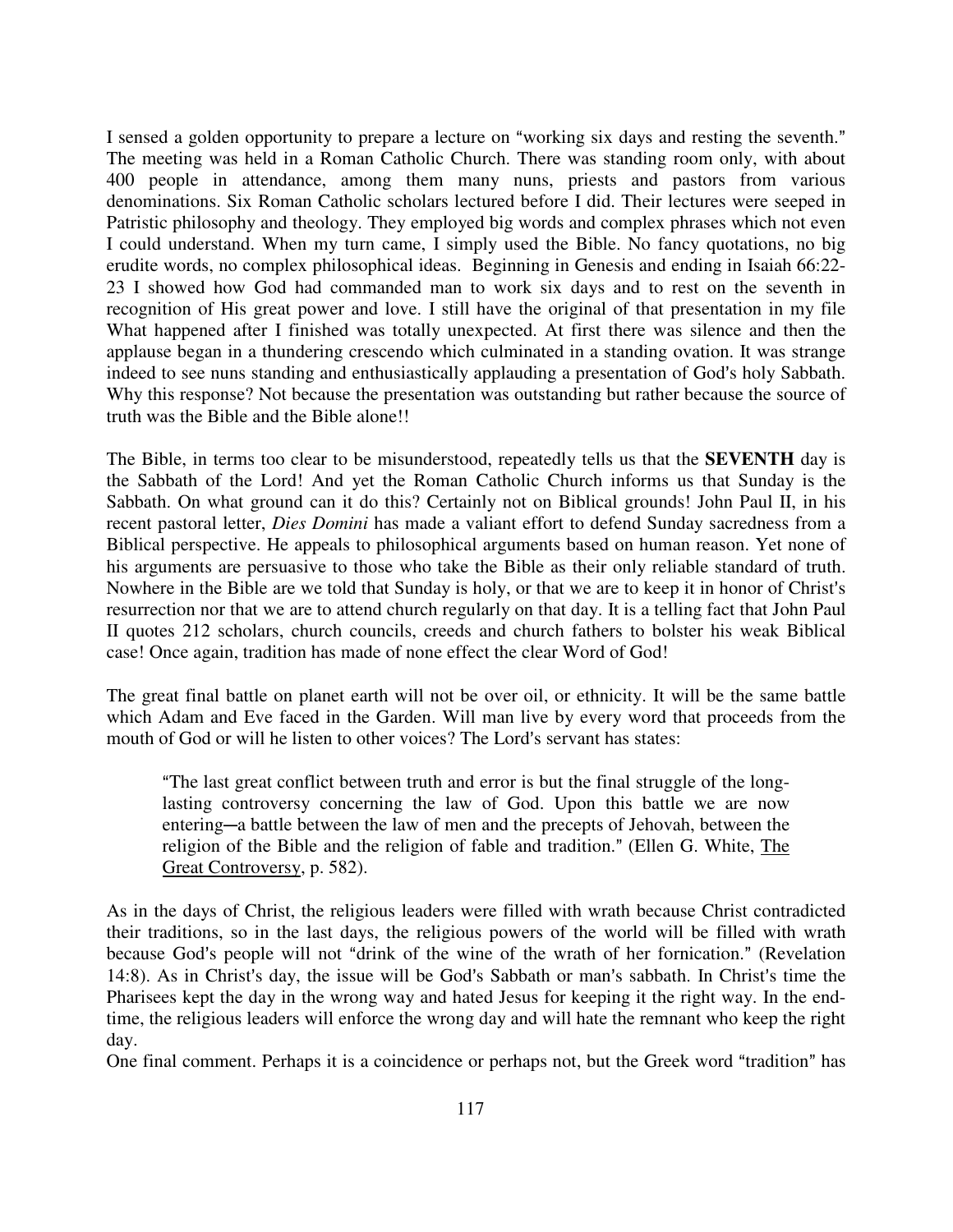a numerical value of 666. Thus, the beast whose number is 666 (Revelation 13:8) bases its whole system of error on tradition whose numerical value is 666. The Greek word for tradition is *paradosis*. and the number value of each letter is as follows:

## **P=80; A=1; R=100; A=1; D=4; O=70; S=200; I=10; S=200 = 666**

## *Certainly the Roman Catholic Papacy has the "eyes of man" in the sense that it supplants the Word of God and in its place substitutes human wisdom!*

## **Daniel Seven's View of the Judgment**

The first question we must ask is: Where does the judgment of Daniel 7 take place, in heaven or on earth? There are at least three reasons why this judgment transpires in heaven. 1) As we have already seen (page 2), the prose sections of Daniel 7 describe earthly events while the poetry sections describe heavenly scenes.. All judgment passages in Daniel 7 are in poetry-a clear indication that the judgment is taking place in heaven. 2) The Son of Man goes before the Ancient of Days for the judgment. It is clear that the Ancient of Days is God the Father whose dwelling place is in heaven not earth (Matthew 6:9). 3) The timing of the judgment also helps us understand that it is transpiring in heaven.

Three times in Daniel 7 we are told that the judgment would take place after the nefarious work of the little horn. In fact, we are told that the judgment was to be God's response to the evil dominion of the little horn (verse 8 followed by verses 9-14; verse 21 followed by verse 22; verse 25 followed by verses 26-27). As we have previously shown, the dominion of the little horn represents the Papacy's supremacy from 538-1798. Obviously, the little horn cannot be judged before its period of dominion is over, so the judgment must have begun sometime after 1798.

This judgment not only transpires after 1798 but it also takes place before the second coming. And why is this? Because in Daniel 7:13 Christ goes **to the Father in heaven** to judge and only after He has finished does He come back **to earth** to give the kingdom to His people. The same sequence is found in the book of Revelation. In Revelation  $14:6-12$  we find God's final warning message to the world. Three angels are seen descending from heaven to deliver this three-part message.. The first angel (Revelation 14:7) announces that the hour of God's judgment "has come" (past tense in Greek). It is clear that the judgment begins before the second and third angel have delivered their messages. If the judgment begins before the second and third angels' messages are delivered, then the judgment must be before the second coming. It would be nonsensical to say that Jesus will come before the second and third angels' messages have been delivered Not until all three messages have been delivered is Jesus seen seated on the cloud coming to the earth! (Revelation 14:14)

Needless to say, this proves that the judgment did not take place at the cross or in the time of the apostles because the little horn had not yet ruled. Paul makes it crystal clear that the judgment was still future in his day (Acts 17:30-31; I Corinthians 5:10). The above perspective also proves that we are not judged the moment we die. After all, why would God proclaim a specific hour for the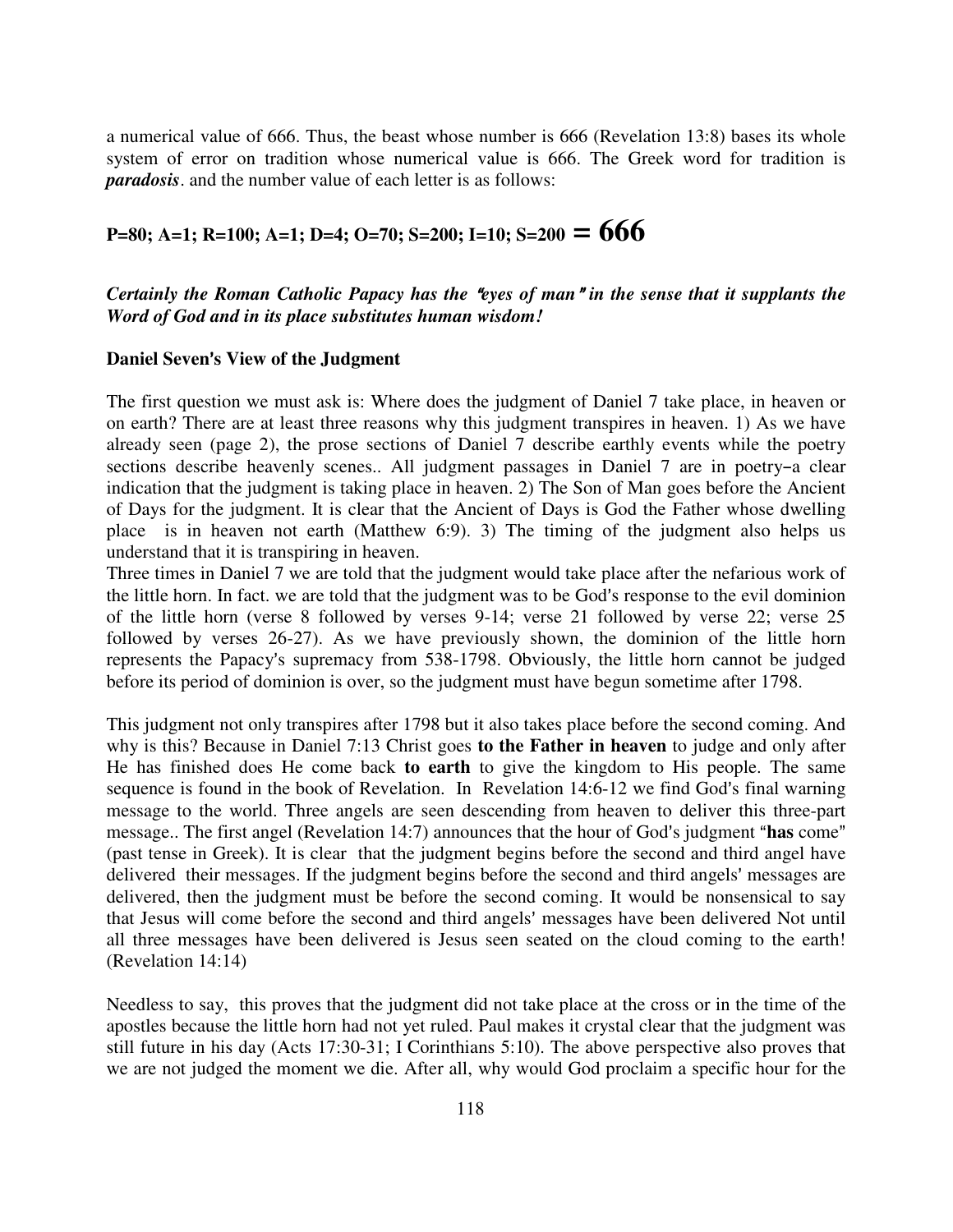judgment to begin if people already went to heaven or hell when they died? If the judgment begins after 1798 and before the second coming, then it did not take place when people died.

The Bible is very clear that the **location** of the judgment is the most holy place of the sanctuary where the Ark of the Covenant and the law are found. Since 1798 there has been no earthly most holy place so the judgment must have begun in heaven, not on earth!

Another question comes to the fore: Who is the judge in this heavenly judgment? The Bible **seems**  to be equivocal on this point. But is it really? Let's take a look at the evidence.

Daniel 7 informs us three times that the Ancient of Days is the judge (verses 9, 13, 22). This would seem to indicate that God the Father is the judge. However, there are other Biblical texts which indicate that the Father judges no man but has committed all judgment to the Son of Man. In II Corinthians 5:10 the apostle Paul tells us that we must all stand before the great judgment seat of Christ. And John 5:22, 27 unequivocally states that the Father has committed all judgment to the Son. What is all the more amazing about these verses in the gospel of John is that they have three clear links with the judgment scene in Daniel 7: God, the Son of man, and judgment. How do we solve this **apparent** discrepancy? Let's look at an analogous case.

In the Bible, God the Father is identified as the Creator (Revelation 4:11). Yet the Bible tells us that the Father executed the works of creation **through** Jesus (John 1:1-3; Colossians 1:16-17; Hebrews 1:2). In other words, the Father performed the work of creation through the instrumentality of His Son. The Father is the Master Architect and the Son is the Master Builder. In similar fashion, the apostle Paul tells us in Acts 17:30-31 that the Father will judge the world **through** "that Man whom He has appointed." Ellen White clarifies:

"Says the Psalmist: 'Before the mountains were brought forth, or ever Thou hadst formed the earth and the world, even from everlasting to everlasting, Thou art God.' Psalm 90:2. It is He, the source of all being, and the fountain of all law, that is to **preside** in the judgment. And the holy angels as ministers and witnesses, in number 'ten thousand times ten thousand, and thousands of thousands,' attend this great tribunal." (Ellen G. White, The Great Controversy, p. 479, bold is mine).

"Above the distractions of the earth He sits enthroned; all things are open to His divine survey; and from His great and calm eternity He orders that which His providence sees best." (Ellen G. White, The Ministry of Healing, p. 417).

We conclude, then, that the Father presides the judgment in a supervisory role, while the Son is the active agent who deals with the "nuts and bolts."

Two things strike us about this judgment scene: its awesome **solemnity** and the intense **movement**. The expression "Ancient of Days" underlines the Father's eternity, while the white garments and hair represent His spotless moral purity and uprightness. The throne ablaze with flames and the wheels as burning fire represent the purging process of the judgment (see, Malachi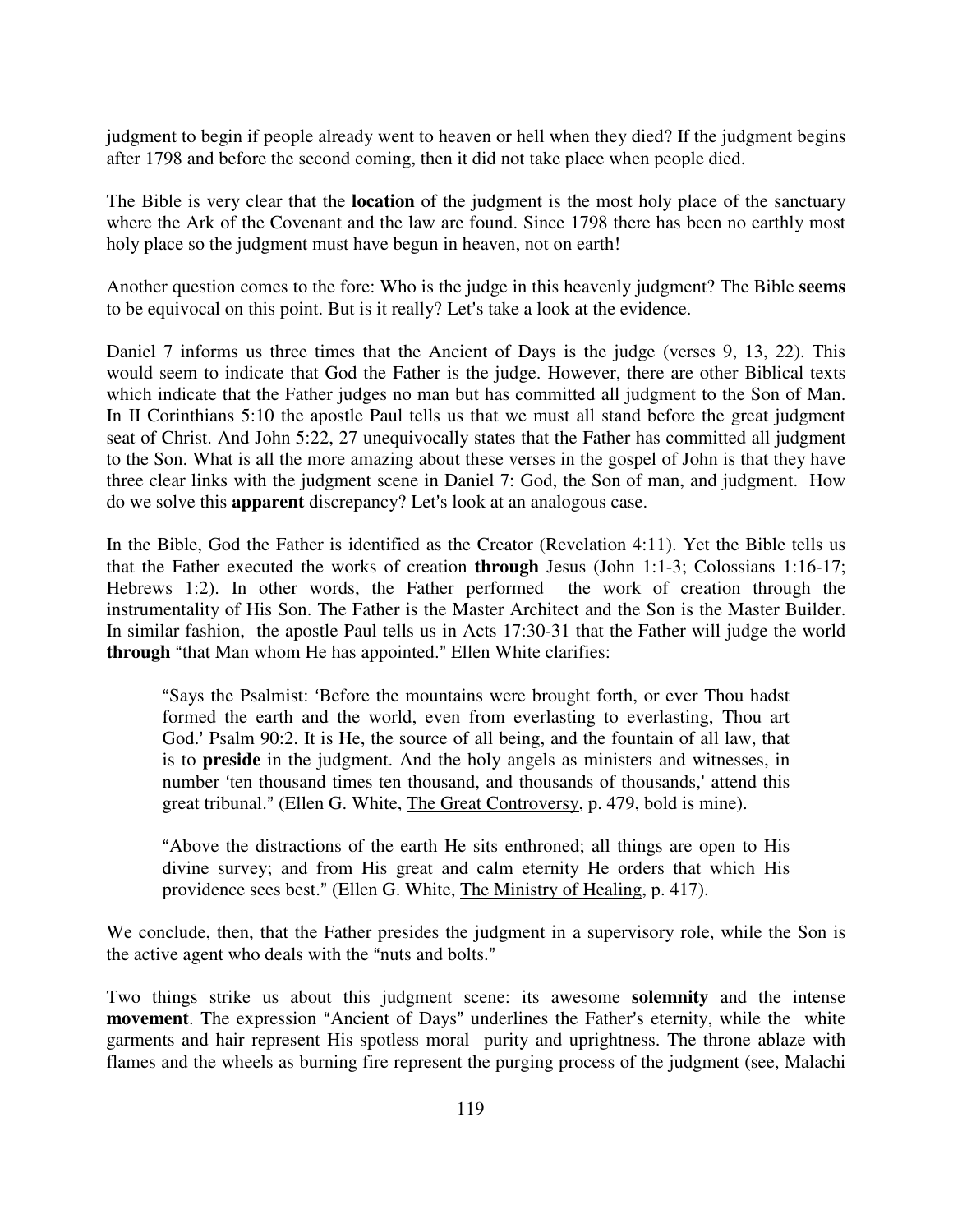3:3-5; Matthew 3:12; Psalm 50:3; 97:1-14; Isaiah 30:27-28). The Father's sovereign will is implemented by millions of angels who stand before His throne, an idea to which we will return shortly.

The emphasis on movement is obvious. Notice the progression: First thrones are "cast down." At this point no one is sitting on them  $(7:9)$ . The Chaldee word for "cast down" is the same that is used to describe Daniel being "cast" into the lions' den and his three friends being "cast" into the fiery furnace. It is also the same word which Daniel used to depict the work of casting down that the little horn performed in Daniel 8: 10, 11, 12 The little horn cast down the place of the sanctuary, the stars and the truth but now God will respond by turning the tables and "casting" down" thrones to judge it for its misbehavior. After the thrones were "cast down," (which clearly shows that they were not there before!) the Ancient of Days "did sit." The question immediately suggests itself: Where was the Father before He sat down? Was He just standing there where the thrones were put in place or was He in some other location and then came to where the thrones were placed? Daniel 7:9 does not tell us but Daniel 7:22 does. We are told there, that the Ancient of Days **came** to the place of judgment which means He was not there before (The same Aramaic word is used in Daniel 7:13 where the Son of man "**came**" and was "**brought**" before the Father). Once again we ask, Where was the Father before he sat down on his newly placed throne?

The answer to this question is found in the Hebrew sanctuary. There were four key places in the Hebrew sanctuary: the encampment, the court, the holy place and the most holy place. The **encampment** was the place where needy sinners resided. The **court** was the location where the sacrifices were offered. In the **holy place** the blood of the sacrifices was applied by the priest and in the **most holy place** sins were blotted out once a year at the end of the year.

 It is obvious that the encampment and the court symbolized the earth. It is on earth where needy sinners reside and it was on earth where Jesus Christ was sacrificed for sin. Where did Jesus go upon His ascension? The Bible tells us that He sat down at the right hand of God (his role as king of the kingdom of grace. After all, kings **sit** on thrones) and that He was standing at the right hand of God (His role as ministering High Priest, because priests **stand** ministering before God) [Acts 7:55; Hebrews 1:3]. Obviously, both the Father and the Son were in the same place upon the ascension. But, which place? There can be no doubt that it is the holy place. And why? The geography of the Hebrew sanctuary dictates it because after the court was the holy place.

Those who believe that Jesus went directly into the most holy place upon His ascension are at a loss to explain why Jesus would leap from the court to the most holy place upon His ascension thus totally bypassing the holy place. Both Peter and Paul clearly inform us that Jesus went to heaven with His blood to be our intercessor, a work which clearly belongs to the holy place (Hebrews 7:25-26; I Timothy 2:5; Romans 8:34; Acts 2:16-39). This is why Jesus, after His ascension, is depicted as one walking among the seven candlesticks and ministering before the golden altar of incense (Revelation 1; 8:3-5). It doesn't take the brain of a rocket scientist to figure out that if the Father and the Son were in the holy place in 1798 and then moved for the judgment at some point thereafter, they must have moved to the most holy place. There are no other options because the work of judgment must be performed in the most holy place where the Ark of the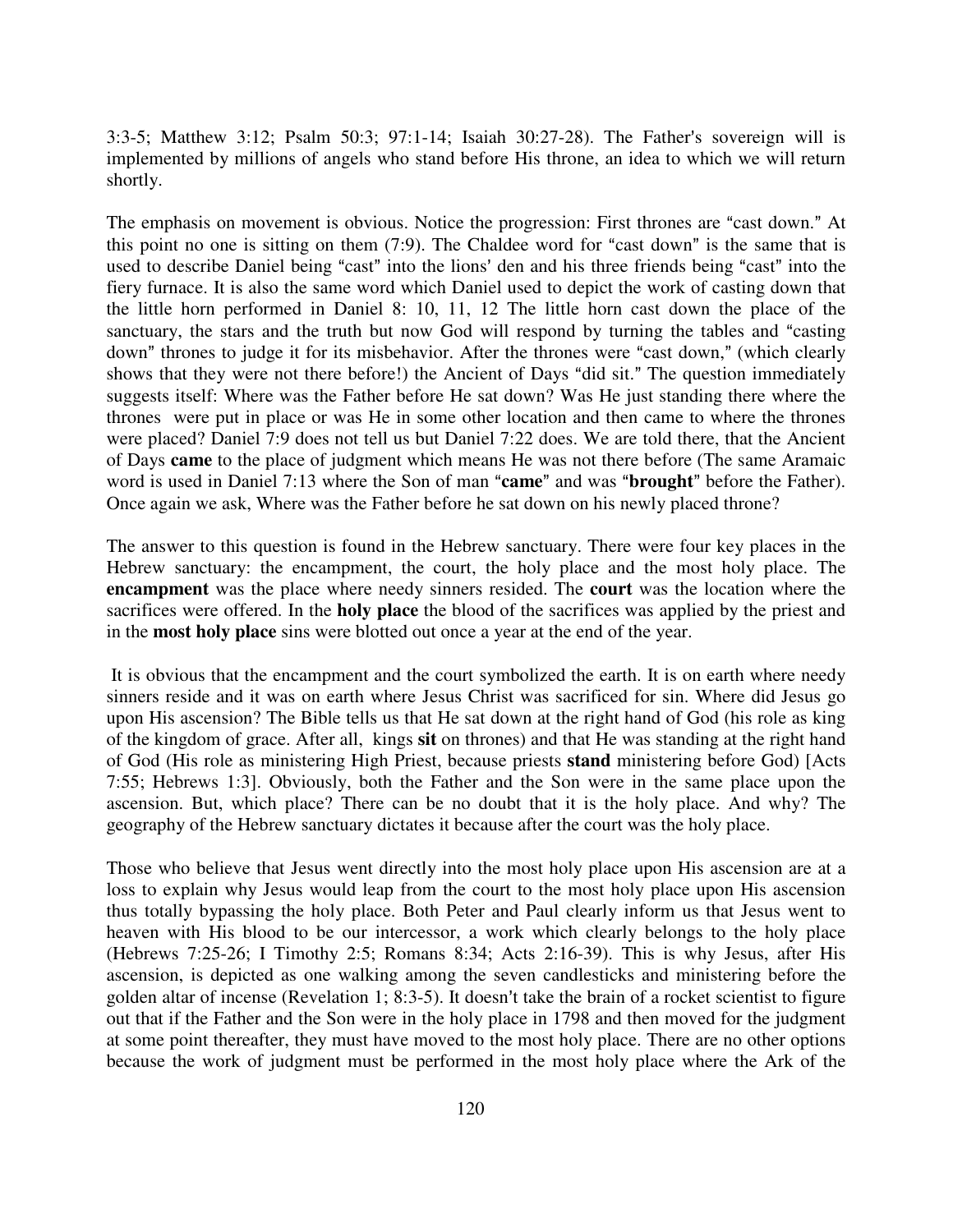Covenant and the Law of God are found!! (study Revelation 11:15-19 where this is made crystal clear). Thus we conclude that both the Father and the Son were in the holy place until the beginning of the judgment.

But sometime after 1798, the Father moved from the holy to the most holy place. This movement is highlighted by the fact that the Father's throne, as seen in the synonymous parallelism, has wheels-fiery wheels!! ["His throne was ablaze with flames, **Its** wheels were a burning fire," [NASB] The angels actually move the wheels (Daniel 7:10; see the description of the same throne in Ezekiel 1) as they bring the Father into the most holy place. But note that there is not only one throne. There are thrones [plural]. How many are there and who sits upon them? We are not told in Daniel 7 but one thing is certain, it is not the angels who sit on the thrones. How do we know this? The Bible makes it clear that the angels are constantly on the move. They are ministering spirits sent out to minister to those who will inherit salvation (Hebrews 1:14). In the Bible the angels always **stand** before God and are **sent** to minister throughout the universe. In fact, in Ezekiel 1 the angels are in constant movement, never having a restful moment! Notice the following awesome description given by Ellen G. White:

AThe Bible shows us God in His high and holy place, not in a state of inactivity, not in silence and solitude, but surrounded b y ten thousand times ten thousand and thousands of thousands of holy beings, all waiting to do His will. Through these messengers, He is in active communication with every part of His dominion. By His Spirit He is everywhere present. Through the agency of His Spirit and His angels He ministers to the children of men." (Ellen G. White, The Ministry of Healing, p. 417).

Revelation 5:11 makes it abundantly clear that God is surrounded by ten thousand times ten thousand and thousands of thousands of angels. But it is not the angels who sit upon the thrones but rather the 24 elders (Revelation 4:4). As we study Daniel 7 and Revelation 4-5 together, we discover that there are 24 thrones and the elders sit upon them. But who these elders are and what their role is, remains to be seen. There is undoubtedly a close link between Daniel 7 and Revelation 4-5 which we must return to later, but before we do, we must make a few remarks about the relationship between Daniel 7 and Ezekiel 1-11. Even a hasty glance at these two passages will reveal their close relationship. In both we have a chariot-throne, angels who guide the wheels, fire, clouds, and an awesome being who sits on the chariot-throne In both, the idea of judgment is at the forefront.

 It should not surprise us that Daniel and Ezekiel spoke in similar terms because they were contemporaries A thorough study of Ezekiel 1 is far beyond the scope of this paper, but as William Shea has shown elsewhere, Ezekiel 1 describes the journey of God from heaven to earth to judge apostate Jerusalem. The date for Ezekiel 1 is 592 B. C. It is of critical importance to remember that in Ezekiel it is God's **apostate people** who are in view. They are committing **abominations**, the greatest of which is sun-worship (8:16), they are called a **harlot** (chapter 16), they are shedding **innocent blood**, the priests do violence to the **law**, and prophets and kings are corrupt But in their midst is a **remnant** who sigh and cry because of the abominations which are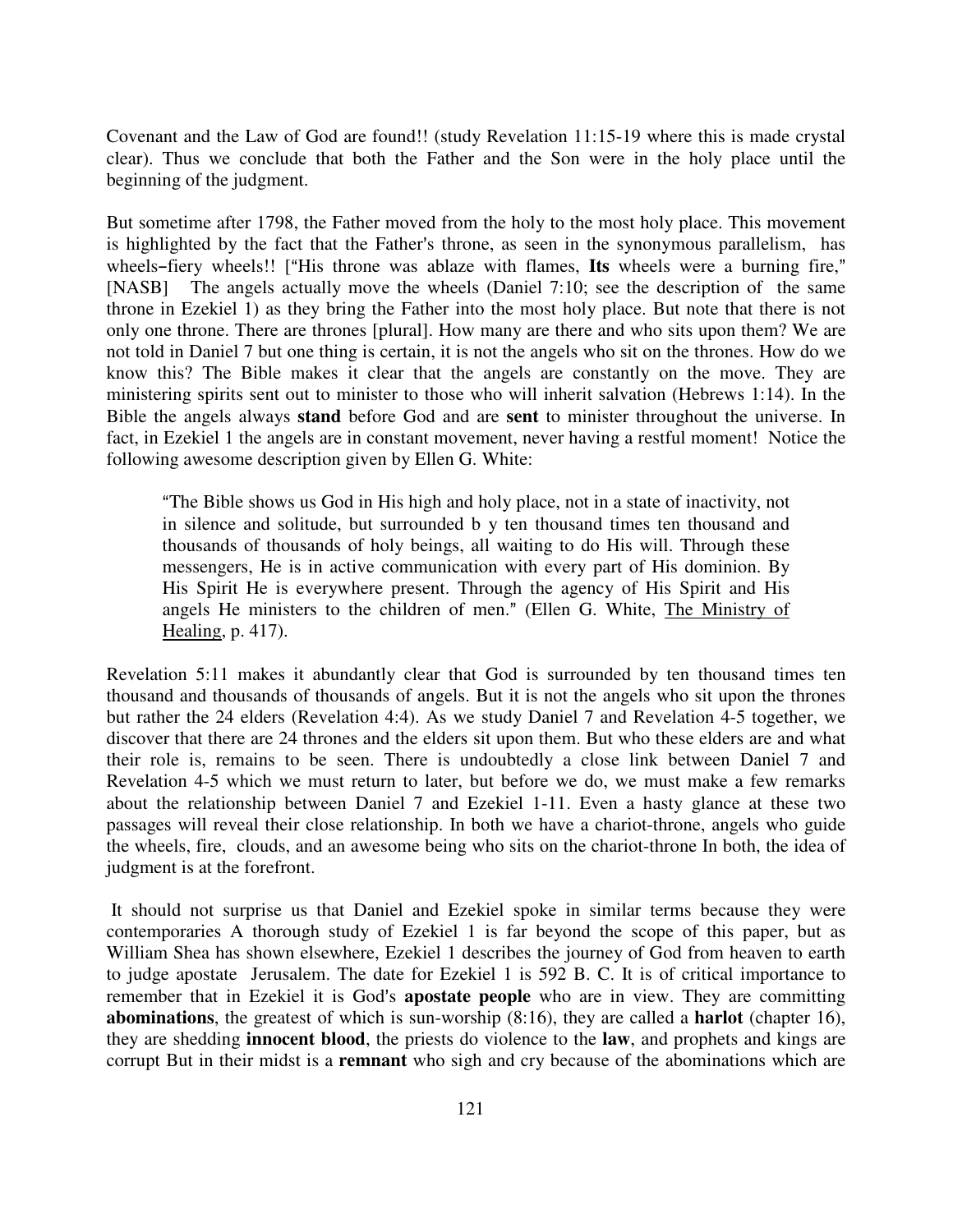being committed. These will be **sealed** for salvation while the apostate ones will be marked for destruction (9:1-6). Finally, the **Shekinah** departs (11:22-23), the city is left **desolate** and Nebuchadnezzar comes and executes God's judgment upon it in 586 B. C.. Like Daniel, Ezekiel presents three steps in the judgment process: Investigation (9:1-4), sentence (11:22-23, the Shekinah leaves), execution of the sentence (9:5-6).

I believe that what happened with Jerusalem locally and historically (Ezekiel's view) is a type of what will take place universally and prophetically (Daniel's view). In other words, Ezekiel depicts the type while Daniel presents the antitype. In Ezekiel God comes to judge Jerusalem, but in Daniel 7 God comes to judge a worldwide apostate Christianity.

As we have already shown, Daniel seven's little horn symbolizes an **apostate Christian power**. This power is committing **abominations** (Matthew 24:15; Revelation 17:5; Daniel 11:31), it is described as a **harlot** (Revelation 17:1), it sheds **innocent blood** (Revelation 17:6), it thinks it can change the **law** (Daniel 7:25), it persecutes a **remnant** who remain faithful to God (Daniel 7:21, 25). God's faithful ones will be **sealed** for salvation (Revelation 7:1-4) whereas the apostates will be marked for **destruction** (Revelation 14:9-11). The **Shekinah** will depart the heavenly temple (Revelation 15:5-8) and then **desolation** and destruction will come upon the apostates in the form of the seven last plagues (Revelation 16-19). The key point we should remember here is that both Daniel and Ezekiel portray a judgment process which has God's professed people in view. Clearly, among those who claim to be God's people, there are genuine and counterfeit believers. The judgment process has the purpose of separating these two groups.

Now let's take a look at the relationship between Daniel 7 and Revelation 4-5. The striking similarities between these two passages have led some scholars to conclude that they are both describing the same historical event. Is this true? Are both Daniel 7 and Revelation 4-5 describing the judgment which begins sometime after 1798? I believe the answer to this question is a resounding no!! Why, then, are there so many similarities? Simply because the two passages are portraying two distinct events where the **same beings** are present.

It is clear that the scene of Revelation 4-5 is describing the inauguration of Christ's priesthood upon His ascension to heaven. We are told in Acts 1:9-11 that Jesus was taken to heaven in a cloud. Before Jesus arrives, the Father is seen sitting upon His throne by himself (Revelation 4:2). Surrounding Him are elders on 24 thrones (4:4). There is no evidence that the Father moved to this throne from somewhere else, He is simply there. At this point Jesus has not yet arrived. But in 5:6 Jesus appears on the scene, not as the Son of man of Daniel 7, but as a lamb "as if it had been slain." A song is then sung extolling Jesus as the one who was slain to redeem mankind  $(5:9)$ . Revelation 5:11 uses almost the same terminology as Daniel 7 to describe the angelic hosts.

As we have already seen, Jesus ascended to the Father in the holy place for His inauguration. Upon His arrival, the Father was waiting for Him as were the 24 elders, and the angelic hosts to celebrate His work of redemption as the lamb of God. This is the glorious event which Peter described in his eloquent sermon of Acts, chapter 2. Ellen G. White makes this clear in her book, The Desire of Ages, pp. 831-835. All the beings who would later be present for the beginning of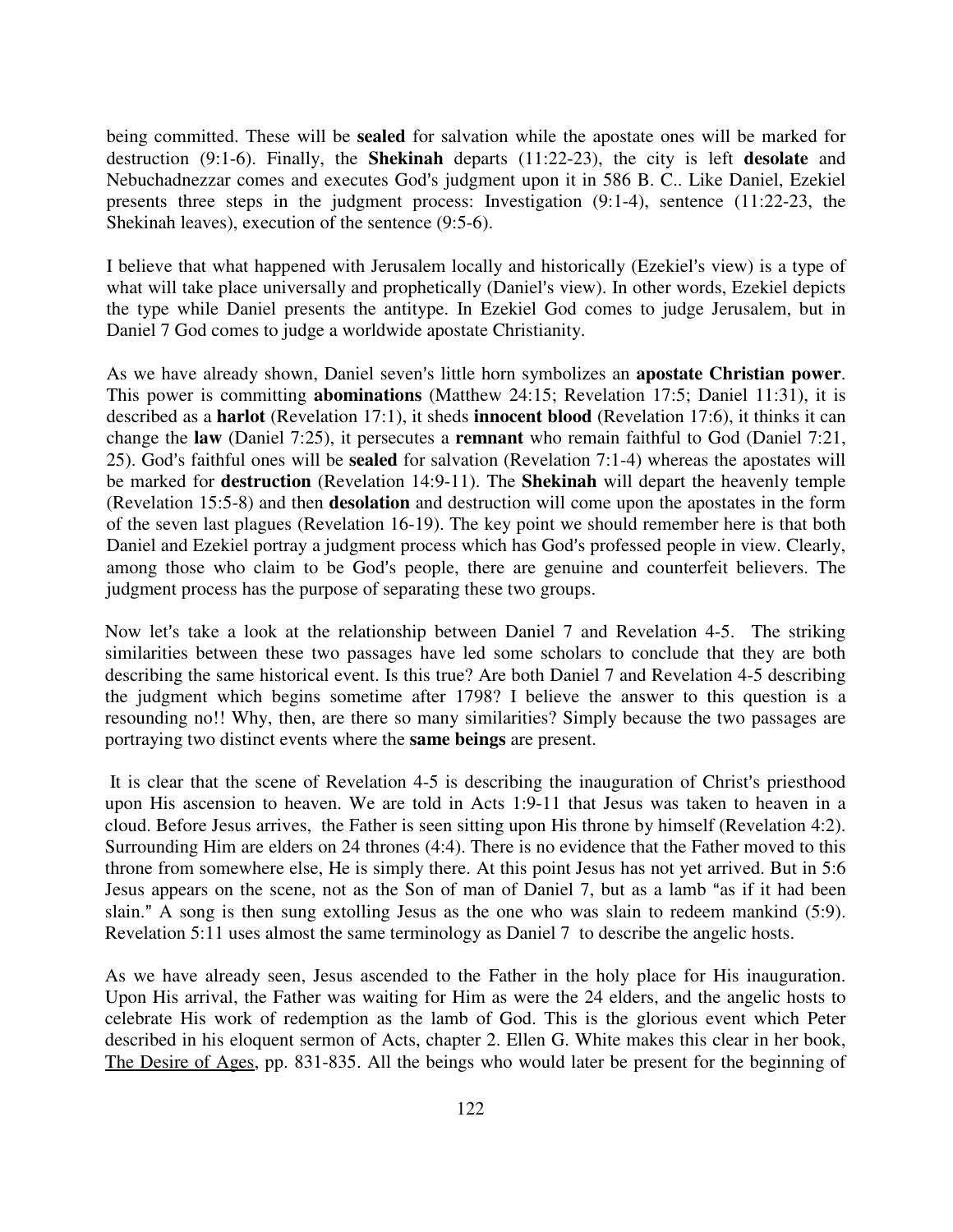the judgment were also present for His inauguration. This is why the two scenes appear so similar.

In Daniel 7 the entire heavenly entourage moves from the holy to the most holy place. Notice that when this happens, a different song is sung extolling God as judge and king! (Revelation 11:15-19). Ellen White describes this glorious movement in Early Writings, pp. 54-56 where she is clearly making reference to the vision of Daniel 7. In other words, Revelation 4-5 describes Jesus going from **earth** to **heaven** on a **cloud** to His **Father** upon His **ascension** to be invested as **High Priest**. On the other hand, in Daniel 7, He is portrayed as coming on **clouds** from the **holy** to the most **holy place** to His **Father** in 1844 to be invested as **King.** The same beings are present on both occasions and this is why the scenes are so similar.

In summary, Daniel 7 presents a clear sequence of events. First, thrones are put in place. Then, the angels bring the Father on His chariot-throne from the holy to the most holy place and He sits down on His throne. The 24 elders then sit on their thrones. Then the Son of man is brought by the clouds of angels in the chariot-throne to where the Father had been brought. This movement of the Son of man is expressed by the verbs, "came. . . . came. . . . they [notice the plural, the clouds] **brought** Him near before Him." (Daniel 7:13). Then the judgment sits [is inaugurated] and the books are opened (Daniel 7:10). The text is very clear that Jesus does not come to the earth at this point, rather, He goes to the Ancient of Days. Regarding this, Ellen G. White affirms:

"The coming of Christ here described is not His second coming to the earth. He comes to the Ancient of Days in heaven to receive dominion and glory and a kingdom, which will be given Him at the close of His work as a mediator. It is this coming, and not His second advent to the earth, that was foretold in the prophecy to take place at the termination of the 2300 days in 1844." (Ellen G. White, The Great Controversy, pp. 479-480)

The Millerites and most contemporary Christians have erroneously assumed that Daniel 7:13-14 is describing the second coming of Jesus to this earth. One reason for this misunderstanding is that Jesus is here spoken of as coming on the clouds of heaven, an expression which clearly refers to the second coming in other contexts (Revelation 1:7; Matthew 24:30, 31). However, when Jesus ascended to heaven, he was received by a cloud (Acts 1:9-11) and on the day of atonement [Israel's day of judgment] the pillar of cloud moved into the most holy place (Leviticus 16:1-2). Furthermore, when God came down from heaven to the Jerusalem temple to judge Israel in the days of Ezekiel, He was surrounded by a cloud. The distinction between cloud [singular] and clouds [plural] does not seem to be significant because Revelation 14:14 describes Jesus' second coming on a cloud [singular] whereas the same event is described in Revelation 1:7 as Jesus coming with clouds [plural]. Needless to say, the Bible identifies clouds as symbolic of angels (see, Psalm 104:3-4 and compare Matthew 24:30, 31) and. Daniel 7:13 personifies [or should we say, "angelifies"] the clouds by saying that **they** brought Jesus into the presence of the Ancient of Days.

Significantly, there is no evidence that the Son of man sits down during this judgment and the reason for this is that Jesus is the Advocate and will not occupy the throne until He receives the kingdom at the conclusion of the judgment.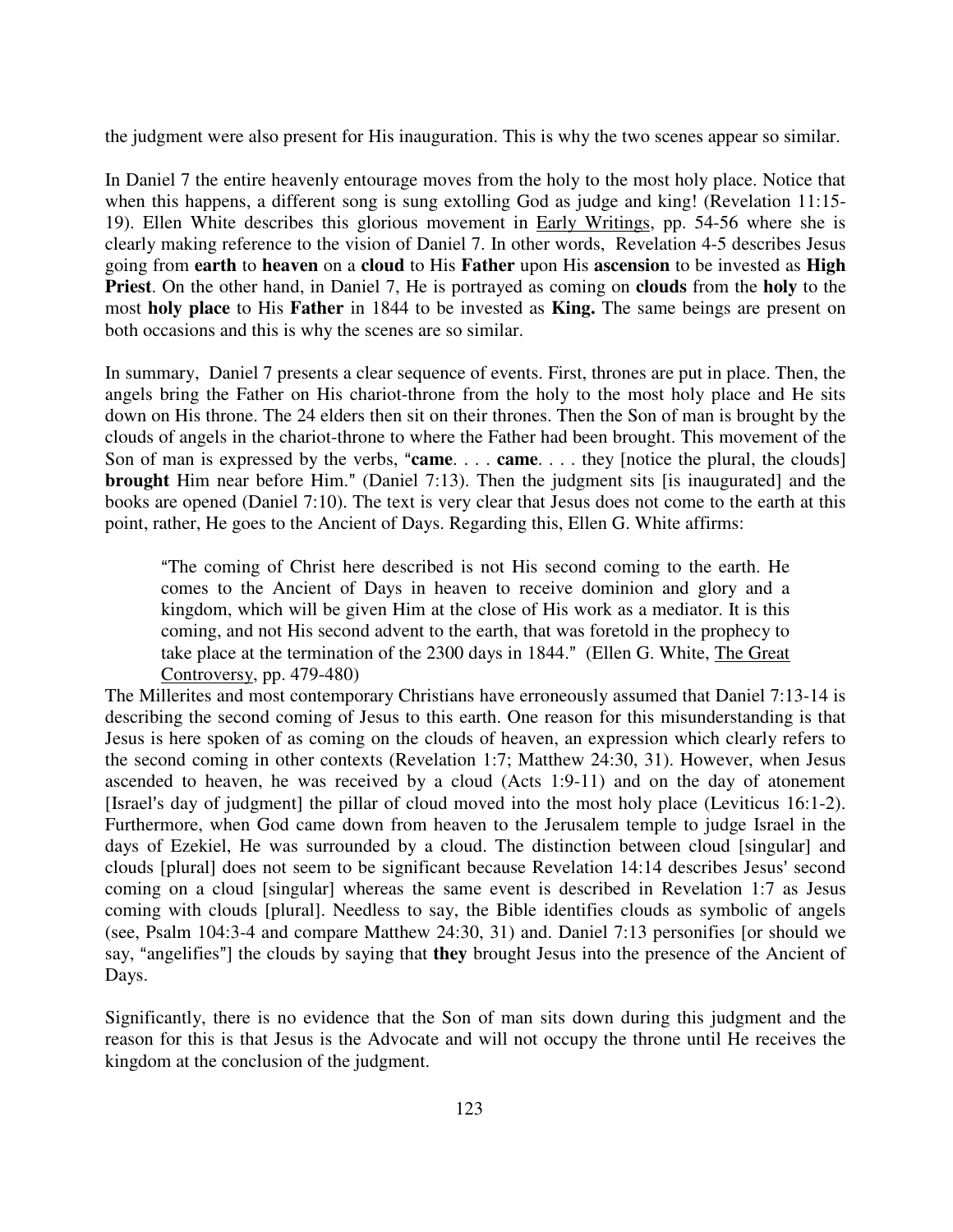And what is the nature of this heavenly judgment? In other words, What takes place during this investigative pre-Advent judgment? Before we can answer this question, we must ask another: Is the judgment of Daniel 7 restricted to the little horn and those whom it oppressed during the 1260 year period or does it include all believers from all periods of human history as well?

There can be no doubt that the central focus of the judgment scene in Daniel 7 is upon the little horn and the people whom it oppressed during the 1260 years. But does this exclude other believers from other historical periods? Not necessarily.

Perhaps an analogy will help us understand what I mean. When we read the Sabbath commandment as it is recorded in Deuteronomy 5:12-15 we might be led to conclude that it was given only to literal Israel because it refers to their specific historical situation. God, in essence, is saying to Israel: "I delivered you from slavery and gave you rest, therefore you are to keep the Sabbath in commemoration of your emancipation." Does this restricted use of the Sabbath commandment mean that it was given only to literal Israel? Was it not given also for the entire human race? Other texts make it abundantly clear that the Sabbath was given for all people of all ages (Exodus 20:8-11; Genesis 2:1-3; Mark 2:27). Does the restricted use of the Sabbath commandment in Deuteronomy 5 cancel out its broader use in other texts of Scripture? Absolutely not. We might just as well ask: Does the restricted use of the judgment in Daniel 7 to the period of the little horn cancel out the broader application to the entire human race? Of course not! At the conclusion of this judgement we are told that the saints received the kingdom. Are we to understand that only the saints who lived during the 1260 years will receive this kingdom? Of course not. Other texts of Scripture broaden the view by telling us that all the redeemed will inherit the kingdom. So we conclude that the specialized view of the judgment in Daniel 7 does not exclude the broader view in other portions of the Bible.

Now let's return to our original question. What is the nature of the judgment?. In order to understand what takes place during this judgment we must first understand the relationship between the "books" [plural] and the "book" [singular]. Let's take a look at the "books" first.

Daniel 7:10 informs us that the judgment sat and "the books [plural] were opened." And, what is in the books? The answer is actually quite simple. The books contain a complete record of our lives. Nothing is missing-not a thought, a feeling, an act, a word. God keeps an exact transcript of each person's life from conception till death. Our life story is there (Psalm 139:16), our secrets (Ecclesiastes 12:13), our words (Matthew 12:34-37), our works (Revelation 22:12), our evil deeds (Isaiah 65:5-6), our tears (Psalm 56:8). Our good deeds are written in the books of remembrance (Malachi 3:16). So to speak, God has another Stephen P. Bohr in heaven in written form. This record of each person's character, self-identity or individuality is carefully preserved in the heavenly books. Regarding this, Ellen G. White remarks:

"The grand judgment is taking place, and has been going on for some time. Now the Lord says, Measure the temple and the worshipers thereof. Remember when you are walking the streets about your business, God is measuring you; when you are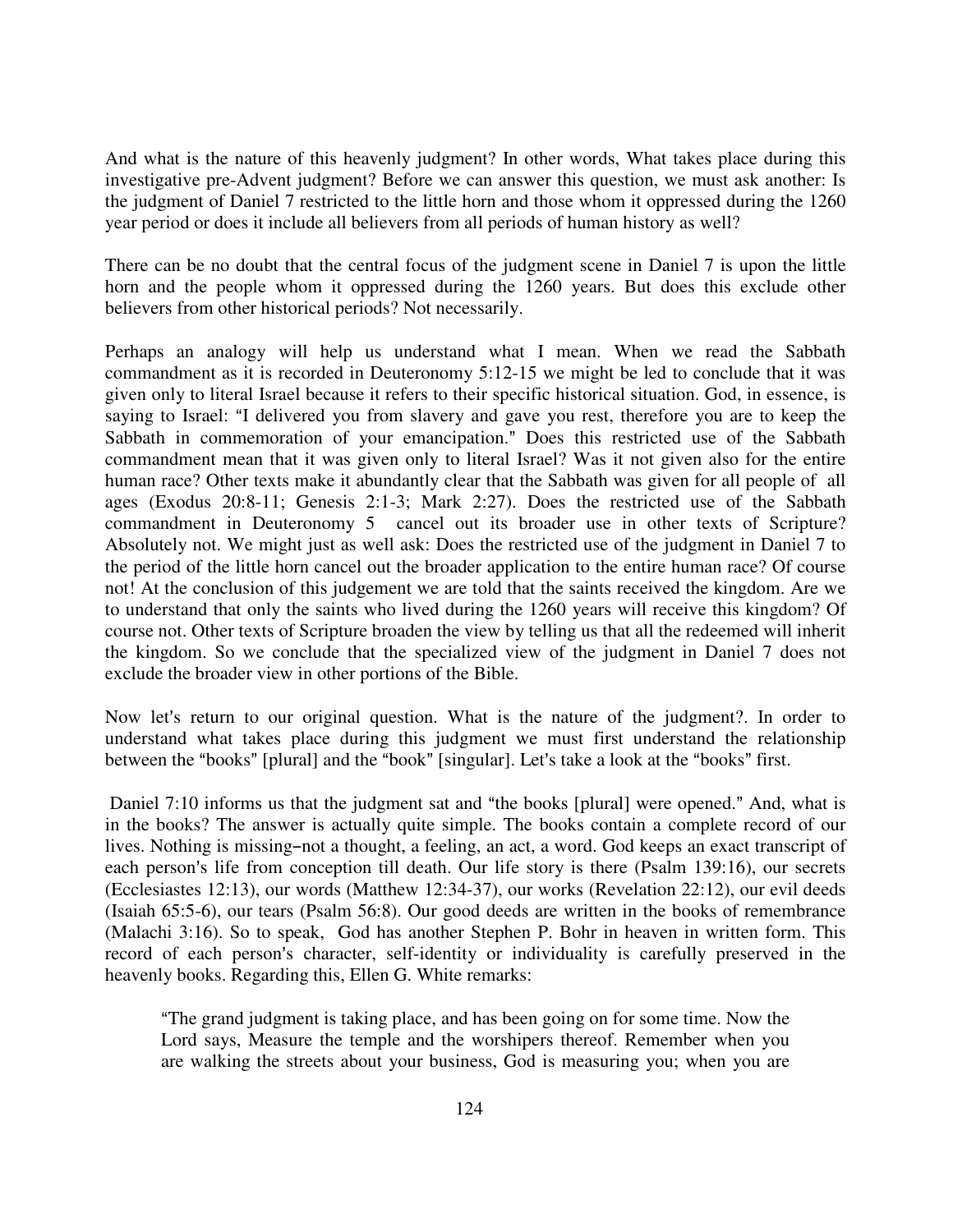attending your household duties, when you engage in conversation, God is measuring you. Remember that your words and actions are being daguerreotyped [photographed] in the **books** of heaven, as the face is reproduced by the artist on the polished plate. . ." (The Seventh-day Adventist Bible Commentary, "Ellen G. White Comments," volume  $7, p. 972$ , bold is mine).

Accurately recorded in the **books** of heaven are the sneers and trivial remarks made by sinners who pay no heed to the call of mercy when Christ is represented to them by a servant of God. As the artist takes on the polished glass a true picture of a human face, so God daily places upon the **books** of heaven an exact representation of the character of every individual." (Ellen G. White, Manuscript 105, 1901 as found in The Seventh-day Adventist Bible Commentary, volume 4, p. 1171, bold is mine).

"Remember that this world is God's daguerreotyped [photography] office. The pictures of all who live here, old and young, are being made in the **books** of heaven. What shall the likeness be?" (Ellen G. White, Manuscript Releases, volume 3, p. 352, bold is mine).

This exact transcript of every nook and cranny of our lives is what the Bible calls "the spirit." Notice the following awesome statement:

AOur personal identity is preserved in the resurrection, though not the same particles of matter or material substance as went into the grave. The wondrous works of God are a mystery to man. The **spirit**, the **character** of man, is **returned** to God, there to be **preserved**. In the resurrection every man will have his own **character**. God in His own time will call forth the dead, giving again the breath of life, and bidding the dry bones live. The same form will come forth, but it will be free from disease and every defect. It lives again bearing the same individuality of features, so that friend will recognize friend. There is no law of God in nature which shows that God gives back the same identical particles of matter which composed the body before death. God shall give the righteous dead a body that will please Him." (The Seventh-day Adventist Bible Commentary, "Ellen G. White Comments," volume 6, p. 1093, bold is mine).

 Notice that it is not only the breath of life which returns to God when we die. It is our self-identity [that which makes me "me" in distinction to others] which is preserved there until the day of the resurrection. Does the Bible corroborate this view of Ellen White that the spirit is the character of man? Absolutely!

In the above statement, Ellen White is actually commenting on Job 19:25-27 where Job expresses the assurance that when he resurrects, it will be **he himself** and not another. In other words, he will receive is own self-identity at the resurrection. Besides Job 19:25-27, there are three other texts which show that Ellen White was correct in her assessment. Luke 8 contains the story of the resurrection of Jairus' daughter. When Jesus called her to rise, we are told that "**her** spirit returned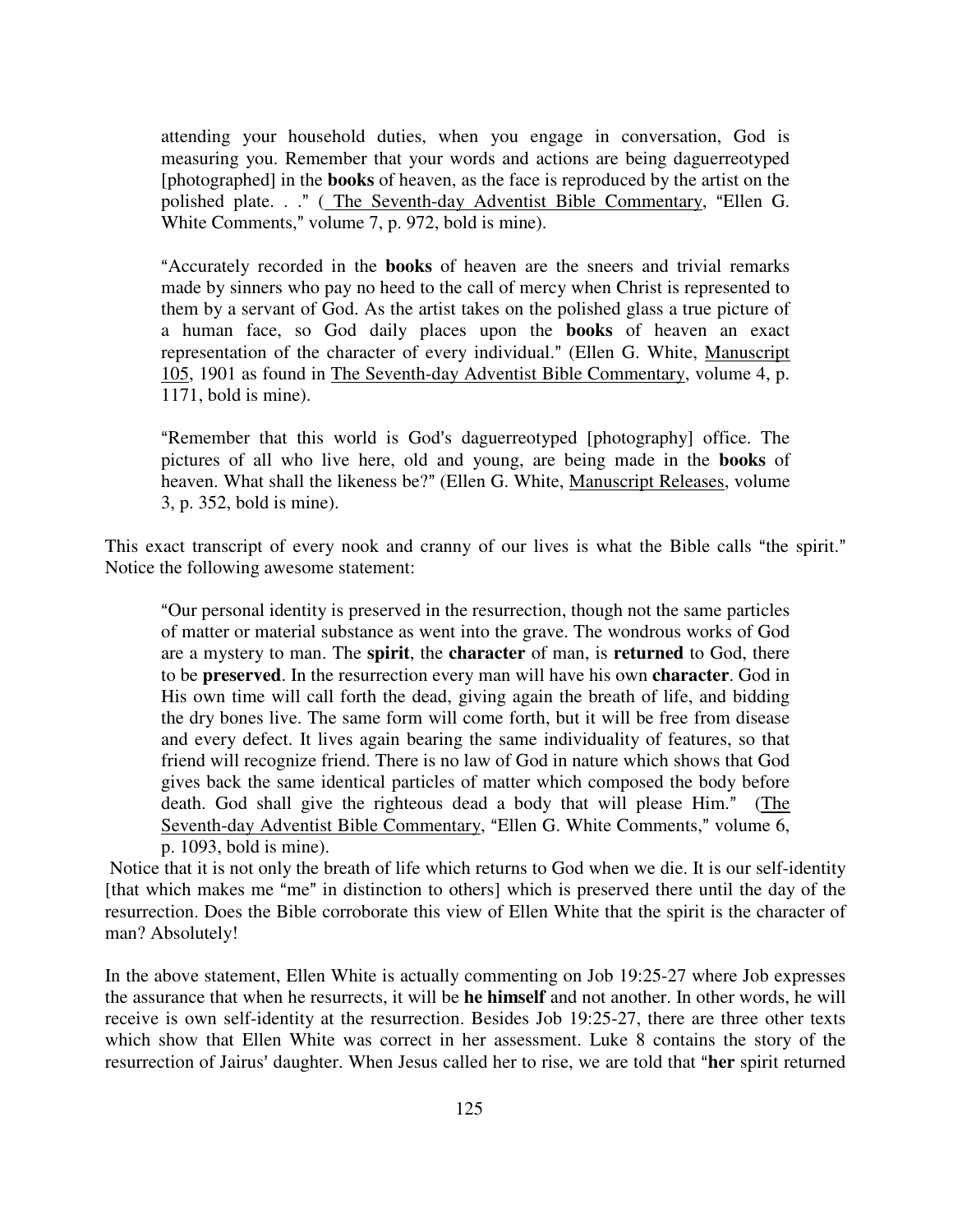to her." (8:55) Notice that it does not say: "the spirit returned to her." What God gave back to her was the breath of life along with **her own self-identity**. This is why the flow of her thoughts picked up exactly where it had left off when she died. She was hungry when she died and she was hungry when she rose from the dead

The same can be said about Jesus when He died on the cross. When He cried out: "Father, into your hands I commend **my** spirit," (Luke 23:46). He was not merely saying: "Into your hands I commend my breath of life." He was really saying, "Into your hands I commend my **self-identity**, my individuality, my character." When Jesus resurrected, He picked up at the very instant where he had left off when He died.

The same can be said of Stephen. As he was being stoned, he cried out, "Lord Jesus, receive my spirit." (Acts 7:59). Notice that he does not say "the spirit" but rather, "my spirit." It was His selfidentity or the record of his life that he wanted Jesus to preserve until the day of the resurrection. Similarly, when Jesus resurrected Lazarus, there can be no doubt that Lazarus' thoughts began where they had left off when he died. The exact character or self-identity which God had preserved in the books was returned to him intact!! Though not directly related to the pre-Advent judgment, the same can be said about the wicked when they resurrect after the millennium. Notice the following statement:

AThere are kings and generals who conquered nations, valiant men who never lost a battle, proud, ambitious warriors whose approach made kingdoms tremble. In death these experienced no change. As they come up from the grave, **they resume the current of their thoughts just where it ceased**. They are actuated by the same desire to conquer that ruled them when they fell." (Ellen G. White, The Great Controversy, p. 664).

Why do wicked resurrect wicked and the righteous, resurrect righteous? Simply because they are given the very "spirit," character or **self-identity** they went into the grave with. So, we conclude that the "books" contain an exact transcript of each person's life. But, what about the "book [singular]?"

An examination of the Biblical evidence clearly reveals that the "book" contains the **names** of all who have professed the name of Jesus (Philippians 4:3; Daniel 12:1; Psalm 69:28; Exodus 32:32- 33; Luke 10:20; Revelation 13:8; 17:8; 21:27). There are righteous people who have claimed the name of Jesus and also wicked people who have claimed His name (Matthew 7:21-23). The purpose of the pre-Advent judgment is to weed out the professors from those who truly received Jesus.

Now that we have identified what is in the "books" and what is in the "book," we can study how they relate to each other in the judgment process. Let's use Abel as our example. Ellen White has made it very clear that the pre-Advent investigative judgment began in 1844 with the dead. She also informs us that the dead are judged chronologically, that is, starting with those who first lived on the earth. Notice the following statement: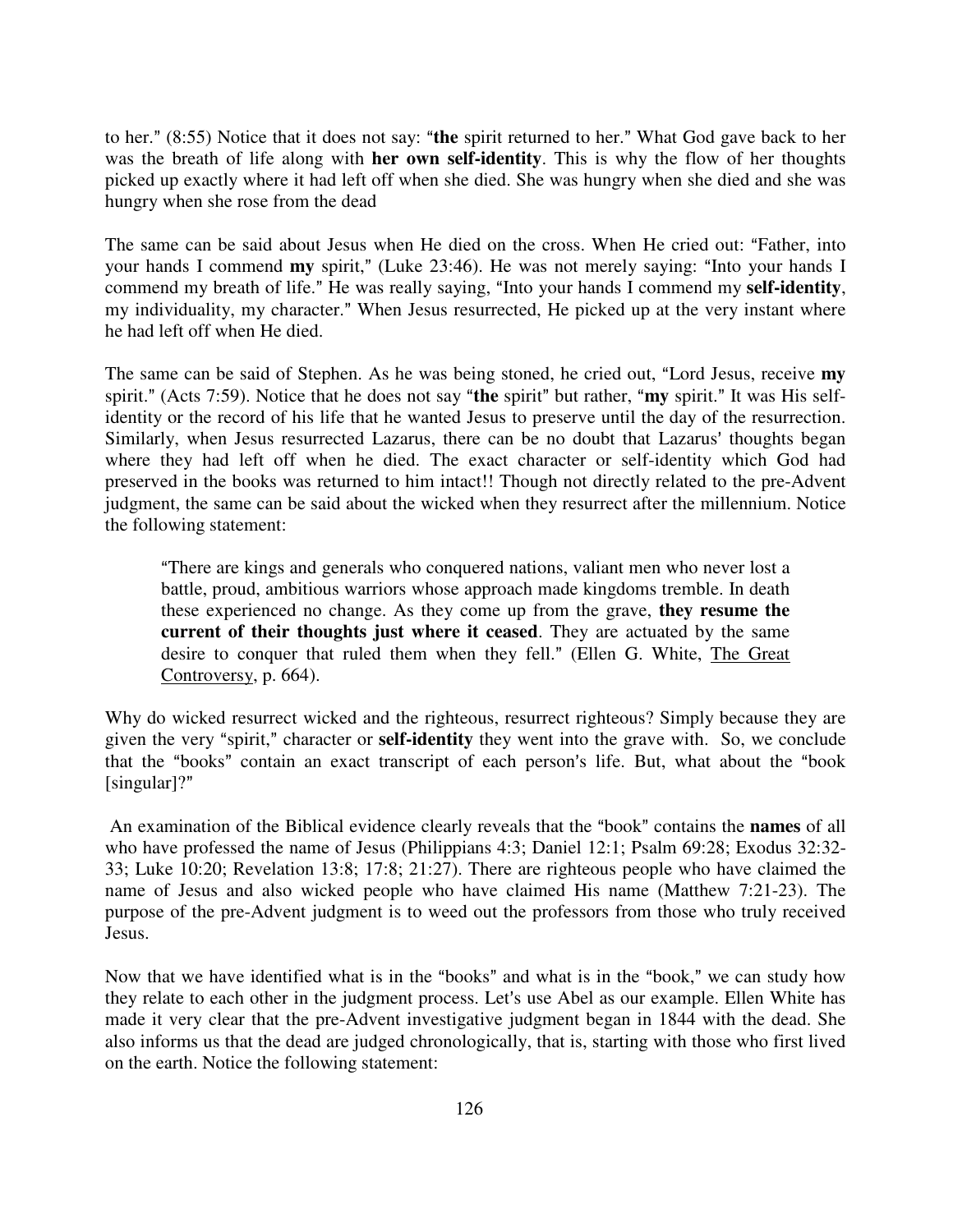AAs the **books** of record are opened in the judgment, the lives of **all who have believed** on Jesus come in review before God. Beginning with those who **first lived** upon the earth, our Advocate presents the cases of each **successive generation**, and closes with the living." (Ellen G. White, The Great Controversy, p. 482, bold is mine).

If the judgment began in 1844 with those who first lived upon the earth and continues with each successive generation in chronological order, then it is certain that Abel (the fourth person to live on the earth), was judged in 1844 or shortly thereafter. The Bible tells us that all must appear before the great judgment seat of Christ (II Corinthians 5:10). The question is, How could Abel appear before the judgment seat of Christ when he was dead in 1844? The answer is quite simple: Abel did not need to appear there in person because the exact transcripts of his life-with not a jot or tittle missing-- are there in the books. He is judged *in absentia* just like a person can graduate from school *in absentia*. Ellen White states the following with Biblical corroboration:

"Those who in the judgment are 'accounted worthy' will have a part in the resurrection of the just. Jesus said: 'They which shall be accounted worthy to obtain that world, and the resurrection from the dead, . . . are equal unto the angels; and are the children of the resurrection.' Luke 20:35, 36. And again He declares that they that have done good' shall come forth 'unto the resurrection of life.' John 5:29. The righteous dead will not be raised until after the judgment at which they are accounted worthy of the 'resurrection of life.' Hence **they will not be present in person** at the tribunal when their records are examined and their cases decided." (Ellen G. White, The Great Controversy, p. 482, bold is mine).

Now, Abel's name is found in the Book of Life [singular] because he claimed to receive Jesus as his personal Savior (Hebrews 11:4). As the books [plural] are opened, it is shown, beyond any doubt, that Abel truly confessed and overcame sin by the blood of Jesus. The sins he has truly repented of and confessed are registered in the books of heaven but they are covered with the blood of Jesus. In fact, Jesus represents Abel in court as his Advocate. Regarding this, Ellen White remarks: "Jesus will appear as their [the righteous'] advocate, to plead in their behalf before God." (Ellen G. White, The Great Controversy, p. 482). Abel's case is examined by the heavenly court and he is pronounced "not guilty" by virtue of Christ's blood. At this moment, all of Abel's sins are blotted out from the books to be remembered no more. The name of Abel will then be secure in the Book of Life forever and when Jesus returns, He will resurrect Abel (Hebrews 11:35) and give him back the self-identity ("spirit") he possessed before he died. But there is one thing which will not be given back to him-- his sins-for these have been blotted out from the books in the judgment!! Notice how Ellen White continues the statement above:

AEvery name is mentioned, every case closely investigated. Names are accepted, names rejected. When any have sins remaining upon the books of record, unrepented of and unforgiven, their **names will be blotted out of the book of life**, and the record of their **good deeds** [notice that the bad deeds are not erased at this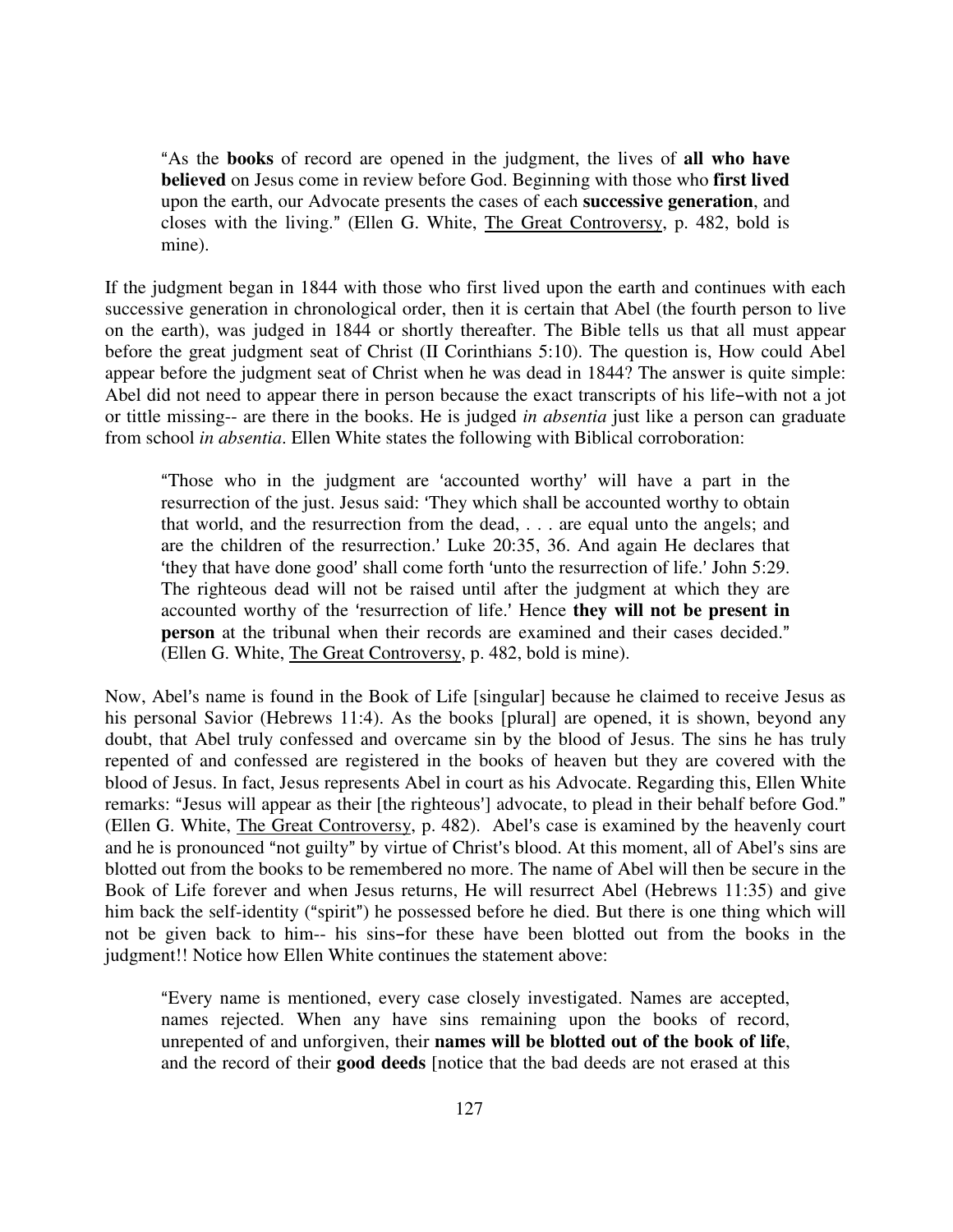time because they will come up during the millennium. We will come back to this when we analyze Revelation  $20:11-15$ ] will be erased from the book of God's remembrance [Ellen White quotes Exodus 32:33 and Ezekiel 18:24 as the Biblical foundation for what she has just stated]. . . . All who have truly repented of sin, and by faith claimed the blood of Christ as their atoning sacrifice, have had pardon entered against their names in the books of heaven; as they have become partakers of the righteousness of Christ, and their characters are found to be in harmony with the law of God, their sins will be blotted out, and they themselves will be accounted worthy of eternal life." [Ellen White provides Isaiah  $43:25$ ; Revelation  $3:5$ ; Matthew 10:32, 33 as the Biblical corroboration for the blotting out of the sins of the righteous]" (Ellen G. White, The Great Controversy, p. 482-483).

But the story of Abel would be incomplete without Cain. After all, we always speak of Cain and Abel. What about Cain? Did he profess to worship and serve God? As a matter of fact, he did. Genesis 4 tells us that Cain came to worship God. He brought an offering but contrary to Abel's offering, it was bloodless, and "without the shedding of blood, there is no remission" of sin (Hebrews 9:11). By neglecting to offer blood, Cain was rejecting Jesus as his Savior. Yet he claimed to be a true worshiper and so, his name must have been in the Book of Life until his name came up in the judgment

When Cain killed Abel a great injustice was done. This is why Genesis 4:11 tells us that the blood of Abel cried out from the ground. The righteous Abel was slain by unrighteous Cain and yet both of them claimed to worship the true God. Obviously, this terrible wrong had to be righted, but how?

When Cain's name came up in 1844 the entire universe saw that while he had claimed to serve God he really had clung to sin and refused to be cleansed by the blood. His lawless life and impenitence were clearly revealed, as the books of record were opened. Jesus could not be his Advocate because Cain had refused to be cleansed by the blood. His vile act of murder was seen in all its hideousness and it was determined that Abel was right and Cain was wrong. This was the moment of Abel's vindication and the cry of his innocent blood was answered. Now all the good deeds which Cain had performed in his life were blotted out and then his name was blotted out from the Book of Life. However, all his evil deeds remained on the books of record to be examined in heaven during the millennium and in the white throne judgment after the millennium (more on this in a few moments).

Though we have spoken first of Abel and then of Cain, we must remember that in point of time, Cain was judged first and then immediately after (Abel was the next person born after Cain) Abel was judged. Thus the murderer was found guilty of Abel's innocent blood and then immediately afterwards, Abel was vindicated and reckoned worthy of eternal life. In other words, the judgment on earth was reversed-the martyr whom Cain had reckoned to be worthy of death, was reckoned in the heavenly court as worthy of life in the future kingdom while the murderer who had lived in sin was accounted worthy of death and will be deprived of the kingdom.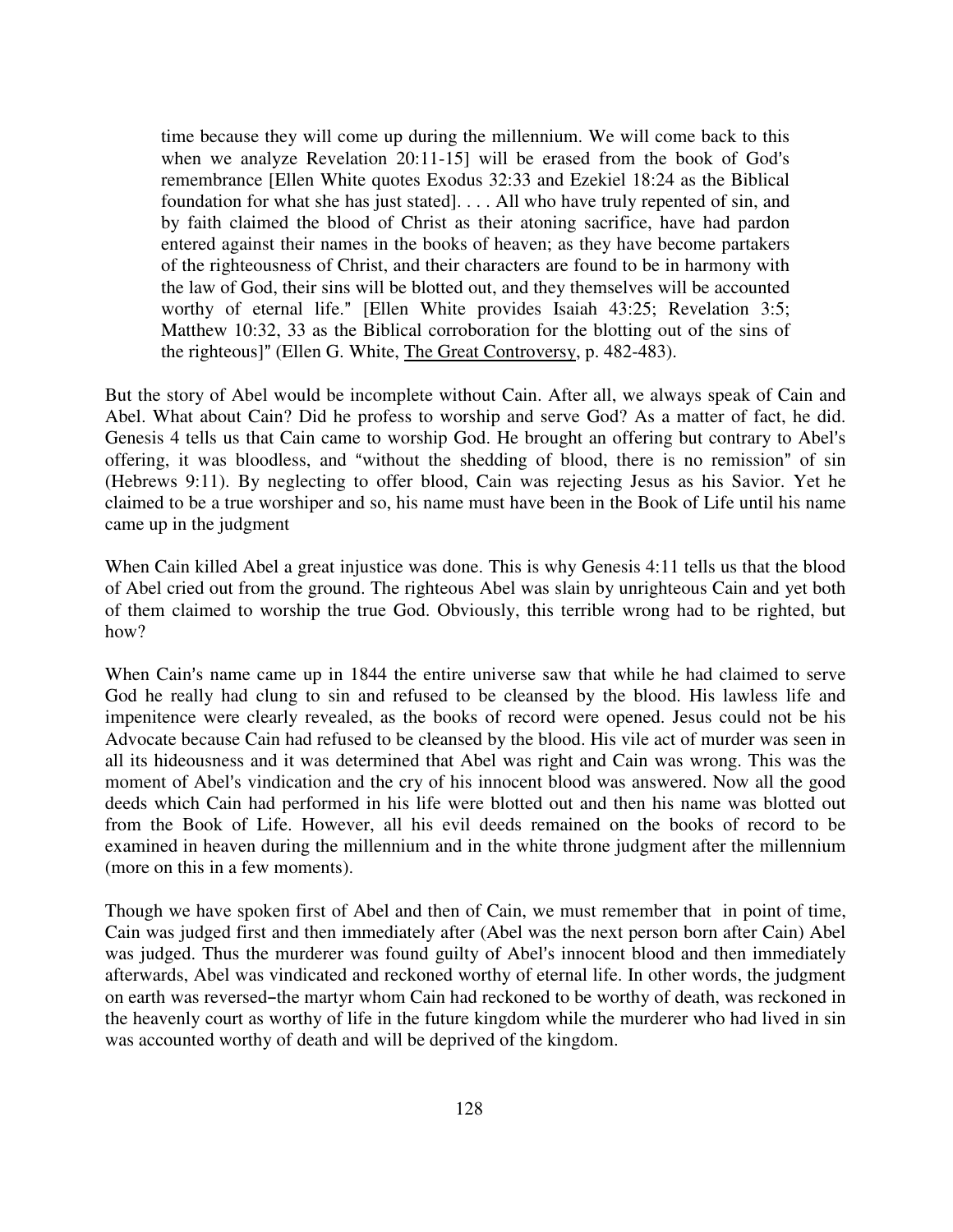In the light of the story of Cain and Abel we can now better comprehend the judgment in Daniel 7. In this chapter, the little horn plays the role of Cain while the saints of the Most High play the role of Abel. While in Genesis we have two individuals, in Daniel 7 we have two corporate groups composed of individuals. But the process and principles of the judgment are the same. Let's take a look.

In Daniel 7 the little horn is judged first and then the saints are judged afterwards. The character of the little horn resembles the character of Cain-it is lawless, it murders the saints of the Most High, it tramples on the sanctuary and its services-particularly the daily (which represents the sacrifice of Christ for sin). And yet, as we have seen, the little horn (those individuals who belong to this system) claims to worship and serve the true God. Those who belonged to this vile power must have had their names in the Book of Life because they claimed to be doing the work of Christ!! During the 1260 years this power slew the saints of the Most High and their blood, like Abel's, cried out for justice (Revelation 6:9-11). In earthly tribunals God's people were falsely accused and condemned to die. There was no one to plead their cause. The wicked were portrayed as righteous and the righteous were portrayed as wicked. Obviously this was a travesty in justice which needed to be rectified. Ellen White tells us that every single act of injustice done to God's people during the 1260 years, was written in the books of record. Speaking of the Inquisition, she remarks:

AIn the thirteenth century was established that most terrible of all engines of the papacy-the Inquisition. The prince of darkness wrought with the leaders of the papal hierarchy. In their secret councils Satan and his angels controlled the minds of evil men, while unseen in the midst stood an angel of God, **taking the fearful** record of their iniquitous decrees and writing the history of deeds too horrible to appear to human eyes." (Ellen G. White, The Great Controversy, p. 59, bold is mine).

Once again, speaking of the dark record of the papacy, the Lord's servant comments:

"The history of God's people during the ages of darkness that followed upon Rome's supremacy **is written in heaven**, but they have **little space in human records**. Few traces of their existence can be found, except in the accusations of their persecutors. It was the policy of Rome to obliterate every trace of dissent from her doctrines or decrees. Everything heretical, whether persons or writings, she sought to destroy. Expressions of doubt, or questions as to the authority of papal dogmas, were enough to forfeit life of rich or poor, high or low. Rome endeavored also to destroy every record of her cruelty toward dissenters. Papal councils decreed that books and writings containing such records should be committed to the flames. Before the invention of printing, books were few in number, and in a form not favorable for preservation; therefore there was little to prevent the Romanists from carrying out their purpose." (Ellen G. White, The Great Controversy, pp. 61-62, bold is mine).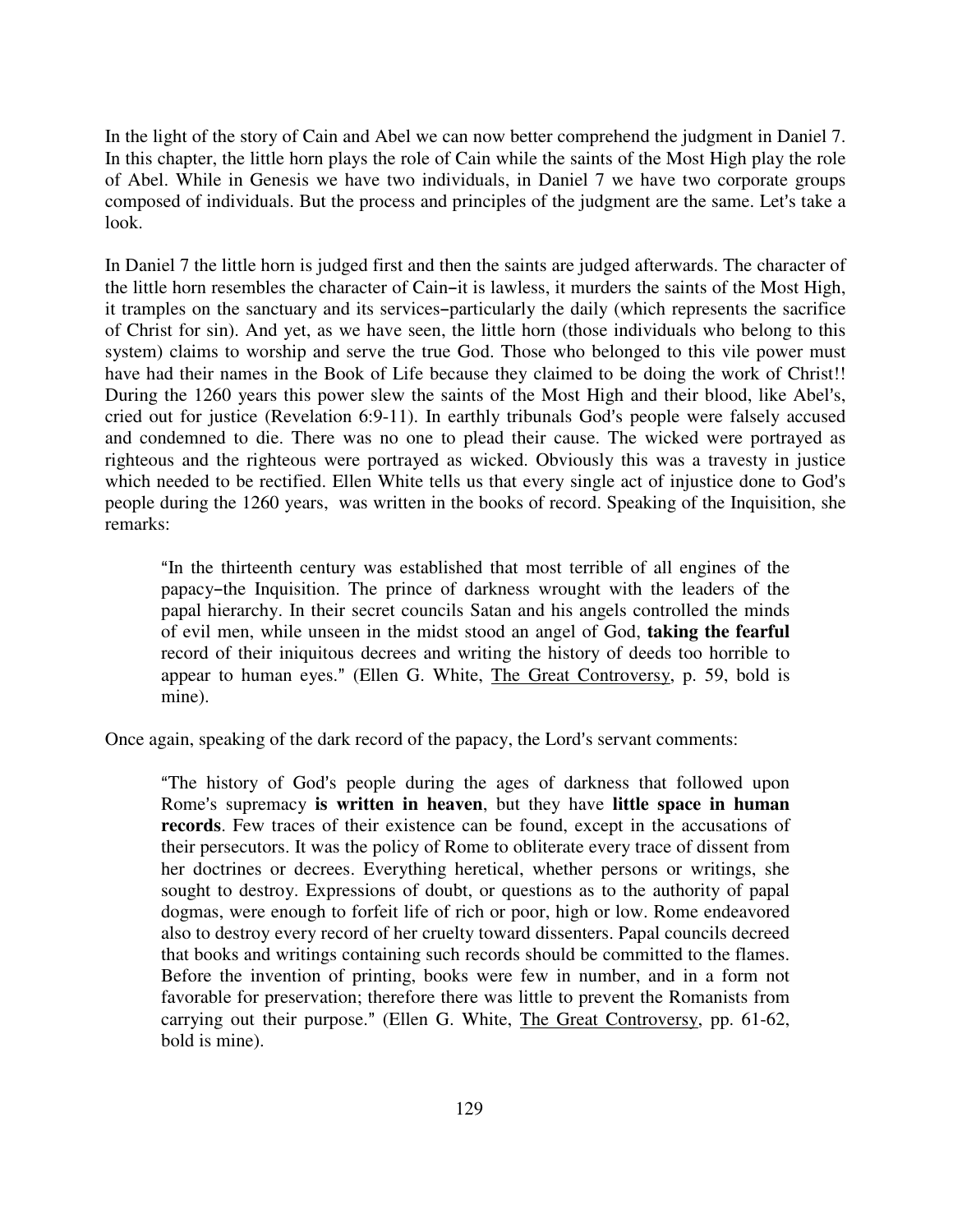On May 5, 1487, pope Innocent VIII sent a Bull to the archbishops of France encouraging them to invoke the support of the king of France, of the Duke of Savoy and of the Lords "in order to proceed with armed hand against the said Waldenses and all other heretics, and to crush them like venemous serpents." The pope offered a plenary indulgence to all who participated in this crusade against the Waldenses and gave the crusaders permission to seize all the possessions of the heretics and to loose all neighbors and servants from all obligations to them. Referring to the author of this Bull, Ellen White states:

"Did this haughty potentate expect to meet those words again? Did he know that they were **registered in the books of heaven**, to confront him at the judgment?" (Ellen G. White, The Great Controversy, p. 77, bold is mine).

And when were these deeds of injustice to be rectified? Why were records of their deeds kept in the minutest detail? Because they will have to face them again in the judgment of Daniel 7!!

What about the righteous who were mowed down by this evil power? In conjunction with the condemnation of their oppressors, the righteous will receive a heavenly verdict in their favor. To the wicked oppressors, Christ now becomes the judge and to the righteous martyrs Jesus now assumes the role of Advocate. How wonderful! The judge will be our Advocate!! Rather than fearing the judgment, we should relish it. The apostle Paul made it clear that those who are in Christ have peace with God (Romans 5:1) and are no longer under condemnation (Romans 8:1, 34; John 5:24) The books of record will reveal that the martyrs are worthy of inheriting the kingdom and enjoying everlasting life. Their cause will be vindicated. The verdicts of earthly courts will be reversed. It will be shown that they truly laid hold of Christ even in the times of their greatest peril. We know this is true because they are called the "martyrs of Jesus" (Revelation 17:6) They have not loved their lives even unto death because they have overcome the devil with the blood of the lamb and the word of their testimony (Revelation 12:10-12). At this point, all their sins will be blotted out and their names will be made secure in the Book of Life forever!! All that remains is for Jesus to come from heaven to raise them from the dead (I Thessalonians 4:15-17; Revelation 20:4) and give them back their "spirit" or self-identity minus the sins which were blotted out in the pre-Advent judgment. Christ will then give them the kingdom and everlasting life as an actual possession.

This scenario shows that neither the wicked persecutors nor the martyrs are present personally in heaven for the judgment. This is made clear by Daniel 7 itself. This judgment is taking place in heaven while the little horn and the saints are on earth. Furthermore, Revelation 6:10-11 explicitly tells us that the righteous martyrs were given white robes-that is, they were reckoned worthy of everlasting life-and told to **rest** a while until the last martyr is slain. Revelation 14:13 explicitly tells us that this "rest" takes place when a person dies. Notice that the white robe is given to those who are dead, because they are told to rest **yet** a little while. They have been resting to that point and they will continue to rest until the last martyr dies and then they will be resurrected to reign with Christ a thousand years (Revelation 20:4). At this time those who ruled on earth will lose their dominion (God's people will be kings-Revelation  $20:4-6$ ) and God's people will be given dominion. This will be the judgment's great reversal of fortunes!! Incidentally, we can now see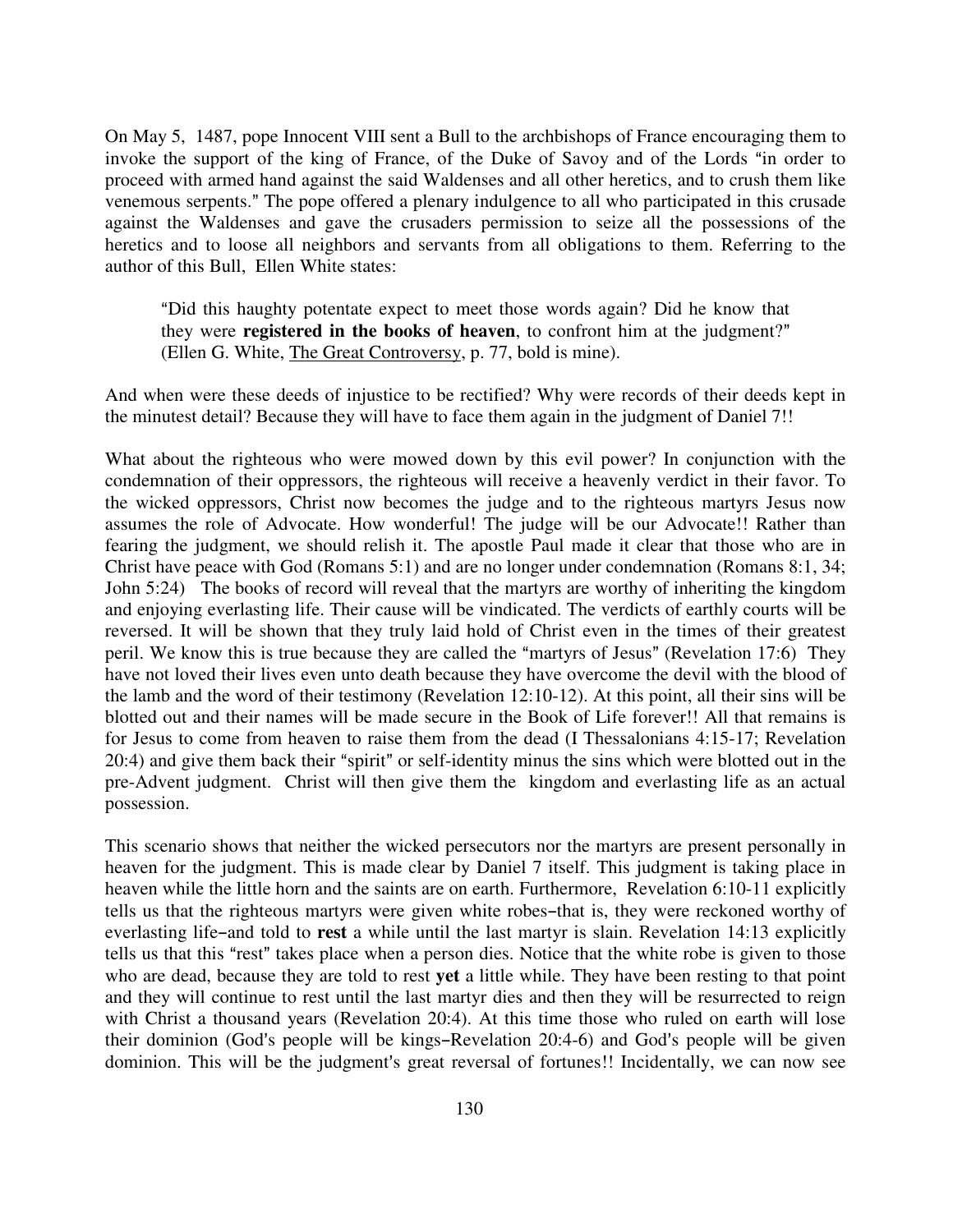how closely related the doctrines of the judgment and the state of the dead are: If the righteous go to heaven when they die, why even bother to have a heavenly judgment? And it the wicked go to hell when they die, why bother to judge them if their destiny has already been determined at death?

Further evidence that the righteous and the wicked are judged *in absentia* is found in the parables of Jesus. In Matthew 25 we find the story of the ten virgins. The bride in this parable cannot represent the faithful members of the church because these go into the wedding as guests! Obviously they cannot be guests and the bride at the same time! In Matthew 22:8-14 we find the same idea. The redeemed are spoken of as the guests so they cannot be the bride. Furthermore, the righteous and the wicked are not there personally for the wedding for the man without a wedding garment could not have sneaked into heaven inadvertently! In Luke 12:35-37 we are told that we should be ready when the Lord **returns** from the wedding. This must mean that Christ's wedding takes place in heaven while God's people wait for His return on earth. Luke 19:11-15, just like Daniel 7, makes it absolutely clear that Jesus will receive His kingdom before He comes. The same idea is set forth in Luke 22:29-30. If the church is not the bride, then who is? Revelation 21:2, 9-10 states that the New Jerusalem is the bride and Revelation 19:9 indicates that the saved are the guests who are invited to the wedding so they cannot also be the bride. We cannot emphasize enough that the saved do not attend the wedding in person but *in absentia*. Just like we can now by faith come boldly to the throne of grace (Hebrews 4:16) though we are on earth, even so we can enter the most holy place by faith to be present for Christ's wedding with the New Jerusalem.

But someone might object, How is it possible that Jesus marries a city? After all, when we get married, we marry a person, not an impersonal city. This objection betrays a desire to impose a western mind-set on an eastern book. You see, in ancient times when a prince was coronated as king, it was considered that he had married the kingdom. This is seen, for example, in Exodus 19:5-6 where God chooses Israel as his **kingdom** of priests at Mount Sinai. But this establishment of the kingdom is identified as God's **wedding** with Israel in Jeremiah 31:32. Thus, Israel is referred to as God's bride and as God's kingdom in the Old Testament. There is no contradiction; they are two different ways of describing the same reality. Thus, when Israel played the harlot and broke her wedding vows, God went to divorce court and took away the kingdom. When Israel returned to the Lord, He gave them back the kingdom, that is to say, he remarried them.

Though not directly related to our present study, the day of a king's coronation was also considered the day of his birth. This is why, when David was crowned king, God said to him: "You are my son, today I have begotten thee" (Psalm 2:9). This is also why, when God made the covenant with Israel at Mt. Sinai, he employed the analogy of birth to describe the event (Ezekiel 16:8-13). It is no coincidence that when a king took over the kingdom in antiquity, he began counting his regnal years afresh just like we begin counting our years when we are born or count the number of anniversaries since we got married. All of this sounds strange to the analytical western mind but it makes perfect sense to those who are trained to think in eastern categories.

The portrayal of Daniel 7 is clear. Jesus goes to His father to perform the work of judgment. In the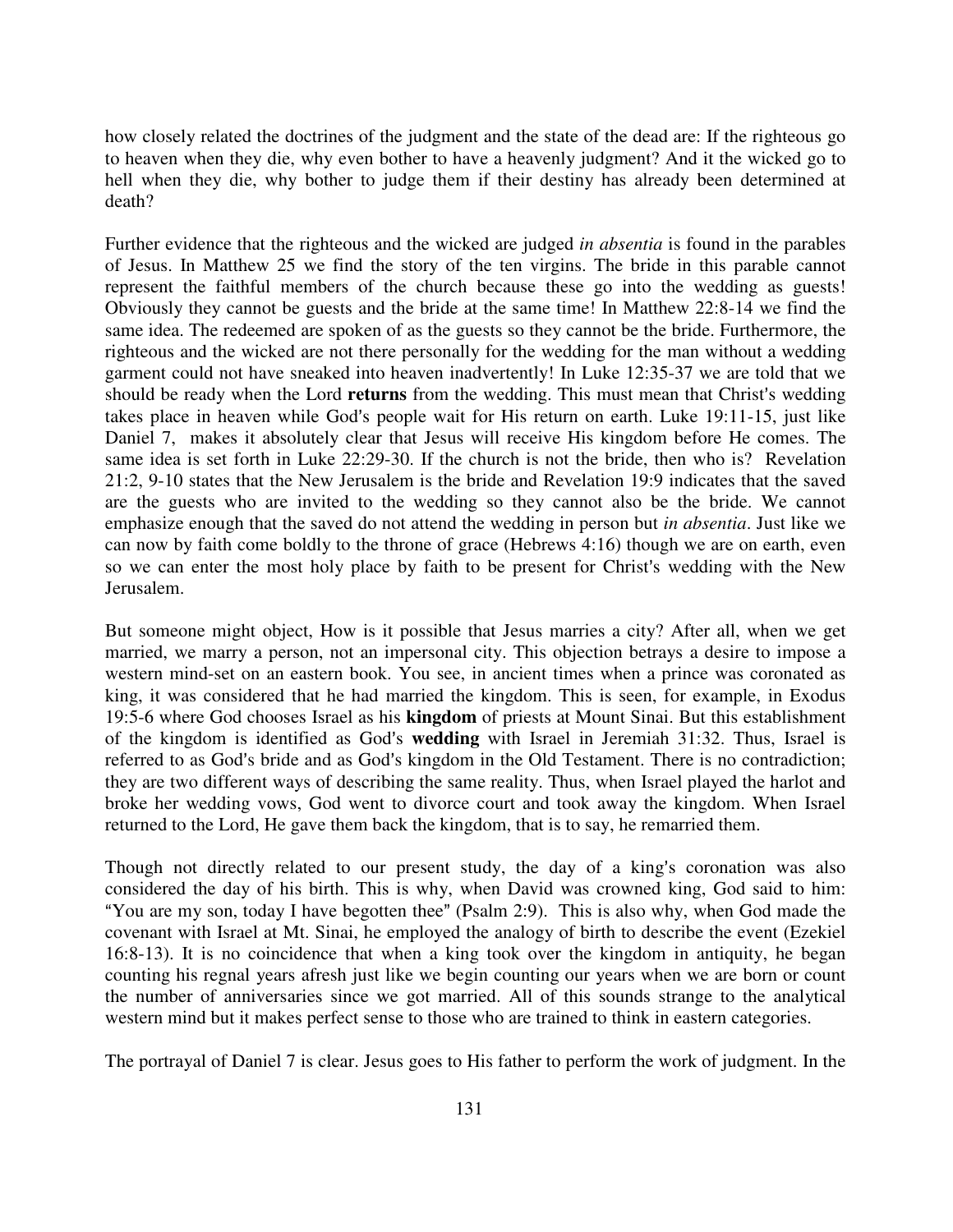heavenly court the Father legally takes away the kingdom from the little horn and gives it to Jesus, to whom it rightfully belongs. Then Jesus gives it back to man who lost it in the first place. God does not take the kingdom back by force. Rather, he takes the little horn to court! This process is made clear in Daniel 7:14, 18, 22. Notably, Daniel 7:27 employs both the singular and the plural LOOK UP THIS TEXT IN ENGLISH AND QUOTE IT.

The above analysis helps us better understand how it is that the Father has a kingdom (Matthew 26:29; Luke 9:27), the Son has His kingdom (Matthew 16:28), and Jesus will give His people the kingdom (Luke 12:32; Matthew 25:34). Are there really three kingdoms? No. A careful study of the Bible reveals that the kingdom originally belonged to the Father. When the world was created, the Father delegated rulership to Adam and Eve (Genesis 1:26-28; Psalm 8:5-8) Satan then stole the rulership of this world from Adam and Eve (Luke 4:5-8). At the second coming, this kingdom will be restored to Jesus (Matthew 16:28) Who will then restore it to His people (Revelation 20:4; Daniel 7:26-27) At the end of the Millennium, Jesus will then give it to His Father to whom it belonged in the first place (I Corinthians 15:24-28; Matthew 26:29; Luke 9:27; For more on this, study carefully, Luke 22:29-30).

This study of the judgment would not be complete without taking into account the relationship between Daniel 7 and 8 and Daniel 12. When the judgment **began** in 1844, (as described in Daniel 7:9-10, 13; and 8:14) Jesus is portrayed as High Priest. He is seen ministering in the heavenly sanctuary in both the daily and yearly services in behalf of His people. There is not a hint in these passages that Jesus has assumed His position as **king**. In fact, Daniel 7:14, 18, 26-27 makes it abundantly clear that only at the conclusion of this judgment does Jesus receive the kingdom. So if Jesus will not become king (we are speaking here, not of the kingdom of grace but of the kingdom of glory) until after the judgment, then what is He now? The book of Hebrews clearly indicates that Jesus has been our High Priestly Advocate since His ascension (Hebrews 8:1-2; I Timothy 2:5; Hebrews 7:25-26; Romans 8:34). In 1844 Jesus did not cease being our High Priestly Advocate but rather added another function to His ministry—that of Judge. In the Old Testament cultus the High Priest retained his high priestly garments until the Day of Atonement was over. If we are now in the antitypical Day of Atonement, Jesus must still be garbed in the garments of the High Priest. But at the conclusion of the judgment Jesus will lay aside His priestly vesture and garb himself with the raiment of a king.

And when will this take place? Daniel 12:1 pinpoints the time: It will be when Michael "stands **up**." The expression "stand up" is employed in other places of Daniel 11 to refer to a king who takes the throne or begins to reign (11:2-3). Notice here that Jesus stands up or begins to reign before the time of trouble. This must mean that Jesus will receive the kingdom in heaven at the close of probation before He comes back at the end of the time of trouble.

This fits perfectly with Daniel 7 where Jesus goes to His Father to receive the kingdom but only delivers it to His people upon His return to the earth. It also squares with the parables of the kingdom we have previously referred to. This must be the time when He changes His priestly garments to His kingly robes.

A crucial point has been missed by virtually all commentators and it is this: Jesus is now garbed as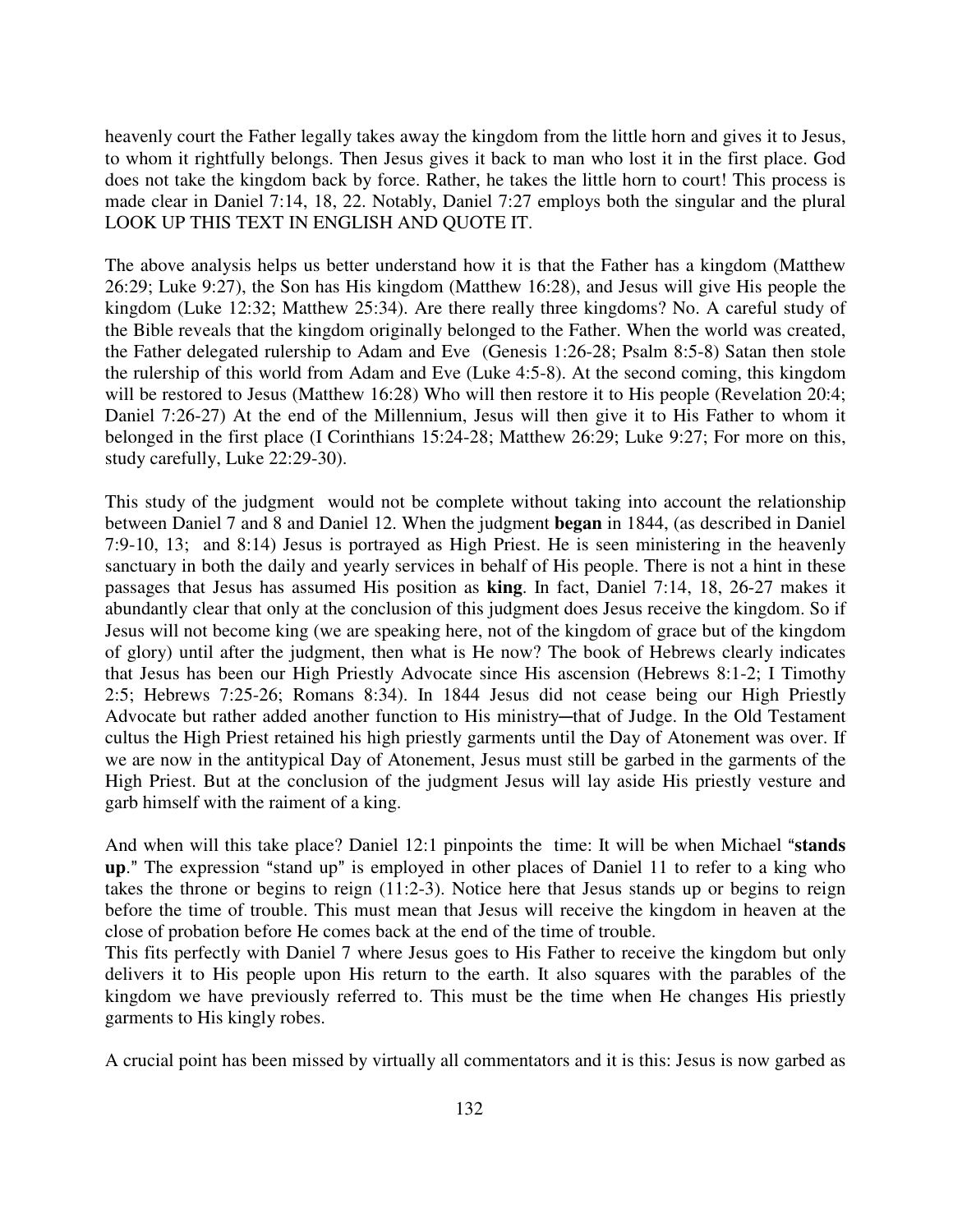High Priest but when He comes He will be garbed as King of kings and Lord of lords. Revelation 19:11-16 actually describes his raiment. Now, you don't need the wisdom of a king Solomon to figure out that if Jesus is now garbed as High Priest but at His coming will be garbed as king, He must have changed as some point in between. Ellen White was biblically accurate when she stated that when Michael stands up He will change his priestly garments to kingly ones!!

In summary: Daniel 7:9-10, 13; 8:14 describes the **beginning** of the heavenly judgment in 1844. At this time Jesus goes **to His Father** to receive the kingdom. During the judgment He is both Advocate and Judge and wears his **High Priestly attire**. Daniel 12:1, on the other hand, describes the moment when this judgment **comes to an end.** Probation closes, Jesus begins to reign and removes his priestly robes and garbs himself with the **garments of a king**. Then the time of trouble (before the second coming) transpires at the end of which Jesus returns **to earth** to give the kingdom to His people.

This Danielic scenario fits also with the perspective of the book of Revelation. In Revelation 14:7 the announcement is made, "the hour of His judgment is come." At this point probation has not closed because the second and third angels' messages have not yet been proclaimed. This proves beyond the shadow of any doubt that the judgment begins in heaven before the Advent. After the three angels' messages have been proclaimed, the door of probation closes (Revelation 15:5-8) and Jesus changes His raiment from priestly to kingly robes. The plagues are then poured out (Revelation 16-18). This is the same time of trouble which is mentioned in Daniel 12:1. Then Jesus returns triumphantly as King of kings and Lord of lords (Revelation 19:11-21) and gives the kingdom to His people (Revelation 20:4).. Don't miss the point: When Jesus comes He is no longer garbed as High Priest but rather as King so at some point **before** His coming He must have changed His garments.

In order to fully understand the relationship between the coming of the Son of man to the Father in Daniel 7:13 and the standing up of Michael in Daniel 12:1 it is necessary to keep in mind that the little horn has two periods of dominion. The first was during the 1260 years when millions of God's true children were mowed down. Daniel 7:9-10, 13 describes the moment when Jesus began the process of vindicating those who were unjustly judged by the little horn.

But prophecy affirms that the little horn will have a second period of dominion when it will once again slay the children of God. Jesus will also defend these in the heavenly court in the ongoing process of the judgment before the close of probation (there will be no martyrs after the close of probation).

This two-stage dominion of little horn is brought out clearly in Revelation 6:9-11 where the martyrs of the past cry out for judgment and vengeance and they are told to rest a while until the rest of the martyrs are slain like they were. Thus two groups of martyrs are brought to view: the martyrs who were slain by the little horn in the **past** and the martyrs who will be slain by this power in the **future**.

Revelation 13 also describes these two stages of the little horn power (now called "the beast").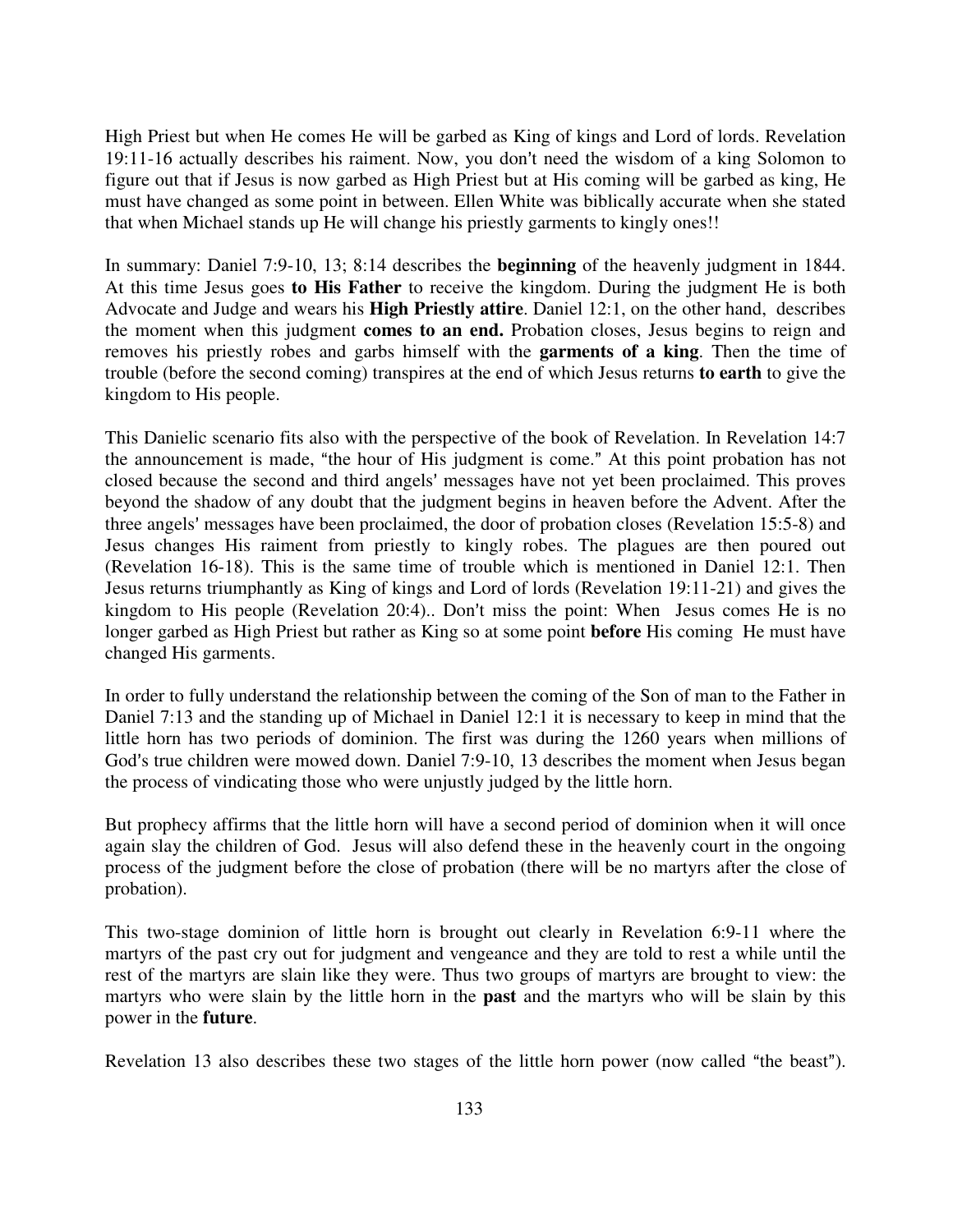This horn slew the saints of the Most High during the period of the 42 months (Revelation 13:5, 7). But after its deadly wound is healed, it will once again proclaim a death decree against God's people (Revelation 13:15)..

The same panorama can be seen in Daniel 7 and 11. In Daniel 7 the little horn slays the saints of God for a period of 1260 years. In Daniel 11:31-39 we find a description of the same period only now the little horn is called "the king of the north." But at the time of the end (1798) the king of the south (atheistic communism in the French Revolution) arises against the king of the north (the papacy) and gives it a deadly wound. But then we are told that the king of north regains its power and once again goes out to slay many (11:40-45).

Now the main point is this: In Daniel 7:13 Jesus comes to the Father in heaven to vindicate the cause of those who have been slain by the little horn (as well as the cause of all his children from all ages who have died before the close of probation). Once all His dead children have been vindicated, He then turns to vindicate the righteous saints who are alive and to condemn the wicked powers of the earth who wish to slay his living saints. As soon as this work of separation is finished, probation closes, and Michael (Jesus) stands up and begins to reign. His kingdom is made up because He has already determined who His subjects are. When the judgment began in Daniel 7:13 Jesus came to vindicate his dead children. In Daniel 12:1 Jesus stands up to defend his living saints from annihilation by the king of the north!!

We must now come to our last consideration. Though the post-millennial judgment does not directly come to view in the book of Daniel, it would be well at this point to say a few words about it because it relates to what we have said about the *modus operandi* of the judgment in Daniel 7. At the end of the millennium the holy city will descend from heaven and the wicked will be resurrected (Revelation 20:6). Though some of these wicked people undoubtedly performed good deeds in their lifetimes, they now resurrect only with their evil traits. And why is this? Simply because they are given their own self-identity minus their good deeds which were deleted when their cases were reviewed during the millennial judgment. The righteous at the second coming will be given all the good of their lives but nothing of the bad. On the other hand, at the end of the millennium the wicked are given all the bad of their lives and nothing good. Thus those outside the city are totally wicked and those inside the city are totally righteous.

Interestingly, Ellen White informs us that the very same prelates and priests who condemned the saints during the Middle Ages will be gathered outside the city. What a judgment reversal has taken place!! Those who were rulers in the Middle Ages are now lost while those who were trampled upon are royalty. This work of reversal is what Jesus performed when he went into the most holy place in 1844. Now, after the millennium the results of the pre-advent judgment are clearly revealed to the enemies of God's children.